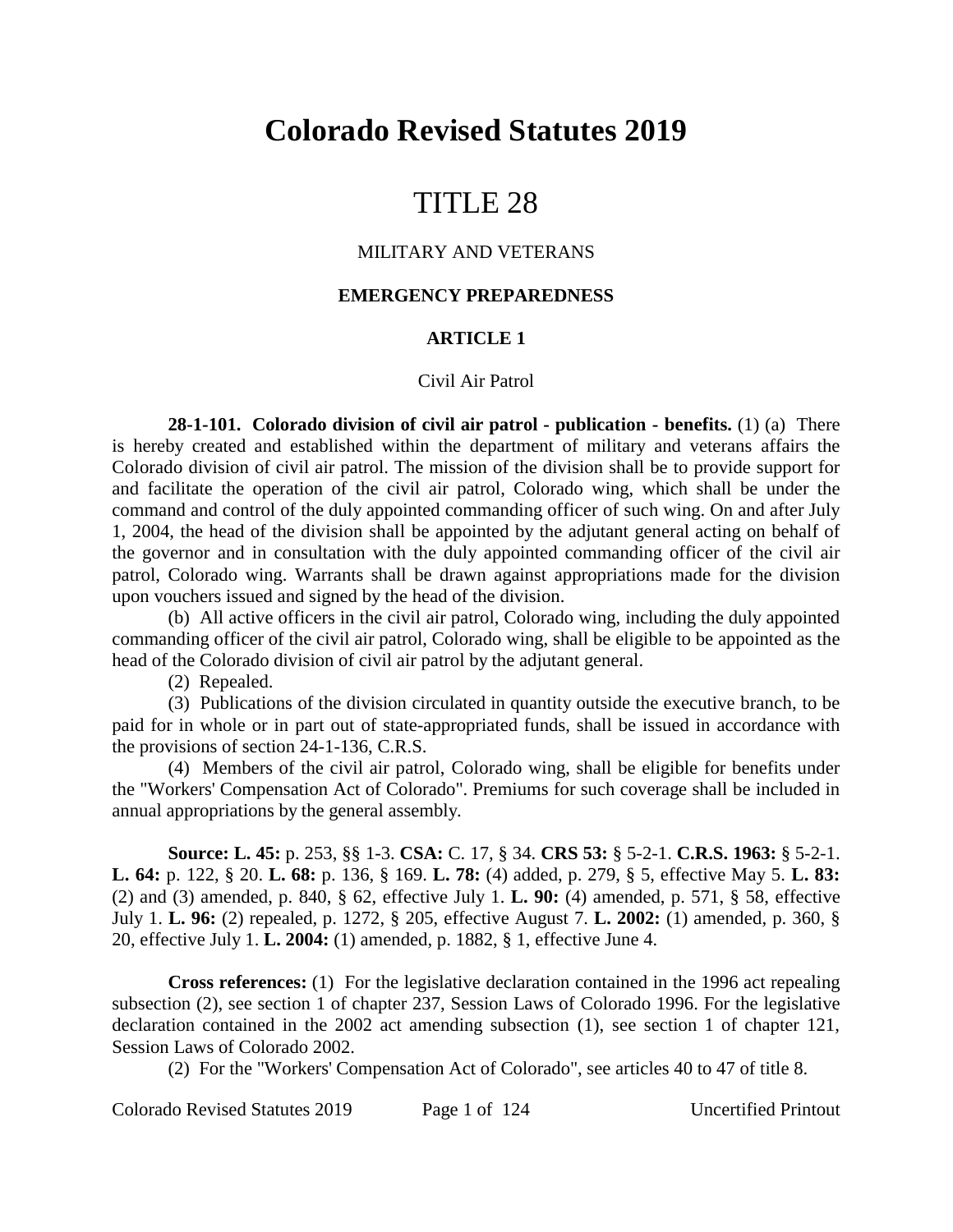**28-1-102. Definitions.** As used in this article, unless the context otherwise requires:

(1) "Civil air patrol mission" means an actual emergency operational mission of the Colorado wing of civil air patrol that has been duly authorized under civil air patrol regulations, including, but not limited to, through the United States Air Force, the governor's office, or other political subdivision of the state that has the authority to authorize an emergency operational mission of the Colorado wing of the civil air patrol.

(2) "Member" means a member of the civil air patrol, Colorado wing.

(3) "Private employer" means an employer that is not the state or any political subdivision, municipal corporation, or other public agency of the state.

**Source: L. 2008:** Entire section added, p. 608, § 1, effective August 5.

**28-1-103. Civil air patrol - discrimination prohibited.** An employer shall not discriminate against or discharge from employment any member of the civil air patrol because of such membership and shall not hinder or prevent a member from performing during any civil air patrol mission for which a member is entitled to leave pursuant to this article.

**Source: L. 2008:** Entire section added, p. 608, § 1, effective August 5.

**28-1-104. Public employees - leave of absence.** (1) Any member who is an officer or employee of the state or of any political subdivision, municipal corporation, or other public agency of the state and who is called to duty for a civil air patrol mission is entitled to a leave of absence from the member's office or employment for the time when the member is engaged in the civil air patrol mission without loss of pay, seniority, status, efficiency rating, vacation, sick leave, or other benefits. The leave without loss of pay that is allowed pursuant to this section shall not exceed a total of fifteen workdays in the leave year established by the employer; except that such leave without loss of pay shall be allowed only if the required civil air patrol service is satisfactorily performed, which shall be presumed unless the contrary is established.

(2) The leave allowed pursuant to subsection (1) of this section shall be allowed only if the member returns to his or her public position the next scheduled workday after being relieved from service for the civil air patrol mission; except that leave shall be allowed pursuant to subsection (1) of this section if the member is unable to return to work due to injury or circumstances beyond the member's control and the member notifies the employer as soon as practicable, but prior to the next scheduled workday.

(3) A state agency or any political subdivision, municipal corporation, or other public agency of the state may hire a temporary employee to fill a vacancy created by a leave of absence allowed pursuant to subsection (1) of this section.

(4) Upon returning from a leave of absence allowed pursuant to this section, a member is entitled to return to the same position and classification held by the member before the leave of absence for the civil air patrol mission or to the position, including the geographic location of the position, and classification that the member would have been entitled to if the member did not take a leave of absence for the civil air patrol mission.

(5) A member who is an officer or employee of the state or of any political subdivision, municipal corporation, or other public agency of the state, receiving a leave of absence pursuant to this section and having rights in any state, municipal, or other public pension, retirement, or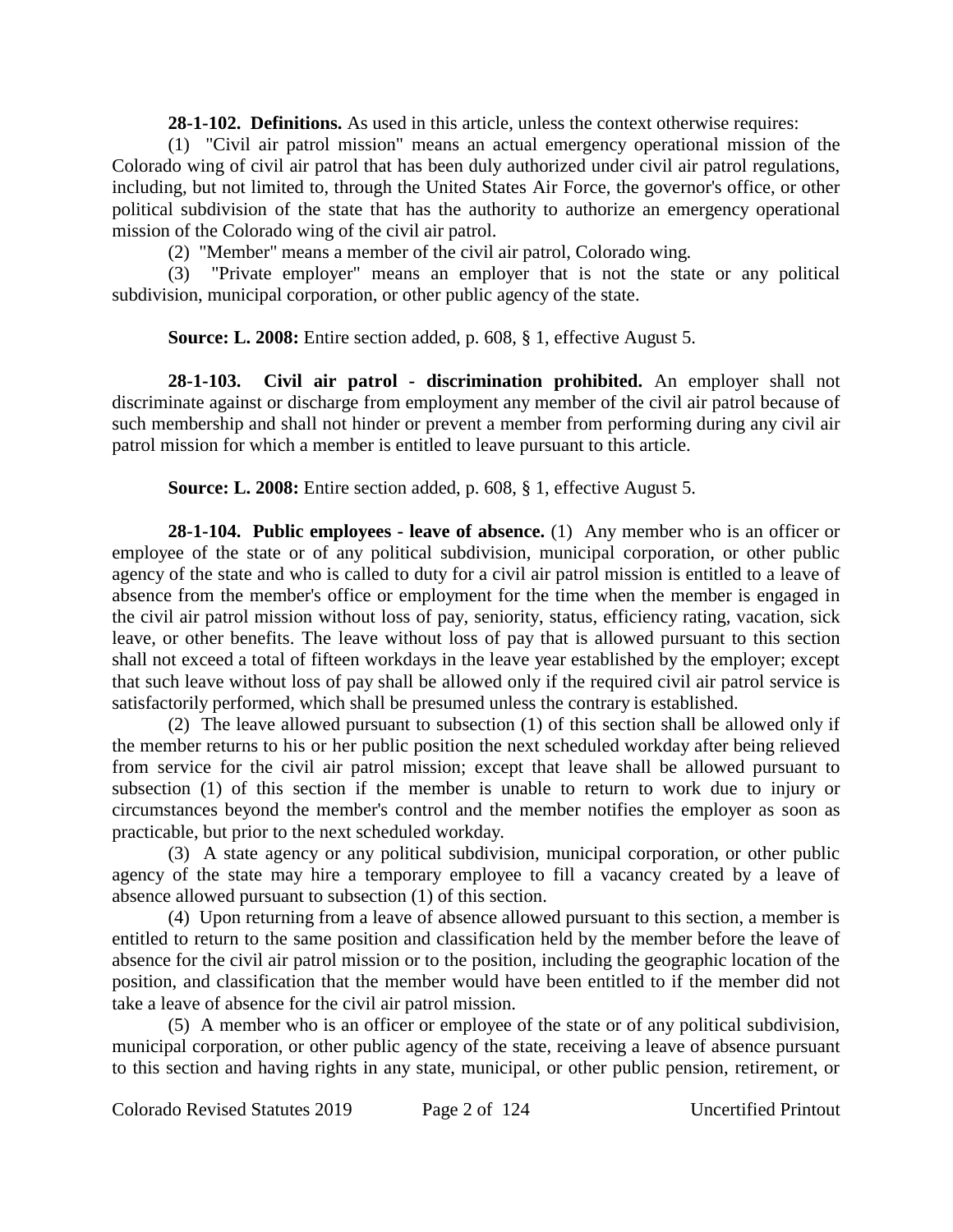relief system shall retain all of the rights accrued up to the time of taking the leave and shall have all rights subsequently accruing under such system as if the member did not take the leave. Any increase in the amount of money benefits accruing with respect to the time of the leave is dependent upon the payment of any contributions or assessments, and the right to the increase is dependent upon the payment of contributions or assessments within a reasonable time after the termination of the leave and upon such terms as the authorities in charge of the system may prescribe.

**Source: L. 2008:** Entire section added, p. 609, § 1, effective August 5. **L. 2009:** (1) and (2) amended, (HB 09-1315), ch. 312, p. 1694, § 3, effective August 5.

**28-1-105. Private employees - leave of absence.** (1) Any member who is employed by a private employer and who is called to duty for a civil air patrol mission is entitled to a leave of absence from the member's private employment, other than employment of a temporary nature, for the time when the member is engaged in the civil air patrol mission. The leave allowed pursuant to this section shall not exceed a total of fifteen workdays in any calendar year, and the leave shall be allowed only if the member gives evidence to the employer of the satisfactory completion of the civil air patrol service.

(2) The period of absence allowed pursuant to this section shall be construed as an absence with leave and without pay and shall in no way affect the member's rights to vacation, sick leave, bonus, advancement, or other employment benefits or advantages relating to and normally to be expected for the member's particular employment.

(3) The leave allowed pursuant to subsection (1) of this section shall be allowed only if the member returns to his or her private employment as soon as practicable after being relieved from service for the civil air patrol mission.

(4) The private employer of a member who takes leave from the member's employment in order to engage in a civil air patrol mission shall, upon the member's completion of the mission, restore the member to the position the member held prior to the leave of absence or to a similar position.

**Source: L. 2008:** Entire section added, p. 609, § 1, effective August 5; (3) amended, p. 1912, § 120, effective August 5.

**28-1-106. Employer's noncompliance - actions.** If an employer violates any provision of this article, the aggrieved member may bring a civil action for damages or equitable relief or both. In any such civil action, the court shall award reasonable attorney fees and costs to the prevailing party.

**Source: L. 2008:** Entire section added, p. 610, § 1, effective August 5.

# **ARTICLE 2**

Disaster Emergency Services

## **28-2-101 to 28-2-601. (Repealed)**

Colorado Revised Statutes 2019 Page 3 of 124 Uncertified Printout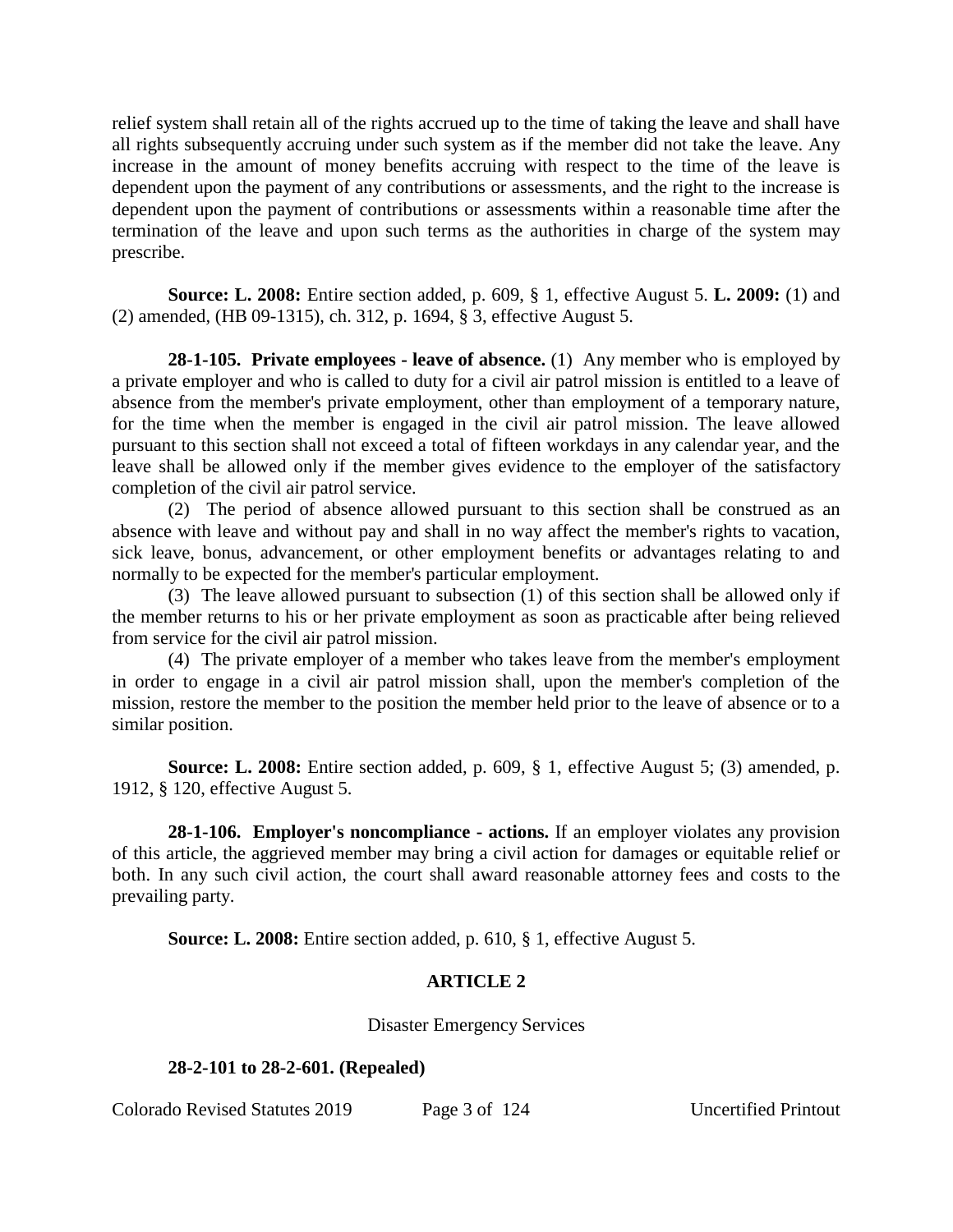**Source: L. 83:** Entire article repealed, p. 971, § 28, effective July 1, 1984.

**Editor's note:** This article was numbered as article 1 of chapter 24, C.R.S. 1963. For amendments to this article prior to its repeal in 1984, consult the Colorado statutory research explanatory note and the table itemizing the replacement volumes and supplements to the original volume of C.R.S. 1973 beginning on page vii in the front of this volume.

**Cross references:** For current provisions relating to emergency management, see part 7 of article 33.5 of title 24.

# **MILITARY**

# **ARTICLE 3**

## National Guard

# PART 1

## GENERAL AND ADMINISTRATIVE

**28-3-101. Definitions.** As used in this article, unless the context otherwise requires:

(1) "Active service" means full-time service on behalf of the state when ordered by competent authority.

(2) "Armed forces" means the Army, Navy, Air Force, Marine Corps, and Coast Guard of the United States.

(3) "Board" means the Colorado board of veterans affairs.

(4) "County veterans service officer" means any person appointed to serve as such pursuant to section 28-5-801.

(5) "Department" means the department of military and veterans affairs created and existing pursuant to section 24-1-127, C.R.S.

(6) "Director" means the director of the division of veterans affairs.

(7) "Division" or "division of veterans affairs" means the division of veterans affairs created and existing within the department of military and veterans affairs.

(8) "In the service of the United States" and "not in the service of the United States" mean the same as such terms are used in the "National Defense Act of Congress", approved June 3, 1916, and amendments thereto.

(9) "Master settlement agreement" means the master settlement agreement, the smokeless tobacco master settlement agreement, and the consent decree approved and entered by the court in the case denominated *State of Colorado, ex rel. Gale A. Norton, Attorney General v. R.J. Reynolds Tobacco Co.; American Tobacco Co., Inc.; Brown & Williamson Tobacco Corp.; Liggett & Myers, Inc.; Lorillard Tobacco Co., Inc.; Philip Morris, Inc.; United States Tobacco Co.; B.A.T. Industries, P.L.C.; The Council For Tobacco Research--U.S.A., Inc.; and Tobacco Institute, Inc.,* Case No. 97 CV 3432, in the district court for the city and county of Denver.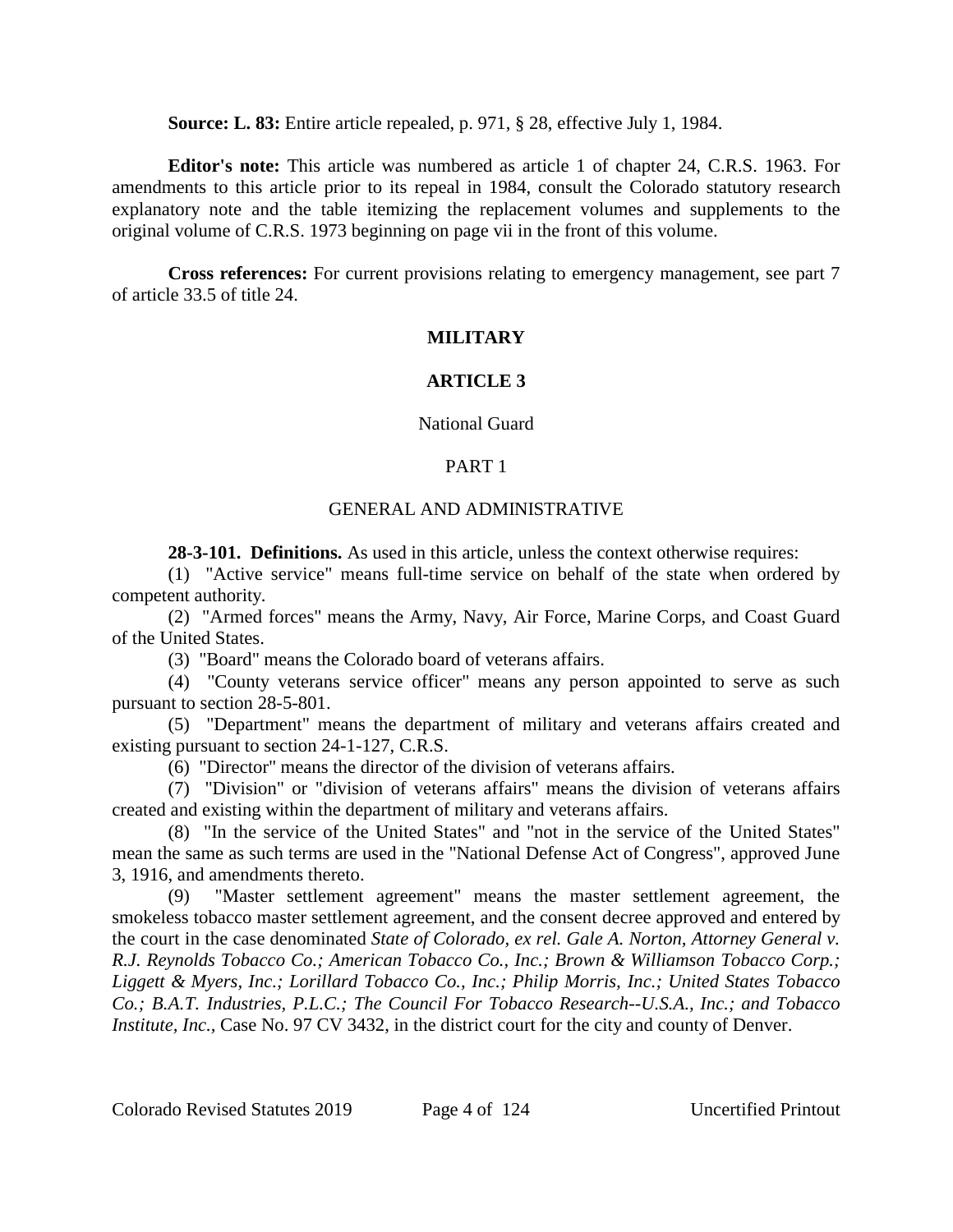(10) "Military forces" includes the federally recognized National Guard and any other organizations or components of the organized militia as may be created by the governor pursuant to federal or state law.

(11) "Military service" means service in any of the armed forces of the state of Colorado or the United States.

(12) "National Guard" includes the Army National Guard and the Air National Guard.

(13) "On duty" includes periods of drill and such other training and service as may be required under state or federal law, regulations, or orders.

(13.5) "Saboteur" means a person who intentionally destroys, damages, moves, or interferes with any property with reasonable grounds to believe that the act will interfere with the preparation of the United States or any state for defense or for war or with the prosecution of war by the United States.

(13.7) "Terrorist" means a person who has engaged in, or is suspected of engaging in, acts of terrorism, as that term is defined in 18 U.S.C. sec. 3077 (1), as amended.

(14) "Trust fund" means the Colorado state veterans trust fund created in section 28-5- 709.

(15) "Veteran" means a person who served in the active military, naval, or air service of the United States, and who was discharged or released therefrom under conditions other than dishonorable.

**Source: L. 55:** p. 606, § 1. **CRS 53:** § 94-9-1. **C.R.S. 1963:** § 94-1-1. **L. 2002:** (13.5) and (13.7) added, p. 584, § 1, effective May 24; entire section R&RE, p. 343, § 2, effective July 1.

**Editor's note:** Subsections (13.5) and (13.7) were originally enacted as (7) and (8), respectively, in Senate Bill 02-099 but have been renumbered on revision and harmonized with amendments to this section by House Bill 02-1413.

**Cross references:** For the legislative declaration contained in the 2002 act amending this section, see section 1 of chapter 121, Session Laws of Colorado 2002.

## **28-3-102. Persons subject to military duty. (Repealed)**

**Source: L. 55:** p. 606, § 2. **CRS 53:** § 94-9-2. **C.R.S. 1963:** § 94-1-2. **L. 75:** (1)(f) amended, p. 932, § 50, effective July 1. **L. 2002:** Entire section repealed, p. 584, § 2, effective May 24.

**Cross references:** For current provisions concerning persons subject to military duty, see § 28-4-103.5.

**28-3-103. General provisions.** (1) In case the United States is at war or in case of any other emergency declared by the president or the congress of the United States or by the governor or the general assembly of this state, any organization, unit, or detachment of the military forces of this state, by direction of the governor and upon order of the officer in immediate command thereof, may continue in fresh pursuit of insurrectionists, saboteurs,

Colorado Revised Statutes 2019 Page 5 of 124 Uncertified Printout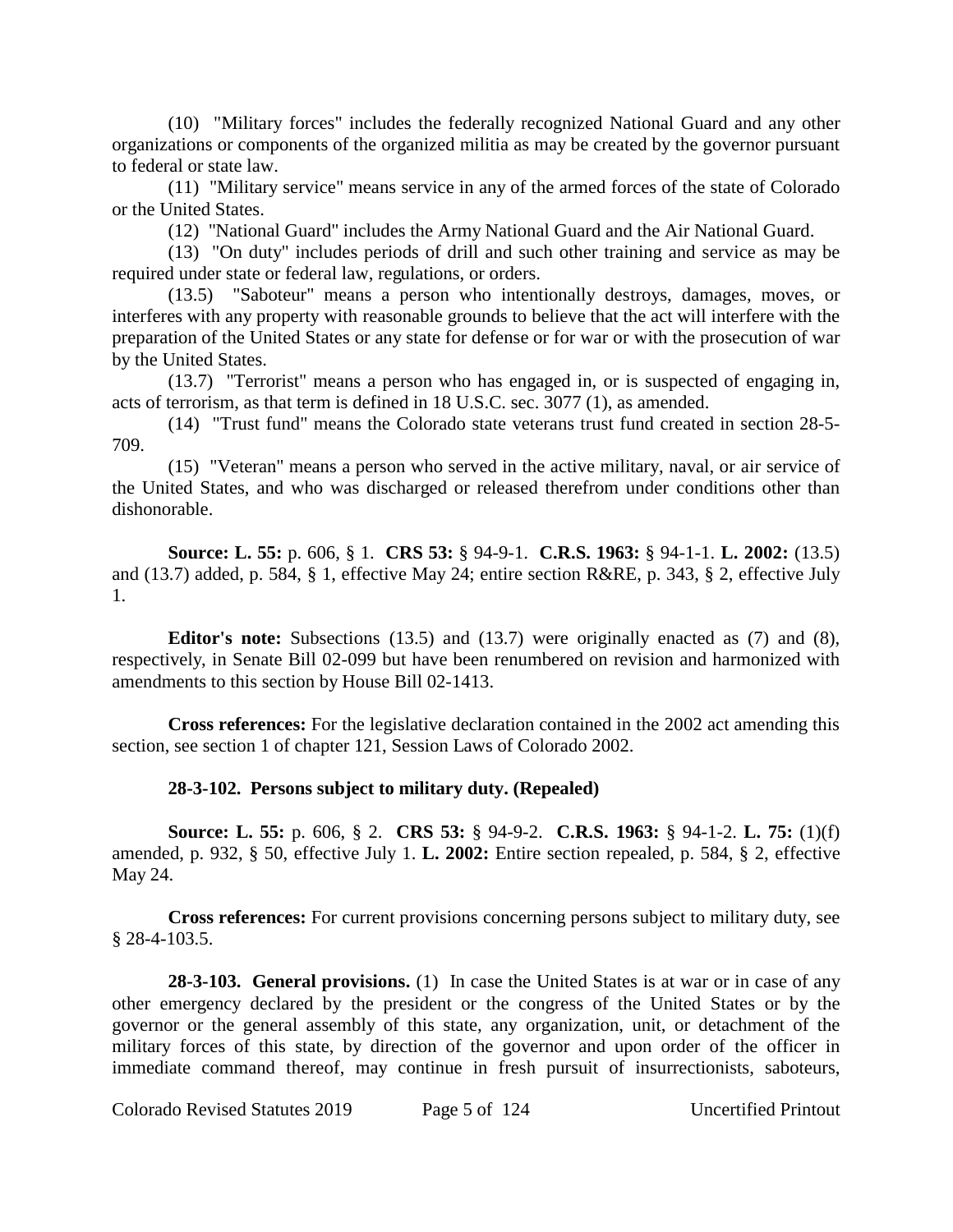terrorists, enemies, or enemy forces beyond the border of this state into another state until they are apprehended or captured by such organization, unit, or detachment or until the military or police forces of such other state or the forces of the United States have had a reasonable opportunity to pick up the pursuit or to apprehend or capture the persons pursued, if such other state has given authority by law for such pursuit by such forces of this state. Except as provided by law, any person who is apprehended or captured in another state by any of the forces of this state shall, without unnecessary delay, be surrendered to the military or police forces of the state in which he or she is taken or to the United States, but such surrender shall not constitute a waiver by this state of its right to extradite or prosecute such person for any crime committed in this state.

(2) Any military forces of another state who are in fresh pursuit of insurrectionists, saboteurs, terrorists, enemies, or enemy forces may continue such pursuit into this state until the military or police forces of this state or the forces of the United States have had a reasonable opportunity to take up the pursuit or to apprehend or capture the persons pursued, and the pursuing forces may arrest or capture such persons within this state while in fresh pursuit. Any such persons who are captured or arrested by the military forces of such other state while in this state shall, without unnecessary delay, be surrendered to the military or police forces of this state to be dealt with according to law.

(3) This section shall not be construed so as to make unlawful any arrest in this state which would otherwise be lawful nor to repeal or prevent the application of any of the provisions of sections 16-3-104 and 16-3-106, C.R.S.

(4) The intent of this article and all acts of the state affecting the military forces is to conform to all acts and regulations of the United States affecting the same subjects, and all acts of the state shall be construed to effect this purpose, and anything to the contrary shall be held null and void so long as the subject matter has been acted on by the United States, and, upon any subject not acted upon with reference to these matters by United States authority, any act of the state shall be in full force and effect. Nothing in this subsection (4) shall be construed to limit in any way the application of this article to the discipline of the Colorado National Guard when on "active service" or "on duty" as defined in section 28-3-101.

(5) All matters relating to the organization, discipline, and government of the military forces not otherwise provided for in this article shall be decided by the custom, regulations, and usage of the appropriate service of the armed forces of the United States.

(6) The military forces of the state of Colorado shall be divided into two classes - the organized militia and the unorganized militia.

(7) The organized militia shall consist of the following:

- (a) The federally recognized National Guard; and
- (b) The state defense force.
- (8) The unorganized militia shall consist of all other members of the military forces.

(9) Consistent with federal law, women may enlist in the state military forces in the same manner as men and shall be appointed by the governor in the same manner as men. While so serving in the state military forces, women shall have the same status as male members of the state military forces, consistent with federal law.

**Source: L. 55:** p. 607, § 3. **CRS 53:** § 94-9-3. **C.R.S. 1963:** § 94-1-3. **L. 69:** p. 868, § 1. **L. 71:** p. 1047, § 9. **L. 86:** (7)(b) amended, p. 1016, § 8, effective May 3. **L. 95:** (9) amended,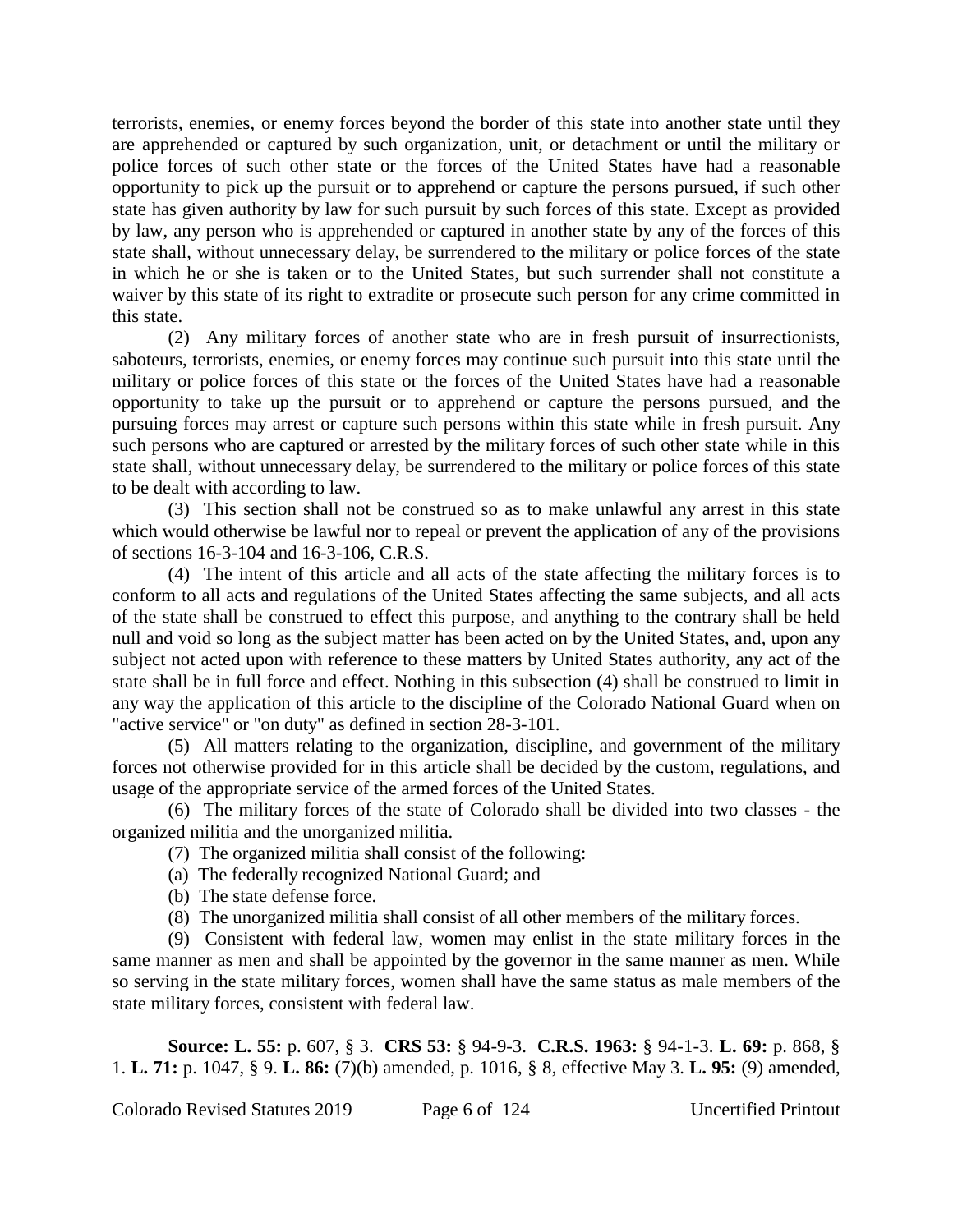p. 319, § 1, effective April 21. **L. 2002:** (1), (2), and (7) amended and (9) R&RE, pp. 584, 585, §§ 3, 4, effective May 24.

**28-3-104. Commander in chief - staff.** The governor shall be the commander in chief of the military forces except so much thereof as may be in the actual service of the United States and may employ the same for the defense or relief of the state, the enforcement of its laws, the protection of life and property therein, and the implementation of the Emergency Management Assistance Compact; for service in a national special security event or in situations involving imminent danger of emergency or disaster; and for the training of the military forces for all appropriate state missions. He or she shall make and publish regulations not inconsistent with law and enforce the provisions of this article. He or she may appoint a staff, consisting of an adjutant general as chief of staff and such other officers as he or she deems necessary if all such officers are federally recognized officers in their respective ranks in the National Guard of the state.

**Source: L. 55:** p. 609, § 4. **CRS 53:** § 94-9-4. **C.R.S. 1963:** § 94-1-4. **L. 2002:** Entire section amended, pp. 585, 593, §§ 5, 27, effective May 24. **L. 2009:** Entire section amended, (HB 09-1325), ch. 315, p. 1702, § 1, effective May 21.

**Editor's note:** Amendments to this section by sections 5 and 27 of Senate Bill 02-099 were harmonized.

**Cross references:** For the "Emergency Management Assistance Compact", see part 29 of article 60 of title 24.

**28-3-105. Adjutant general - assistants.** (1) There shall be an adjutant general of the state who shall be appointed by the governor, with the advice and consent of the senate, who shall be a staff officer, who at the time of appointment shall be a commissioned officer of the National Guard of this state with not fewer than ten years' military service in the armed forces of this state or of the United States at least five of which have been commissioned service in the Colorado National Guard, and who has attained the grade of lieutenant colonel or a higher grade with federal recognition in such grade at least one year prior to his or her appointment as adjutant general. The adjutant general shall serve at the pleasure of the governor.

(2) The adjutant general shall be appointed to the rank of brigadier general or to such higher grade or rank as he or she may be federally recognized in.

(3) The adjutant general shall receive as compensation such salary as the governor by order may prescribe, but such salary shall not exceed the pay and allowances as provided by law for an officer of similar rank and length of service in the regular Army or regular Air Force of the United States.

(4) The adjutant general may appoint an assistant adjutant general for Army, an assistant adjutant general for air, and an assistant adjutant general for space. The adjutant general may appoint other assistant adjutant generals that may be authorized by the federal National Guard bureau or as authorized by the governor. In addition, the adjutant general may appoint any necessary administrative and clerical assistants.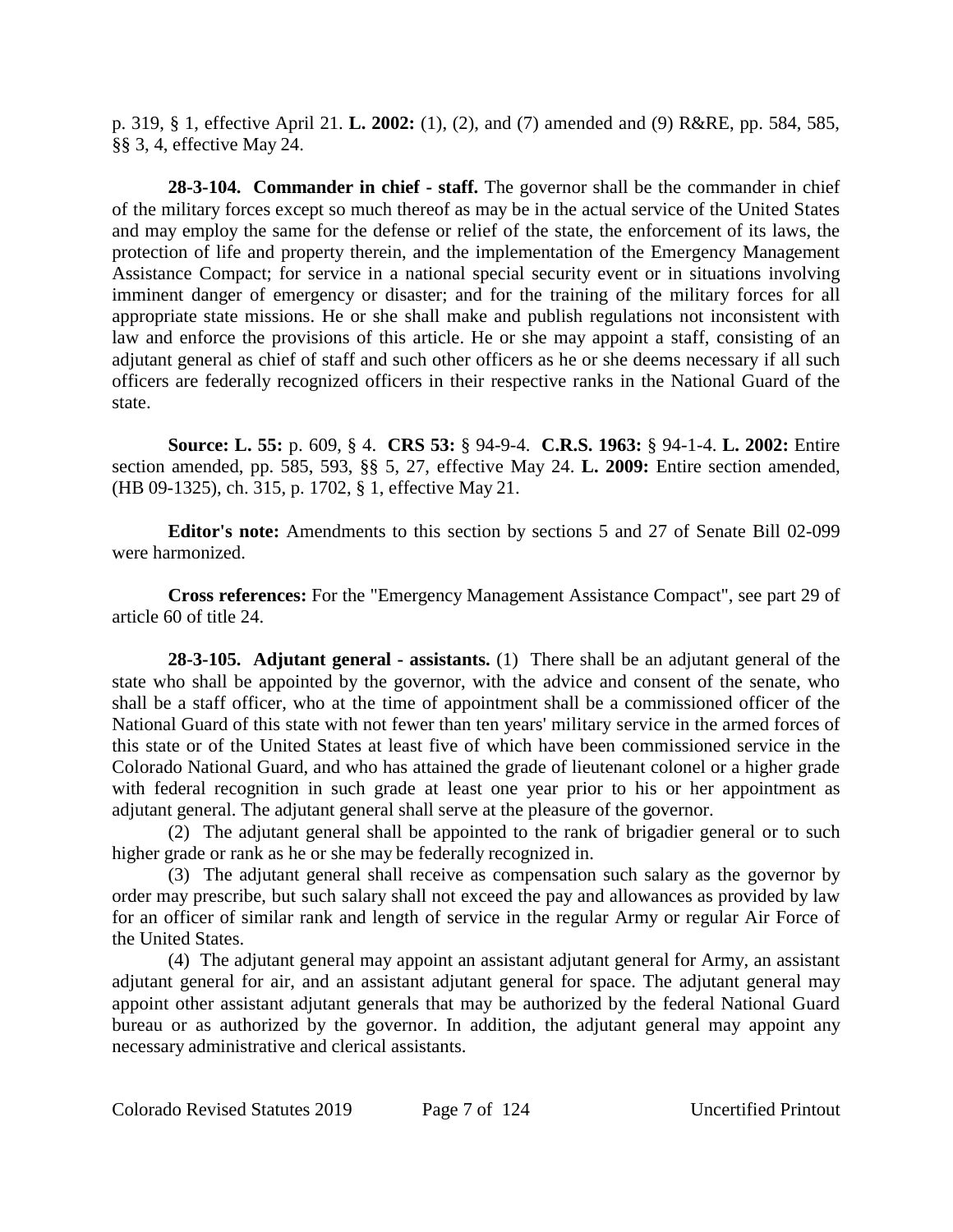(5) No adverse personnel action shall be taken against an officer or enlisted member of the military forces as a consequence of communicating with any member of the general assembly.

**Source: L. 55:** p. 609, § 5. **CRS 53:** § 94-9-5. **C.R.S. 1963:** § 94-1-5. **L. 69:** p. 868, § 2. **L. 71:** p. 1045, § 2. **L. 95:** (1) amended and (5) added, p. 319, § 2, effective April 21. **L. 2002:** (1), (2), and (4) amended, p. 594, § 28, effective May 24. **L. 2003:** (4) amended, p. 1907, § 1, effective August 6.

**28-3-106. Powers and duties of adjutant general.** (1) The adjutant general has the following powers and duties:

(a) The adjutant general shall be the chief of staff to the commander in chief and the administrative head of the department of military and veterans affairs. Whenever any law of this state refers to the military department, said law shall be construed as referring to the department of military and veterans affairs.

(b) He or she shall have custody of all military records, correspondence, and other military documents. He or she shall be the medium of military correspondence with the governor and perform all other duties pertaining to his or her office prescribed by law.

(c) The adjutant general shall prepare and transmit annually, in the form and manner prescribed by the heads of the principal departments pursuant to the provisions of section 24-1- 136, C.R.S., a report accounting to the governor and the state, veterans, and military affairs committees of the house of representatives and the senate for the efficient discharge of all responsibilities assigned by law or directive to the adjutant general.

(d) He or she shall make and transmit to the federal government such reports and returns as are required by the laws of the United States.

(e) He or she shall, when necessary and pursuant to the provisions of section 24-1-136, C.R.S., cause the military code, orders, and regulations of the state to be reproduced and distributed to the commissioned officers and the several organizations of the National Guard.

(f) He or she shall cause to be prepared and issued all necessary books, blanks, and notices required to carry into full effect the provisions of the military code. All such books and blanks are the property of the state.

(g) The seal of office of the adjutant general shall contain the coat of arms of the state with the words added thereto "State of Colorado, Adjutant General's Office", and said seal shall be delivered by him or her to his or her successor. All orders issued from his or her office shall be authenticated with said seal. The adjutant general shall attest to all commissions issued to officers of the military forces.

(h) He or she shall superintend the preparation of all returns and reports required by the United States from the state on military matters.

(i) In the absence of the adjutant general or temporary inability to perform his or her duties as adjutant general, he or she shall appoint, with the consent of the governor, an officer of the National Guard to perform the duties prescribed for the adjutant general. Should the adjutant general be absent or unable to perform his or her duties for a period of six months or more, it shall be considered cause to justify his or her removal. Removal under this paragraph (i) shall be at the sole discretion of the governor.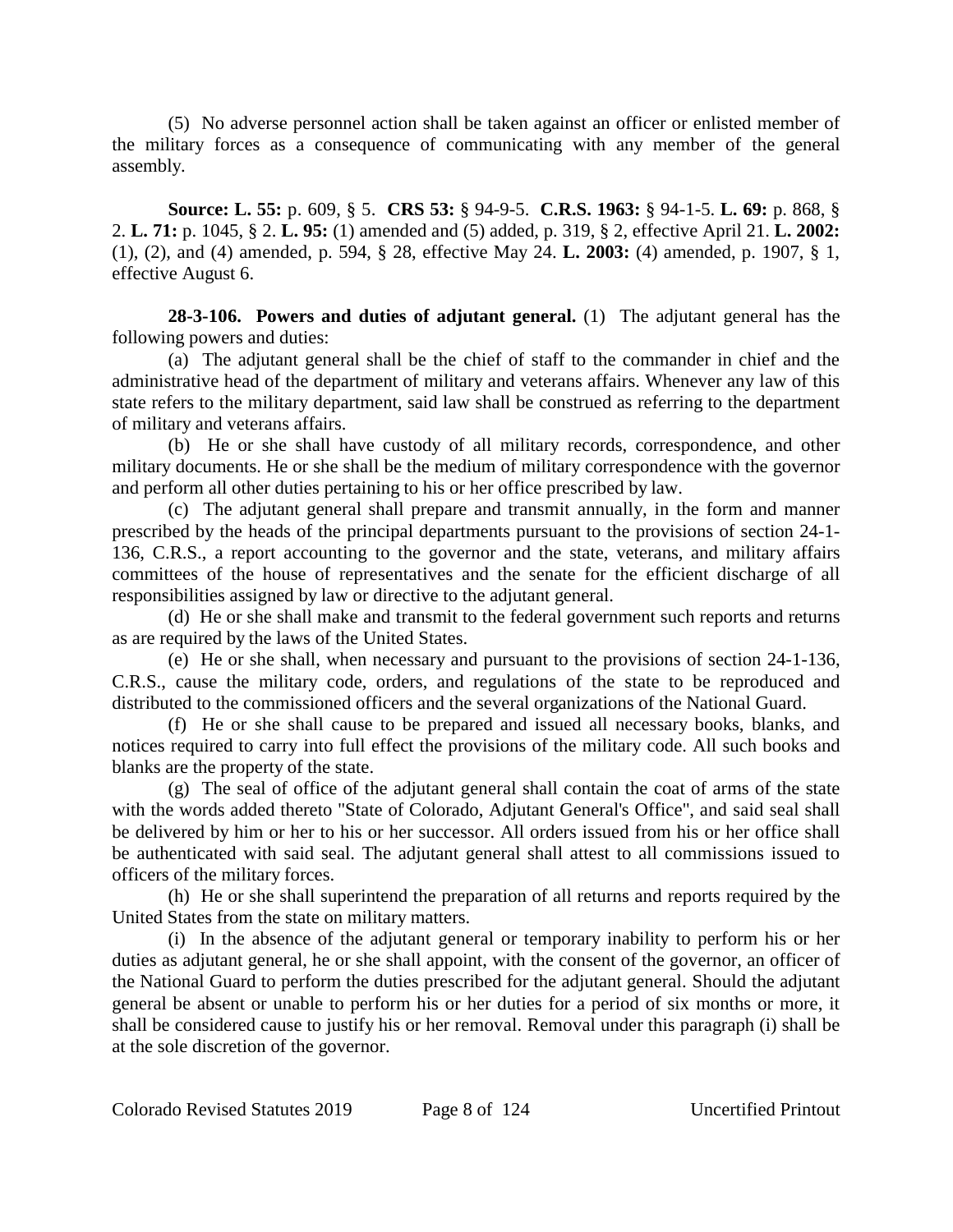(j) He or she shall prescribe such regulations not inconsistent with law as will increase the discipline and efficiency and will preserve and protect the property of the military forces of the state of Colorado. These regulations, as prepared by the adjutant general and approved by the governor, shall be published in orders, and the governor, when in his or her judgment it is necessary, may order the adjutant general to revise and amend these regulations. The regulations required by this paragraph (j) need not comply with the provisions of article 4 of title 24, C.R.S.

(k) He or she shall submit a budget respecting the military forces for the ensuing fiscal year for the approval of the controller, and the total of the budget for such period of time shall not be exceeded.

(l) He or she shall keep the papers, volumes, and records of the department in an office provided by the state and shall keep such accounts of activities and expenditures as are necessary and required.

(m) He or she shall attend to the safekeeping and repairing of the ordnance, arms, accouterments, equipment, and all other military property belonging to the state or issued to it by the United States. All military property of the state which, after proper inspection, is found unsuitable for the use of the state, under the direction of the governor, shall be disposed of by the adjutant general at public auction or by inviting bids after suitable advertisement of the sale daily for ten days in at least one newspaper published in the city or county where the sale is to take place; or the same may be sold at private sale when so ordered by the governor or, with the approval of the governor, may be turned over to any other department, board, or commission of the state government by which it can be used. Such department, board, or commission of the state government shall reimburse the military fund for the reasonable value of the property so received. He or she shall bid on the property or suspend the sale when in his or her opinion better prices may or should be obtained. He or she shall from time to time render to the governor a just and true account of the sales made by him or her and shall deposit the proceeds of the same in the military fund.

(n) He or she shall not issue or cause to be issued military property to persons or organizations other than those belonging to the National Guard, except in cases of emergency and then only on written approval of the governor.

(o) All purchases, with the exception of emergency purchases, shall be made through the executive director of the department of personnel in the manner provided by law. All property purchased under the authority granted shall be inspected by an inspector or an officer detailed for that purpose by the adjutant general, and no payment shall be made therefor until it appears by the certificate of such officer that such property is of the kind and quality specified in such agreement or contract. In case of emergency, the governor may suspend the operation of this paragraph (o) and direct the adjutant general in writing to purchase such military property as may be required in the open market. The governor shall report such actions with the reasons therefor and statement of the property purchased and the prices paid therefor to the general assembly at its next session. All payments shall be made by voucher drawn upon the military fund of the state upon such form as may be provided by the controller of the state of Colorado. Each voucher shall show the attestation of the adjutant general that it is within the budget as approved by the governor.

(p) He or she shall employ such clerks, laborers, and other force as may be required for his or her office, other departments, armories, and properties of the National Guard, and, in all cases of employment under this provision, a preference shall be extended to members of the

Colorado Revised Statutes 2019 Page 9 of 124 Uncertified Printout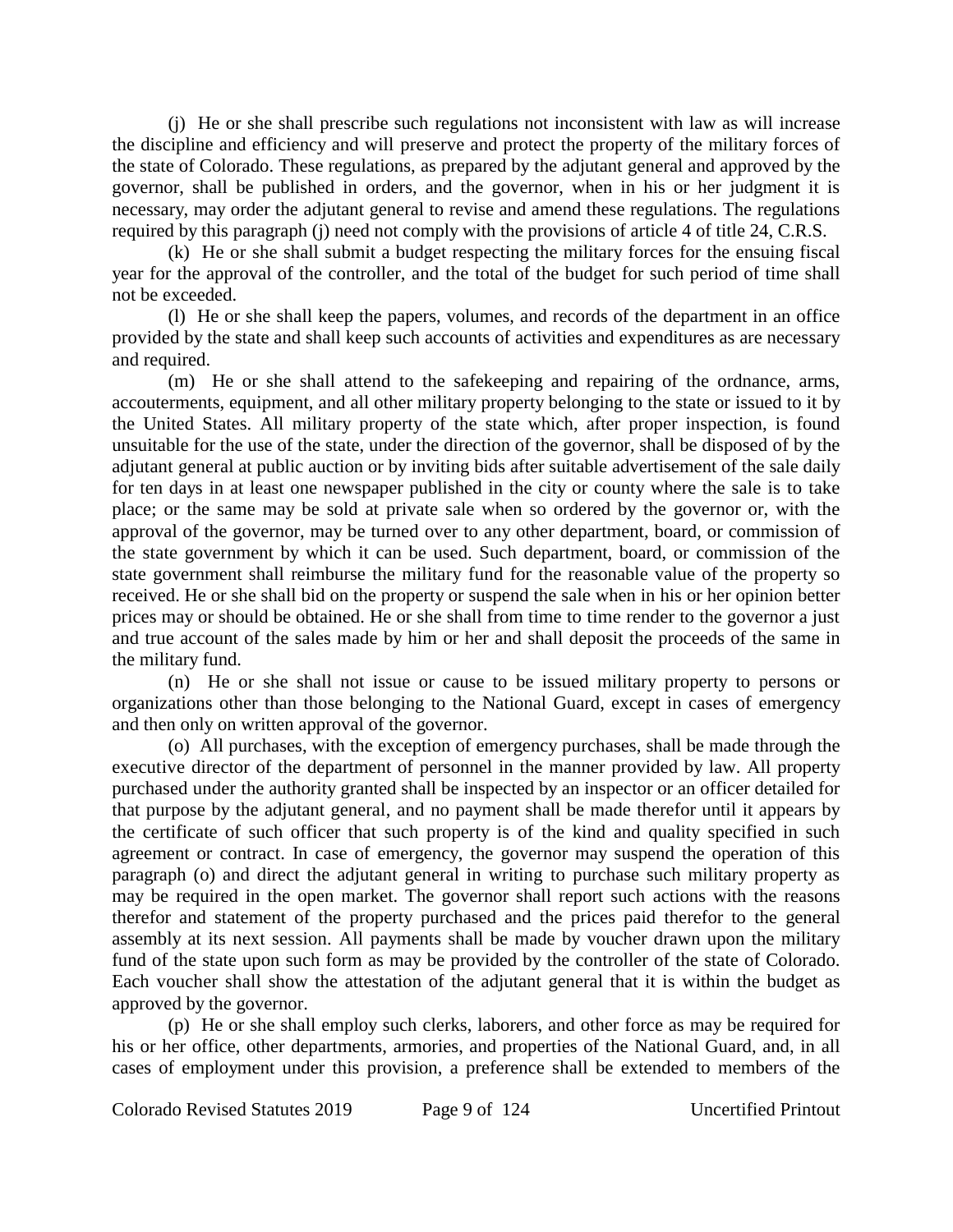National Guard. The pay of such clerks and other force shall be determined and fixed by the adjutant general with the approval of the governor and consistent with the pay for equivalent positions under the state personnel system. In case of emergency or when authorized by the governor, he or she may employ such additional temporary assistants as are necessary, to be paid from the amounts appropriated for the maintenance of the military forces.

(q) The adjutant general shall have charge of the campgrounds and military reservations of the state and shall be responsible for the protection and safety thereof, and he or she shall promulgate regulations for the maintenance of order thereon, for the enforcement of traffic rules, and for all other lawful regulations as may be ordered for the operation, care, and preservation of existing facilities and installations on all state military reservations. He or she shall keep in repair all state buildings and other improvements thereon. He or she may make such sound improvements thereon as the good of the service requires.

(r) The adjutant general, by and with the advice and approval of the governor, is authorized to rent, hire, purchase, take the conveyance of, and hold in trust for the use of the state of Colorado such buildings, lands, tenements, and appurtenances thereof as may be from time to time deemed necessary for use by the National Guard. All such expenditures shall be paid out of the military fund, but all titles shall be taken in the name of the governor of the state of Colorado for the use of the National Guard. Prior to acquiring any real property pursuant to the provisions of this paragraph (r), the adjutant general shall submit a report to the capital development committee which describes the anticipated use of such real property, the maintenance costs related to such real property, the current value of such real property, any conditions or limitations which may restrict the use of such real property, and any potential liability to the state which could result from acquiring such real property. The capital development committee shall review any such report which is submitted to the capital development committee and shall provide recommendations to the adjutant general concerning the proposed real property acquisition within thirty days after the date of receipt of such report. The adjutant general shall not complete any such real property acquisition without considering any recommendations of the capital development committee which are provided within such thirty-day period.

(s) (I) If, in the judgment of the adjutant general, any real estate that has been acquired for military purposes is unsuitable for military purposes, the adjutant general, by and with the approval of the governor, in writing, has authority to sell, trade, or otherwise dispose of such real estate, but, except as otherwise provided by subsection  $(1)(s)(II)$  of this section, such real estate shall not be disposed of for less than its appraised value. The appraised value of such real estate shall be determined by an appraiser who is licensed or certificated pursuant to part 6 of article 10 of title 12 and who is selected by the adjutant general from a list of three qualified individuals submitted to the adjutant general by the department. Appraisers shall be selected for the list, and their fees shall be negotiated in accordance with the standards established by part 14 of article 30 of title 24. The adjutant general, by and with the advice and approval of the governor, is authorized to lease any property belonging to the department when it is not needed for the immediate use of the department. All conveyances that are required for the purpose of this section shall be executed by the governor under the seal of the state, and the proceeds of all sales, trades, or other disposition shall be placed in an account to be invested by the state treasurer as provided in section 24-36-113. Any interest earned on the investment or deposit of such proceeds shall remain in such account and shall not be credited to the general fund or any

Colorado Revised Statutes 2019 Page 10 of 124 Uncertified Printout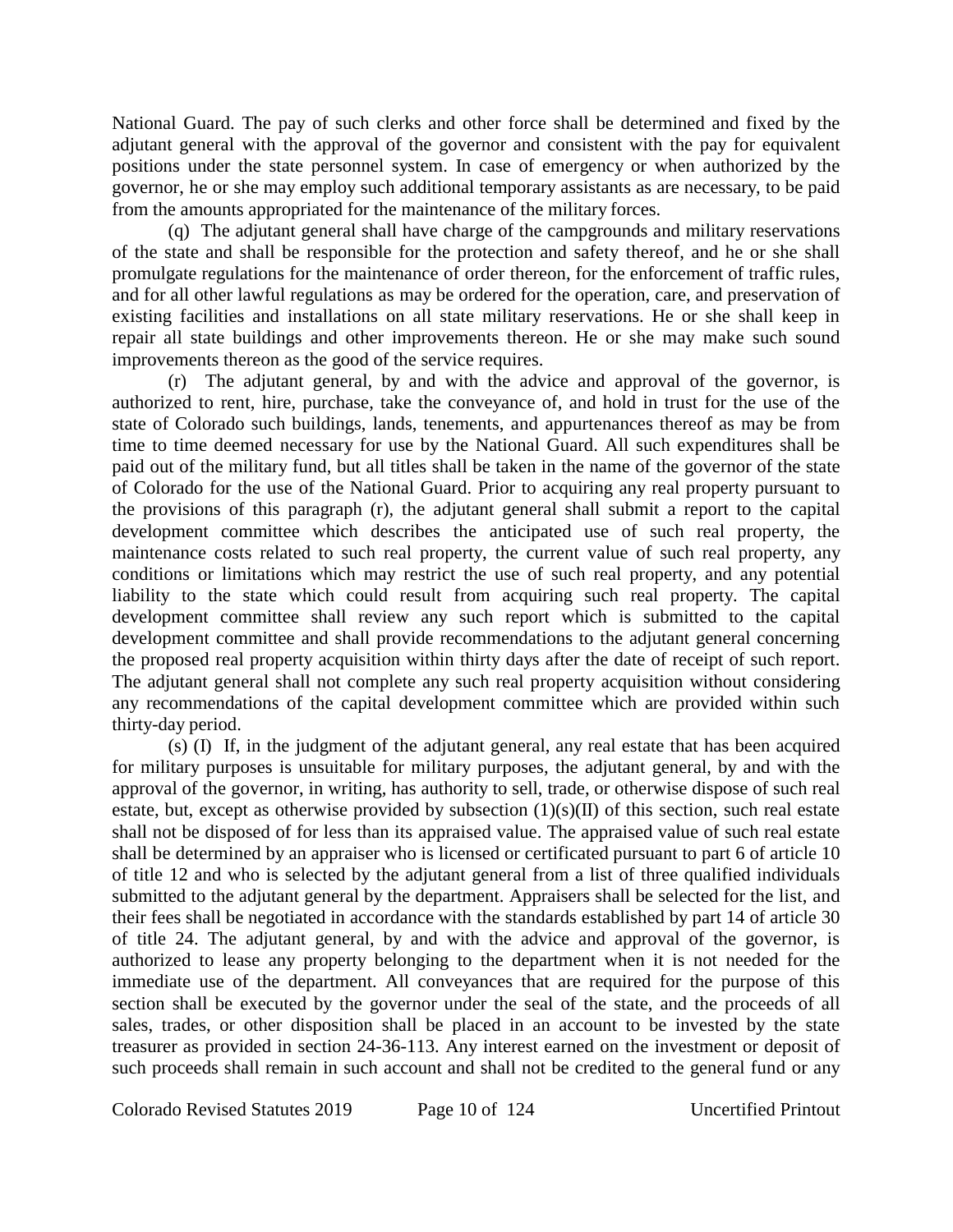other fund of the state. Said proceeds and any interest thereon shall be disbursed by authority of the adjutant general, subject to appropriation by the general assembly, only for the construction, repair, improvement, acquisition, or costs of acquisition or sale of armories throughout the state. Costs of acquisition or sale shall include but need not be limited to appraisals, site surveys, environmental surveys, title work, property inspections, closing costs, legal fees, real estate fees, site preparation, or utility studies. Prior to disposing of any real property pursuant to the provisions of this subsection (1)(s), the adjutant general shall submit a report to the capital development committee that describes such real property, the maintenance costs related to such real property, the current value of such real property, any conditions or limitations that may restrict the use of such real property, and the terms of the proposed disposition of such real property. The capital development committee shall review any such report that is submitted to the capital development committee and shall provide recommendations to the adjutant general concerning the proposed real property disposition within thirty days after the date of receipt of such report. The adjutant general shall not complete any such real property disposition without considering any recommendations of the capital development committee that are provided within such thirty-day period.

(II) The adjutant general may dispose of real estate acquired but unsuitable for military purposes for less than its appraised value when the disposition is to an agency of state government. The adjutant general shall not be required to have an appraisal performed in order to complete such disposition. In the event an offer has been made to purchase such real estate for more than its appraised value, prior to any disposition the adjutant general shall give due consideration to the terms of the offer and to any cost savings to the state which would result from a transfer of such real estate to a state agency.

(t) Repealed.

(u) He or she shall prescribe the rules and regulations described in section 23-7.4-302 (7).

(v) The adjutant general shall ensure that the department complies with the requirements of section 24-1-136.5, C.R.S., concerning the preparation of operational master plans, facilities master plans, and facilities program plans for the department.

(w) Repealed.

(x) The adjutant general is authorized to accept gifts, grants, or donations of any kind from any private source or from any governmental unit in order to carry out the functions and duties set forth in this title subject to the conditions upon which the gifts, grants, or donations are made; except that no gift, grant, or donation shall be accepted if the conditions attached thereto require the use or expenditure thereof in a manner contrary to law or require expenditures from the general fund unless such expenditures are approved by the general assembly.

(y) The adjutant general may make available for public or private use any distance learning audio and video facilities located within the state. Such public or private use shall be subject to reasonable fees for the costs, including repair, replacement, and salaries involved in the use of the facilities, as well as maintenance and operation of the facilities and equipment.

**Source: L. 55:** p. 610, § 6. **CRS 53:** § 94-9-6. **C.R.S. 1963:** § 94-1-6. **L. 64:** p. 157, § 104. **L. 67:** p. 78, § 1. **L. 68:** p. 136, § 168. **L. 81:** (1)(o) amended, p. 1296, § 37, effective January 1, 1982. **L. 83:** (1)(c) and (1)(e) amended, p. 840, § 64, effective July 1. **L. 86:** (1)(s) amended and (1)(t) repealed, pp. 1014, 1018, §§1, 18, effective May 3. **L. 91:** (1)(r) amended, p.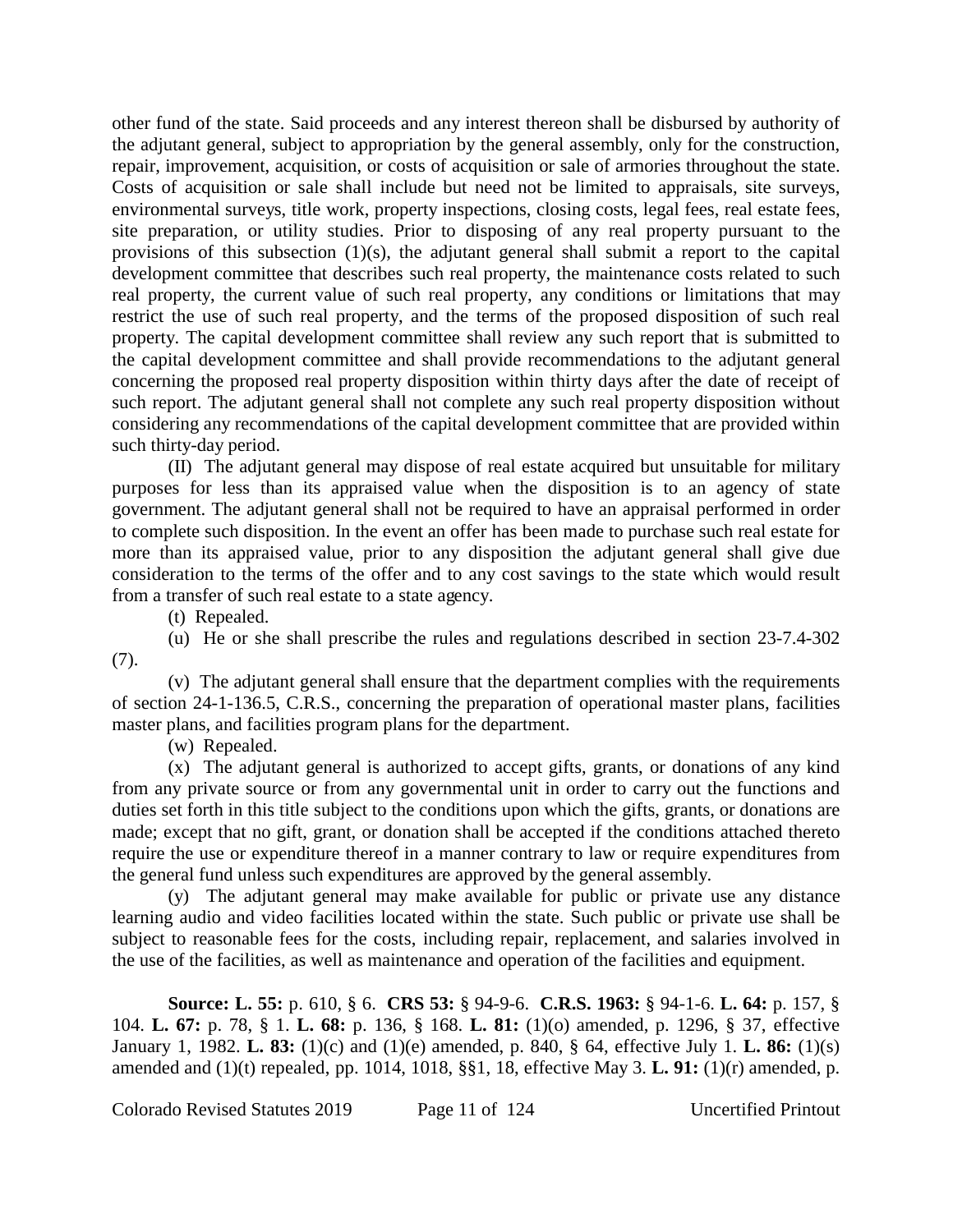1375, § 1, effective April 1; (1)(u) added, p. 549, § 3, effective May 18. **L. 94:** (1)(s) amended, p. 24, § 1, effective March 2; (1)(v) added, p. 566, § 15, effective April 6; (1)(s) amended, p. 1617, § 1, effective May 31. **L. 96:** (1)(o) amended, p. 1542, § 133, effective June 1. **L. 2001:** (1)(c) amended, p. 1178, § 10, effective August 8. **L. 2002:** (1)(b), (1)(d) to (1)(n), (1)(p), (1)(q), and (1)(u) amended, pp. 594, 586, §§ 29, 7, effective May 24; (1)(a) and (1)(s)(I) amended and (1)(w) added, p. 360, § 21, effective July 1. **L. 2003:** (1)(c) and (1)(w)(I) amended, p. 2012, § 104, effective May 22; (1)(x) and (1)(y) added, p. 1907, § 2, effective August 6. **L. 2005:** (1)(s)(I) amended, p. 661, § 1, effective May 27. **L. 2013:** (1)(s)(I) amended, (SB 13-155), ch. 392, p. 2284, § 17, effective July 1. **L. 2018:** (1)(u) amended, (HB 18-1228), ch. 103, p. 787, § 2, effective August 8. **L. 2019:** (1)(s)(I) amended, (HB 19-1172), ch. 136, p. 1715, § 205, effective October 1.

**Editor's note:** Subsection  $(1)(w)(II)$  provided for the repeal of subsection  $(1)(w)$ , effective January 1, 2004. (See L. 2002, p. 360.)

**Cross references:** For the legislative declaration contained in the 2002 act amending subsections (1)(a) and (1)(s)(I) and enacting subsection (1)(w), see section 1 of chapter 121, Session Laws of Colorado 2002.

**28-3-107. Department of military and veterans affairs fund - creation.** Any gifts, grants, and donations accepted by the adjutant general pursuant to section  $28-3-106$  (1)(x) shall be transmitted to the state treasurer, who shall credit the same to the department of military and veterans affairs fund, which fund is hereby created and referred to in this section as the "fund". The moneys in the fund shall be invested by the state treasurer as provided in sections 24-36- 109, 24-36-112, and 24-36-113, C.R.S. Any unexpended and unencumbered moneys remaining in the fund at the end of any fiscal year shall remain in the fund and shall not revert or be credited or transferred to the general fund or be transferred to any other fund. Any interest or income derived from the deposit and investment of moneys in the fund shall remain in the fund and shall not be credited to the general fund. Moneys in the fund shall be continuously appropriated to the department for use by the adjutant general to carry out the functions and duties set forth in this title.

**Source: L. 2003:** Entire section added, p. 1908, § 3, effective August 6.

**28-3-108. Distance learning cash fund - creation.** There is hereby created in the state treasury the distance learning cash fund, referred to in this section as the "fund", which shall consist of the cash fees generated by the public and private use of distance learning facilities pursuant to section  $28-3-106$  (1)(y). The moneys in the fund shall be invested by the state treasurer as provided in sections 24-36-109, 24-36-112, and 24-36-113, C.R.S. Any unexpended and unencumbered moneys remaining in the fund at the end of any fiscal year shall remain in the fund and shall not revert or be credited or transferred to the general fund or be transferred to any other fund. Any interest or income derived from the deposit and investment of moneys in the fund shall remain in the fund and shall not be credited to the general fund. The moneys in the fund shall be continuously appropriated and shall be used to defray the costs associated with operating the distance learning facilities and equipment. Such costs shall include, but need not be

Colorado Revised Statutes 2019 Page 12 of 124 Uncertified Printout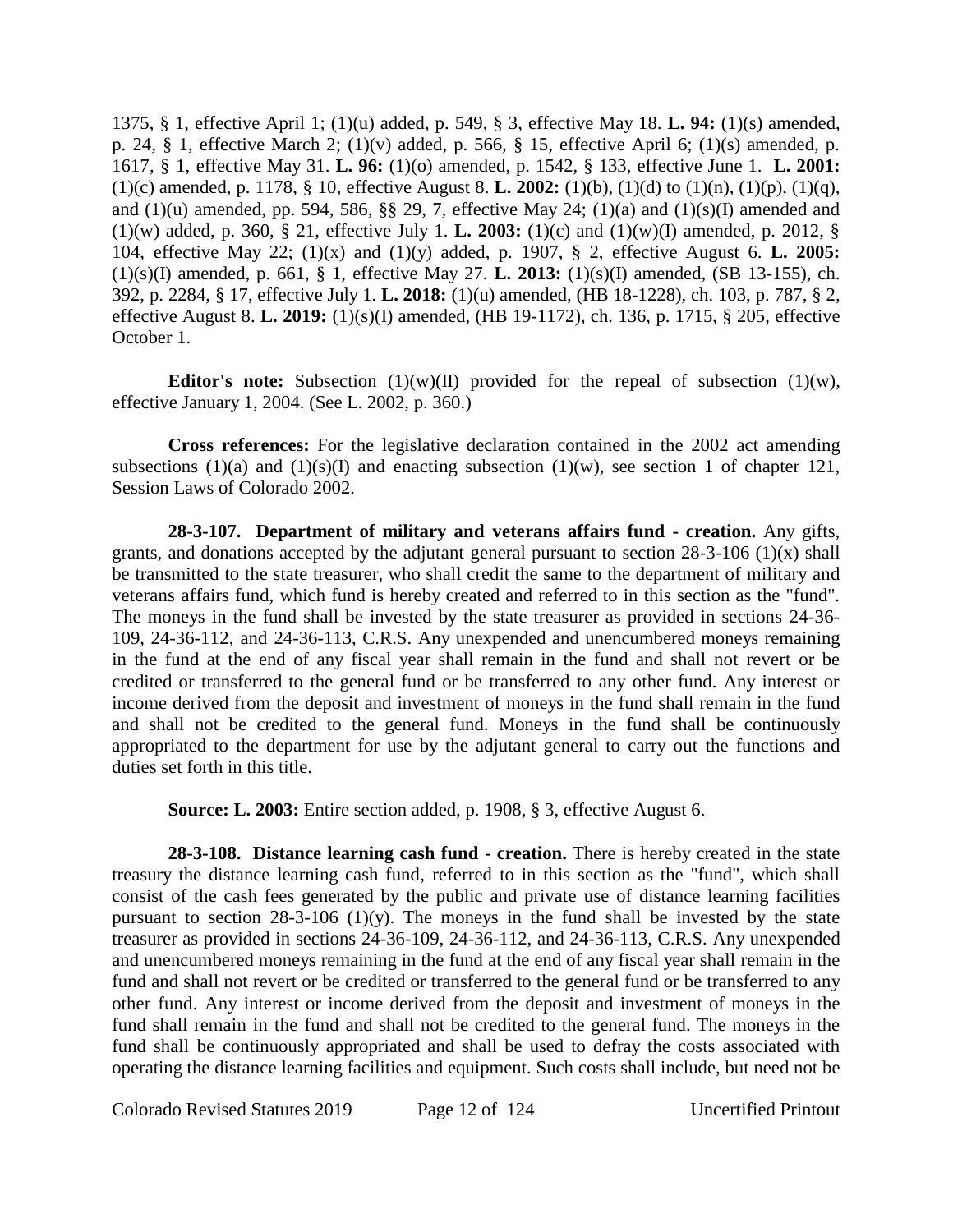limited to, repair, replacement, and salaries involved in the use of said facilities as well as the maintenance and operation of the facilities and equipment.

**Source: L. 2003:** Entire section added, p. 1908, § 3, effective August 6.

**28-3-109. Chargeable quarters and billeting cash fund - creation.** There is hereby created in the state treasury the chargeable quarters and billeting cash fund, referred to in this section as the "fund", which shall consist of any moneys generated through the public or private use of the Colorado Army National Guard facilities managed pursuant to section 28-3-106 (1)(q). The moneys in the fund shall be invested by the state treasurer as provided in sections 24- 36-109, 24-36-112, and 24-36-113, C.R.S. Any unexpended and unencumbered moneys remaining in the fund at the end of any fiscal year shall remain in the fund and shall not revert or be credited or transferred to the general fund or be transferred to any other fund. Any interest or income derived from the deposit and investment of moneys in the fund shall remain in the fund and shall not be credited to the general fund. The moneys in the fund shall be continuously appropriated and shall be used to defray the costs associated with operating National Guard training facilities and associated quarters and billeting facilities. Such costs shall include, but need not be limited to, repair, replacement, and salaries involved in the use of the National Guard training facilities as well as the maintenance and operation of the National Guard training facilities.

**Source: L. 2011:** Entire section added, (HB 11-1237), ch. 223, p. 957, § 1, effective August 10.

#### PART<sub>2</sub>

#### ORGANIZATION

**28-3-201. Composition.** The Colorado National Guard consists of the regularly enlisted militia within the ages prescribed by federal law and regulations, organized, armed, and equipped as provided in this article, and of commissioned officers and warrant officers within the ages and having the qualifications prescribed by federal law and regulations. "National Guard" applies only to militia organized as provided for in this article and authorized by federal law and regulations relating to the National Guard. The number of officers and enlisted men of the National Guard shall be fixed from time to time and organized so as to meet the requirements of the federal laws and regulations.

**Source: L. 55:** p. 614, § 7. **CRS 53:** § 94-9-7. **C.R.S. 1963:** § 94-1-7.

**28-3-202. Organization of inactive guard.** The inactive National Guard shall be organized and maintained under such rules and regulations as may be prescribed in accordance with federal law.

**Source: L. 55:** p. 614, § 8. **CRS 53:** § 94-9-8. **C.R.S. 1963:** § 94-1-8.

Colorado Revised Statutes 2019 Page 13 of 124 Uncertified Printout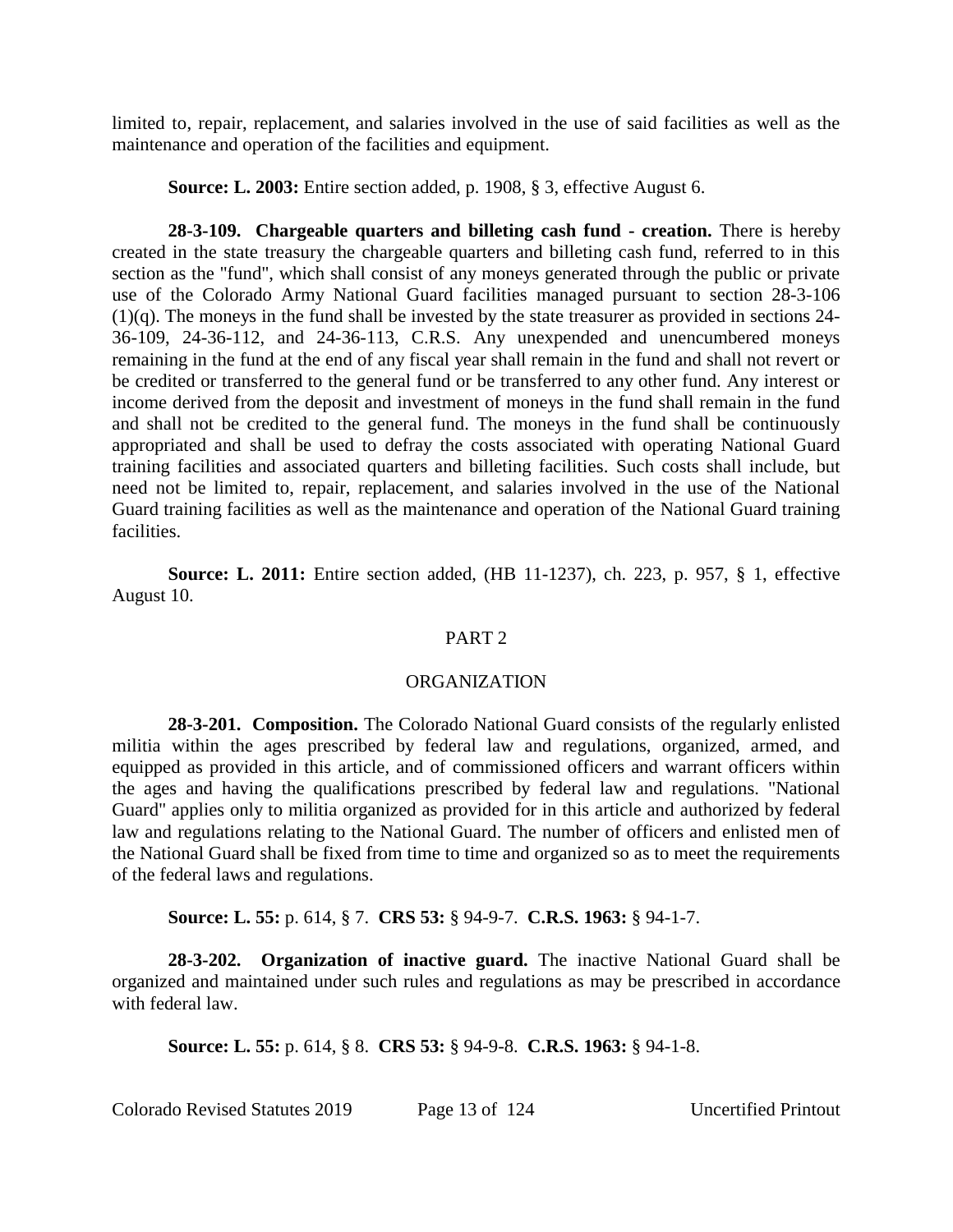**28-3-203. Organization of National Guard.** The organization of the National Guard, including the composition of all units thereof, shall be such as is or may be prescribed for this state by federal law.

#### **Source: L. 55:** p. 614, § 9. **CRS 53:** § 94-9-9. **C.R.S. 1963:** § 94-1-9.

**28-3-204. Call to federal duty - status.** When congress has declared a national emergency or has authorized the use of the armed forces of the United States for any purpose requiring the use of troops in excess of those in the regular armed services and the president has ordered into the active military service of the United States, to serve therein for the period of the war or emergency, any units and members of the National Guard of this state, all forces so ordered into the active military service of the United States shall from the date thereof stand relieved from duty in the National Guard of this state so long as they remain in the active military service of the United States when so provided by the federal law. Upon being relieved from such duty in the military service of the United States, all such individuals and units shall revert to their Colorado National Guard status.

# **Source: L. 55:** p. 614, § 10. **CRS 53:** § 94-9-10. **C.R.S. 1963:** § 94-1-10.

#### PART 3

## **OFFICERS**

**28-3-301. State staff - number and grades.** The state headquarters shall contain a staff and detachment and shall be divided into a department of the Army and a department of the Air Force. Each department shall be commanded by an officer of the Colorado National Guard. Said officer may be appointed by the governor to the rank of brigadier general or to such higher rank in which he or she may be federally recognized. The number and grades of all other officers and enlisted men and women in the state staff and detachment shall be as prescribed by federal or state law, but, in case of war, invasion, insurrection, riot, or imminent danger of any such emergency, the governor may temporarily increase such forces to meet such emergency, and retired officers who are physically qualified may be assigned to such duty.

**Source: L. 55:** p. 615, § 11. **CRS 53:** § 94-9-11. **L. 58:** p. 256, § 1. **C.R.S. 1963:** § 94- 1-11. **L. 71:** p. 1045, § 3. **L. 2002:** Entire section amended, p. 595, § 30, effective May 24.

**28-3-302. Appointment of officers.** The officers of the state staff and detachment shall be selected and appointed by the adjutant general and commissioned by the governor if such appointees at the time of appointment shall have been, for at least three years immediately prior to appointment, a regularly commissioned officer of the National Guard; except that, where there is no qualified person in the National Guard available to fill a vacancy on the staff, an appointment may be made by the adjutant general if the individual so appointed qualifies for a commission pursuant to section 28-3-303.

**Source: L. 55:** p. 615, § 12. **CRS 53:** § 94-9-12. **C.R.S. 1963:** § 94-1-12.

Colorado Revised Statutes 2019 Page 14 of 124 Uncertified Printout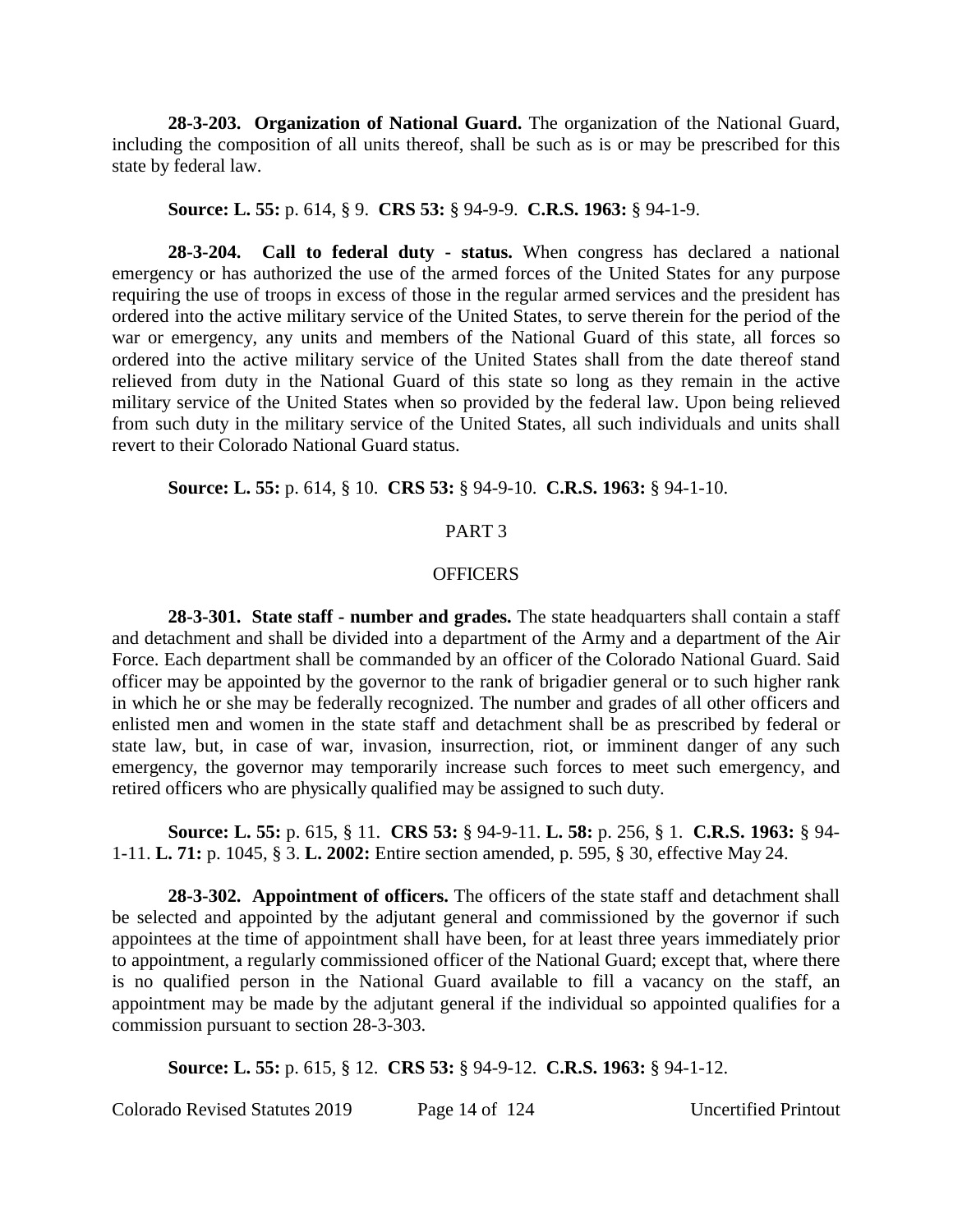**28-3-303. Qualifications of officers.** Officers of the National Guard shall not be commissioned as such unless they have been selected from the classes of persons having the qualifications prescribed by federal law and have taken and subscribed to the oath of office prescribed by congress.

**Source: L. 55:** p. 615, § 13. **CRS 53:** § 94-9-13. **C.R.S. 1963:** § 94-1-13.

**28-3-304. Commissions - examinations - assignments.** Any person appointed, promoted, and commissioned on or after April 14, 1955, as an officer of the National Guard shall successively pass such examinations and tests as to his or her physical, moral, and professional fitness as are prescribed by federal law. Officers shall be commissioned by the governor, and the commissions shall designate the armed service, staff corps, or department in which they are appointed. They will be assigned to duty within each organization by the immediate commander thereof.

**Source: L. 55:** p. 615, § 14. **CRS 53:** § 94-9-14. **C.R.S. 1963:** § 94-1-14. **L. 71:** p. 1046, § 4. **L. 2002:** Entire section amended, p. 596, § 31, effective May 24.

**28-3-305. Officers' duties - administer oaths.** In addition to the powers and duties prescribed in this part 3, all officers of the National Guard shall have the same duties as officers of similar rank and position in the United States Army or the United States Air Force, as the case may be, insofar as may be authorized by federal law. They are authorized to administer oaths in all matters connected with the service.

**Source: L. 55:** p. 616, § 15. **CRS 53:** § 94-9-15. **C.R.S. 1963:** § 94-1-15.

**Cross references:** For officers' powers to perform notarial acts, see § 24-12-104.

**28-3-306. Federal duty as continuous service.** Service by any person in the United States volunteers or in any of the armed forces of the United States in time of war, insurrection, or rebellion shall be considered as continuous service in the National Guard for all purposes regarding privileges and exemptions provided by law for members of the National Guard, by enlistment or commission, but the continuous service for an officer shall include only the time he or she was commissioned as such.

**Source: L. 55:** p. 616, § 16. **CRS 53:** § 94-9-16. **C.R.S. 1963:** § 94-1-16. **L. 2002:** Entire section amended, p. 596, § 32, effective May 24.

**28-3-307. Supplies - indemnity bonds - depots.** Arms, ammunition, equipment, and stores shall be issued to the proper officers of each organization upon requisition as prescribed by federal law. The governor may require of the accountable officers such bonds as he or she deems necessary for securing the care and safety of property so issued and shall allow them sufficient money to insure such property against fire when so required by the federal government. He or she may also allow them sufficient money to establish and maintain depots approved by him or her and to pay for transportation, handling, and care of such property, which

Colorado Revised Statutes 2019 Page 15 of 124 Uncertified Printout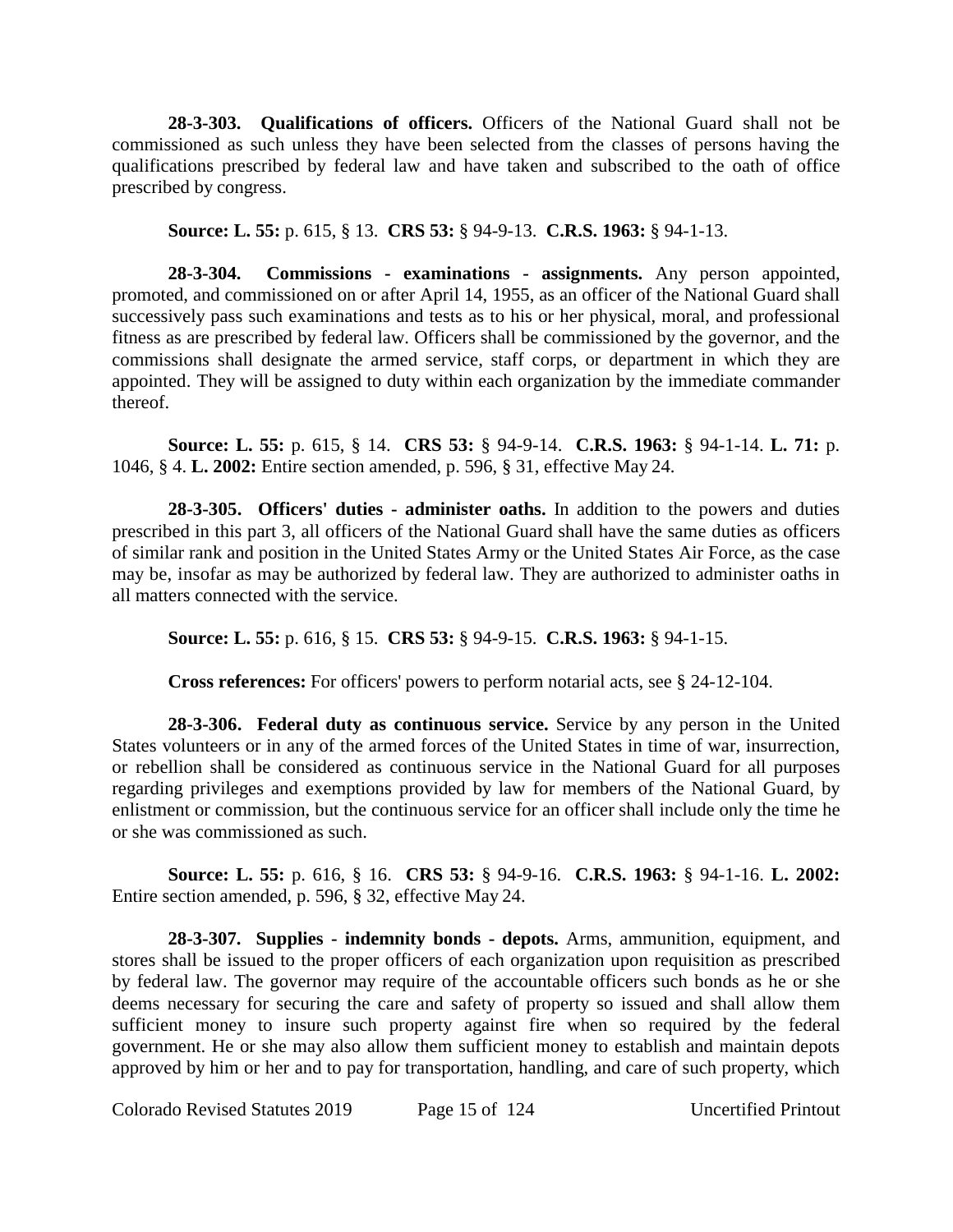allowance shall be paid out of the moneys appropriated or designated for the purchase of supplies for the National Guard. The adjutant general, with the approval of the governor, shall obtain and pay for, out of the military fund, an adequate indemnity bond covering all of the officers of the National Guard responsible for moneys and military property.

**Source: L. 55:** p. 616, § 17. **CRS 53:** § 94-9-17. **C.R.S. 1963:** § 94-1-17. **L. 2002:** Entire section amended, p. 596, § 33, effective May 24.

**28-3-308. Resignation of officers.** Commissioned officers and warrant officers may resign in such manner and under such circumstances as may be provided by federal laws or regulations.

**Source: L. 55:** p. 616, § 18. **CRS 53:** § 94-9-18. **C.R.S. 1963:** § 94-1-18.

**28-3-309. Officer's fitness - vacation of commissions.** The moral character, capacity, and general fitness for the service of any National Guard officer may be determined by an efficiency board as provided by federal law. Commissions or warrants of officers of the National Guard may be vacated upon resignation, absence without leave for three months, the recommendation of an efficiency board pursuant to sentence of a court-martial, permanent removal from the state, termination of federal recognition, or transfer to another reserve component.

**Source: L. 55:** p. 616, § 19. **CRS 53:** § 94-9-19. **C.R.S. 1963:** § 94-1-19. **L. 71:** p. 1046, § 5.

**28-3-310. Disbandment - surplus officers - disposition.** Officers of the National Guard rendered surplus by the disbandment of their organization shall be disposed of as provided by federal law.

**Source: L. 55:** p. 617, § 20. **CRS 53:** § 94-9-20. **C.R.S. 1963:** § 94-1-20.

**28-3-311. Officers - inactive status - procedure.** Officers may, upon their own application, be placed in the inactive National Guard as may be authorized by federal law.

**Source: L. 55:** p. 617, § 21. **CRS 53:** § 94-9-21. **C.R.S. 1963:** § 94-1-21.

**28-3-312. Retirement of officers.** Officers may voluntarily retire and be placed on the retirement list if they have qualified for such retirement under the provisions of federal law. Officers may be involuntarily retired and placed on the retirement list if under federal law such retirement becomes mandatory.

**Source: L. 55:** p. 617, § 22. **CRS 53:** § 94-9-22. **C.R.S. 1963:** § 94-1-22.

**28-3-313. Termination of commission - recall.** Commissions of National Guard officers shall be terminated as provided by federal law, but, in time of war or other declared

Colorado Revised Statutes 2019 Page 16 of 124 Uncertified Printout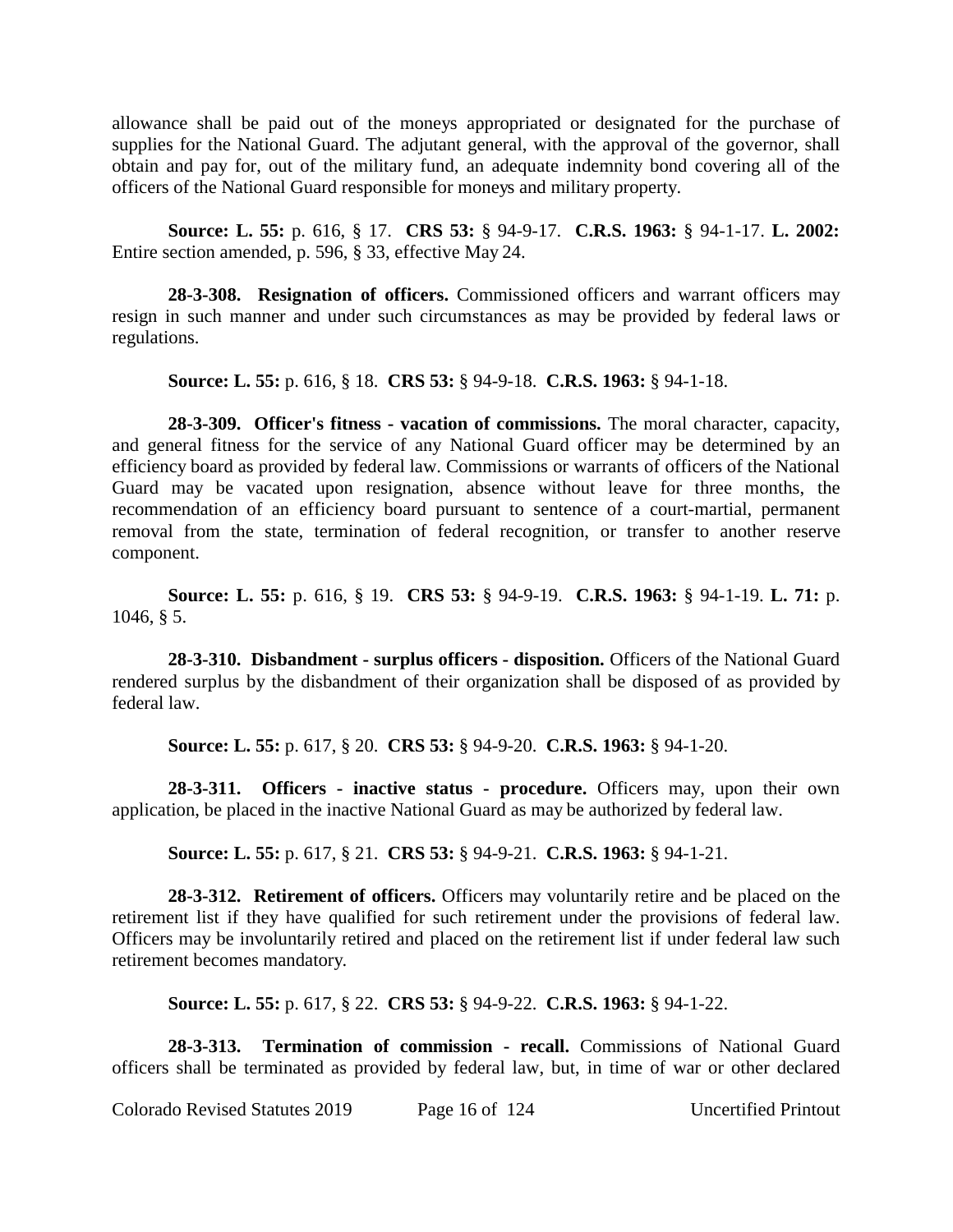emergency, any officer who reaches retirement age may, in the discretion of the commander in chief, on the recommendation of the adjutant general, be continued in the active service of the state defense force in his or her then grade and assignment for the duration of the war or emergency and for six months thereafter.

**Source: L. 55:** p. 617, § 23. **CRS 53:** § 94-9-23. **C.R.S. 1963:** § 94-1-23. **L. 86:** Entire section amended, p. 1016, § 9, effective May 3. **L. 2002:** Entire section amended, p. 596, § 34, effective May 24.

**28-3-314. Roll of retired officers.** Any commissioned officer of the National Guard who resigns or is retired and who has served as such officer for a period of not less than fifteen years, and any commissioned officer of the National Guard who has been honorably discharged from any of the armed forces of the United States after serving therein for a period of ninety days or more during any war and who has served as such officer of the National Guard for a period of not less than ten years, and any commissioned officer of the National Guard who becomes disabled and thereby incapable of performing the duties of his or her office shall, upon retirement, have his or her name placed on a roll in the office of the adjutant general to be known as the "roll of retired officers" and is thereby entitled to wear, when not in conflict with federal law, on state or other occasions of ceremony, the uniform of the rank last held by him or her.

**Source: L. 55:** p. 617, § 24. **CRS 53:** § 94-9-24. **C.R.S. 1963:** § 94-1-24. **L. 2002:** Entire section amended, p. 597, § 35, effective May 24.

**28-3-315. Retired officers - warrant officers - limited assignments.** The commander in chief may assign officers and warrant officers on the retired list to state active duty in recruiting, to serve upon courts-martial, courts of inquiry and board, to staff duty not involving service with troops, to be in charge of a military reservation left temporarily without officers, or to such other duties as the adjutant general may designate. Such officers and warrant officers while so assigned shall receive the full pay and allowances of their grades at time of retirement or may serve in a volunteer unpaid status.

**Source: L. 55:** p. 618, § 25. **CRS 53:** § 94-9-25. **C.R.S. 1963:** § 94-1-25. **L. 2002:** Entire section amended, p. 586, § 8, effective May 24.

**28-3-316. Brevet commissions.** General and field officers of the National Guard who have, after twenty-five years' service, resigned or retired may, in the discretion of the commander in chief, on the recommendation of the adjutant general, be commissioned by brevet in the next higher grade than that held by them at the time of their resignation or retirement, but not above the grade of major general. Brevet rank shall be considered strictly honorary and shall confer no privilege of precedence or command nor pay any emoluments. Brevet officers may wear the uniform of their brevet rank on occasions of ceremony.

**Source: L. 55:** p. 618, § 26. **CRS 53:** § 94-9-26. **C.R.S. 1963:** § 94-1-26.

## PART 4

Colorado Revised Statutes 2019 Page 17 of 124 Uncertified Printout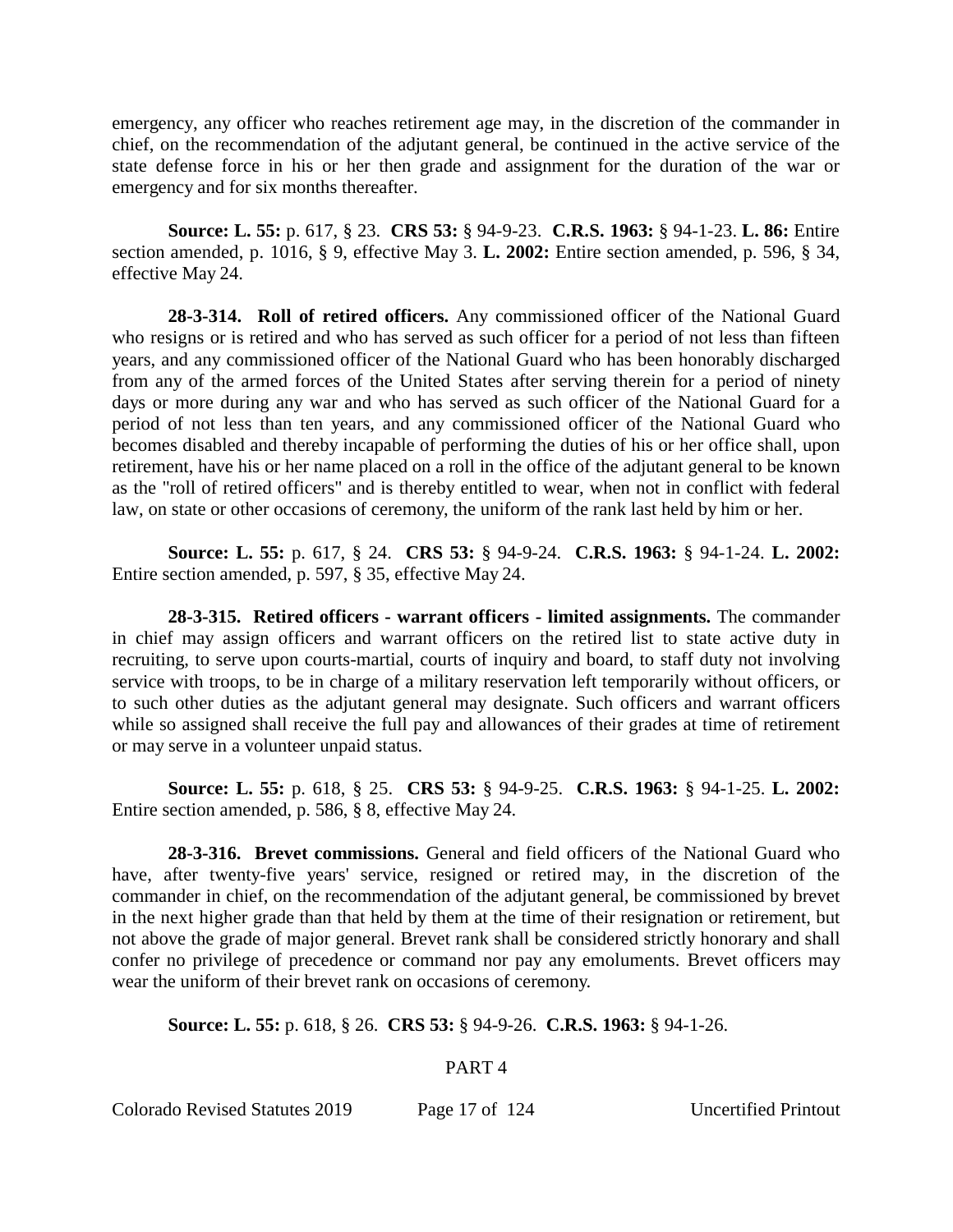#### ENLISTED PERSONS

**28-3-401. Enlistment periods - extensions.** Except as otherwise provided in this article or by federal law, original enlistments in the military forces shall be for a period of three years and subsequent enlistments for a period of one or three years. The governor may by order fix shorter periods of enlistment or reenlistment for any of the military forces so far as not inconsistent with federal law. In the event of any emergency wherein the governor has called out any of the military forces, he or she may by order extend, for not exceeding the period of emergency and sixty days thereafter, the period of any enlistment in the forces called out which would otherwise expire.

**Source: L. 55:** p. 618, § 27. **CRS 53:** § 94-9-27. **C.R.S. 1963:** § 94-1-27. **L. 2002:** Entire section amended, p. 597, § 36, effective May 24.

**28-3-402. Enlistment contract - form - oath.** Every person enlisting in the military forces shall sign an enlistment contract in the form prescribed by the adjutant general and shall subscribe to the following oath or affirmation: "I hereby acknowledge to have voluntarily enlisted this ............ day of ............ 20...., in the .................. for the period of three (or one) years, under the conditions prescribed by law, unless sooner discharged by proper authority. And I do solemnly swear that I will bear true faith and allegiance to the United States of America and the state of Colorado; that I will serve them honestly and faithfully against all their enemies whomsoever; and that I will obey the orders of the president of the United States and the governor of the state of Colorado and the officers appointed over me according to law and the rules and articles of war." However, the words "the president of the United States and" shall be omitted in the case of personnel enlisting in forces not subject to federal service.

**Source: L. 55:** p. 618, § 28. **CRS 53:** § 94-9-28. **C.R.S. 1963:** § 94-1-28.

**28-3-403. Group enlistments barred - when.** No civil association, society, club, post, order, fraternity, brotherhood, union, league, or other organized body shall be enlisted in the military forces as a unit.

**Source: L. 55:** p. 619, § 29. **CRS 53:** § 94-9-29. **C.R.S. 1963:** § 94-1-29.

**28-3-404. Honorable discharge.** An enlisted person discharged from service in the National Guard shall receive a discharge in writing in such form and with such classification as is prescribed by federal law, and in time of peace discharges may be given prior to the expiration of terms of enlistment under such regulations as the federal authorities may prescribe.

**Source: L. 55:** p. 619, § 30. **CRS 53:** § 94-9-30. **C.R.S. 1963:** § 94-1-30. **L. 2002:** Entire section amended, p. 597, § 37, effective May 24.

**28-3-405. Dishonorable discharge.** A dishonorable discharge from service in the National Guard shall operate as a complete expulsion from the guard, a forfeiture of all exemptions and privileges acquired through membership therein, and disqualification for any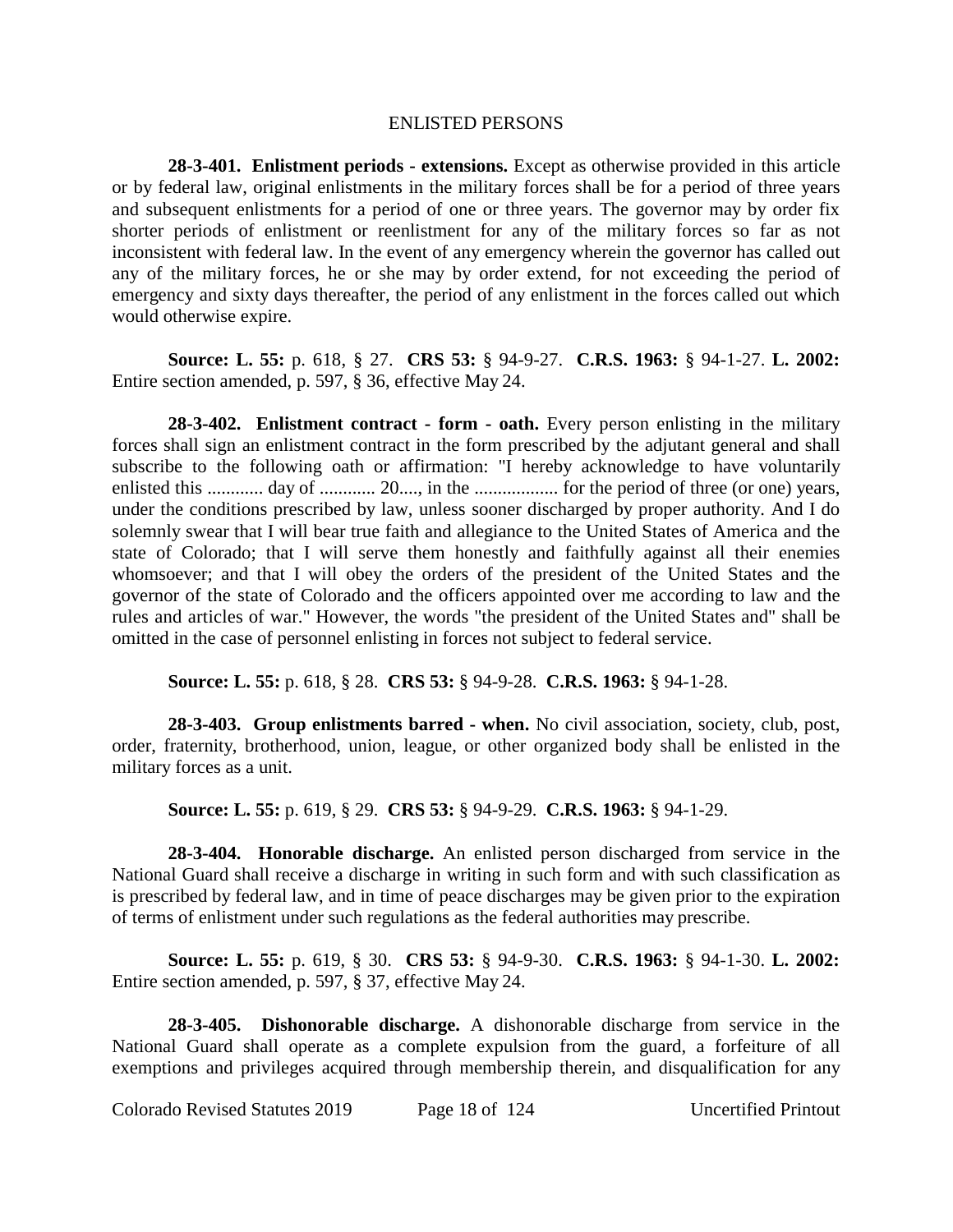military office under the state. The names of all persons dishonorably discharged shall be published in orders by the adjutant general.

**Source: L. 55:** p. 619, § 31. **CRS 53:** § 94-9-31. **C.R.S. 1963:** § 94-1-31.

**28-3-406. Exemption from arrest or civil process.** No member of the National Guard shall be arrested or served with any summons, order, warrant, or other civil process after having been ordered to any duty or while going to, attending, or returning from any place to which he or she is required to go for military duty; but nothing in this article shall prevent his or her arrest by order of a military officer or for a crime committed while not in actual performance of his or her duty. The articles of military equipment personally owned by such members shall be exempt from seizure or sale for debt pursuant to section 13-54-102, C.R.S.

**Source: L. 55:** p. 619, § 32. **CRS 53:** § 94-9-32. **C.R.S. 1963:** § 94-1-32. **L. 2002:** Entire section amended, p. 587, § 9, effective May 24.

**28-3-407. Retired noncommissioned officers - limited assignments.** The commander in chief may assign noncommissioned officers on the retired list to state active duty in recruiting, to serve upon courts-martial, courts of inquiry and board, to staff duty not involving service with troops, to be in charge of a military reservation left temporarily without officers, or to such other duties as the adjutant general may designate. Such noncommissioned officers while so assigned shall receive the full pay and allowances of their grades at time of retirement or may serve in a volunteer unpaid status.

**Source: L. 2002:** Entire section added, p. 587, § 10, effective May 24.

# PART 5

# RIGHTS - EXEMPTIONS - DUTIES

**28-3-501. Nonliability for official acts.** The commanding officer of any of the military forces engaged in the suppression of an insurrection, the dispersion of a mob, or the enforcement of the laws shall exercise his or her discretion as to the propriety of firing upon or otherwise attacking any mob or other unlawful assembly; and, if he or she exercises his or her honest judgment thereon, he or she shall not be liable in either a civil or a criminal action for any act done while on such duty. No officer or enlisted person shall be held liable in either a civil or criminal action for any act done under lawful orders and in the performance of his or her duty.

**Source: L. 55:** p. 623, § 45. **CRS 53:** § 94-9-45. **C.R.S. 1963:** § 94-1-45. **L. 2002:** Entire section amended, p. 597, § 38, effective May 24.

**28-3-502. Actions against military personnel - defense counsel.** If a suit or proceeding is commenced in any court by any person against any officer of the military forces for any act done by such officer in his or her official capacity in the discharge of any duty under this article, or against any enlisted person acting under the authority or order of any such officer, or by virtue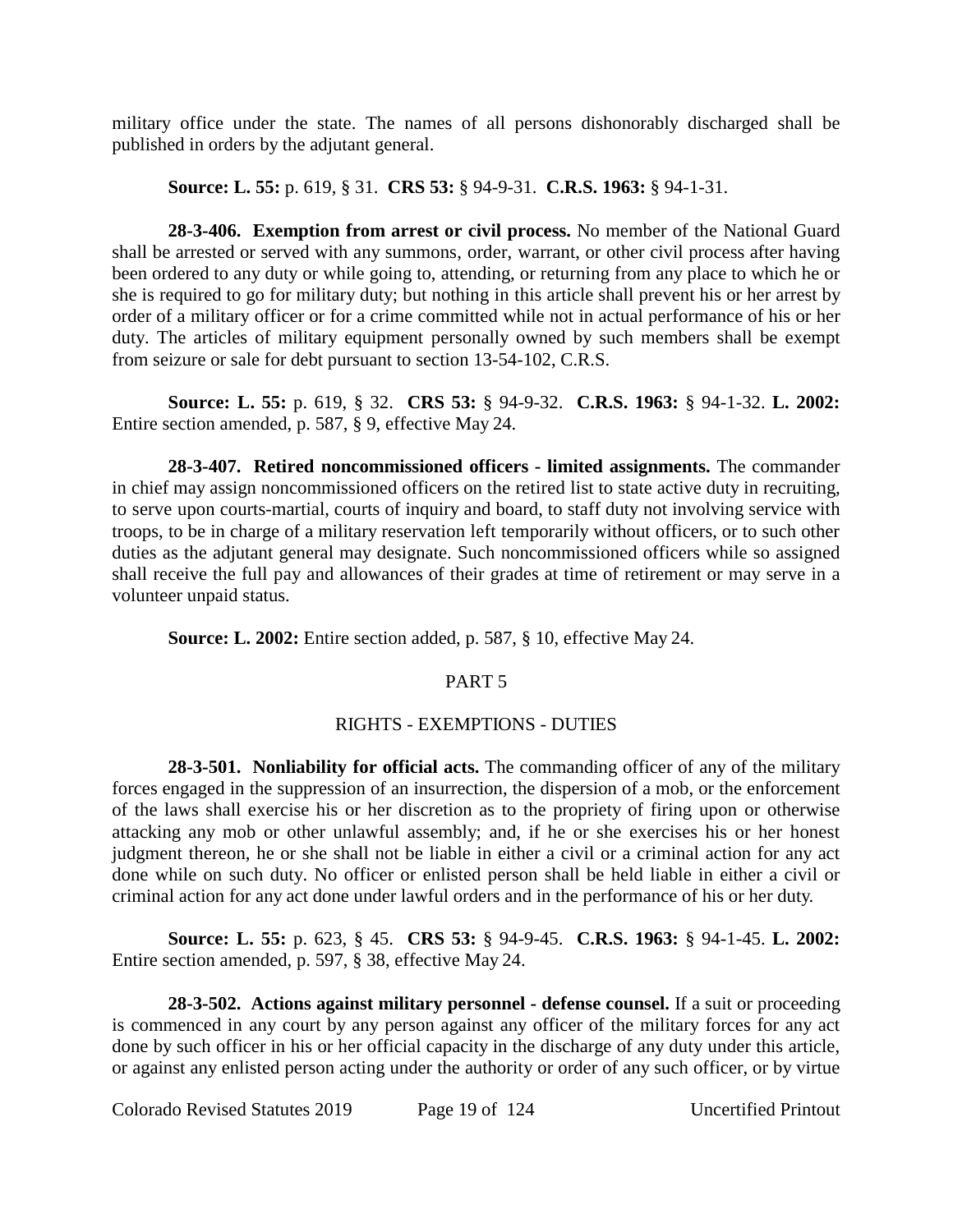of any warrant issued by him or her pursuant to law, it is the duty of the governor, upon the recommendation of the attorney general, to appoint counsel to defend such person. The cost and expenses of any such defense shall be paid out of the military fund.

**Source: L. 55:** p. 623, § 46. **CRS 53:** § 94-9-46. **C.R.S. 1963:** § 94-1-46. **L. 2002:** Entire section amended, p. 598, § 39, effective May 24.

**28-3-503. Actions against military personnel - cost bond.** Any person bringing an action or proceeding against a military officer of the state for any act done in the course of his or her official duty or against any person acting under the order or authority of such officer shall give security for the costs, disbursements, and reasonable attorney fees incurred by the state or defendant in defending the same in the same manner and subject to the same regulations, so far as applicable, as in the case of a nonresident plaintiff, and, if the plaintiff fails to recover, such attorney fees may be taxed with the costs and disbursements and judgment therefor entered against him or her and his or her sureties on the bond.

**Source: L. 55:** p. 623, § 47. **CRS 53:** § 94-9-47. **C.R.S. 1963:** § 94-1-47. **L. 2002:** Entire section amended, p. 598, § 40, effective May 24.

**28-3-504. Exemption from traffic regulations.** The military forces of the United States and of the state and the adjutant general and general officers of such forces with official insignia displayed, while on any authorized duty, shall not be restricted by state or municipal traffic regulations and shall have the right-of-way on any street or highway through which they may pass against except carriers of the United States mail, fire engines, and police vehicles.

**Source: L. 55:** p. 623, § 48. **CRS 53:** § 94-9-48. **C.R.S. 1963:** § 94-1-48.

**28-3-505. Discrimination - public places and common carriers - penalty.** It is unlawful for any common carrier, innkeeper, proprietor, or lessee of any place of public amusement or entertainment or any agent, servant, or representative of any such common carrier, innkeeper, proprietor, or lessee as aforesaid to bar from the full and equal enjoyment of the accommodations, advantages, facilities, or privileges of any public conveyance or any inn or of any place of public amusement or entertainment any person in the service of the armed forces of the United States or of the National Guard, wearing the uniform prescribed for him or her at that time or place by law, regulation of the service, or custom, on account of his or her wearing such uniform or of his or her being in such service. Any person who is barred from such enjoyment contrary to the provisions contained in this section is entitled to recover in an action against any corporation, association, or person who commits such violation his or her actual damages and three hundred dollars in addition thereto and reasonable attorney fees and costs. Evidence that such person barred was at the time sober, orderly, and willing to pay for such enjoyment in accordance with rates affixed therefor for civilians shall be prima facie evidence that he or she was barred on account of his or her wearing such uniform or of his or her being in such service.

**Source: L. 55:** p. 624, § 49. **CRS 53:** § 94-9-49. **C.R.S. 1963:** § 94-1-49. **L. 2002:** Entire section amended, p. 587, § 12, effective July 1.

Colorado Revised Statutes 2019 Page 20 of 124 Uncertified Printout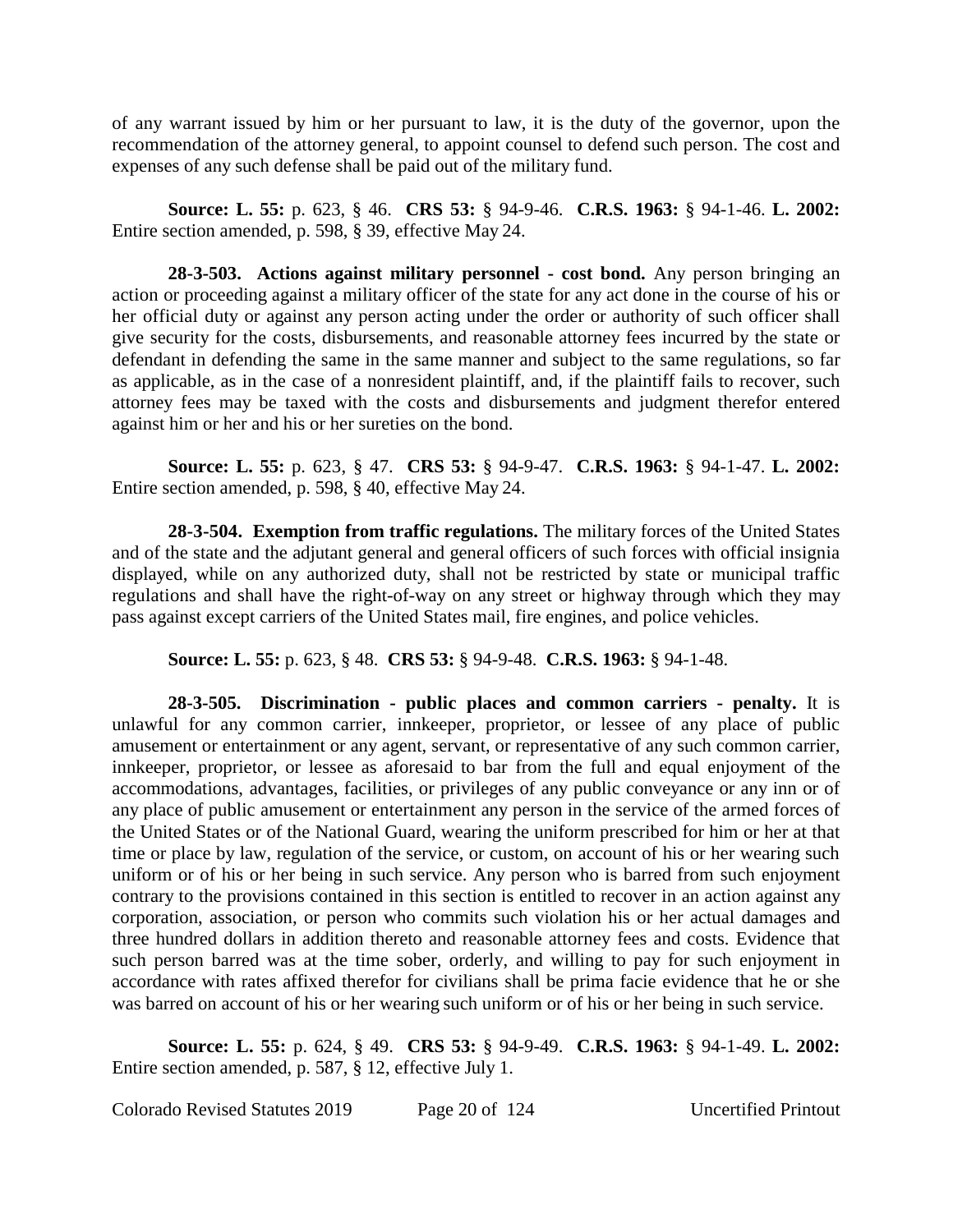**28-3-506. Discrimination against employment - penalty.** (1) (a) No person shall discriminate against any officer or enlisted person of the military forces of the state because of the officer or enlisted person's membership therein.

(b) No employer or officer or agent of any corporation, company, or firm or other person shall:

(I) Refuse to hire any person for or discharge any person from employment because of the person's status as an officer or enlisted person of the military forces of the state; or

(II) Hinder or prevent the person from performing any military service he or she may be called upon to perform by proper authority; or

(III) Dissuade any person from enlistment in the said National Guard by threat or injury to such person, if he or she so enlists, in respect to the person's employment, trade, or business.

(2) Any person violating any of the provisions of subsection (1) of this section is guilty of a misdemeanor and, upon conviction thereof, shall be punished by a fine of not more than five thousand dollars. In addition, the aggrieved person may bring an action at law for damages for such noncompliance or apply to the district court for such equitable relief as is just and proper under the circumstances.

**Source: L. 55:** p. 624, § 50. **CRS 53:** § 94-9-50. **C.R.S. 1963:** § 94-1-50. **L. 2002:** Entire section amended, p. 588, § 13, effective July 1; entire section amended, p. 693, § 2, effective July 1.

**28-3-507. Interference with duty - arrest - penalty.** Any person who obstructs or interferes with a member of the National Guard in the performance of his or her duty may be placed under guard by the officer in command. As soon as possible, such officer shall either release such person or turn him or her over to any peace officer of the city or place where such duty is being performed, and such peace officer shall thereupon deliver such offender for examination and trial before any court having jurisdiction. Any person violating the provisions of this section is guilty of a class 3 misdemeanor.

**Source: L. 55:** p. 624, § 51. **CRS 53:** § 94-9-51. **C.R.S. 1963:** § 94-1-51. **L. 2002:** Entire section amended, p. 588, § 14, effective May 24.

## PART 6

## PUBLIC AND PRIVATE EMPLOYEES - DUTIES

**28-3-601. Public employees - annual military leave.** (1) Subject to the conditions prescribed in sections 28-3-601 to 28-3-607, any officer or employee of the state or of any political subdivision, municipal corporation, or other public agency of the state who is a member of the National Guard or any other component of the military forces of the state organized or constituted under state or federal law or who is a member of the reserve forces of the United States, organized or constituted under federal law is entitled to leave of absence from his or her public office or employment without loss of pay, seniority, status, efficiency rating, vacation, sick leave, or other benefits for all the time when he or she is engaged with such organization or component in training or active service ordered or authorized by proper authority pursuant to

Colorado Revised Statutes 2019 Page 21 of 124 Uncertified Printout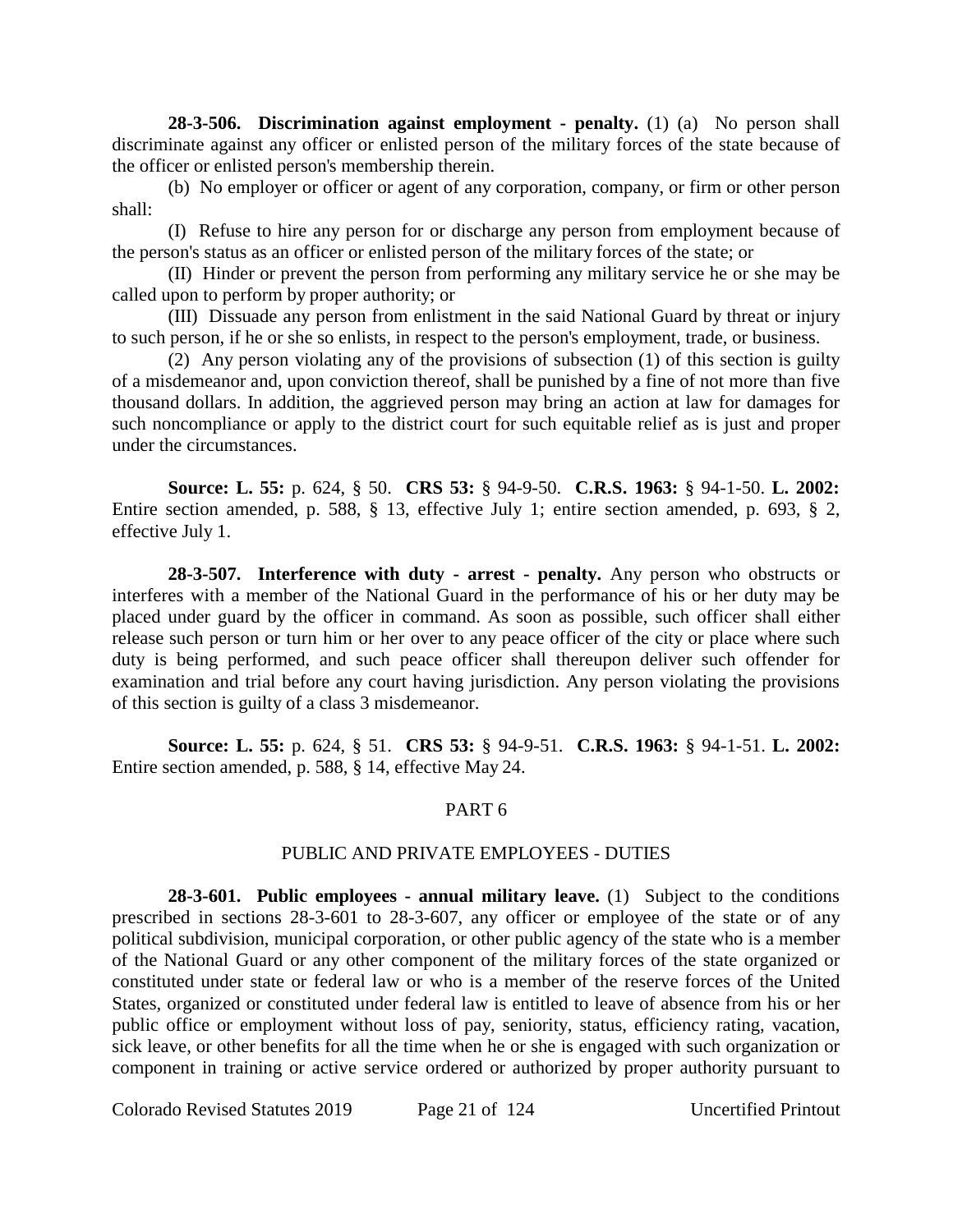law, whether for state or federal purposes, but not exceeding fifteen days in the leave year established by the employer. Such leave shall be allowed if the required military service is satisfactorily performed, which shall be presumed unless the contrary is established.

(2) Such leave shall not be allowed unless the officer or employee returns to his or her public position immediately on being relieved from such military service and not later than the expiration of the time limited in subsection (1) of this section for such leave, or is prevented from so returning by physical or mental disability or other cause not due to his or her own fault, or is required by proper authority to continue in such military service beyond the time limited in subsection (1) of this section for such leave.

**Source: L. 55:** p. 619, § 33. **CRS 53:** § 94-9-33. **C.R.S. 1963:** § 94-1-33. **L. 2002:** Entire section amended, p. 598, § 41, effective May 24. **L. 2009:** (1) amended, (HB 09-1315), ch. 312, p. 1694, § 4, effective August 5.

**28-3-602. Public employees - extended military leave.** If any such officer or employee is required by proper authority to continue in such military service beyond the time for which leave with pay is allowed, he or she is entitled to leave of absence from his or her public office or employment without pay for all such additional service with right of reinstatement thereafter upon the same conditions as provided in section 28-3-604 for reinstatement after active service in time of war or other emergency.

**Source: L. 55:** p. 620, § 34. **CRS 53:** § 94-9-34. **C.R.S. 1963:** § 94-1-34. **L. 2002:** Entire section amended, p. 598, § 42, effective May 24.

**28-3-603. Public employees - emergency military leave.** Subject to the conditions prescribed in this section, any officer or employee of the state or of any political subdivision, municipal corporation, or other public agency of the state who engages in active military service in time of war or other emergency declared by proper authority of the state or the United States, for which leave is not otherwise allowed by law, is entitled to leave of absence from his or her public office or employment without pay during such service with right of reinstatement as provided in section 28-3-604.

**Source: L. 55:** p. 620, § 35. **CRS 53:** § 94-9-35. **C.R.S. 1963:** § 94-1-35. **L. 2002:** Entire section amended, p. 599, § 43, effective May 24.

**28-3-604. Reinstatement.** (1) Except as otherwise provided in sections 28-3-601 to 28- 3-607, upon the completion of such service, such officer or employee shall be reinstated in the public position which he or she held at the time of entry into such service or a public position of like seniority, status, and pay if such is available at the same salary which he or she would have received if he or she had not taken such leave upon the following conditions:

(a) That the position has not been abolished or that the term thereof, if limited, has not expired;

(b) That he or she is not physically or mentally disabled from performing the duties of such position;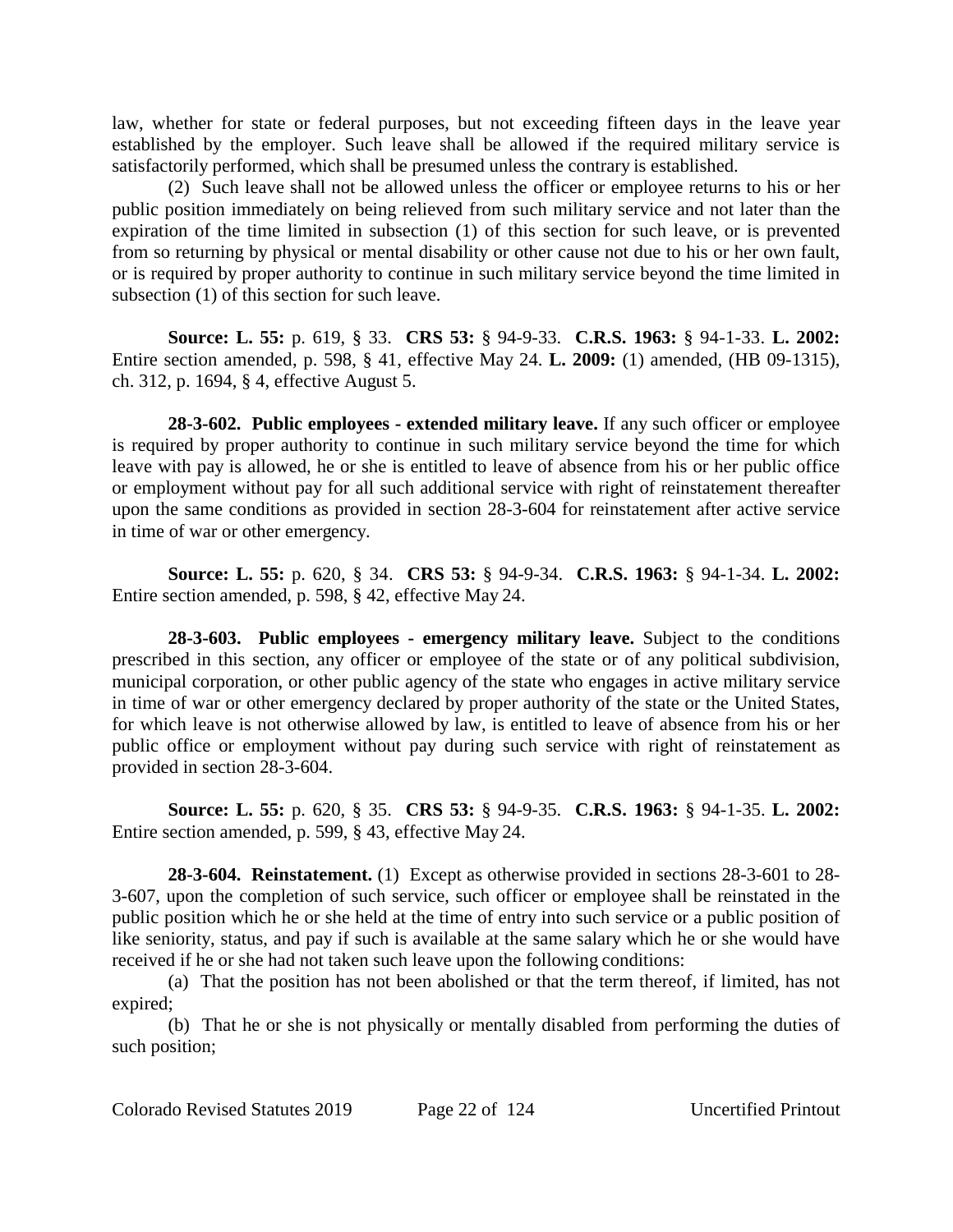(c) That he or she makes written application for reinstatement to the appointing authority within ninety days after discharge from hospitalization or medical treatment which immediately follows the termination of and results from such service, but such application shall be made within one year and ninety days after termination of such service, notwithstanding such hospitalization or medical treatment;

(d) That he or she submits an honorable discharge or other form of release by proper authority indicating that his or her military service was satisfactory.

(2) Upon such reinstatement, the officer or employee shall have the same rights with respect to accrued and future seniority status, efficiency rating, vacation, sick leave, and other benefits as if he or she had been actually employed during the time of such leave. No officer or employee so reinstated shall be removed or discharged within one year thereafter, except for cause and after notice and hearing; but this shall not operate to extend a term of service or office limited by law.

**Source: L. 55:** p. 620, § 36. **CRS 53:** § 94-9-36. **C.R.S. 1963:** § 94-1-36. **L. 2002:** IP(1), (1)(b), (1)(c), (1)(d), and (2) amended, p. 599, § 44, effective May 24.

**28-3-605. Public officer - certificate for reinstatement.** Any public officer elected or appointed for a definite term who, before the expiration of such term, returns from military service under leave of absence without pay, in lieu of making written application for reinstatement as provided in section 28-3-604, shall file in the same office where his or her official oath is filed, within forty-five days after termination of such military service, a verified certificate that he or she has complied with the conditions for reinstatement prescribed in section 28-3-604, and he or she shall thereupon be deemed to have resumed his or her office.

**Source: L. 55:** p. 621, § 37. **CRS 53:** § 94-9-37. **C.R.S. 1963:** § 94-1-37. **L. 2002:** Entire section amended, p. 599, § 45, effective May 24.

**28-3-606. Public pension rights retained.** Any public officer or employee receiving leave of absence under the preceding sections and having rights in any state, municipal, or other public pension, retirement, or relief system shall retain all such rights accrued up to the time of taking such leave and shall have all rights subsequently accruing under such system as if he or she had been actually employed during the time of such leave. Any increase in the amount of money benefits accruing with respect to the time of such leave is dependent upon the payment of any contributions or assessments, and the right to such increase is dependent upon the payment of such contributions or assessments within such reasonable time after the termination of such leave and upon such terms as the authorities in charge of the system may prescribe.

**Source: L. 55:** p. 621, § 38. **CRS 53:** § 94-9-38. **C.R.S. 1963:** § 94-1-38. **L. 2002:** Entire section amended, p. 600, § 46, effective May 24.

**28-3-607. Public employees - substitute during service.** If a public officer or employee is absent with leave under the provisions of the preceding sections and if it is necessary in the public interest to provide for the performance of the duties of his or her position during such absence, the authority having power to fill a vacancy in the position may appoint a substitute, to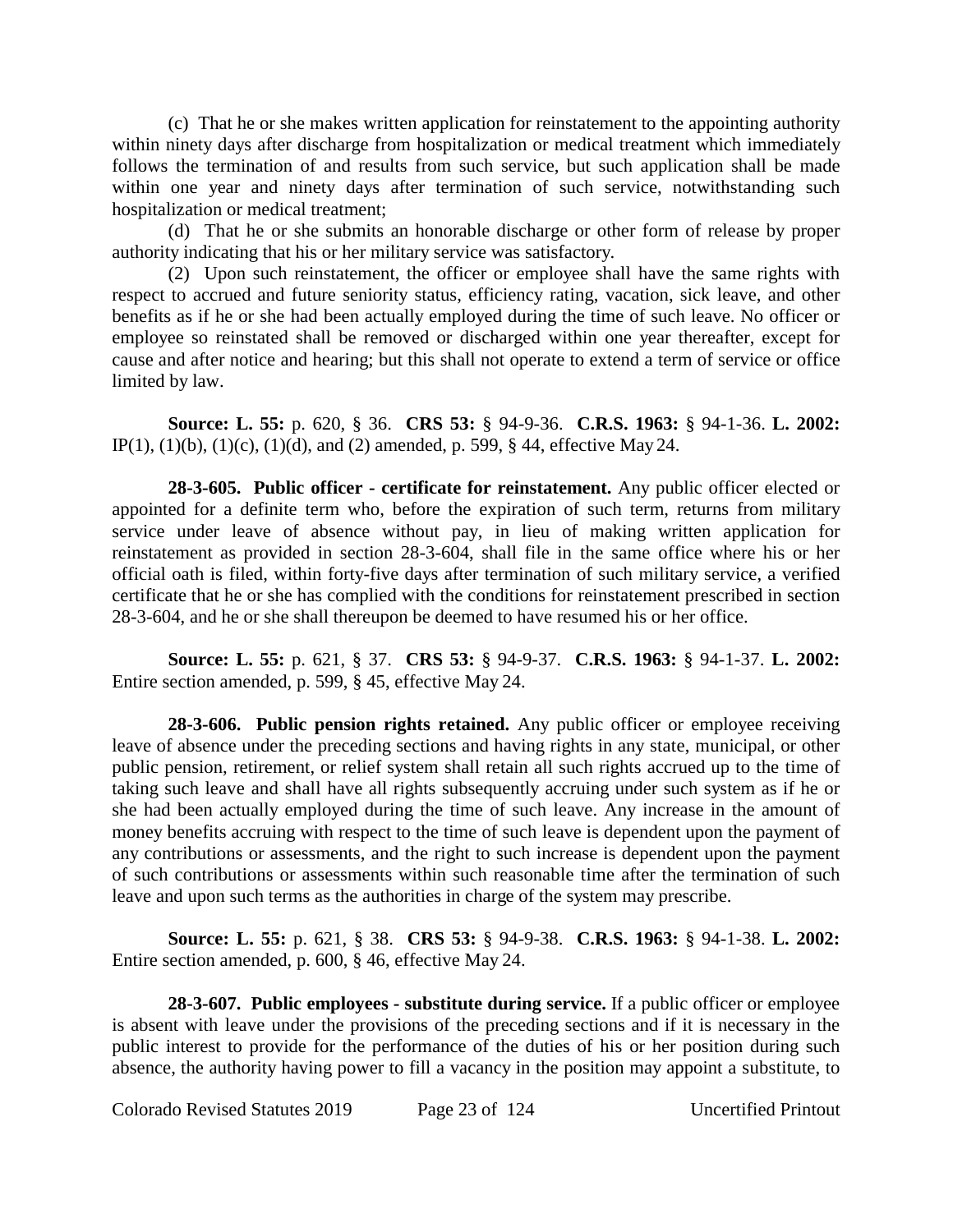be known as acting incumbent, who shall qualify as required for the regular incumbent, shall receive the same compensation as fixed by law or otherwise such compensation as may be fixed by proper authority, and shall have all the power and perform all the duties of the position until the return of the regular incumbent; except that this shall not preclude the making of any other provision for the discharge of the duties of the position which may be otherwise authorized by law.

**Source: L. 55:** p. 621, § 39. **CRS 53:** § 94-9-39. **C.R.S. 1963:** § 94-1-39. **L. 2002:** Entire section amended, p. 600, § 47, effective May 24.

**28-3-608. Sections supplemental.** The rights and privileges granted by sections 28-3- 601 to 28-3-607 are supplementary to and not exclusive of any other rights or privileges conferred by law on public officers or employees but shall not obtain in any case where the military services are constitutionally or legally incompatible with the public office or employment.

**Source: L. 55:** p. 622, § 40. **CRS 53:** § 94-9-40. **C.R.S. 1963:** § 94-1-40.

**28-3-609. Private employees - annual military leave.** Any person who is a duly qualified member of the Colorado National Guard or the reserve forces of the United States who in order to receive military training with the armed forces of the United States, not to exceed fifteen days in any one calendar year, leaves a position other than a temporary position in the employ of an employer, and who gives evidence of the satisfactory completion of such training, and who is still qualified to perform the duties of such position is entitled to be restored to his or her previous or a similar position in the same status, pay, and seniority, and such period of absence for military training shall be construed as an absence with leave and without pay.

**Source: L. 55:** p. 622, § 41. **CRS 53:** § 94-9-41. **C.R.S. 1963:** § 94-1-41. **L. 2002:** Entire section amended, p. 600, § 48, effective May 24.

**28-3-610. Private employees - benefits retained.** Such absence for military training will in no way affect the employee's right to receive normal vacation, sick leave, bonus, advancement, and other advantages of his or her employment normally to be anticipated in his or her particular position.

**Source: L. 55:** p. 622, § 42. **CRS 53:** § 94-9-42. **C.R.S. 1963:** § 94-1-42. **L. 2002:** Entire section amended, p. 600, § 49, effective May 24.

**28-3-610.5. Private employees - state service - reemployment rights - benefits retained.** (1) A private employee who is a duly qualified member of the Colorado National Guard who leaves or who is absent from his or her employment, regardless of the length of such absence, in order to engage in active service for state purposes pursuant to section 28-3-104:

(a) Is entitled to the reemployment rights for members described in section 28-3-609, so long as such member otherwise meets the requirements of section 28-3-609; and

(b) Retains his or her right to the employee benefits described in section 28-3-610.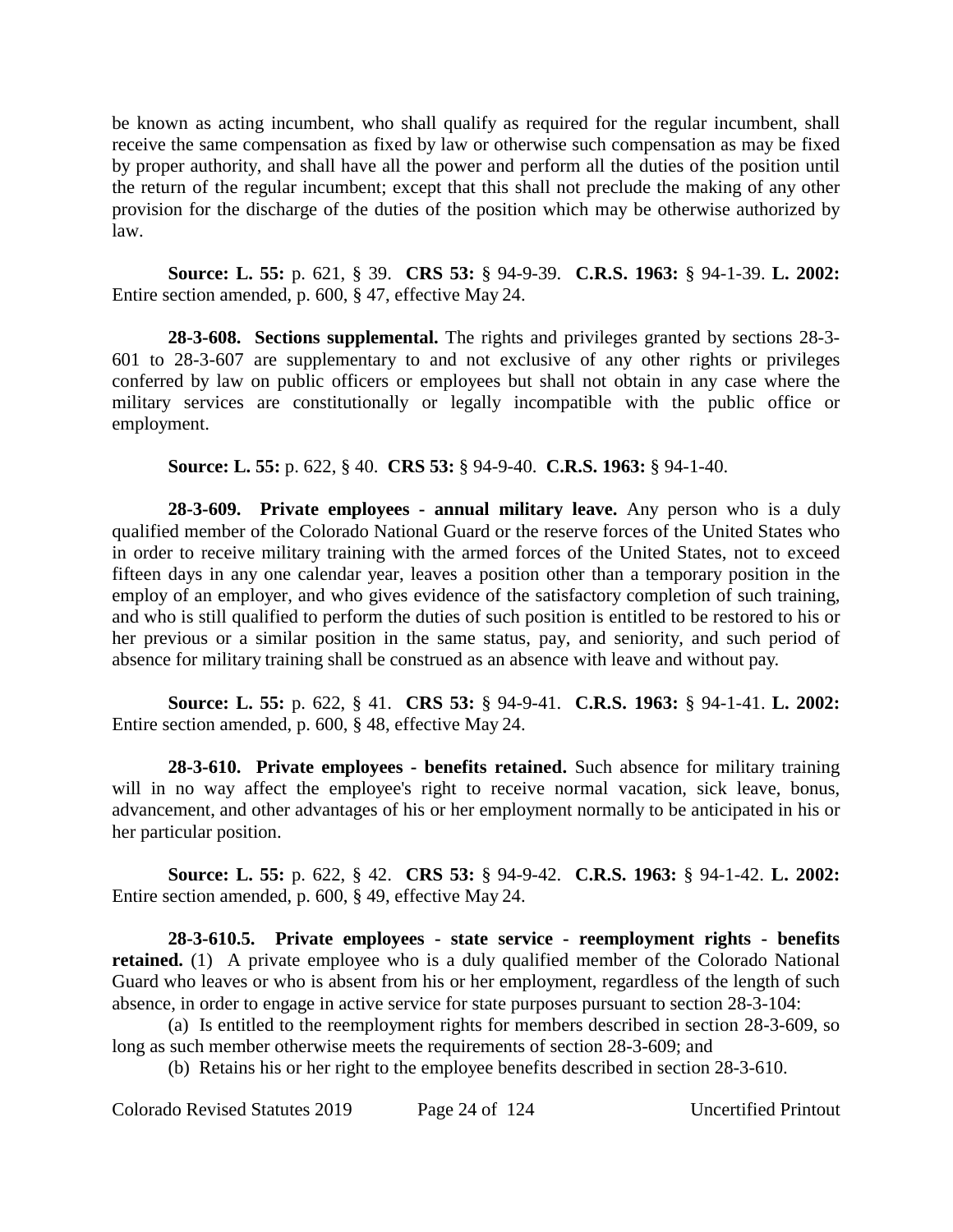**Source: L. 97:** Entire section added, p. 6, § 1, effective July 1.

**28-3-611. Employer's noncompliance - actions.** Any employer violating any of the provisions of this part 6 is guilty of a misdemeanor and, upon conviction thereof, shall be punished by a fine of not more than five thousand dollars. In addition, the employee may bring an action at law for damages and reasonable attorney fees for such noncompliance or apply to the district court for such equitable relief and reasonable attorney fees as are just and proper under the circumstances.

**Source: L. 55:** p. 622, § 43. **CRS 53:** § 94-9-43. **C.R.S. 1963:** § 94-1-43. **L. 2002:** Entire section amended, p. 589, § 15, effective May 24; entire section amended, p. 693, § 3, effective July 1.

**28-3-612. Federal law - rights - applicability.** Nothing in this article shall be construed as restricting or abrogating any right available to any officer or enlisted person of the military forces of the state under the federal "Uniformed Services Employment and Reemployment Rights Act", 38 U.S.C. sec. 4301 et seq.

**Source: L. 2002:** Entire section added, p. 589, § 16, effective May 24.

# PART 7

# PROPERTY AND EQUIPMENT

**28-3-701. Misuse of property and funds by military personnel - penalty.** Any officer or enlisted person who refuses to account for and to surrender up any moneys or any uniforms or equipment or other military property for which he or she is responsible or accountable, or who appropriates the same to his or her own use, or who knowingly makes a false payroll or signs a false certificate which is the basis for the payment of moneys under this article, or who aids or abets another in any of these acts commits a class 6 felony and shall be punished as provided in section 18-1.3-401, C.R.S.

**Source: L. 55:** p. 625, § 52. **CRS 53:** § 94-9-52. **C.R.S. 1963:** § 94-1-52. **L. 77:** Entire section amended, p. 881, § 56, effective July 1, 1979. **L. 89:** Entire section amended, p. 847, § 120, effective July 1. **L. 2002:** Entire section amended, p. 601, § 50, effective May 24; entire section amended, p. 1541, § 282, effective October 1.

**Editor's note:** (1) The effective date for amendments made to this section by chapter 216, L. 77, was changed from July 1, 1978, to April 1, 1979, by chapter 1, First Extraordinary Session, L. 78, and was subsequently changed to July 1, 1979, by chapter 157, § 23, L. 79. See People v. McKenna, 199 Colo. 452, 611 P.2d 574 (1980).

(2) Amendments to this section by Senate Bill 02-099 and House Bill 02-1046 were harmonized.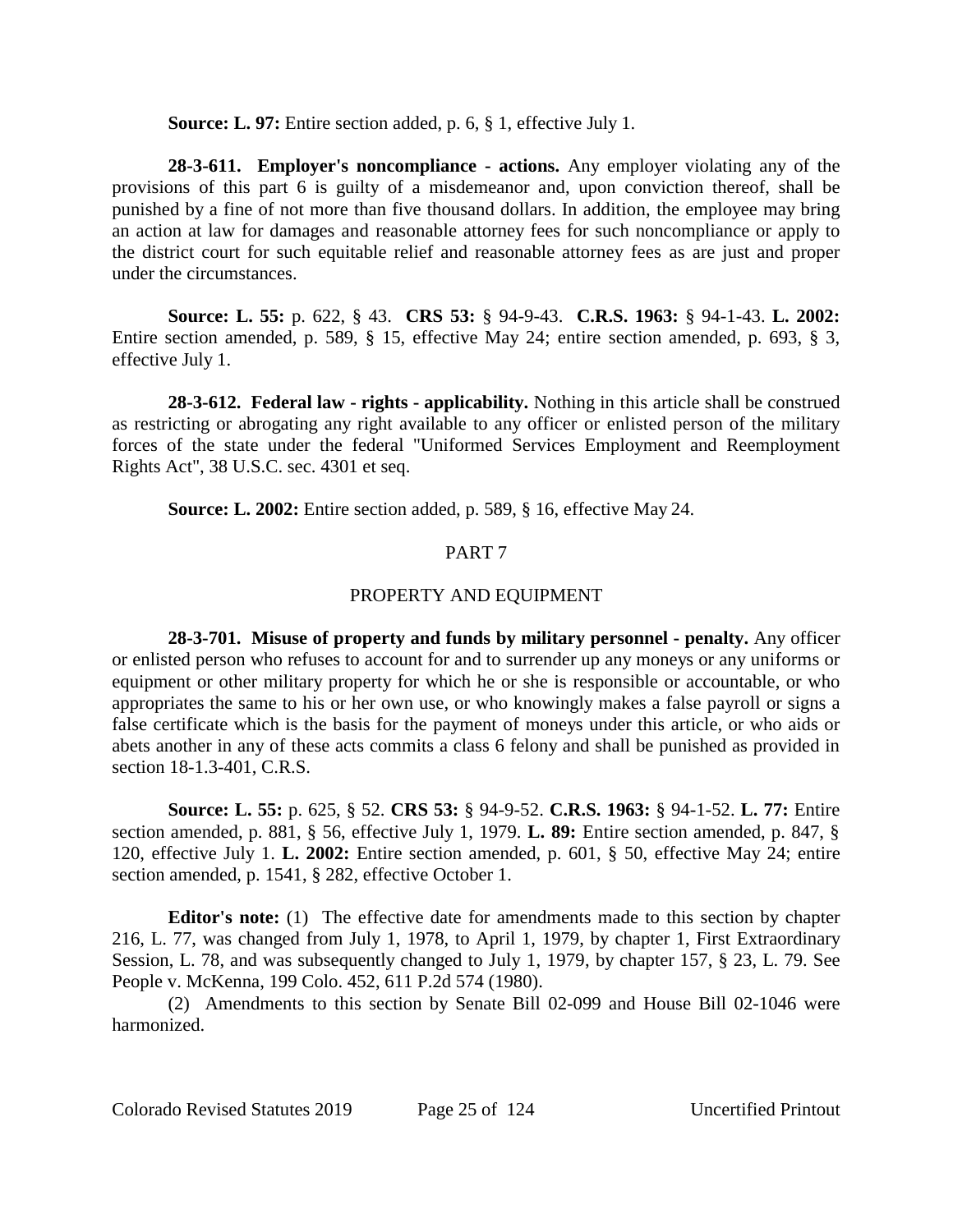**Cross references:** For the legislative declaration contained in the 2002 act amending this section, see section 1 of chapter 318, Session Laws of Colorado 2002.

**28-3-702. Misuse of property - generally - penalty.** Every person, whether a member of the military forces or not, who willfully destroys, damages, sells or disposes of, or buys or receives any arms, equipment, or accouterments issued by the United States or the state for the use of military forces or refuses to deliver or pay for the same upon lawful demand is guilty of a misdemeanor and, upon conviction thereof, shall be punished by a fine of not more than five hundred dollars or by imprisonment in the county jail for not more than six months.

**Source: L. 55:** p. 625, § 53. **CRS 53:** § 94-9-53. **C.R.S. 1963:** § 94-1-53.

**28-3-703. Property and fiscal officer - appointment - duties.** The governor, pursuant to federal authority, shall appoint, designate, or detail an officer of the National Guard who shall be regarded as property and fiscal officer for the United States. The property and fiscal officer shall serve at the pleasure of the governor. The property and fiscal officer shall receipt and account for all funds and property belonging to the United States in possession of the National Guard of this state and shall make such returns and reports concerning the same as may be required by federal law and regulations. The property and fiscal officer shall render, through the United States department of defense, such accounts of federal funds entrusted to the property and fiscal officer for disbursement as may be required by the United States treasury department. Before entering upon the performance of the duties as property and fiscal officer, the property and fiscal officer shall be required to give good and sufficient bond to the United States, the amount thereof to be determined by federal laws or regulations, for the faithful performance of the duties of the office and for the safekeeping and proper disposition of federal property and funds entrusted to the property and fiscal officer's care.

**Source: L. 55:** p. 626, § 56. **CRS 53:** § 94-9-56. **C.R.S. 1963:** § 94-1-56. **L. 95:** Entire section amended, p. 320, § 3, effective April 21.

**28-3-704. Uniforms and equipment - procurement and issuance.** The National Guard shall be uniformed, armed, and equipped as provided by federal law. Such uniforms, arms, and equipment shall be procured and issued by the proper officers as the needs of the service may require and shall be accounted for as regulations may prescribe.

**Source: L. 55:** p. 626, § 57. **CRS 53:** § 94-9-57. **C.R.S. 1963:** § 94-1-57.

**28-3-705. Uniforms and equipment - distribution and return.** The commanding officer of an organization receiving clothing or equipment for the use of his or her command shall distribute the same to the members of his or her command, taking receipts and requiring the return of each article at such time and place as he or she directs.

**Source: L. 55:** p. 626, § 58. **CRS 53:** § 94-9-58. **C.R.S. 1963:** § 94-1-58. **L. 2002:** Entire section amended, p. 601, § 51, effective May 24.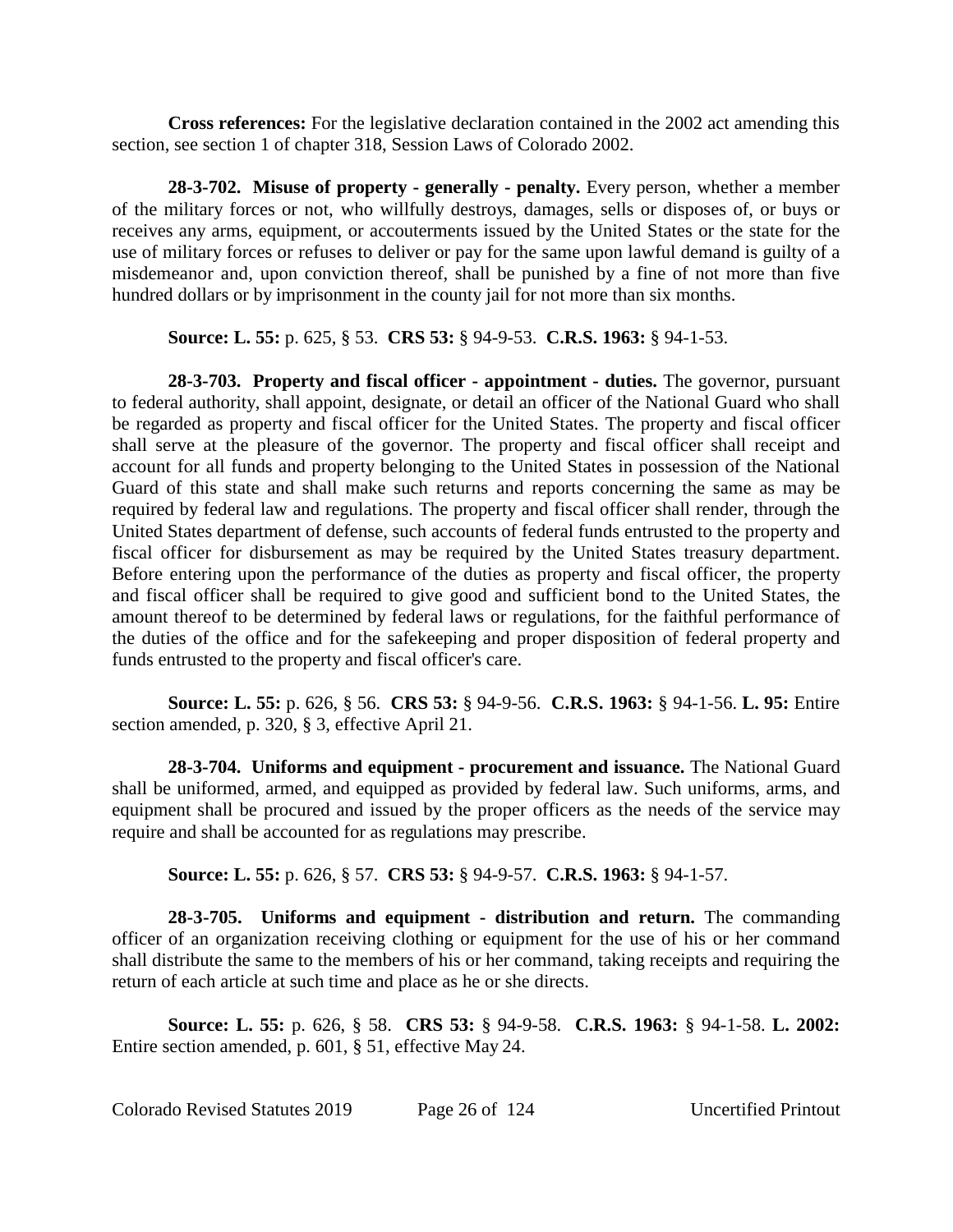**28-3-706. Deductions from pay - forfeitures - lost equipment.** Legal fines or forfeitures and the value of any articles of uniform, arms, or equipment, whether state or federal, issued to any officer or enlisted person which he or she fails to return on demand of proper authority and for the loss of or damage to which he or she has been held responsible by a report of survey or other proper proceeding shall be deducted from such officer's or enlisted person's pay in the manner provided for in federal or state orders or regulations. Deductions from federal pay and allowances may only be made in the manner prescribed by federal law or regulation.

**Source: L. 55:** p. 626, § 59. **CRS 53:** § 94-9-59. **C.R.S. 1963:** § 94-1-59. **L. 2002:** Entire section amended, p. 601, § 52, effective May 24.

#### PART 8

#### SERVICE BENEFITS

**28-3-801. Disability and death benefits.** A member of the military forces of the state of Colorado who dies or is disabled while in, or as a result of, active service on behalf of this state ordered by competent authority, which death or disability arises out of and in the course of his or her employment in the active service of the state of Colorado, is entitled to workers' compensation benefits in accordance with the provisions of the "Workers' Compensation Act of Colorado"; but no workers' compensation benefits shall be paid under this section in any case where similar benefits are payable under the provisions of any federal law or regulation.

**Source: L. 55:** p. 625, § 54. **CRS 53:** § 94-9-54. **C.R.S. 1963:** § 94-1-54. **L. 71:** p. 1046, § 6. **L. 90:** Entire section amended, p. 571, § 59, effective July 1. **L. 2002:** Entire section amended, p. 601, § 53, effective May 24.

**Cross references:** For the "Workers' Compensation Act of Colorado", see articles 40 to 47 of title 8.

**28-3-802. Unit funds.** (1) There is authorized to be created and maintained for each separate unit of the Colorado National Guard a unit fund. Expenditures from such unit fund shall be made in accordance with rules and regulations established by the adjutant general of the state of Colorado and applicable federal laws, rules, and regulations.

(2) There is authorized to be deposited in each unit fund such moneys as may be received from gifts, bequests, contributions, including federal contributions, and such amounts as may be appropriated to such unit funds from the general fund of the state of Colorado.

**Source: L. 55:** p. 625, § 55. **CRS 53:** § 94-9-5. **C.R.S. 1963:** § 94-1-55. **L. 71:** p. 1046, § 7. **L. 2002:** (2) amended, p. 589, § 17, effective May 24.

#### PART 9

## ORGANIZATION - ALLOWANCES - DRILLS

Colorado Revised Statutes 2019 Page 27 of 124 Uncertified Printout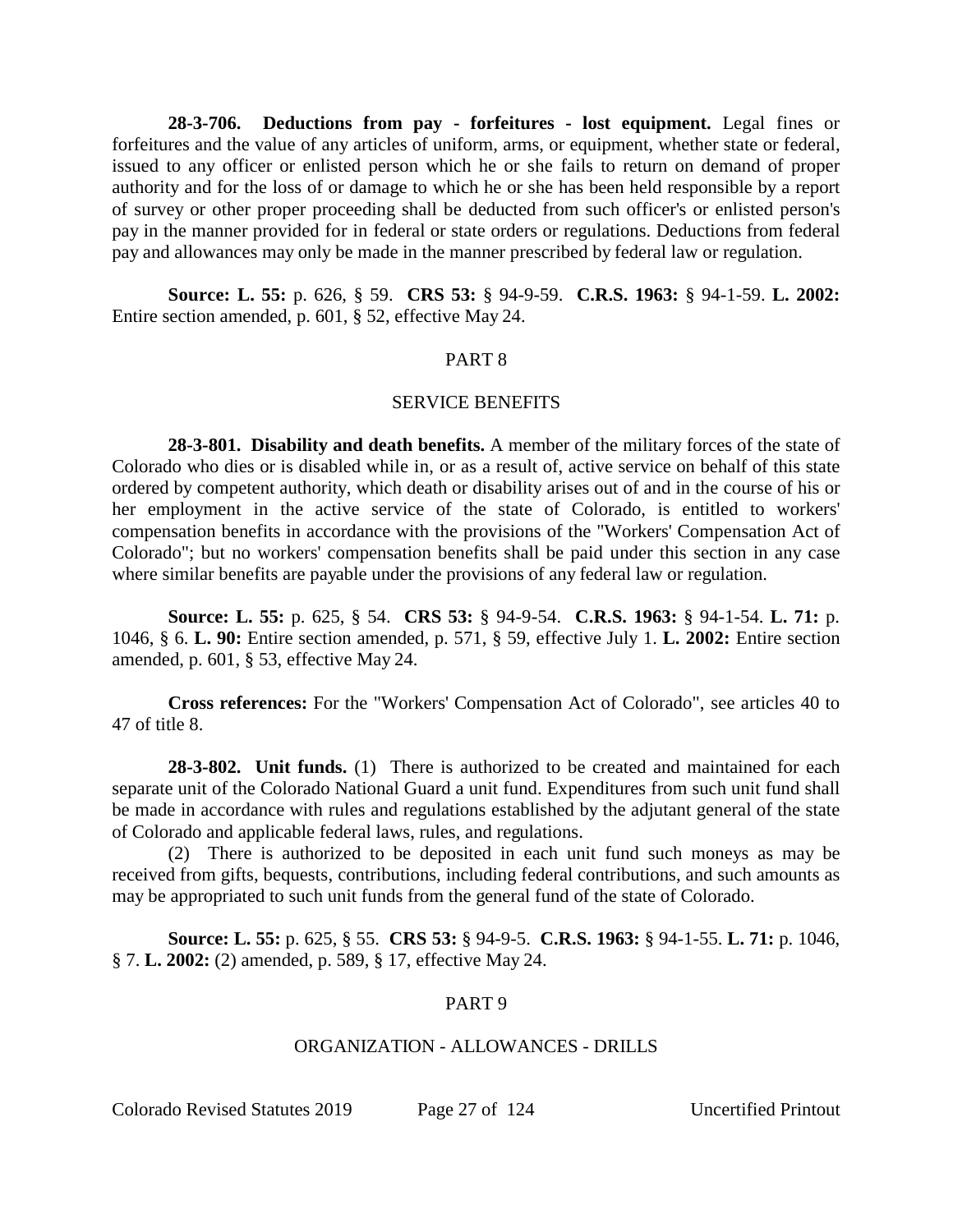**28-3-901. Organization assemblies and exercises.** Each organization shall assemble for drill and instruction and shall participate in encampments, maneuvers, and other exercises at such time and places and for such periods as may be prescribed by the governor in accordance with the requirements of the state or federal law.

**Source: L. 55:** p. 626, § 60. **CRS 53:** § 94-9-60. **C.R.S. 1963:** § 94-1-60.

**28-3-902. Encampments, maneuvers, and parades.** The governor may order the military forces or any part thereof into camp each year for such period as he or she may direct and shall also provide for their participation in encampments or field maneuvers at such places as may be designated by the federal government. The governor may, in his or her discretion, order such organizations as he or she may deem proper to parade for purposes of drill, review, or escort duty and prescribe all regulations and requirements therefor.

**Source: L. 55:** p. 627, § 61. **CRS 53:** § 94-9-61. **C.R.S. 1963:** § 94-1-61. **L. 2002:** Entire section amended, p. 601, § 54, effective May 24.

**28-3-903. Inspections.** When so ordered by the governor, an inspection shall be made by such officer designated by the governor of all of the military forces of the state of Colorado, and such inspector shall report the number of troops present, the condition of their arms, equipment, and clothing, their proficiency, and such other information as may be required of or deemed proper by him or her. There shall be at least one inspection annually at such time and place as the governor designates. The forms and mode of inspection shall be prescribed by the adjutant general.

**Source: L. 55:** p. 627, § 62. **CRS 53:** § 94-9-62. **C.R.S. 1963:** § 94-1-62. **L. 2002:** Entire section amended, p. 602, § 55, effective May 24.

**28-3-904. Pay and allowances.** Every member of the military forces not salaried as such shall receive from the state, while engaged in any service ordered by the governor, pay and allowances at the rate paid or allowed by law to members of similar rank and length of service in the regular Army or regular Air Force of the United States, as the case may be, but no such member shall receive less than twenty dollars per day. Subject to available appropriations, after a member of the military forces has been engaged in service pursuant to this section for a period of more than thirty consecutive days, the member shall be eligible to enroll in any benefit plan created for employees of the state, including but not limited to state employee group benefits pursuant to part 6 of article 50 of title 24, C.R.S., and the public employees' retirement association created pursuant to article 51 of title 24, C.R.S.

**Source: L. 55:** p. 627, § 63. **CRS 53:** § 94-9-63. **C.R.S. 1963:** § 94-1-63. **L. 71:** p. 1046, § 8. **L. 2005:** Entire section amended, p. 662, § 4, effective May 27.

**28-3-905. Insufficient funds - payment from general fund.** In all cases where any of the military forces are called into active service by the governor and there are no funds otherwise appropriated or available therefor or where the appropriated funds, if any, are insufficient, the

Colorado Revised Statutes 2019 Page 28 of 124 Uncertified Printout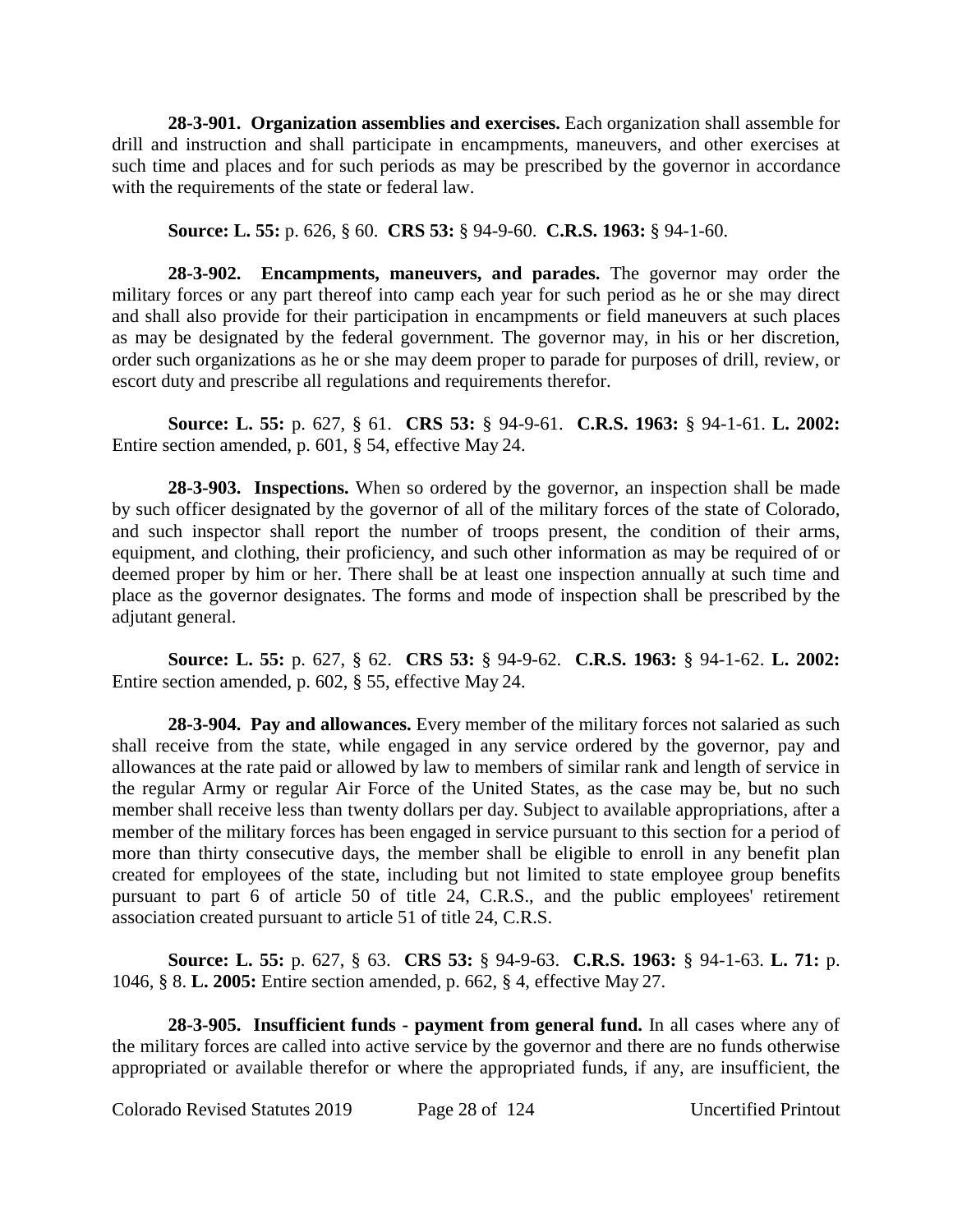payrolls of officers and enlisted men and expense bills shall be audited by the adjutant general and paid upon the adjutant general's certificate out of the general revenue fund, and the necessary funds are hereby appropriated.

**Source: L. 55:** p. 627, § 64. **CRS 53:** § 94-9-64. **C.R.S. 1963:** § 94-1-64. **L. 93:** Entire section amended, p. 30, § 1, effective March 18.

**28-3-906. Units - corporate structure and powers.** (1) Each federally recognized organization of the National Guard, without any further proceeding other than the filing with the secretary of state of a certificate by the adjutant general to that effect, constitutes a corporate body to be known by the name by which such organization is officially designated under the military laws and regulations of the state and shall possess all the powers necessary and convenient to accomplish the objects and perform the duties prescribed by law.

(2) The members of such military organization in good standing, and no others, shall constitute the members of such corporation and shall elect three trustees who, together with the commanding officer, shall manage and administer the civil business of such corporation. The commanding officer shall be ex officio president, and the trustees shall elect one of their number vice-president, one treasurer, and one secretary.

(3) Each such organization may take, by purchase, devise, gift, or otherwise, and hold, so long as such organization is an existing organization and a part of the National Guard, any property, real or personal. All such property shall be in the custody and control of the trustees provided for in subsection (2) of this section. Such organizations may sell, exchange, or otherwise dispose of property so acquired.

(4) When any such organization is disbanded by proper authority, such corporation shall cease to exist, and all property belonging to it shall become the property of the state of Colorado and be devoted to such military uses as the adjutant general determines. Nothing in this section shall limit the authority vested in the officers of the organization by state or federal law.

**Source: L. 55:** p. 627, § 65. **CRS 53:** § 94-9-65. **C.R.S. 1963:** § 94-1-65.

# PART 10

# COURTS-MARTIAL

## **28-3-1001 to 28-3-1026. (Repealed)**

**Source: L. 83:** Entire part repealed, p. 1195, § 2, effective June 10.

**Editor's note:** This article was numbered as article 1 of chapter 94, C.R.S. 1963, and this part 10 was subsequently repealed in 1983. For amendments to this part 10 prior to its repeal in 1983, consult the Colorado statutory research explanatory note and the table itemizing the replacement volumes and supplements to the original volume of C.R.S. 1973 beginning on page vii in the front of this volume.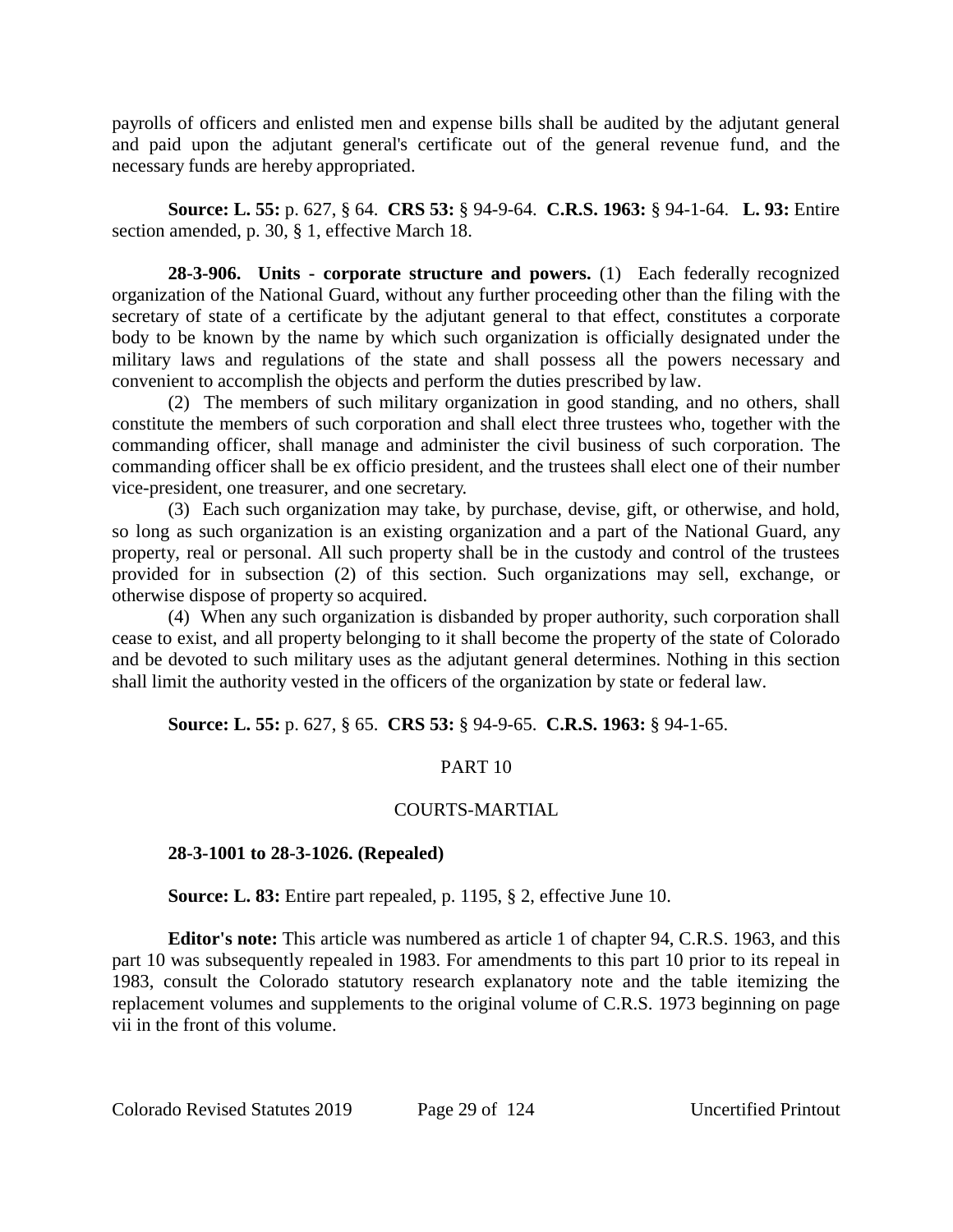**Cross references:** For current provisions relating to courts-martial in the "Colorado Code of Military Justice", see part 2 of article 3.1 of this title.

## PART 11

#### **OFFENSES**

#### **28-3-1101 to 28-3-1137. (Repealed)**

**Source: L. 83:** Entire part repealed, p. 1195, § 2, effective June 10.

**Editor's note:** This article was numbered as article 1 of chapter 94, C.R.S. 1963, and this part 11 was subsequently repealed in 1983. For amendments to this part 11 prior to its repeal in 1983, consult the Colorado statutory research explanatory note and the table itemizing the replacement volumes and supplements to the original volume of C.R.S. 1973 beginning on page vii in the front of this volume.

**Cross references:** For current provisions relating to military offenses in the "Colorado Code of Military Justice", see part 5 of article 3.1 of this title.

## PART 12

## MEDALS - DECORATIONS

**28-3-1201. Long service medal.** A medal, designated as the "long service medal", shall be awarded each officer and enlisted person of the National Guard of Colorado who has served honestly and faithfully in any organization or department of the National Guard of Colorado, in state or federal service, for a period of ten years, not necessarily consecutive, and, for every period of five years thereafter, there shall be awarded a suitable bar to be worn on the ribbon of the medal.

**Source: L. 55:** p. 641, § 132. **CRS 53:** § 94-9-132. **C.R.S. 1963:** § 94-1-129. **L. 2002:** Entire section amended, p. 602, § 56, effective May 24.

**28-3-1202. Meritorious conduct medal.** A medal, designated as the "meritorious conduct medal", shall be awarded each officer and enlisted person of the National Guard of Colorado who, when on an active duty status not in the federal service, distinguishes himself or herself by extraordinary heroism or has endangered his or her life in saving the lives of others.

**Source: L. 55:** p. 641, § 133. **CRS 53:** § 94-9-133. **C.R.S. 1963:** § 94-1-130. **L. 2002:** Entire section amended, p. 602, § 57, effective May 24.

**28-3-1203. Meritorious service medal.** A medal, designated as the "meritorious service medal", shall be awarded any person serving in any capacity in or with the National Guard of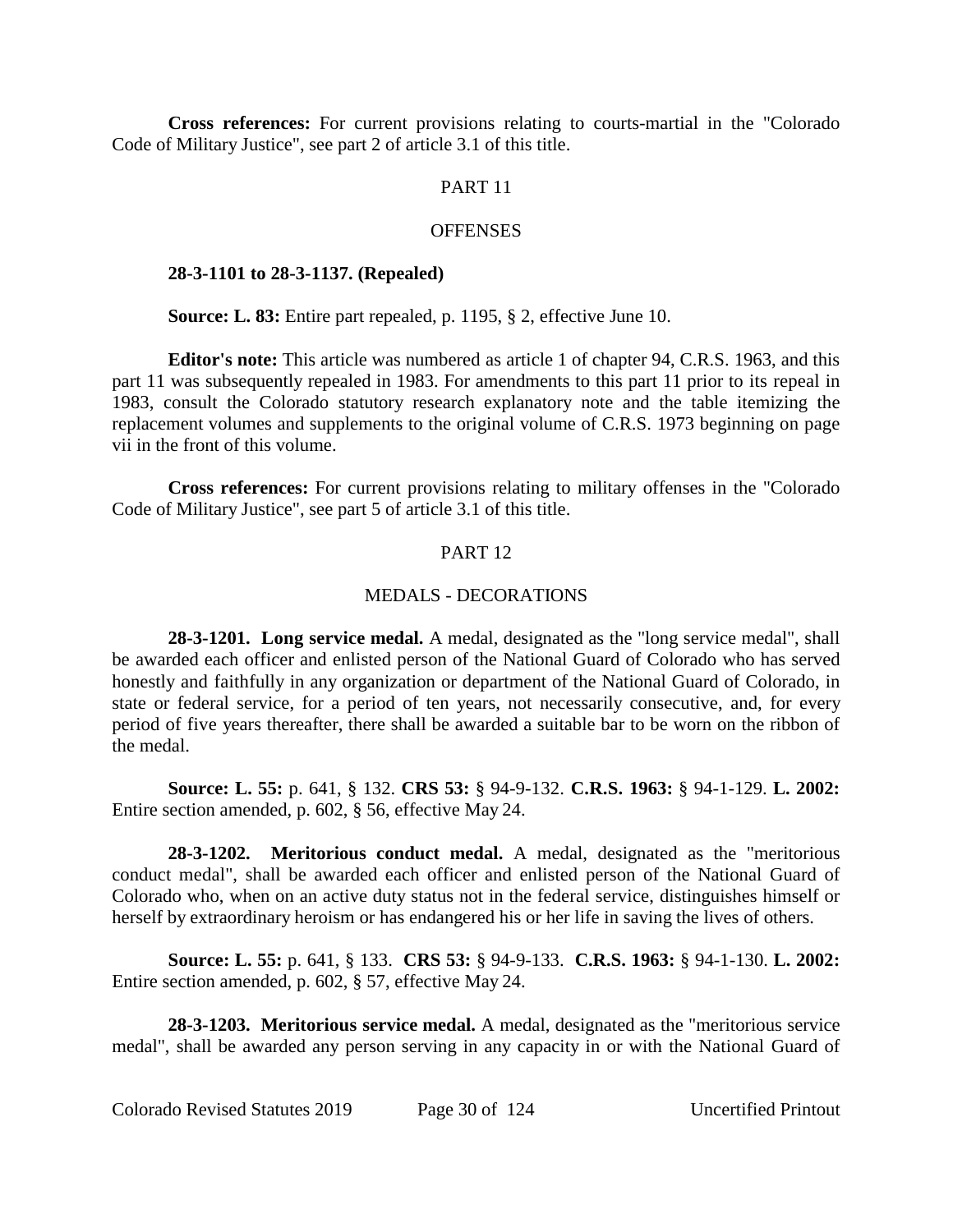Colorado who distinguishes himself or herself by exceptionally meritorious service for the state of Colorado.

**Source: L. 55:** p. 642, § 134. **CRS 53:** § 94-9-134. **C.R.S. 1963:** § 94-1-131. **L. 2002:** Entire section amended, p. 602, § 58, effective May 24.

**28-3-1204. Active service medal.** A medal, designated as the "active service medal", shall be awarded to any person who is serving with or has served with the National Guard of Colorado in any campaign or period of federal active duty under call or order of the president of the United States. This medal shall be awarded pursuant to regulations issued by the adjutant general. A clasp showing the dates only of such active service will be worn on the ribbon of the medal, and there shall be one clasp for each separate period of active service.

**Source: L. 55:** p. 642, § 135. **CRS 53:** § 94-9-135. **C.R.S. 1963:** § 94-1-132. **L. 2005:** Entire section amended, p. 662, § 2, effective May 27.

**28-3-1205. Lapel button.** A lapel button denoting membership in the Colorado National Guard shall be given without cost to every actively participating officer and enlisted person.

**Source: L. 55:** p. 642, § 136. **CRS 53:** § 94-9-136. **C.R.S. 1963:** § 94-1-133. **L. 2002:** Entire section amended, p. 602, § 59, effective May 24.

**28-3-1206. Medals and lapel buttons - design - issue.** The design, procurement, and regulations governing the issue of the medals and lapel buttons provided for in this article shall be as prescribed by the governor in orders through the office of the adjutant general.

**Source: L. 55:** p. 642, § 137. **CRS 53:** § 94-9-137. **C.R.S. 1963:** § 94-1-134.

**28-3-1207. Cost of medals and lapel buttons.** The necessary amounts to defray the costs of providing the medals and lapel buttons authorized by this article shall be deemed a proper charge against the appropriation for the support of the department.

**Source: L. 55:** p. 642, § 138. **CRS 53:** § 94-9-138. **C.R.S. 1963:** § 94-1-135. **L. 2002:** Entire section amended, p. 362, § 22, effective July 1.

**Cross references:** For the legislative declaration contained in the 2002 act amending this section, see section 1 of chapter 121, Session Laws of Colorado 2002.

**28-3-1208. Noncommissioned officer/soldier/airman of the year ribbon.** (1) A ribbon, designated as the "noncommissioned officer/soldier/airman of the year ribbon", shall be awarded each year to five members of the National Guard of Colorado selected through both the Army and air command channels. The five recipients shall be as follows:

- (a) An Army noncommissioned officer;
- (b) An Army enlisted soldier;
- (c) An air senior noncommissioned officer;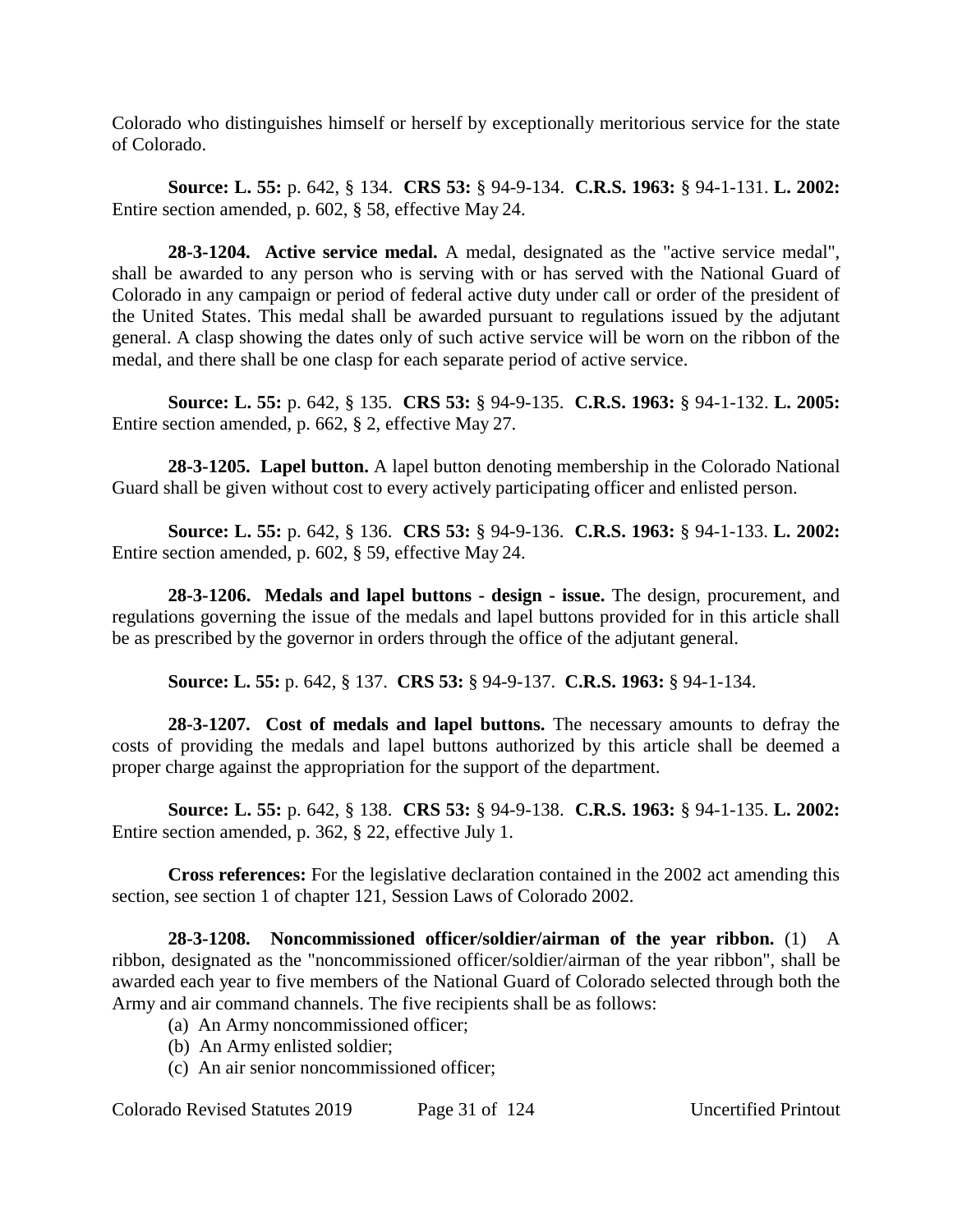- (d) An air noncommissioned officer; and
- (e) An airman.

**Source: L. 2002:** Entire section added, p. 264, § 1, effective April 15.

**28-3-1209. Commendation ribbon.** A ribbon, designated as the "commendation ribbon", shall be awarded to any member of the National Guard of Colorado and to any other persons who have distinguished themselves either by exceptional service to the state of Colorado or by accomplishment of a special act or deed reflecting credit upon the state of Colorado and the National Guard of Colorado.

**Source: L. 2002:** Entire section added, p. 264, § 1, effective April 15.

**28-3-1210. Achievement ribbon.** A ribbon, designated as the "achievement ribbon", shall be awarded to provide recognition to members of the National Guard of Colorado and other persons who have, through their own individual outstanding and exemplary actions, attitude, efforts, and service, contributed to the safekeeping and welfare of citizens of the state of Colorado, the preservation of public and private property, and the improvement of the readiness posture of the National Guard of Colorado or who have accomplished a particularly significant or noteworthy achievement or deed reflecting great credit upon the individual or individuals and the state of Colorado.

**Source: L. 2002:** Entire section added, p. 265, § 1, effective April 15.

**28-3-1211. Adjutant general's outstanding unit citation.** A ribbon, designated as the "adjutant general's outstanding unit citation", shall be awarded for outstanding meritorious performance, on or after June 1, 1995, by any unit assigned to the National Guard of Colorado. Said unit shall display superior performance of an exceptionally difficult task deemed extraordinary and not representing the normal day-to-day circumstances, that sets it apart from other units with similar missions and circumstances.

**Source: L. 2002:** Entire section added, p. 265, § 1, effective April 15.

**28-3-1212. State emergency service ribbon.** A ribbon, designated as the "state emergency service ribbon", shall be awarded to any member of the National Guard of Colorado who is called to state duty in either an active or supportive role for a period of at least one day during a crisis within the state of Colorado, during which crisis the welfare of the residents of Colorado is in peril and where the preservation or protection of public and private property is required.

**Source: L. 2002:** Entire section added, p. 265, § 1, effective April 15.

**28-3-1213. Foreign deployment service ribbon.** A ribbon, designated as the "foreign deployment service ribbon", shall be awarded to any member of the National Guard of Colorado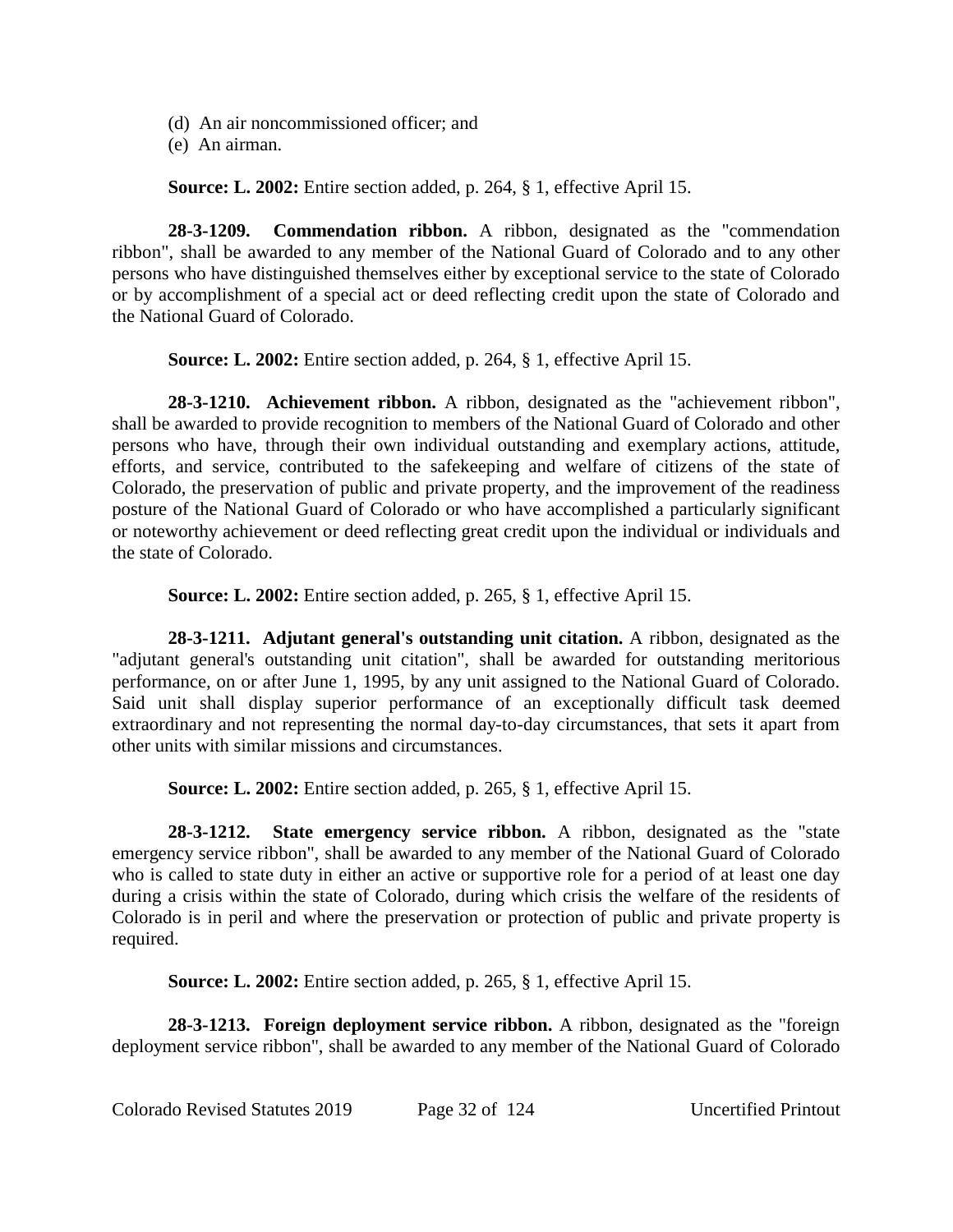who has satisfactorily served the state and nation on a deployment to a foreign country for a continuous period of at least four days.

**Source: L. 2002:** Entire section added, p. 265, § 1, effective April 15.

**28-3-1214. State mobilization support ribbon.** A ribbon, designated as the "state mobilization support ribbon", shall be awarded to members of the National Guard of Colorado and other persons or organizations who have, through their own outstanding and exemplary actions, attitude, efforts, and service, supported the mobilization of units of the National Guard of Colorado when called to serve their country. These actions may include support in returning units to state control upon demobilization.

**Source: L. 2002:** Entire section added, p. 265, § 1, effective April 15.

**28-3-1215. Recruiting ribbon.** A ribbon, designated as the "recruiting ribbon", shall be awarded to an individual in the National Guard who secures enlistment or appointment of at least three individuals within one year or at least five individuals within a period of five years to the National Guard of Colorado.

**Source: L. 2002:** Entire section added, p. 265, § 1, effective April 15.

**28-3-1216. Command tour ribbon.** A ribbon, designated as the "command tour ribbon", shall be awarded to a command sergeant major, a command chief, or a first sergeant who has been or is currently assigned to one of those designated positions for a period of not less than twenty-four months and who meets any additional criteria established by the adjutant general in military regulations.

**Source: L. 2005:** Entire section added, p. 662, § 3, effective May 27.

# PART 13

# ENHANCED DRUG INTERDICTION AND ENFORCEMENT ROLE FOR THE NATIONAL GUARD

**28-3-1301. Legislative declaration.** The general assembly hereby finds and declares that drug abuse and drug trafficking are matters of statewide concern and further declares that the state should take advantage of assistance offered by the National Guard in fighting against the spread of drug trafficking and abuse in the state.

**Source: L. 89:** Entire part added, p. 1253, § 1, effective April 12.

**28-3-1302. Commander in chief - order for plan.** The governor, as commander in chief, shall order the adjutant general of the National Guard to prepare, in cooperation with the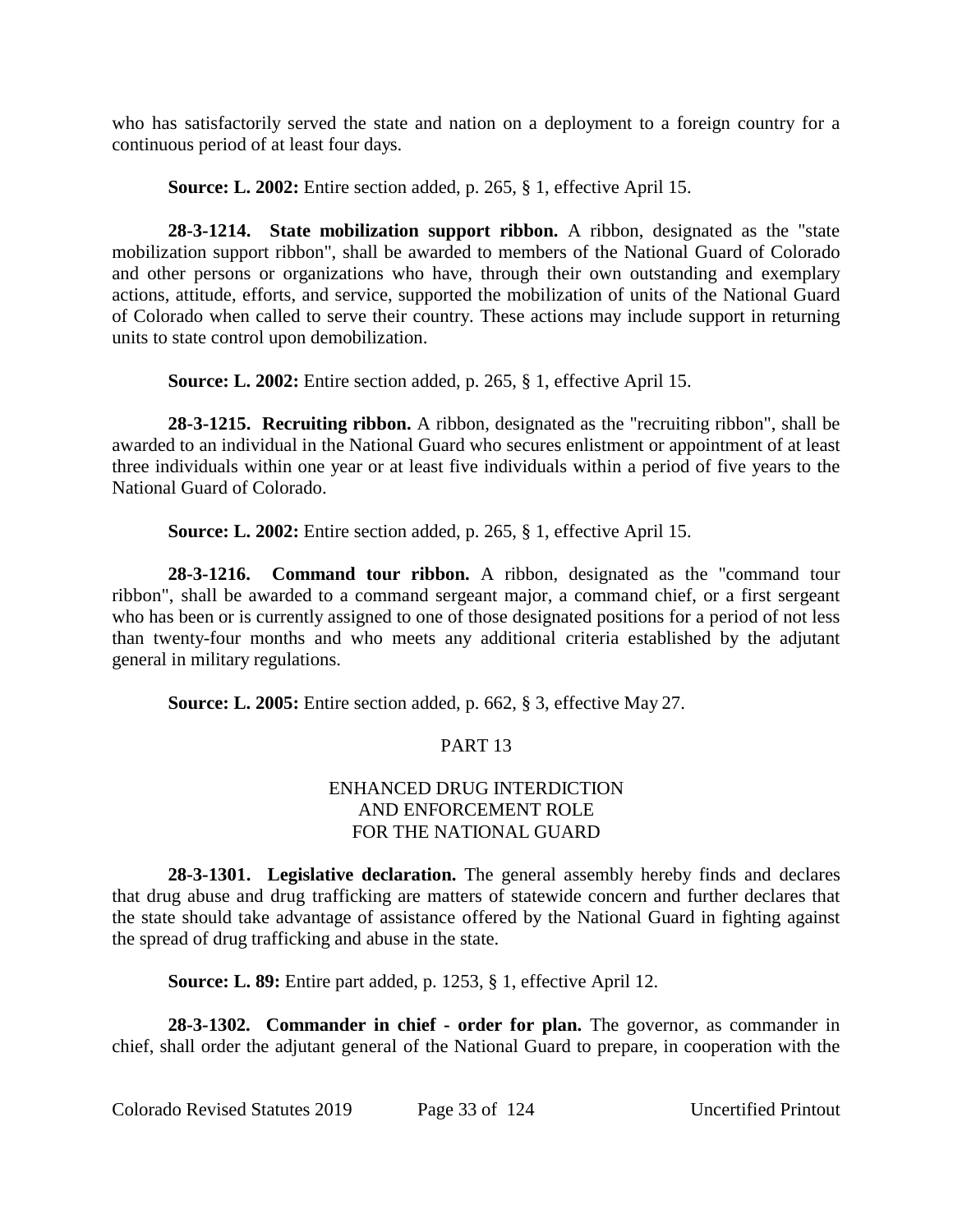Colorado bureau of investigation, a drug interdiction and enforcement plan for submission to the secretary of defense of the United States.

**Source: L. 89:** Entire part added, p. 1253, § 1, effective April 12.

**28-3-1303. Drug interdiction and enforcement plan - requirements.** (1) The drug interdiction and enforcement plan required by this part 13 shall be in compliance with the provisions set forth in Pub.L. 100-456, section 1105, and shall specifically request the secretary of defense to provide sufficient funds for the pay, allowances, clothing, subsistence, gratuities, travel, and related expenses of personnel of the National Guard when utilized in conjunction with the plan. The plan shall specify that such funds are to be used solely for the purpose of drug interdiction and enforcement operations and for the operation and maintenance of the equipment and facilities of the National Guard when used in conjunction with such plan.

(2) Notwithstanding any other provision of law, when participating in operations pursuant to the drug interdiction and enforcement plan required by this part 13, the National Guard shall be considered a law enforcement agency of the state for purposes of accepting, receiving, disposing of, and expending the property and proceeds from any property forfeited to the federal government and allocated to the National Guard pursuant to section 16-13-601, C.R.S.

**Source: L. 89:** Entire part added, p. 1253, § 1, effective April 12. **L. 2007:** Entire section amended, p. 444, § 3, effective August 3.

**Cross references:** For the legislative declaration contained in the 2007 act amending this section, see section 1 of chapter 117, Session Laws of Colorado 2007.

**28-3-1304. Drug interdiction and enforcement plan - limitations.** The plan shall state specifically that any drug interdiction and enforcement plan approved by the secretary of defense shall be conducted at a time when personnel of the National Guard are not in federal service. The plan shall also specifically state that participation by National Guard personnel in such operations is service in addition to annual training required under section 502 of title 32, United States Code.

**Source: L. 89:** Entire part added, p. 1254, § 1, effective April 12.

**28-3-1305. Department of military and veterans affairs counterdrug program federal forfeiture fund - creation.** Any moneys accepted by the adjutant general pursuant to section 16-13-601, C.R.S., shall be transmitted to the state treasurer, who shall credit the same to the department of military and veterans affairs counterdrug program federal forfeiture fund, which fund is hereby created in the state treasury and referred to in this section as the "fund". All interest and income derived from the investment and deposit of moneys in the fund shall be credited to the fund. Any unexpended and unencumbered moneys remaining in the fund at the end of a fiscal year shall remain in the fund and shall not be credited or transferred to the general fund or another fund. Moneys in the fund shall be continuously appropriated to the department for use by the adjutant general in compliance with state and federal law.

Colorado Revised Statutes 2019 Page 34 of 124 Uncertified Printout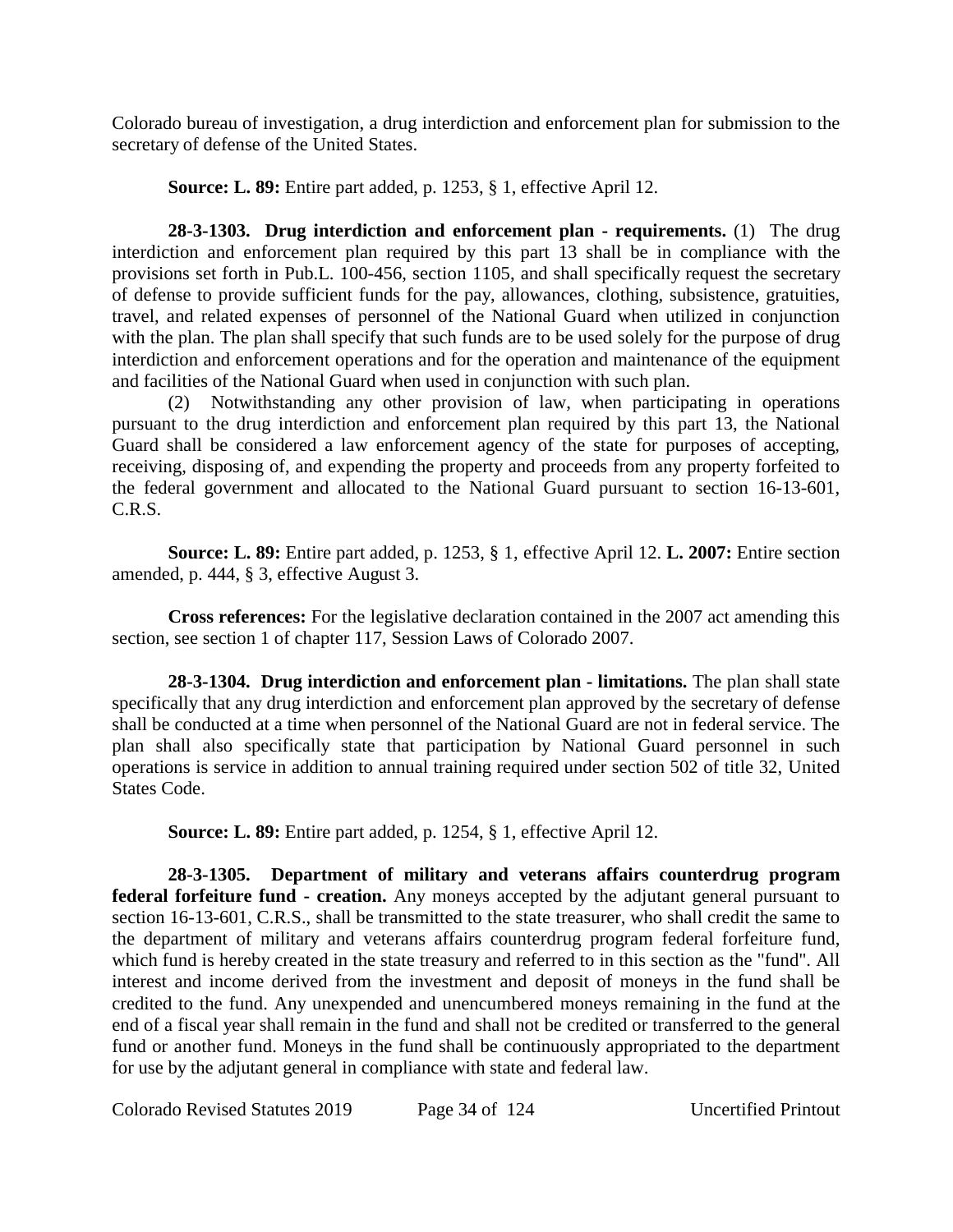**Source: L. 2007:** Entire section added, p. 444, § 4, effective August 3.

**Cross references:** For the legislative declaration contained in the 2007 act enacting this section, see section 1 of chapter 117, Session Laws of Colorado 2007.

# PART 14

# COLORADO STATE MILITARY SERVICE CIVIL RELIEF ACT

**28-3-1401. Short title.** This part 14 shall be known and may be cited as the "Colorado State Military Service Civil Relief Act of 2002".

**Source: L. 2002:** Entire part added, p. 690, § 1, effective July 1.

**28-3-1402. Applicability.** This part 14 shall apply to any person who is called to state military service, as the term "military service" is defined in section 28-3-101, or called to state defense force active duty, as the term is defined in section 28-4-102, for any period of time longer than thirty days and who is ordered by the governor to enforce the law, preserve the peace, secure the rights or lives of citizens, or protect property.

**Source: L. 2002:** Entire part added, p. 690, § 1, effective July 1. **L. 2003:** Entire section amended, p. 1999, § 56, effective May 22.

**28-3-1403. Stay of civil proceedings.** Any court of competent jurisdiction may, on its own motion, stay any civil action or proceeding that involves a person described in section 28-3- 1402 for the duration of the period of service or duty and for thirty days thereafter, or may otherwise dispose of the case as may be equitable to conserve the interests of all parties. The court shall stay the proceedings upon the application of a person, or an agent of the person, engaged in state military service or state defense force active duty unless, in the opinion of the court, the ability of the person to prosecute or defend the action is not materially affected.

**Source: L. 2002:** Entire part added, p. 690, § 1, effective July 1. **L. 2003:** Entire section amended, p. 2000, § 57, effective May 22.

**28-3-1404. Actions for rent or possession by landlord.** (1) (a) Except as otherwise provided in paragraph (b) of this subsection (1), an eviction, distress action, or requirement for deposit of accrued rent, as provided for in law, may not proceed against any person described in section 28-3-1402 during the period of service or duty and for thirty days thereafter if:

(I) The person, within thirty days after being called to said service or duty, has given written notice to the affected landlord with regard to any premises; and

(II) The rental unit is occupied chiefly as a residential dwelling by the person, the person's spouse, or a dependent of the person.

(b) A court of competent jurisdiction may allow an action described in paragraph (a) of this subsection (1) to proceed based upon a finding of no substantive prejudice to the person as a result of the service or duty.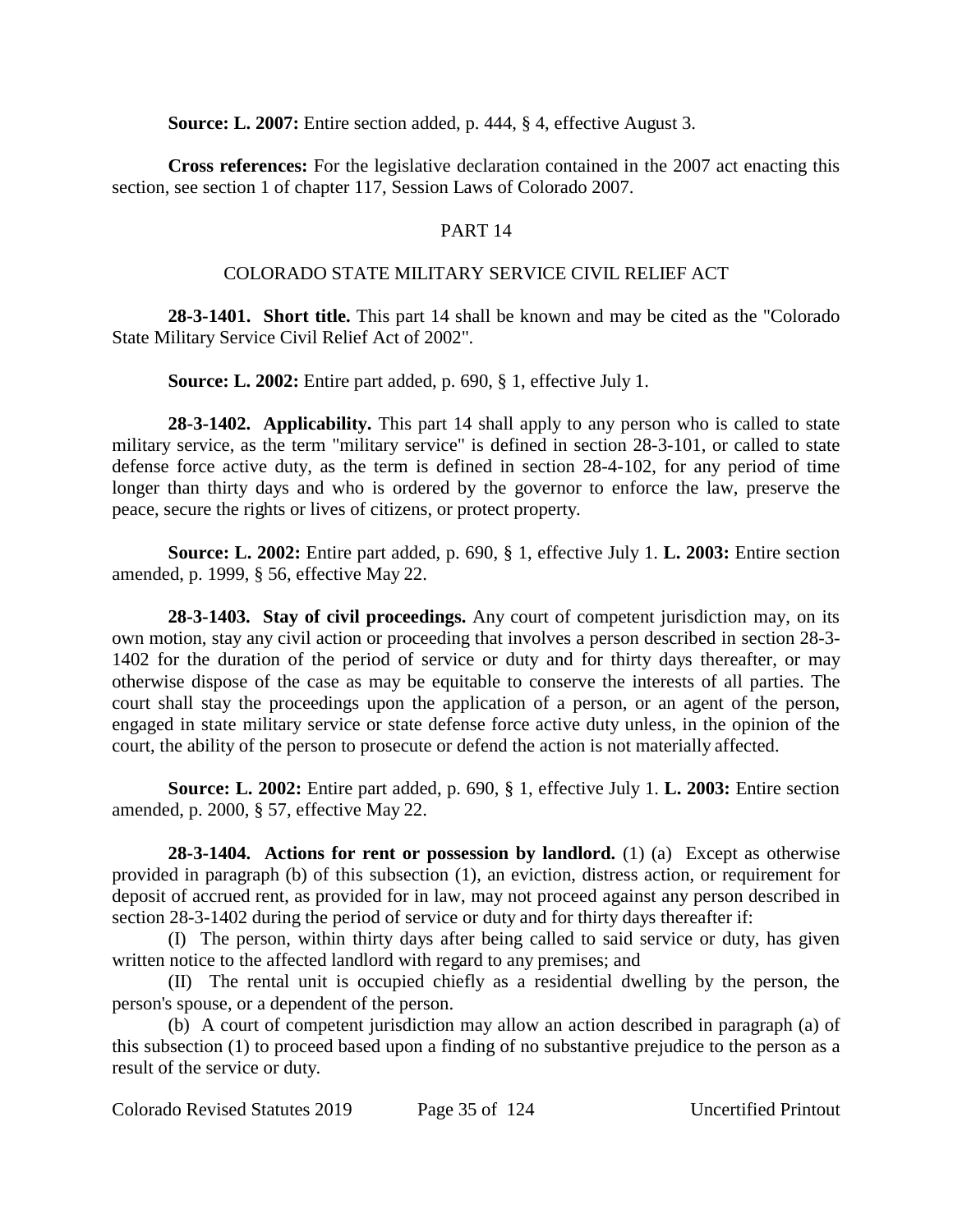(2) The court may, on its own motion, stay the proceedings described in paragraph (a) of subsection (1) of this section for the duration of the period of service or duty and for thirty days thereafter or otherwise dispose of the case as may be equitable to conserve the interests of all parties. The court shall stay the proceedings upon the application of a person, or an agent of the person, engaged in state military service or state defense force active duty unless, in the opinion of the court, the ability of the person to pay the agreed upon rent has not been materially affected by reason of the service or duty.

**Source: L. 2002:** Entire part added, p. 691, § 1, effective July 1. **L. 2003:** (2) amended, p. 2000, § 58, effective May 22.

**28-3-1405. Installment contracts - purchase of property.** (1) (a) Except as otherwise provided in paragraph (b) of this subsection (1), a creditor who has received a deposit or installment of the purchase price under an installment contract for the purchase of real or personal property from a person who, after the date of the payment of such deposit or installment, is called to state military service or state defense force active duty as described in section 28-3-1402, may not:

(I) Exercise any right or option under said contract to rescind or terminate the contract; or

(II) Resume possession of the property.

(b) A creditor described in paragraph (a) of this subsection (1) may rescind or terminate the installment contract or resume possession of the property for nonpayment if:

(I) The person, within thirty days after being called to said service or duty, has not provided the creditor with written notice of the service or duty;

(II) A court of competent jurisdiction has affirmatively authorized such rescission, termination, or possession; or

(III) The nonpayment of any installment under the installment contract or any other breach of the terms thereof did not occur during the period of the service or duty or for thirty days thereafter.

(2) (a) Upon hearing said action, a court may order the repayment of prior installments or deposits or any part thereof as a condition of terminating the contract and resuming possession of the property.

(b) Notwithstanding the provisions of paragraph (a) of this subsection (2), a court may, on its own motion, stay the proceedings for the duration of the period of service or duty and for thirty days thereafter or otherwise dispose of the case as may be equitable to conserve the interests of all parties. The court shall stay the proceedings upon the application of a person, or an agent of the person, engaged in state military service or state defense force active duty unless, in the opinion of the court, the ability of the person to comply with the terms of the obligation is not materially affected.

**Source: L. 2002:** Entire part added, p. 691, § 1, effective July 1. **L. 2003:** IP(1)(a) and (2)(b) amended, p. 2000, § 59, effective May 22.

**28-3-1406. Mortgage or security on property.** (1) In any proceeding commenced during a period of state military service or state defense force active duty, as described in section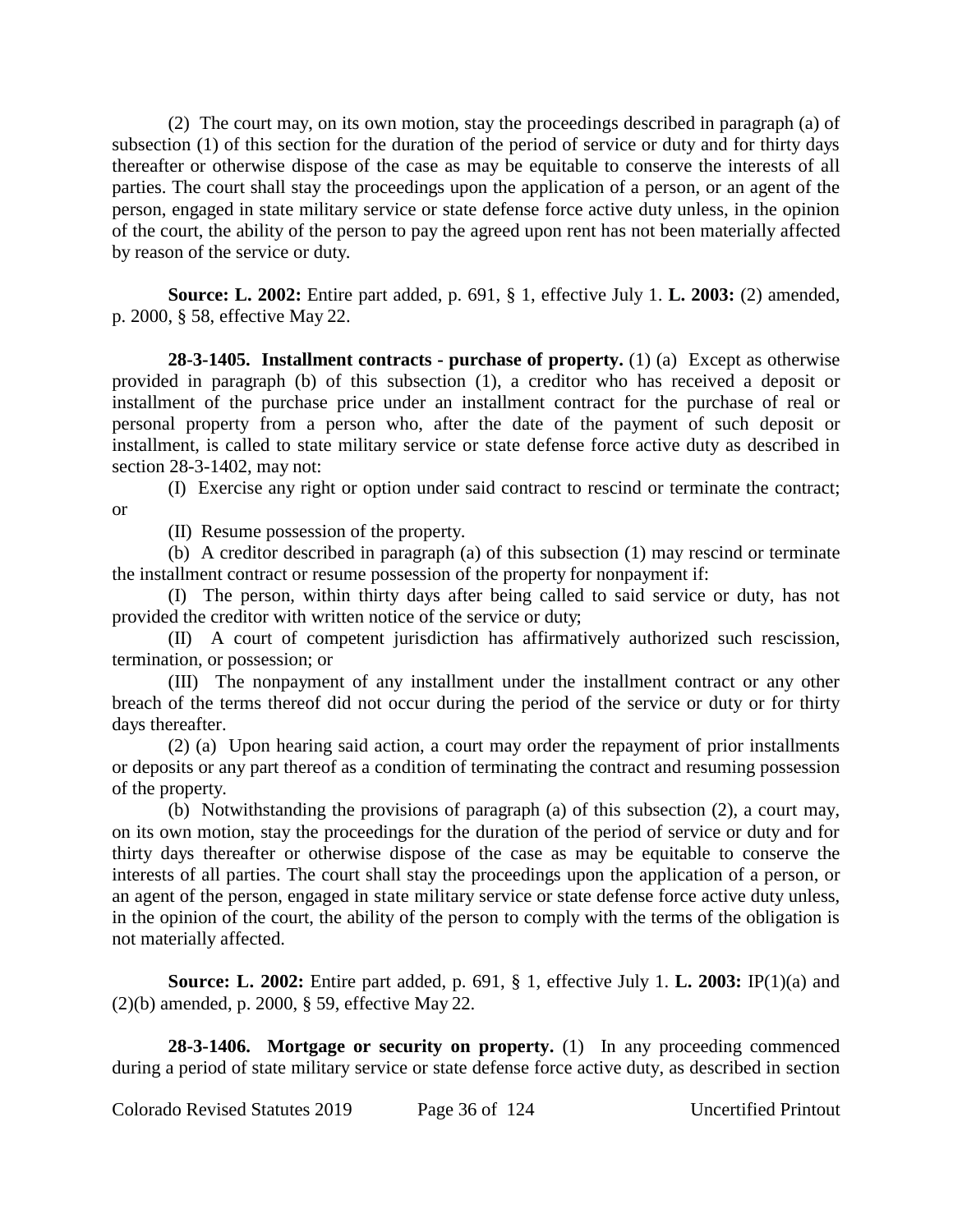28-3-1402, to enforce obligations secured by a mortgage, trust deed, or other security upon real or personal property owned prior to the commencement of the period of state military service or state defense force active duty, the court may, on its own motion, stay the proceedings for the duration of the period of service or duty and for thirty days thereafter or otherwise dispose of the case as may be equitable to conserve the interests of all parties. The court shall stay the proceedings upon the application of a person, or an agent of the person, engaged in state military service or state defense force active duty unless, in the opinion of the court, the ability of the person to comply with the terms of the obligation is not materially affected.

(2) A sale, foreclosure, or seizure of property for nonpayment of any sum due under any obligation, or for breach of the terms of any such obligation, is not valid if made during a period of state military service or state defense force active duty, as described in section 28-3-1402, or within thirty days thereafter, unless such sale, foreclosure, or seizure is made upon an order previously granted by the court and a return thereto made and approved by the court.

(3) This section applies only to obligations secured by a mortgage, trust deed, or other security in the nature of a mortgage upon real or personal property owned by a person described in section 28-3-1402 at the commencement of state military service or state defense force active duty, which obligation originated prior to the person's service or duty and is still owed by the person during the period of service or duty.

**Source: L. 2002:** Entire part added, p. 692, § 1, effective July 1. **L. 2003:** Entire section amended, p. 2000, § 60, effective May 22.

**28-3-1407. Duty to furnish orders.** Before a person shall be entitled to any stay pursuant to this part 14, that person shall furnish to the court and to any other affected parties a copy of the person's orders, together with a written statement from the adjutant general of the state of Colorado, that the person has served continuously on state orders for the period commencing with the date of the orders through the date of the statement. The court or other affected parties may require the person to furnish a recertification every thirty days thereafter, which shall be furnished to the person by the adjutant general upon request.

**Source: L. 2002:** Entire part added, p. 693, § 1, effective July 1.

# PART 15

#### MILITARY FAMILY RELIEF FUND

**28-3-1501. Legislative declaration.** The general assembly hereby finds and declares that, due to the many mobilizations subsequent to the September 11, 2001, terrorist attacks, many families of Colorado National Guard members and reservists face financial hardships when the National Guard member or reservist is called to active military duty or state active duty because the military pay of a soldier is often far less than his or her civilian salary. Because private companies often do not make up the difference in salary, military families may see a significant drop in household income while a family member is away on active military duty or state active duty. In addition, active duty military personnel and their families encounter additional hardships when the active duty member is deployed to zones in which he or she will

Colorado Revised Statutes 2019 Page 37 of 124 Uncertified Printout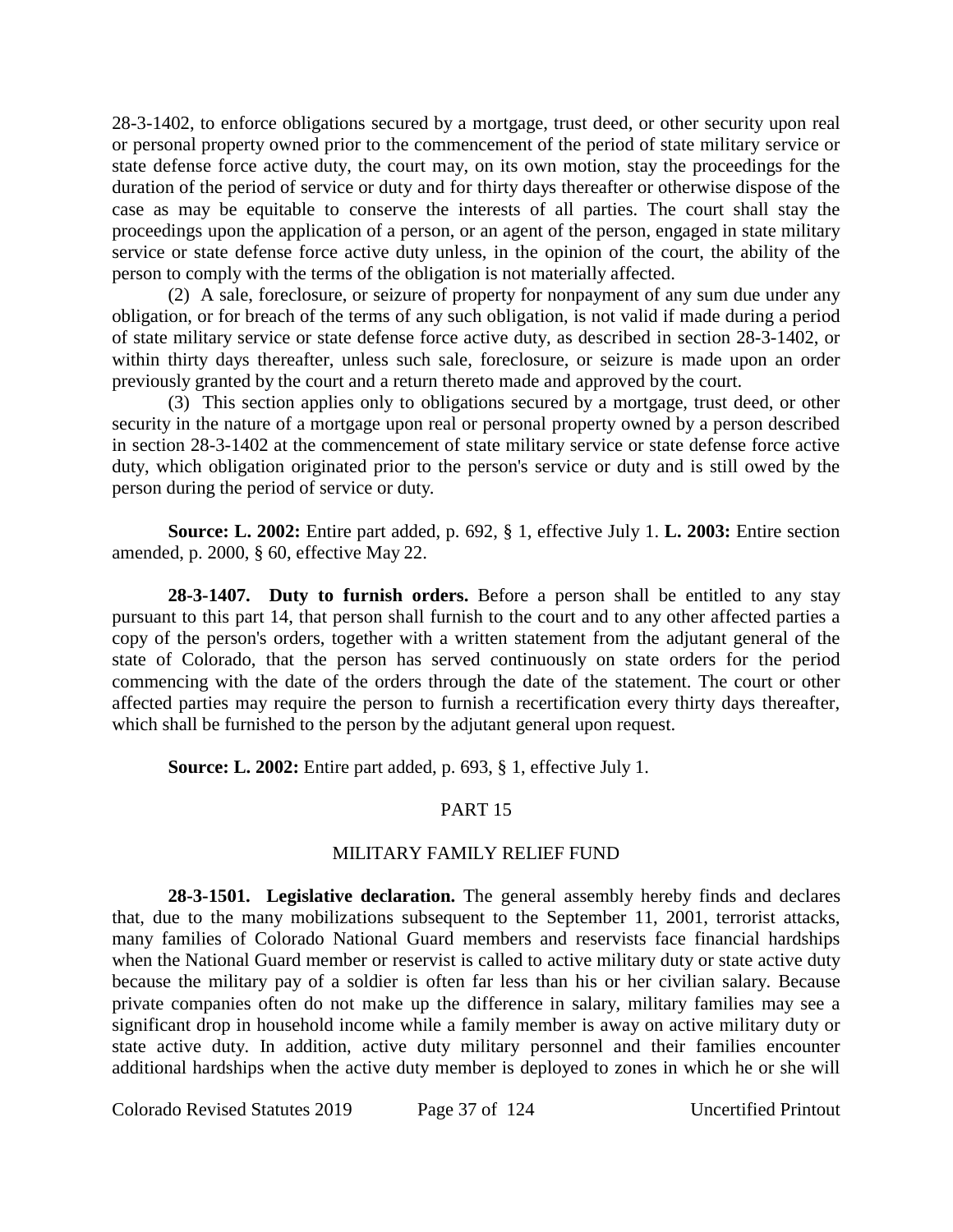encounter hostile fire. Many families of Colorado National Guard members, reservists, and active duty military personnel also face additional expenses caused by a long family separation. The general assembly further finds and declares that grants from the military family relief fund are intended to help families defray the costs of food, housing, utilities, medical services, and other expenses that may be difficult to afford when a family member leaves civilian employment for active military duty, is on active military duty in a hostile fire zone, or is called to state active duty by executive order of the governor.

**Source: L. 2005:** Entire part added, p. 652, § 1, effective May 27; entire section amended, p. 658, § 1, effective May 27. **L. 2014:** Entire section amended, (HB 14-1277), ch. 130, p. 455, § 1, effective April 25. **L. 2015:** Entire section amended, HB 15-1052, ch. 4, p. 9, § 1, effective August 5.

**28-3-1502. Military family relief fund - creation.** (1) There is hereby created in the state treasury the military family relief fund, referred to in this part 15 as the "fund". The fund shall consist of gifts, grants, and donations to the fund, which the adjutant general is authorized to accept, and any voluntary contributions to the fund pursuant to part 30 of article 22 of title 39, C.R.S.

(2) The adjutant general shall transfer any gifts, grants, and donations to the fund to the state treasurer who shall credit the same to the fund. All interest derived from the deposit and investment of moneys in the fund shall be credited to the fund. All moneys remaining in the fund at the end of a fiscal year shall be transferred to the Colorado National Guard foundation, a Colorado nonprofit organization. The foundation shall administer such moneys pursuant to section 28-3-1503.

**Source: L. 2005:** Entire part added, p. 653, § 1, effective May 27.

**28-3-1503. Administration of moneys.** (1) (a) The Colorado National Guard foundation shall make grants from the fund to members of the Colorado National Guard or reservists, to active duty military personnel stationed in Colorado, or to the families of members of the Colorado National Guard or reservists or active duty military personnel stationed in Colorado subject to the provisions of this section.

(b) The Colorado National Guard foundation, in cooperation with the department, shall develop criteria for awarding the grants to members of the Colorado National Guard and reservists, subject to the provisions of subsection (2) of this section.

(c) The Air Force aid society and Army emergency relief shall work in cooperation to develop criteria for awarding the grants to active duty military personnel, subject to the provisions of subsection (2.5) of this section.

(2) A member of the Colorado National Guard or a reservist shall meet the following requirements to be eligible to receive a grant from the fund:

(a) The National Guard member or reservist is currently on active military duty for a minimum of thirty days on mobilization orders pursuant to title 10 of the United States Code or is called to state active duty by executive order of the governor.

(b) (Deleted by amendment, L. 2007, p. 2083, § 1, effective June 4, 2007.)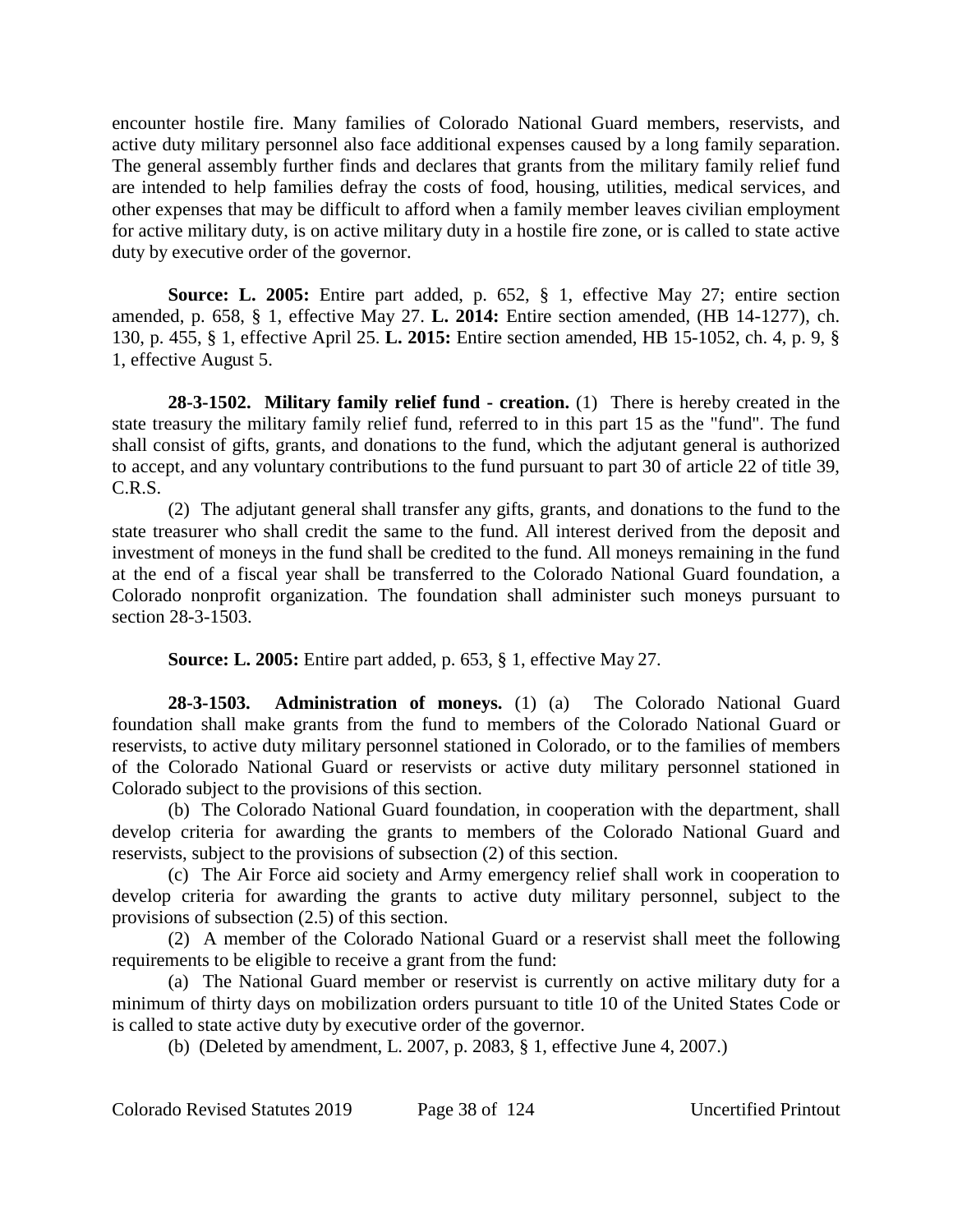(c) The National Guard member or reservist or the family of the National Guard member or reservist applies for a grant as required by the Colorado National Guard foundation.

(d) The National Guard member or reservist is a Colorado resident as evidenced by a Colorado income tax return for the then current or previous fiscal year on which the National Guard member or reservist filed as a Colorado resident.

(2.5) Any active duty military member stationed in Colorado shall meet the following requirements to be eligible to receive a grant from the fund:

(a) The active duty military member has been deployed overseas and is in receipt of hostile fire pay or the equivalent.

(b) (Deleted by amendment, L. 2007, p. 2083, § 1, effective June 4, 2007.)

(c) The active duty military member or the family of the active duty military member applies for a grant as required by the Colorado National Guard foundation.

(d) The active duty military member is stationed in Colorado as verified by his or her commanding officer.

(e) The active duty military member is a Colorado resident for income tax purposes.

(3) (a) Each National Guard member or reservist or the family of a National Guard member or reservist may apply to the Colorado National Guard foundation for one grant per set of mobilization orders or per executive order. Subject to the provisions of paragraph (c) of this subsection (3), if the foundation determines that the National Guard member or reservist or the family of a National Guard member or reservist is eligible to receive a grant pursuant to this section, the foundation shall issue the grant.

(b) Each active duty military member or the family of an active duty military member may apply to the Air Force aid society or Army emergency relief, as appropriate, for one grant per deployment to a zone in which the active duty military member qualifies to receive hostile fire pay or the equivalent. If the Air Force aid society or Army emergency relief determines that the active duty military member or the family of an active duty military member is eligible to receive a grant pursuant to this section, the Air Force aid society or Army emergency relief shall notify the Colorado National Guard foundation, in writing, of the active duty military member or family member that is eligible to receive a grant. Subject to the provisions of paragraph (c) of this subsection (3), upon receipt of such notification, the foundation shall issue the grant.

(c) The Colorado National Guard foundation shall award grants in accordance with the criteria developed for awarding grants pursuant to subsection (1) of this section. In awarding the grants, the foundation shall, to the extent possible, prioritize eligible grant applicants who hold the lowest pay grades. Timeliness of payment will be determined by the amount of funds available at the time of application.

(4) The Colorado National Guard foundation may be reimbursed from the moneys in the fund for actual expenses incurred in implementing the provisions of this part 15; except that the total annual reimbursement to the foundation shall not exceed an amount equal to five percent of the amount of fund moneys transferred to the foundation in such year.

(5) The department shall have the authority to oversee the grants issued by the Colorado National Guard foundation from the fund pursuant to this part 15.

**Source: L. 2005:** Entire part added, p. 653, § 1, effective May 27; (1) and (3) amended and (2.5) added, p. 659, § 2, effective May 27. **L. 2007:** (2)(b), (2.5)(b), and (3)(c) amended, p.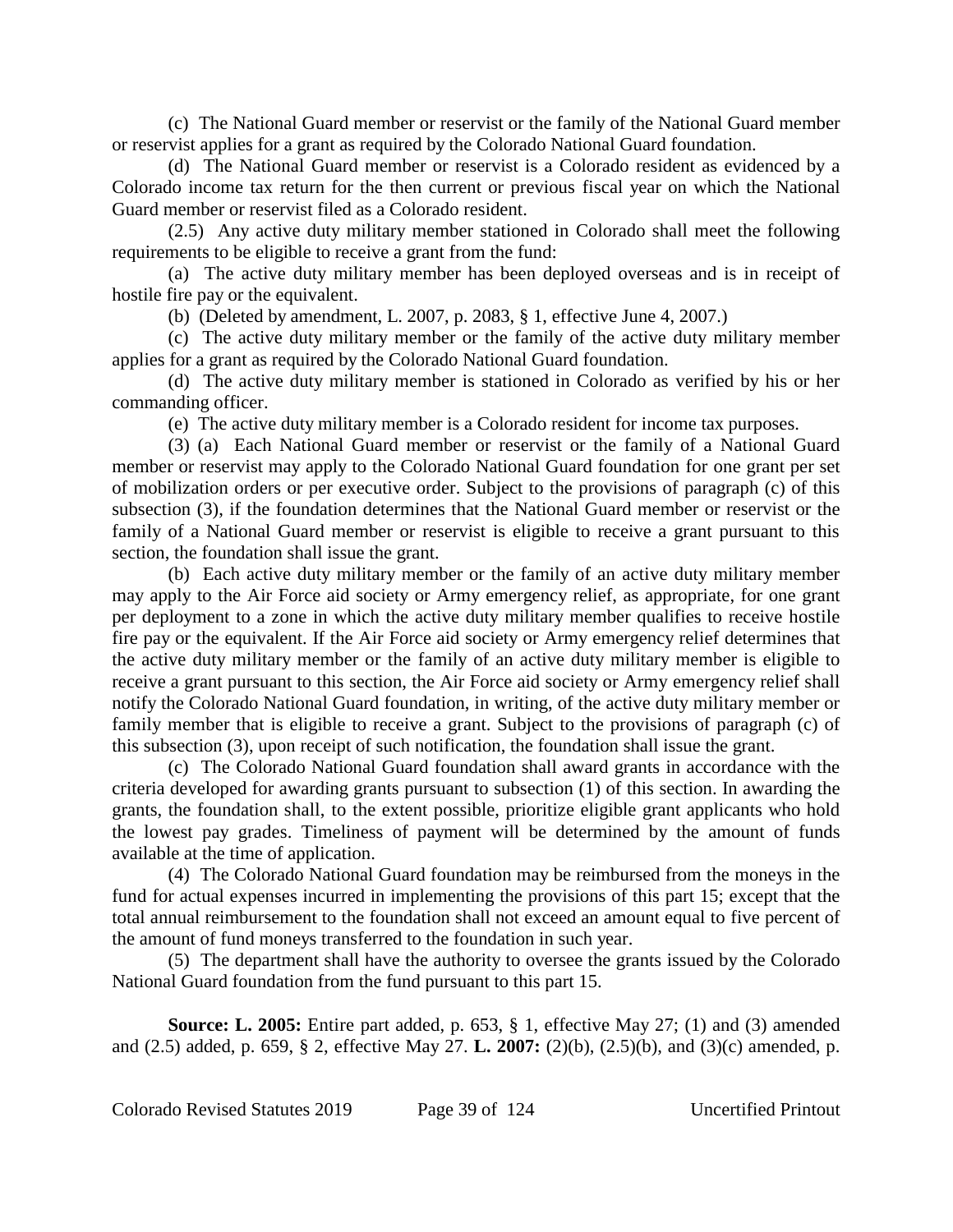2083, § 1, effective June 4. **L. 2014:** (2)(a) and (3)(a) amended, (HB14-1277), ch. 130, p. 456, § 2, effective April 25. **L. 2015:** (2)(a) amended, HB 15-1052, ch. 4, p. 10, § 2, effective August 5.

**28-3-1504. Moneys remaining in military family relief fund.** In the event that the voluntary contribution program created in part 30 of article 22 of title 39, C.R.S., is not continued or reestablished by the general assembly, the Colorado National Guard foundation may donate any moneys remaining in the fund upon the repeal of the voluntary contribution program to the western slope military veterans' cemetery fund created in section 28-5-708 (1)(a).

**Source: L. 2005:** Entire part added, p. 654, § 1, effective May 27.

### PART 16

#### REAL PROPERTY

**Editor's note:** This part 16 was originally numbered as part 15 in Senate Bill 05-240 but has been renumbered on revision for ease of location.

**28-3-1601. Legislative declaration.** (1) The general assembly hereby finds and declares that there are no suitable National Guard training and maintenance facilities in the Grand Junction area to serve the members of the Colorado National Guard and the state. The general assembly believes that the state owes a duty to all of its National Guard members to assist in providing adequate training and maintenance facilities.

(2) The property specified to be used for the purpose described in subsection (1) of this section was received from the federal government to be used for any public purpose authorized by the general assembly. The general assembly hereby declares the specified property should be used for National Guard training and maintenance facilities and the requested transfers of appropriate property rights from the department of human services and the state board of land commissioners to the department should be made without compensation.

**Source: L. 2005:** Entire part added, p. 1033, § 2, effective June 2.

**28-3-1602. Establishment of National Guard facilities - rules.** (1) (a) If rights to the property described in section 28-3-1603 are transferred to the department, the general assembly hereby authorizes the establishment and maintenance of National Guard facilities, referred to in this part 16 as the "guard facilities", located adjacent to the western slope military veterans' cemetery. The guard facilities shall be for the purpose of providing an area for National Guard training and maintenance as determined to be necessary by the department. The adjutant general shall promulgate such rules as may be necessary to establish and maintain the guard facilities in compliance with applicable state and federal statutes and rules. The department is directed to prepare, develop, construct, and maintain such guard facilities at the site described in section 28- 3-1603. The department may enter into contracts or agreements with any person or public or private entity to prepare, develop, construct, operate, and maintain the guard facilities. The department is hereby authorized to provide for surveys, engineering studies, conceptual and architectural plans, environmental impact studies, construction work, facilities master plans, and

Colorado Revised Statutes 2019 Page 40 of 124 Uncertified Printout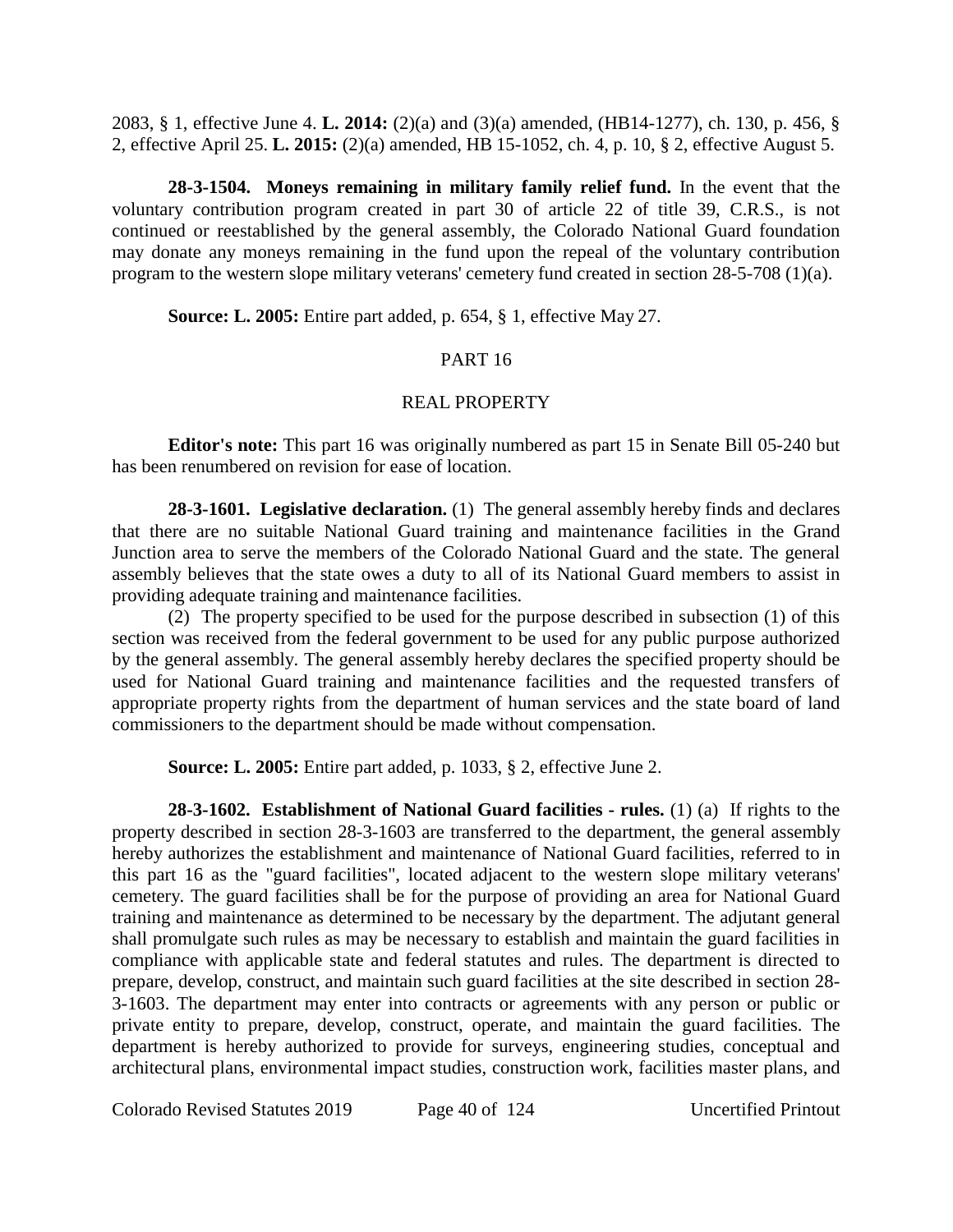joint use agreements in cooperation with the department of human services and the state board of land commissioners.

(b) The adjutant general shall determine the amount of the appropriation necessary to meet the requirements set forth in paragraph (a) of this subsection (1) and shall submit a request as part of the department's annual budget request to the joint budget committee no later than November 1, 2007.

(2) The general assembly hereby finds, determines, and declares that any use of the property described in section 28-3-1603 as guard facilities is for a public purpose expressly authorized by the general assembly and therefore permissible under any grant of right-of-way applicable to such property executed by the state board of land commissioners.

**Source: L. 2005:** Entire part added, p. 1033, § 2, effective June 2.

**28-3-1603. Location of National Guard facilities.** The department, in preparing, developing, constructing, and maintaining the guard facilities, may use for such purposes a parcel consisting of approximately thirty-five acres, as determined by the facilities master plan, of existing improved and unimproved property surrounding the western slope military veterans' cemetery within the eastern portion of the real property known as the Grand Junction regional center; except that the parcel shall not include the approximately twenty acres currently serving the western slope military veterans' cemetery. The department shall enter into all necessary agreements to secure the appropriate property rights for such parcel, including the shared use of the existing structure in cooperation with the department of human services. The general assembly requests the department of human services and the state board of land commissioners to transfer, without compensation, appropriate rights to the property described in this section to the department within two months of the completion of a legal survey of the property described in this section.

**Source: L. 2005:** Entire part added, p. 1034, § 2, effective June 2.

# PART 17

# YOUTH CHALLENGE CORPS PROGRAM

**28-3-1701. Short title.** This part 17 shall be known and may be cited as the "Colorado Youth Challenge Corps Program Act".

**Source: L. 2009:** Entire part added, (HB 09-1280), ch. 384, p. 2083, § 1, effective August 5.

**28-3-1702. Legislative declaration.** (1) The general assembly hereby finds and declares that:

(a) The need for educating at-risk or disruptive youth is well established;

(b) Recognizing the need for special programs to address positive youth development, the United States congress authorized and appropriated moneys for the use of National Guard or other facilities and equipment for the provision of a program designed to improve the

Colorado Revised Statutes 2019 Page 41 of 124 Uncertified Printout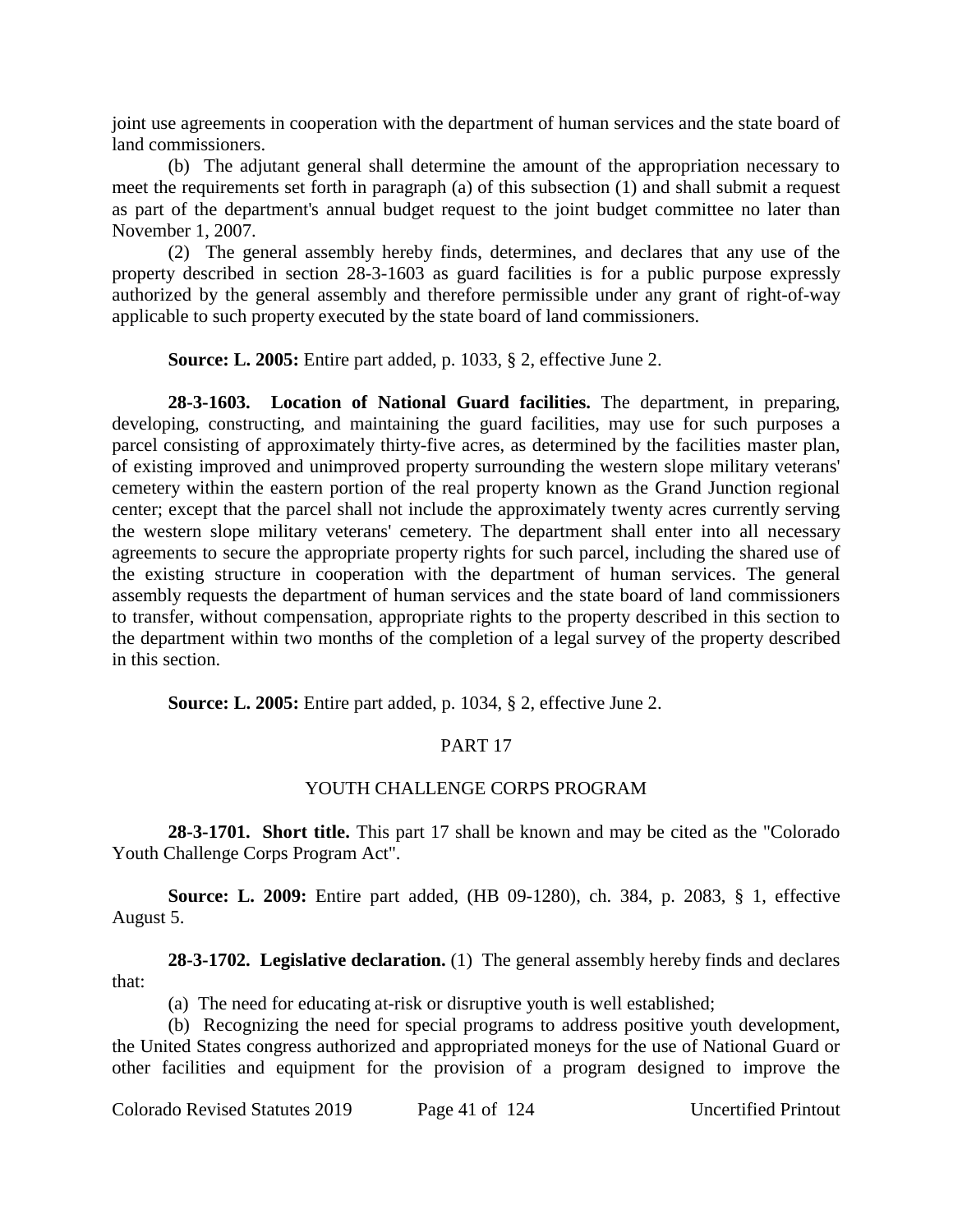employment potential and life skills of eligible youth through National Guard youth challenge corps programs; and

(c) An evaluation of similar programs for eligible youth operating in other states indicates that:

(I) Eighty percent of the students accepted into these programs went on to graduate from the programs;

(II) Eighty percent of the students in these programs were placed in schools or employed at the time of graduation from the programs;

(III) Eighty percent of the students in these programs successfully completed a high school equivalency examination, either during the time in which they were participating in the programs or within one year after graduating from the programs; and

(IV) Less than one percent of the students who participated in these programs were incarcerated within one year after graduating from the programs.

(2) Therefore, the general assembly hereby finds and declares that it would be in the best interest of the people of the state of Colorado to authorize the department to operate a youth challenge corps program and to take advantage of the opportunity to use National Guard or other facilities and equipment and any federal funding that may be available for such a program as authorized by federal law.

**Source: L. 2009:** Entire part added, (HB 09-1280), ch. 384, p. 2083, § 1, effective August 5. **L. 2014:** (1)(c)(III) amended, (SB 14-058), ch. 102, p. 384, § 20, effective April 7.

**28-3-1703. Definitions.** As used in this part 17, unless the context otherwise requires:

(1) "Eligible youth" means a person who has voluntarily consented, with the written permission of his or her parent or guardian if the person is a minor, to participate in the National Guard youth challenge corps program and the United States congressional youth awards program and to act in accordance with program requirements. Additionally, an eligible youth shall be:

(a) At least sixteen years of age but less than nineteen years of age;

(b) A high school dropout, suspended or expelled from school, habitually truant, or otherwise habitually disruptive in school;

(c) Economically and educationally disadvantaged;

(d) Unemployed;

(e) Drug-free;

(f) Free of felony convictions or capital offenses, not indicted or charged with a crime, and not on parole or probation for anything other than juvenile status offenses; and

(g) Physically and mentally capable of participating in the program with reasonable accommodations for physical or other disabilities.

(2) "High school equivalency examination" means the state-board-approved battery of tests that are designed to measure the major outcomes and concepts generally associated with four years of high school education and that are administered at a testing center that has been approved by the department of education based on geographic need and testing volume.

(3) "Program" means the youth challenge corps program authorized and described in section 28-3-1704.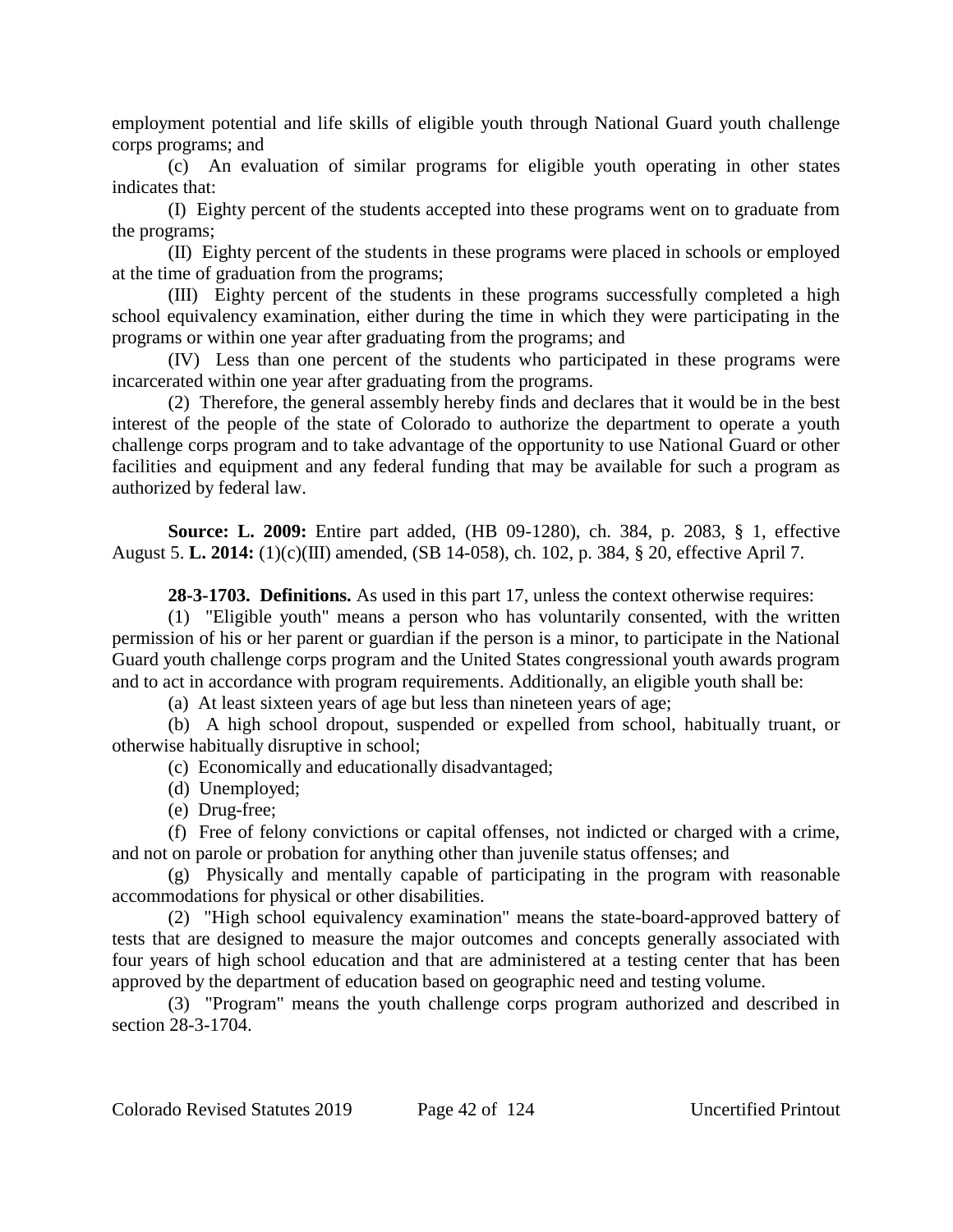**Source: L. 2009:** Entire part added, (HB 09-1280), ch. 384, p. 2084, § 1, effective August 5. **L. 2014:** (2) amended, (SB 14-058), ch. 102, p. 384, § 21, effective April 7.

**28-3-1704. Youth challenge corps program - authority - youth challenge corps program fund - creation.** (1) The department is hereby authorized to operate a youth challenge corps program through the use of National Guard or other facilities and equipment for the purpose of providing eligible youth with a program to help them obtain a high school diploma or successfully complete a high school equivalency examination, increase their employment potential, and enhance their education and life skills. The program must be structured as a fiveand-one-half-month residential phase that focuses on education and practical life skills, followed by a twelve-month, post-residential phase that involves skilled and trained mentors who support the program graduates. The department is not obligated to implement the program if adequate appropriations or federal or other moneys are not available.

(2) The program shall comply with the criteria and conditions specified in a cooperative agreement entered into between the chief of the federal National Guard bureau and the state of Colorado.

(3) The program must comply with any applicable state licensing requirements and must establish a collaborative partnership composed of a representative from, at a minimum, the following:

(a) The state departments of education, public health and environment, labor, judicial, public safety, and human services;

(b) A director of a county department of human or social services;

- (c) A school district;
- (d) A sheriff or police department; and

(e) A community agency that serves youth and three appointed advisory youth members from the agency's service population.

(4) The adjutant general of the department, or the adjutant general's designee, is directed to apply for any federal moneys that may be available to the state for the implementation and operation of the program.

(5) (a) The adjutant general of the department, or the adjutant general's designee, is authorized to accept on behalf of the state any gifts, grants, or donations from any private or public source for the purpose of implementing this part 17; except that the department shall not accept a gift, grant, or donation if it is subject to conditions that are inconsistent with this part 17 or any other law of the state.

(b) All private and public moneys received through gifts, grants, or donations shall be transmitted to the state treasurer, who shall credit the same to the youth challenge corps program fund, which fund is hereby created and referred to in this part 17 as the "fund". The moneys in the fund are continuously appropriated to the department for the direct and indirect costs associated with the implementation and administration of this part 17. All investment earnings derived from the deposit and investment of moneys in the fund shall be credited to the fund. Any moneys not appropriated shall remain in the fund and shall not be transferred or revert to the general fund at the end of any fiscal year.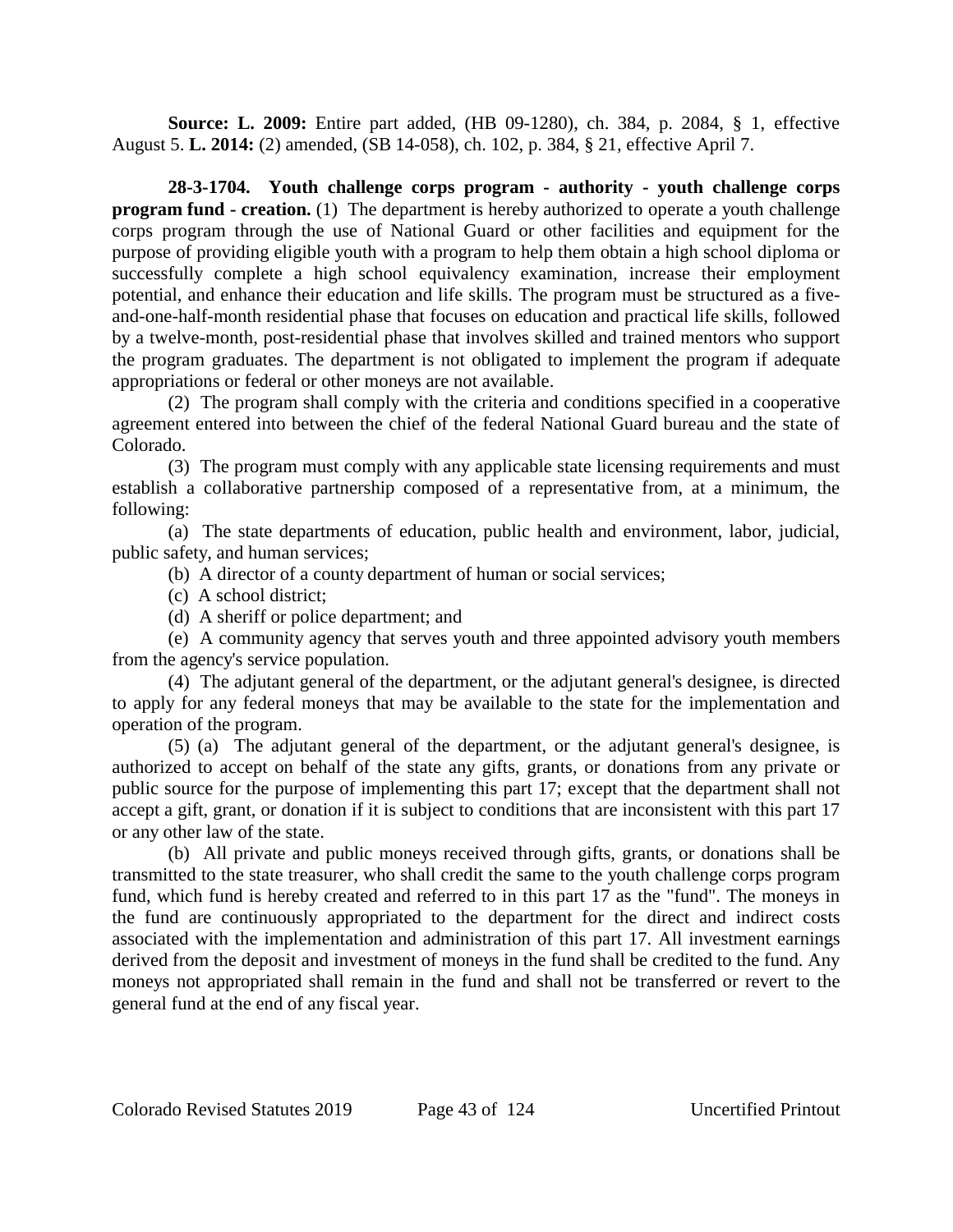**Source: L. 2009:** Entire part added, (HB 09-1280), ch. 384, p. 2085, § 1, effective August 5. **L. 2014:** (1) amended, (SB 14-058), ch. 102, p. 385, § 22, effective April 7. **L. 2018:** IP(3) and (3)(b) amended, (SB 18-092), ch. 38, p. 453, § 141, effective August 8.

**Cross references:** For the legislative declaration in SB 18-092, see section 1 of chapter 38, Session Laws of Colorado 2018.

# **ARTICLE 3.1**

#### Colorado Code of Military Justice

**Editor's note:** Prior to the enactment of this article in 1983, the provisions concerning courts-martial were contained in part 10 of article 3 of this title, and the provisions concerning offenses were contained in part 11 of article 3 of this title.

# PART 1

# GENERAL PROVISIONS

**28-3.1-101. Short title.** This article shall be known and may be cited as the "Colorado Code of Military Justice".

**Source: L. 83:** Entire article added, p. 1162, § 1, effective June 10.

**28-3.1-102. Definitions.** As used in this article 3.1, unless the context otherwise requires:

(1) "Accuser" means any person who signs and swears to charges, any person who directs that charges be signed and sworn to by another, and any person who has an interest other than an official interest in the prosecution of the accused.

(2) Repealed.

(2.3) "Cadet" or "candidate" means a person who is enrolled in or attending a state military academy, a regional training institute, or any other formal education program for the purpose of becoming a commissioned or warrant officer in the state military forces.

(2.7) "Classified information" means:

(a) Any information or material that has been determined by an official of the United States or any state pursuant to law, executive order, or regulation to require protection against unauthorized disclosure for reasons of national or state security; and

(b) Any restricted data, as defined in section 11 of the federal "Atomic Energy Act of 1954", 42 U.S.C. sec. 2014 (y).

(3) "Code" means the Colorado code of military justice.

(4) "Commanding officer" means a commissioned officer or warrant officer in a position of command, or a commissioned officer in charge when he or she is administering nonjudicial punishment pursuant to section 28-3.1-114.

(5) "Commissioned officer" means a person who holds the rank of not less than second lieutenant.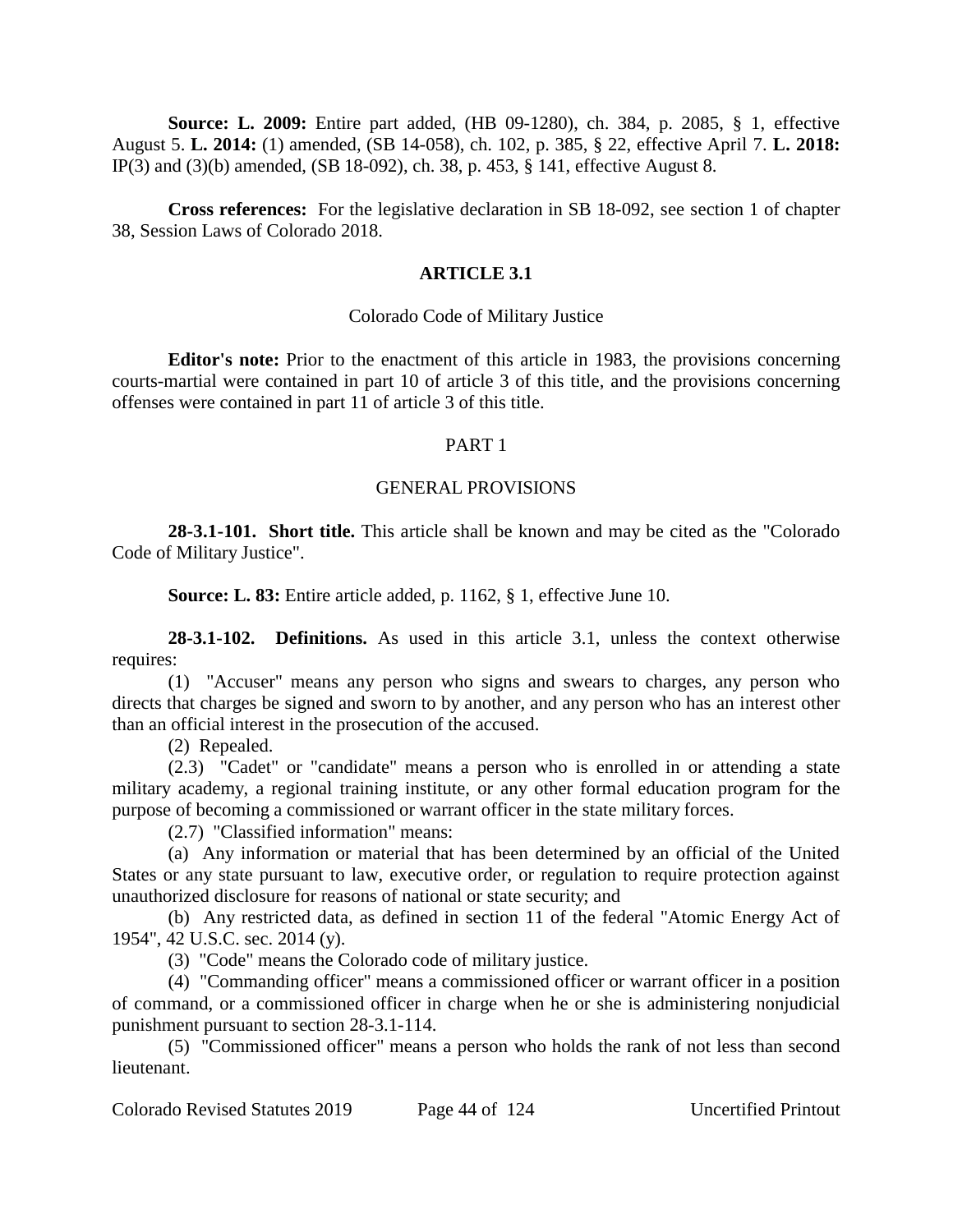(6) "Convening authority" includes, in addition to the person who convened the court, a commissioned officer commanding for the time being or a successor in command.

(6.5) "Dismissal" means a punitive separation that applies only to commissioned officers, commissioned warrant officers, candidates, and cadets and may be adjudged by a general court-martial. A dismissal may be adjudged for any offense for which a commissioned officer, commissioned warrant officer, candidate, or cadet has been found guilty.

(7) "Enlisted member" means any person who is serving in an enlisted grade.

(8) "Grade" means a step or degree in a graduated scale of office or military rank that is established by law or regulation.

(9) "Hostile force" means any person or group of persons acting in violation of the law or opposing the military force in the carrying out of its missions, including but not limited to saboteurs, rioters, and looters.

(10) "Judge advocate" means any commissioned officer who is certified by the state judge advocate general.

(10.5) "Junior enlisted" means an enlisted person holding the rank of E-1 through E-4.

(11) "Legal officer" means any commissioned officer of the state military forces designated to perform legal duties of a command.

(12) "Military" or "military forces" refers to any or all of the state military forces.

(13) "Military court" means a court-martial, a court of inquiry, or a provost court.

(14) "Military judge" means an official of general and special courts-martial detailed in accordance with section 28-3.1-210.

(14.5) "Noncommissioned officer" means an enlisted person holding the rank of E-5 through E-9.

(15) "Officer" means a commissioned or warrant officer.

(16) "Officer candidate" means a cadet of the state officer candidate school.

(17) "President" means the member of the court highest in grade and rank.

(18) "Rank" means order of precedence among members of the state military forces.

(18.4) "Safeguard" means a detachment, guard, or detail posted by a commander for the protection of persons, places, or property of the enemy or of a neutral party affected by the relationship of belligerent forces in their prosecution of war or during circumstances amounting to a state of belligerency, including a written order left by a commander with an enemy subject or posted upon enemy property for the protection of that person or property.

(18.7) "State active duty" means all duty authorized under the constitution and laws of the state of Colorado and all training authorized under Title 32 of the United States Code, as amended.

(19) "State judge advocate general" means the judge advocate general of the state military forces, appointed pursuant to section 28-3.1-106, who is responsible for supervising the administration of military justice in the state military forces and performing such other legal duties as may be required by the adjutant general.

(20) "State military forces" means the National Guard of this state, as defined in section 28-3-101 (12), and any other militia or military forces organized under the laws of the state.

(21) "Superior commissioned officer" means a commissioned officer superior in rank of command.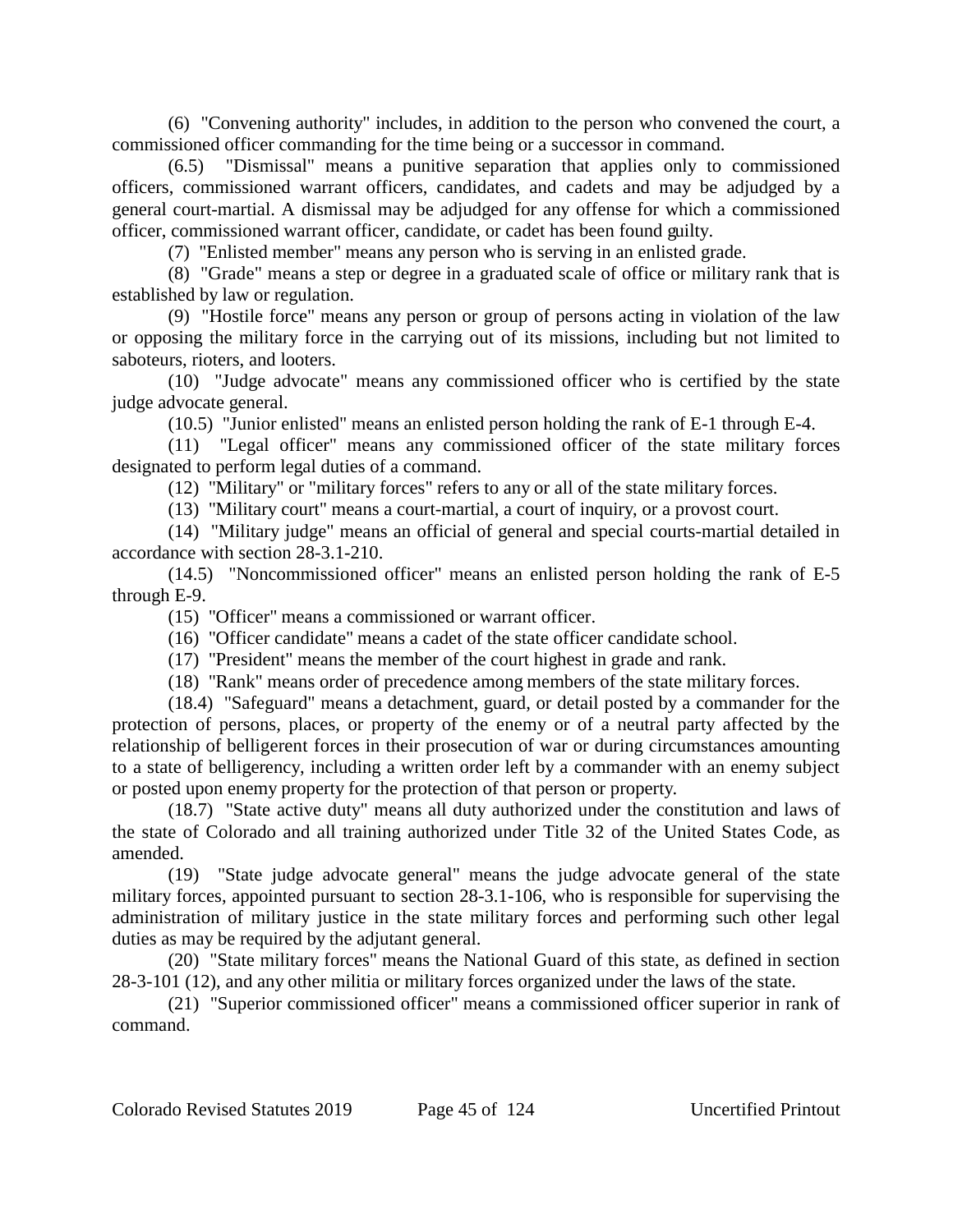(22) "Unit training assembly" means an authorized and scheduled training period of not less than four hours duration. Unit training assemblies are authorized pursuant to 32 U.S.C. sec. 502, as amended, and may be conducted with or without pay.

(23) "Warrant officer" means a person who holds the rank of warrant officer one through chief warrant officer five. These persons rank above enlisted personnel and below commissioned officers.

**Source: L. 83:** Entire article added, p. 1162, § 1, effective June 10. **L. 2002:** (20) amended, p. 362, § 23, effective July 1. **L. 2018:** IP and (4) amended, (2) repealed, and (2.3), (2.7), (6.5), (10.5), (14.5), (18.4), (18.7), (22), and (23) added, (SB 18-135), ch. 95, p. 740, § 1, effective April 2.

**Cross references:** For the legislative declaration contained in the 2002 act amending subsection (20), see section 1 of chapter 121, Session Laws of Colorado 2002.

**28-3.1-103. Persons subject to this code.** This code applies to all members of the state military forces.

**Source: L. 83:** Entire article added, p. 1163, § 1, effective June 10. **L. 91:** Entire section amended, p. 1377, § 1, effective April 1.

**28-3.1-104. Jurisdiction to try certain personnel.** (1) Any person discharged from the military forces who is later charged with having fraudulently obtained his or her discharge is subject to trial by court-martial on that charge and, after apprehension, shall be subject to this code while in the custody of the military for that trial. Upon conviction of that charge, he or she is subject to trial by court-martial for all offenses under this code committed before the fraudulent discharge.

(2) No person who has deserted from the military forces may be relieved from the jurisdiction of this code by virtue of a separation from any later period of service.

(3) The fact that the enlistment of any person charged with an offense under this code expires while proceedings are pending or while serving a sentence shall not affect the jurisdiction of any court-martial.

(4) Nothing in this code shall preclude applicable federal or state jurisdiction over offenses committed.

**Source: L. 83:** Entire article added, p. 1164, § 1, effective June 10. **L. 2002:** (1) amended, p. 602, § 60, effective May 24.

**28-3.1-105. Territorial applicability of this code.** (1) This code applies to all persons otherwise subject to this code, either in title 32 of the United States Code, as amended, or state active duty status, while they are serving outside the state and while they are going to and returning from such service outside the state in the same manner and to the same extent as if they were serving inside the state.

(2) Courts-martial and courts of inquiry may be convened and held in units of the military forces while those units are serving outside the state with the same jurisdiction and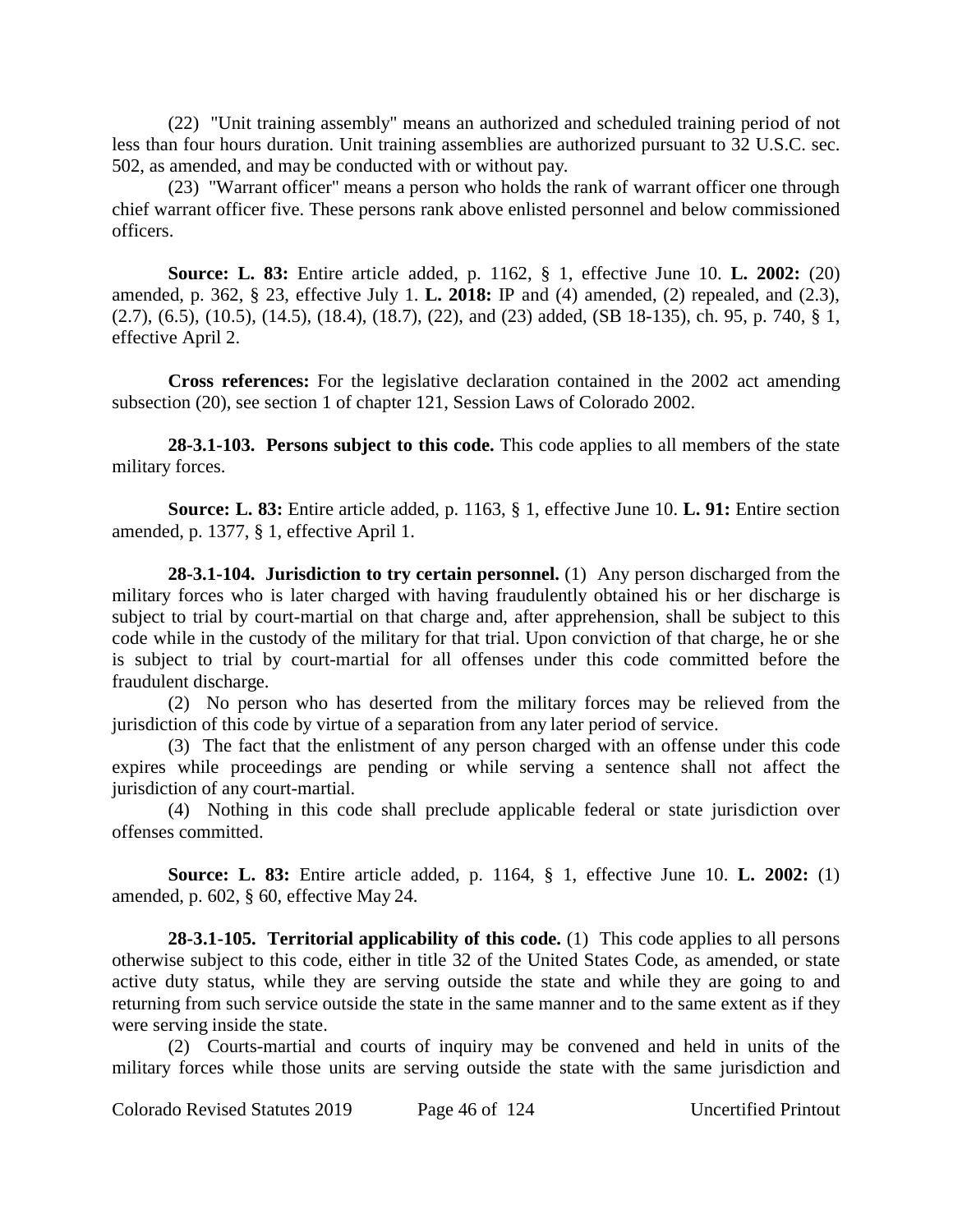powers as to persons subject to this code as if the proceedings were held inside the state. Offenses committed outside the state may be tried and punished either inside or outside the state.

(3) This code does not apply to persons serving under title 10 of the United States Code, as amended.

**Source: L. 83:** Entire article added, p. 1164, § 1, June 10. **L. 2018:** (1) amended and (3) added, (SB 18-135), ch. 95, p. 741, § 2, effective April 2.

**28-3.1-106. State judge advocate general and judge advocates.** (1) The adjutant general shall select and appoint an officer of the military forces as state judge advocate general. To be eligible for such appointment, an officer must be a member of the bar of the state of Colorado for at least five years and must meet the additional requirements for appointment to the state staff as set forth in section 28-3-302.

(2) The adjutant general may appoint as many assistant state judge advocates as he or she considers necessary. To be eligible for appointment, assistant state judge advocates must be officers of the state military forces and members in good standing of the bar of the state of Colorado.

(3) Convening authorities shall at all times communicate directly with their staff judge advocates in matters relating to the administration of military justice. The staff judge advocate of any command is entitled to communicate directly with the staff judge advocate of a superior or subordinate command or with the state judge advocate general.

(4) No person who has acted as a member military judge, trial counsel, assistant trial counsel, defense counsel, assistant defense counsel, or investigating officer in any case or who has been a witness for either the prosecution or defense in any case may later act as staff judge advocate to any reviewing authority upon the same case.

**Source: L. 83:** Entire article added, p. 1164, § 1, effective June 10. **L. 2002:** (2) amended, p. 603, § 61, effective May 24. **L. 2018:** (2) amended, (SB 18-135), ch. 95, p. 742, § 3, effective April 2.

**28-3.1-107. Apprehension and restraint.** (1) Officers, warrant officers, and enlisted members of the military forces may be placed in arrest by their military superiors upon reasonable belief that an offense in violation of this code has been committed and that the person apprehended committed such offense. An enlisted member may be ordered into arrest or confinement by any commissioned officer by an order, oral or written, delivered in person or through other persons subject to this code or through any person authorized by this code to apprehend persons. A commanding officer may authorize warrant officers or noncommissioned officers to order enlisted members subject to his or her authority into arrest or confinement. A commissioned officer or warrant officer may be ordered apprehended or into arrest or confinement only by a commanding officer to whose authority he or she is subject, by an order, oral or written, delivered in person or by another commissioned officer. The authority to order such persons apprehended or into arrest or confinement may not be delegated. No person may be ordered apprehended or into arrest or confinement except for probable cause. This section does not limit the authority of persons authorized to apprehend offenders to secure the custody of an alleged offender until proper authority may be notified.

Colorado Revised Statutes 2019 Page 47 of 124 Uncertified Printout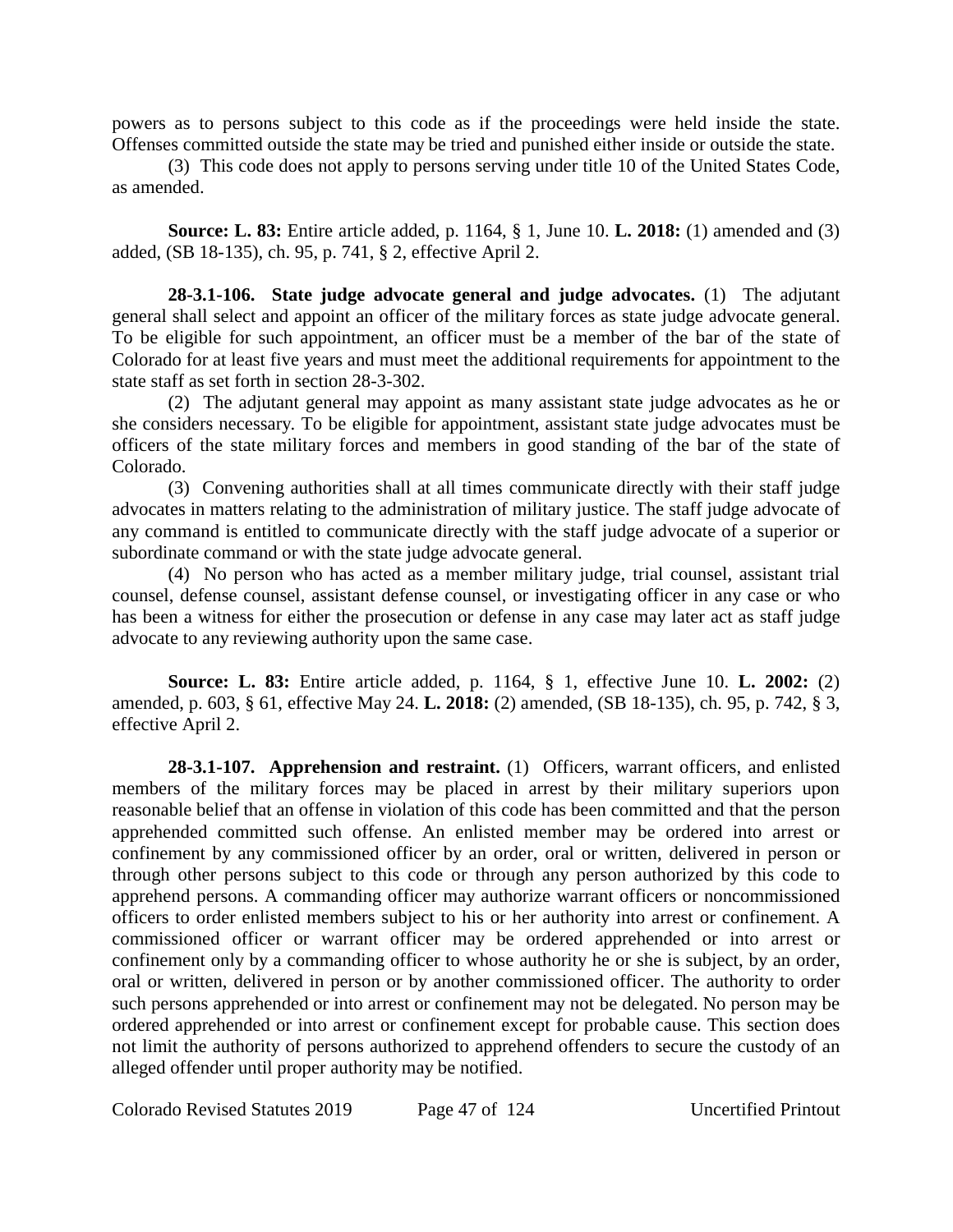(2) If any member of the military forces fails or refuses to report to his or her appointed place of duty, his or her commanding officer is authorized to arrest or cause to be arrested such member and have him or her brought before the commanding officer at his or her unit or organization headquarters, whether such headquarters be located within or without the borders of the state. After such an arrest, the commanding officer is authorized to transport such member to his or her appointed place of duty, whether within or without the borders of the state. If military personnel are not available for the purpose of making the arrest, or if the commanding officer deems it advisable, he or she may issue a warrant to any peace officer authorized to serve warrants of arrest under state criminal law, and such peace officer is authorized and required to serve such warrant in the same manner as other warrants of arrest and make return thereof to the commanding officer issuing the warrant.

(3) If the commanding officer issuing the warrant is unavailable to receive the person arrested, the arresting officer shall take the person before a county court judge in the state. The judge may admit the person arrested to bail by bond, with sufficient sureties and in such sum as he or she deems proper, conditioned upon the person arrested appearing before said judge at a time specified in such bond for his or her surrender to the commanding officer issuing the warrant or to his or her representative. If the person arrested is unable to post bail, he or she shall be committed by the judge to the county jail for a period of time not to exceed three days to await surrender to the commanding officer issuing the warrant or to his or her representative.

(4) Warrants of arrest issued pursuant to this section shall be in the following form:

) ss.

| <b>STATE OF</b>  |  |
|------------------|--|
|                  |  |
| <b>COUNTY OF</b> |  |

To the (Sheriff), (Constable), (Chief of Police) of (Or the name and rank of the officer, First Sergeant, or N.C.O. ordered to make the arrest) of County :

(name of individual to be arrested, rank, serial number)

|                                                                         | a member of _________________, Colorado National Guard, having failed or refused              |
|-------------------------------------------------------------------------|-----------------------------------------------------------------------------------------------|
| (unit designation)                                                      |                                                                                               |
|                                                                         | to report to his or her appointed place of duty at ______________, you are therefore          |
|                                                                         | commanded forthwith to arrest the above named __________________________________              |
| (name of individual to be arrested)                                     |                                                                                               |
| and bring him or her before me at.                                      |                                                                                               |
|                                                                         | (unit headquarters)                                                                           |
|                                                                         | The arrest is authorized to be made either during the day or at night. Dated at ____________, |
| this $\_\_\_\_\_$ day of $\_\_\_\_\_\_$ , 20 $\_\_\_\_\_\_\_\_\_\_\_$ . |                                                                                               |
|                                                                         |                                                                                               |
| $\sqrt{s}$                                                              |                                                                                               |
| (Type signer's name, rank, branch,                                      |                                                                                               |
| organization, and designation as                                        |                                                                                               |
| commanding officer)                                                     |                                                                                               |
|                                                                         |                                                                                               |

Colorado Revised Statutes 2019 Page 48 of 124 Uncertified Printout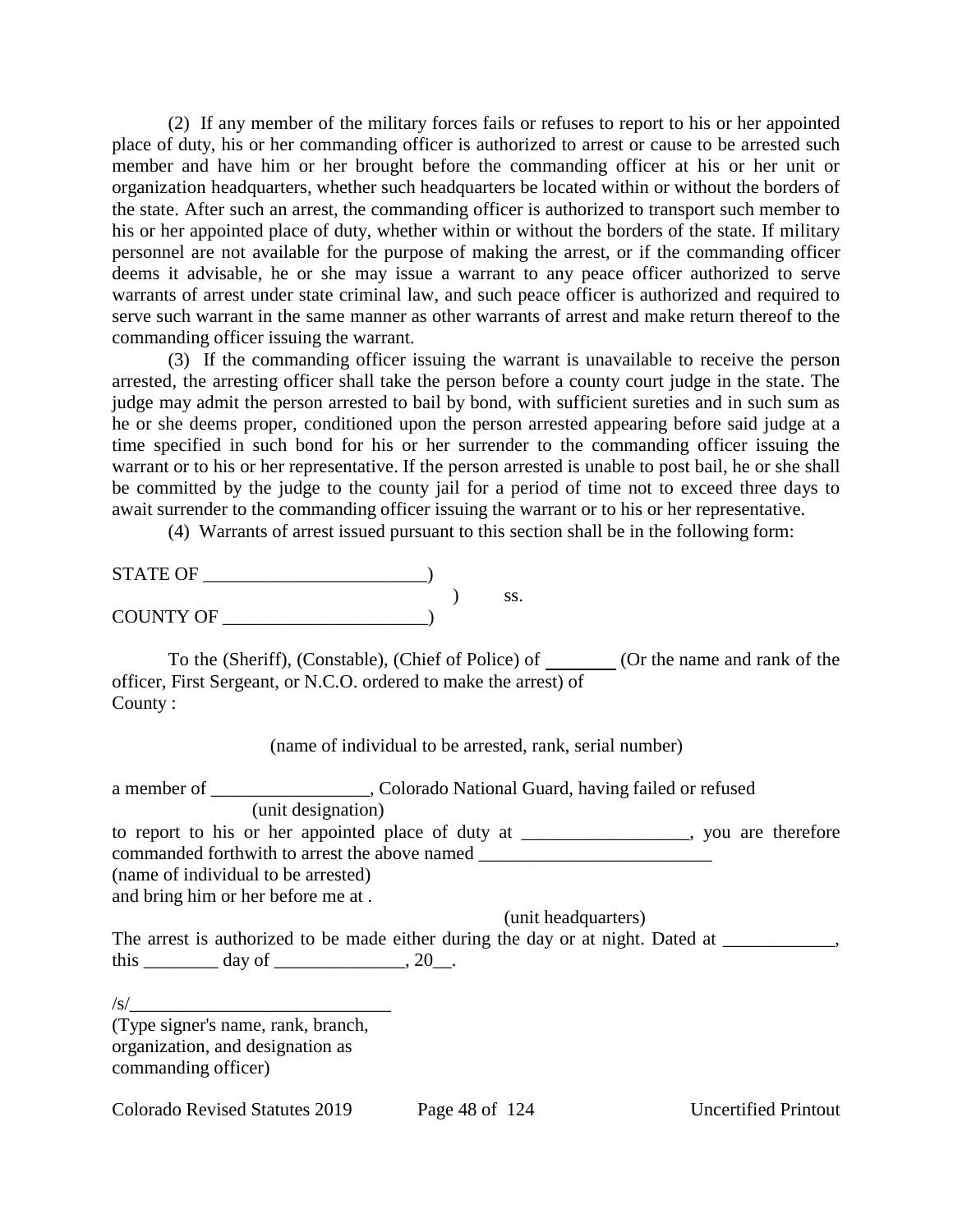(5) The fees and mileage allowed for the service of warrants of arrest issued pursuant to this section shall be the same as provided by law for the service of criminal process and shall be paid out of funds appropriated to the office of the adjutant general upon proper application therefor.

**Source: L. 83:** Entire article added, p. 1165, § 1, effective June 10. **L. 2002:** (1) to (4) amended, p. 603, § 62, effective May 24. **L. 2018:** (1) amended, (SB 18-135), ch. 95, p. 742, § 4, effective April 2.

**28-3.1-108. Apprehension of deserters.** Any officer having authority to apprehend offenders under the laws of the United States or of a state, territory, commonwealth, or the District of Columbia may summarily apprehend a deserter from the military forces. If the offender is apprehended outside the state of Colorado, his or her return to Colorado must be in accordance with normal extradition procedure or reciprocal agreement.

**Source: L. 83:** Entire article added, p. 1166, § 1, effective June 10. **L. 2002:** Entire section amended, p. 604, § 63, effective May 24.

**28-3.1-109. Restraint of persons charged with offenses.** Any person subject to this code who is charged with an offense under this code may be ordered into arrest or confinement by the convening authority, as circumstances may require; but when charged only with an offense normally tried by a summary court-martial, such person shall not ordinarily be placed in confinement. When any person subject to this code is placed in arrest or confinement prior to trial, immediate steps shall be taken to inform him or her of the specific offense of which he or she is accused and to try him or her or to dismiss the charges and release him or her.

**Source: L. 83:** Entire article added, p. 1166, § 1, effective June 10. **L. 2002:** Entire section amended, p. 604, § 64, effective May 24.

**28-3.1-110. Confinement.** (1) Persons confined other than in a guardhouse, whether before, during, or after trial by a military court, shall be confined in a jail in the county where the offense was committed or a jail designated by the convening authority, the costs of such confinement to be paid out of funds appropriated to the office of the adjutant general.

(2) No provost marshal, commander of a guard, or master-at-arms, and no warden, sheriff, keeper, or officer of a city or county jail or any other jail, penitentiary, or prison designated under subsection (1) of this section may refuse to receive or keep any prisoner committed to his or her charge when the committing person furnishes a statement signed by him or her of the offense charged against the prisoner.

(3) Every commander of a guard, every master-at-arms, and every warden, sheriff, keeper, or officer of a city or county jail or of any other jail, penitentiary, or prison designated under subsection (1) of this section to whose charge a prisoner is committed shall, within twenty-four hours after that commitment or as soon as he or she is relieved from guard, report to the commanding officer of the prisoner the name of the prisoner, the offense charged against him or her, and the name of the person who ordered or authorized the commitment.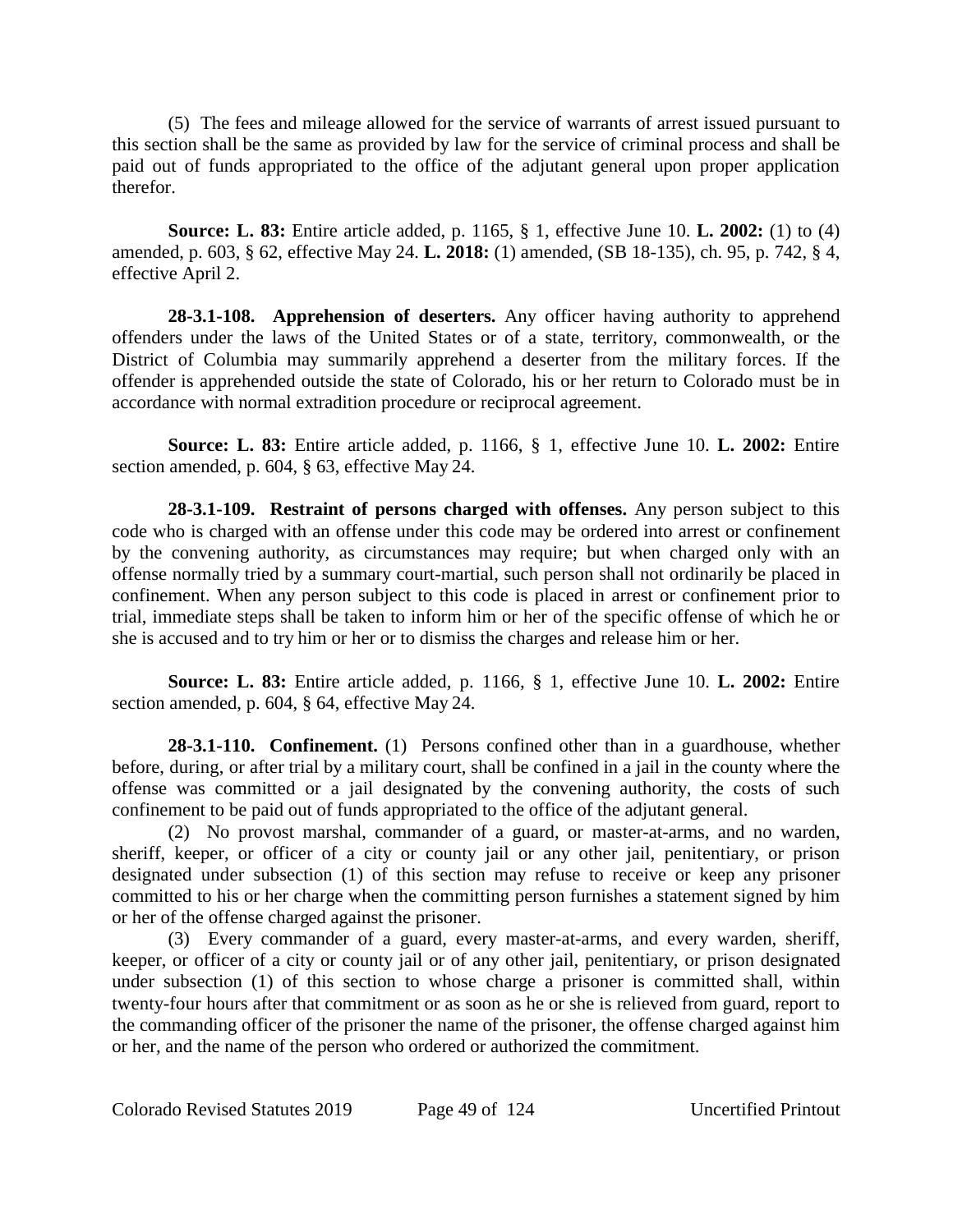**Source: L. 83:** Entire article added, p. 1166, § 1, effective June 10. **L. 2002:** (2) and (3) amended, p. 605, § 65, effective May 24.

**28-3.1-111. Confinement with enemy prisoners prohibited.** No member of the military forces may be placed in confinement in immediate association with enemy prisoners.

**Source: L. 83:** Entire article added, p. 1167, § 1, effective June 10.

**28-3.1-112. Punishment prohibited before trial.** Subject to section 28-3.1-403, no person, while being held for trial, may be subjected to punishment or penalty other than arrest or confinement upon the charges pending against such person, nor shall the arrest or confinement imposed upon such person be any more rigorous than the circumstances require to insure his or her presence. However, such person may be subjected to minor punishment during that period for infractions of discipline.

**Source: L. 83:** Entire article added, p. 1167, § 1, effective June 10. **L. 2002:** Entire section amended, p. 605, § 66, effective May 24.

**28-3.1-113. Delivery of offenders to civil authorities.** (1) Under such regulations as are prescribed under this code, a person subject to this code who is on state active duty who is accused of any offense against civil authority may be delivered, upon request, to the civil authority for trial.

(2) When delivery under this section is made to any civil authority of a person undergoing sentence of a court-martial and the delivery interrupts the execution of the sentence of the court-martial, the offender after having answered to the civil authorities for his or her offense shall, upon the request of competent military authority, be returned to military custody for the completion of his or her sentence.

**Source: L. 83:** Entire article added, p. 1167, § 1, effective June 10. **L. 2002:** (2) amended, p. 605, § 67, effective May 24. **L. 2018:** (1) amended, (SB 18-135), ch. 95, p. 742, § 5, effective April 2.

**28-3.1-114. Commanding officer's nonjudicial punishment.** (1) Punishment may be imposed for any offense cognizable by a court-martial upon any member of the state military forces under this section. Under such regulations as the governor may prescribe, limitations may be placed on the powers granted by this section with respect to the kind and amount of punishment authorized and the levels of commanding officers and warrant officers exercising command authorized to exercise those powers. If authorized by regulations of the governor, the governor or an officer of general rank in command may delegate his or her powers under this section to a principal assistant. If subject to disciplinary punishment, the accused must be afforded the opportunity to be represented by defense counsel having the qualifications prescribed under section 28-3.1-102 (10), if available. Otherwise, the accused must be afforded the opportunity to be represented by any available commissioned officer of his or her choice. The accused may also employ civilian counsel of his or her own choosing at his or her own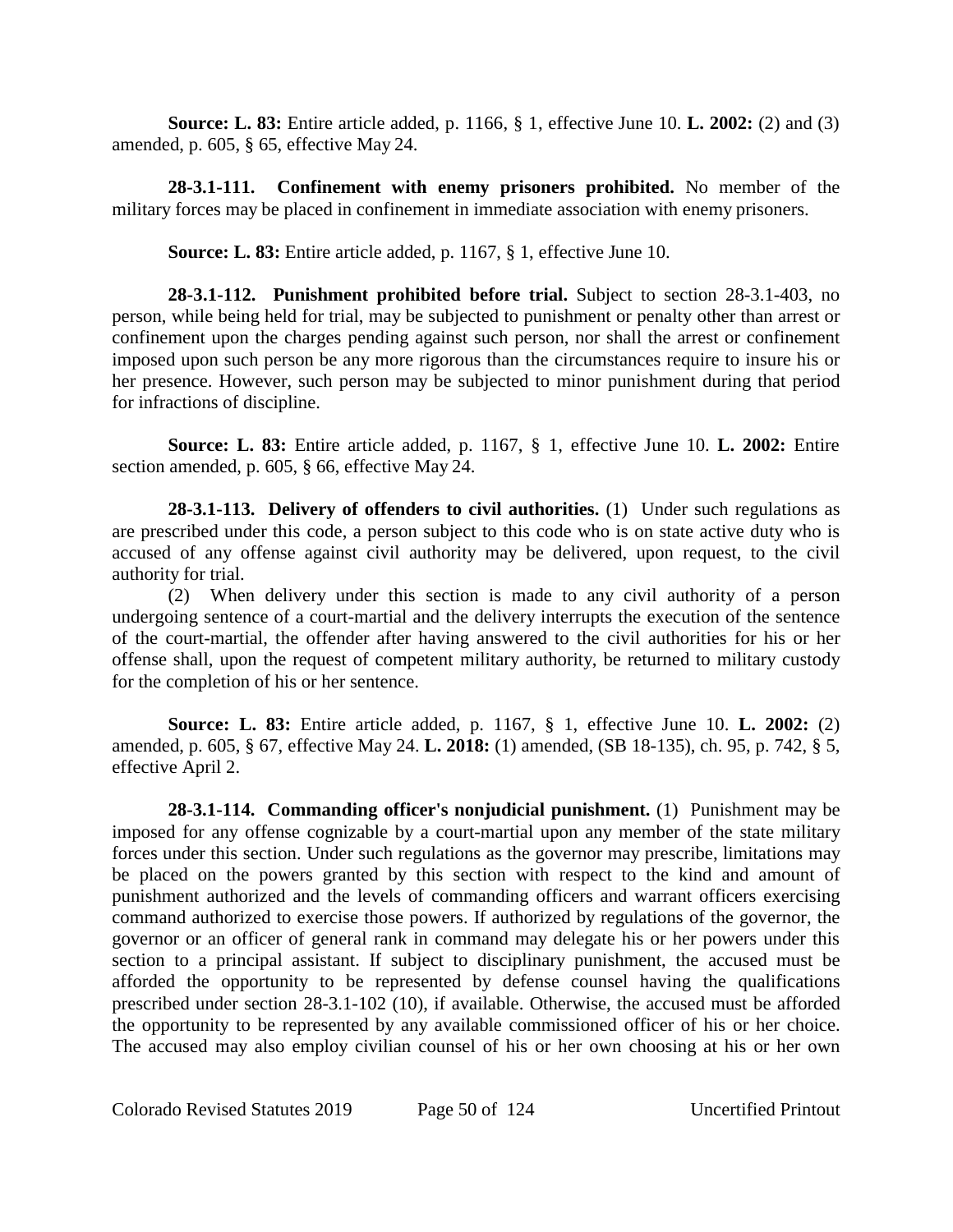expense. In all proceedings, the accused is allowed three duty days, or longer on written justification, to reply to the notification of intent to impose punishment under this section.

(2) Subject to subsection (1) of this section, any commanding officer may, in addition to or in lieu of admonition or reprimand, impose one or more of the following disciplinary punishments without the intervention of a court-martial:

(a) Upon an officer of his or her command:

(I) Withholding of privileges for not more than two weeks, which need not be consecutive;

(II) Restriction to certain specified limits, with or without suspension from duty, for not more than two weeks, which need not be consecutive;

(III) If imposed by the governor, the adjutant general, or a commanding officer of the Army or Air National Guard, a fine or forfeiture of pay and allowance of not more than the amount of pay and allowance received for two unit training assemblies or two days of annual training, whichever is applicable according to duty status;

(IV) An admonition; or

(V) A reprimand;

(b) Upon other military personnel of his or her command:

(I) Withholding of privileges for not more than two weeks, which need not be consecutive;

(II) Restriction to certain specified limits, with or without suspension from duty, for not more than two weeks, which need not be consecutive;

(III) Extra duties for not more than fourteen days, which need not be consecutive, and for not more than two hours per day, holidays included;

(IV) Reduction to next inferior grade if the grade from which he or she was demoted was established by the command or an equivalent or lower command; or

(V) A fine of any amount up to the maximum pay and allowances received for two unit training assemblies or two days of annual training, whichever is applicable according to duty status.

(2.5) If the commanding officer is of field grade, grade of O-4 or rank of major or above, he or she may impose on an enlisted member any one or a combination of the following disciplinary punishments without the intervention of a court-martial:

(a) Any of the punishments stated in subsections  $(2)(b)(I)$  to  $(2)(b)(III)$  of this section;

(b) A fine of any amount up to the maximum pay and allowances received for two unit training assemblies or two days of annual training, whichever is applicable according to duty status;

(c) Reduction to the lowest or any intermediate pay grade, if the current grade from which he or she is demoted is within the promotion authority of the officer imposing the reduction or an officer subordinate to the one imposing the reduction, but enlisted members in military grades above E-4 may not be reduced by more than two military grades.

(3) The governor may, by regulation, place limitations on the powers granted by this section with respect to the kind and amount of punishment authorized and the levels of commanding officers and warrant officers exercising command authorized to exercise those powers.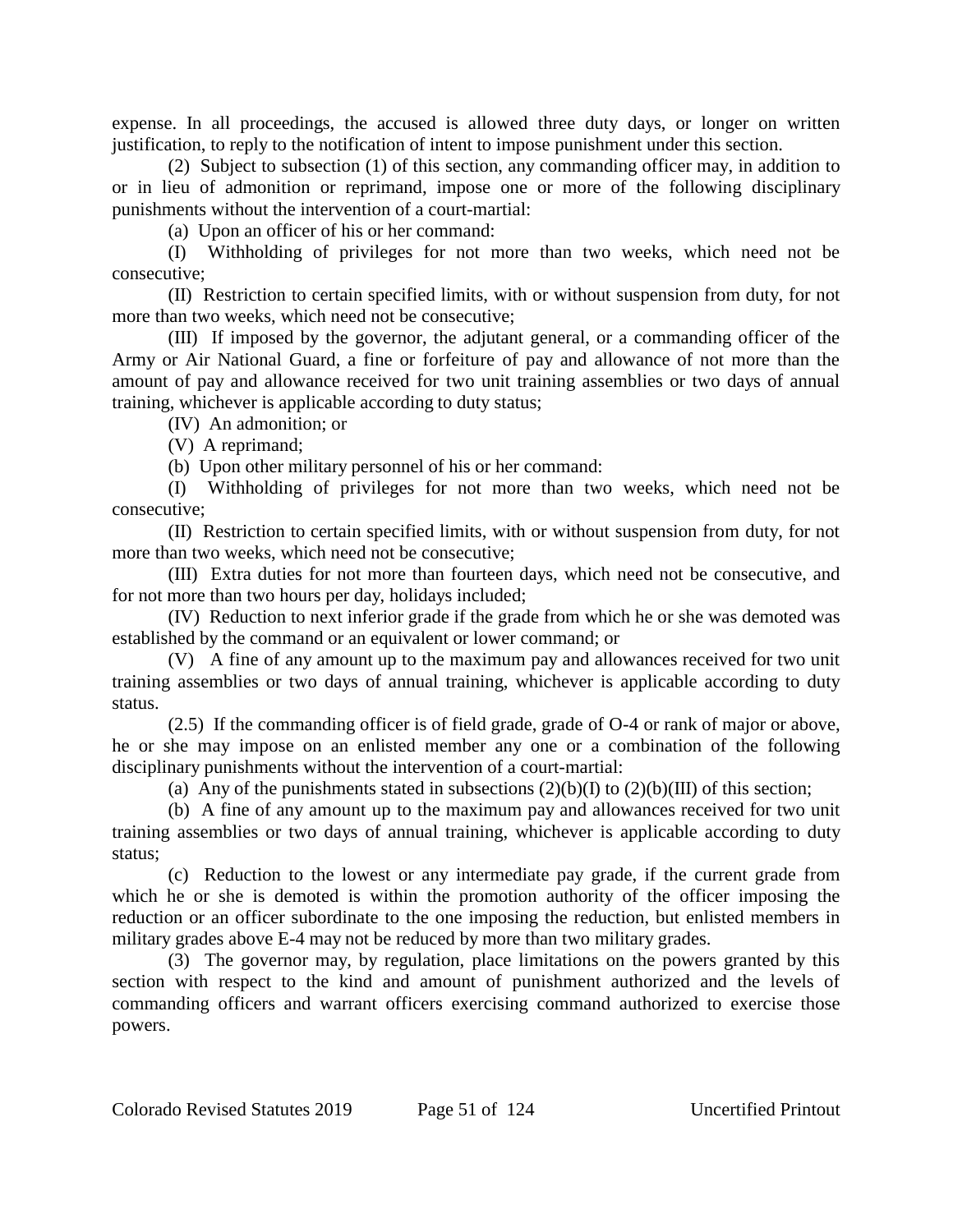(4) An officer in charge may, for minor offenses, impose on enlisted members assigned to the unit of which he or she is in charge, the punishments authorized to be imposed by commanding officers.

(4.4) Maximum allowable punishments of withholding of privileges, restrictions, and extra duties may not be combined to run consecutively.

(4.7) The officer who imposes the punishment pursuant to this section, or the successor in command, may, at any time, suspend, set aside, mitigate, or remit any part or amount of the punishment and restore all rights, privileges, and property affected. The officer also may:

- (a) Mitigate reduction in grade to forfeiture of pay;
- (b) Mitigate arrest in quarters to restriction; or
- (c) Mitigate extra duties to restriction.

(5) Except where punishment has been imposed by the governor, a person punished under this section who considers such punishment unjust or disproportionate to the offense may, through the proper channel, appeal to the next superior authority. The appeal shall be promptly forwarded and decided, but the person punished may in the meantime be required to undergo the punishment adjudged. The officer who imposes the punishment, his or her successor in command, and superior authority may suspend, set aside, or remit any part or amount of the punishment and restore all rights, privileges, and property affected.

(6) The imposition and enforcement of disciplinary punishment under this section for any act or omission is not a bar to trial by court-martial for a serious crime or offense growing out of the same act or omission and not properly punishable under this section; but the fact that disciplinary punishment has been enforced may be shown by the accused upon trial and when so shown shall be considered in determining the measure of punishment to be adjudged in the event of a finding of guilty.

(7) Whenever a punishment of forfeiture of pay and allowances is imposed under this section, the forfeiture may apply to pay or allowances accruing on and after the date that punishment is imposed and to pay and allowances accrued before that date.

**Source: L. 83:** Entire article added, p. 1167, § 1, effective June 10. **L. 86:** (1) and (2)(b)(V) amended, p. 1014, § 2, effective July 1. **L. 91:** (2)(b)(V) amended, p. 1377, § 2, effective April 1. **L. 2002:** (1), IP(2)(a), IP(2)(b), (2)(b)(IV), (4), and (5) amended, p. 605, § 68, effective May 24. **L. 2018:** (1), IP(2), (2)(a), (2)(b)(I), (2)(b)(II), (2)(b)(IV), (2)(b)(V), and (3) amended and (2.5), (4.4), and (4.7) added, (SB 18-135), ch. 95, p. 742, § 6, effective April 2.

#### PART 2

#### COURTS-MARTIAL

**28-3.1-201. Courts-martial - jurisdiction - composition.** (1) In the military forces general, special, and summary courts-martial shall be constituted like similar courts of the armed forces of the United States. They shall have the jurisdiction and powers, except as to punishment, of a similar court of the armed forces of the United States and shall follow the forms and procedures provided by those courts.

(2) The three kinds of courts-martial are: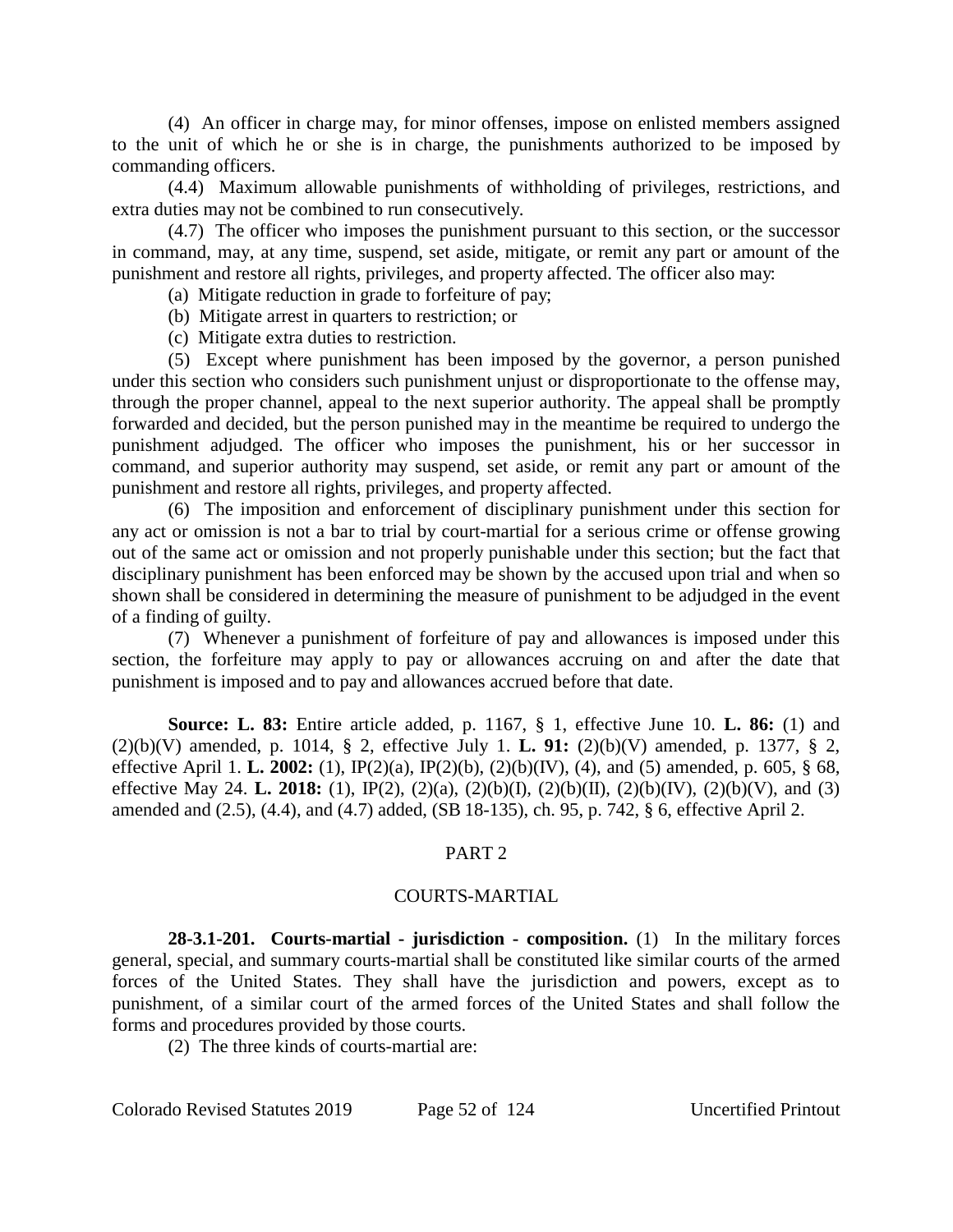(a) General courts-martial, consisting of a military judge and not less than five members, or consisting of only a military judge, if before the court is assembled the accused, knowing the identity of the military judge and after consultation with defense counsel, requests in writing a court composed only of a military judge and the military judge approves;

(b) Special courts-martial, consisting of a military judge and not less than three members, or consisting of only a military judge if the accused so requests under the same conditions as those prescribed in paragraph (a) of this subsection (2);

(c) Summary courts-martial, consisting of one commissioned officer.

**Source: L. 83:** Entire article added, p. 1169, § 1, effective June 10.

**28-3.1-202. Complete record of proceedings and testimony - when required.** A dishonorable discharge or dismissal may not be adjudged unless a verbatim record of the proceedings and testimony before the court has been made.

**Source: L. 83:** Entire article added, p. 1169, § 1, effective June 10.

**28-3.1-203. Jurisdiction of general courts-martial.** (1) General courts-martial have jurisdiction to try persons subject to this code for any offense punishable under this code and may adjudge any of the following punishments:

(a) Confinement for not more than two years, unless otherwise specified in this code;

(b) A fine of any amount up to the maximum pay and allowances received for eight unit training assemblies or eight days of annual training, whichever is applicable according to duty status;

(c) Forfeiture of pay and allowances of any amount up to the maximum pay received for eight unit training assemblies or eight days of annual training, whichever is applicable according to duty status;

(d) A reprimand;

- (e) Dismissal or dishonorable discharge;
- (f) Reduction of a noncommissioned officer to any inferior grade; or
- (g) Any combination of these punishments.

**Source: L. 83:** Entire article added, p. 1169, § 1, effective June 10. **L. 2018:** (1)(a), (1)(b), and (1)(c) amended, (SB 18-135), ch. 95, p. 744, § 7, effective April 2.

**28-3.1-204. Jurisdiction of special courts-martial.** Special courts-martial have jurisdiction to try any person subject to this code for any offense punishable under this code. A special court-martial has the same powers of punishment as a general court-martial; except that confinement may not be more than ninety days and the fine or forfeiture of pay and allowances imposed by a special court-martial may not be more than the maximum pay and allowances received for six unit training assemblies or six days of annual training, whichever is applicable according to duty status.

**Source: L. 83:** Entire article added, p. 1169, § 1, effective June 10. **L. 2018:** Entire section amended, (SB 18-135), ch. 95, p. 745, § 8, effective April 2.

Colorado Revised Statutes 2019 Page 53 of 124 Uncertified Printout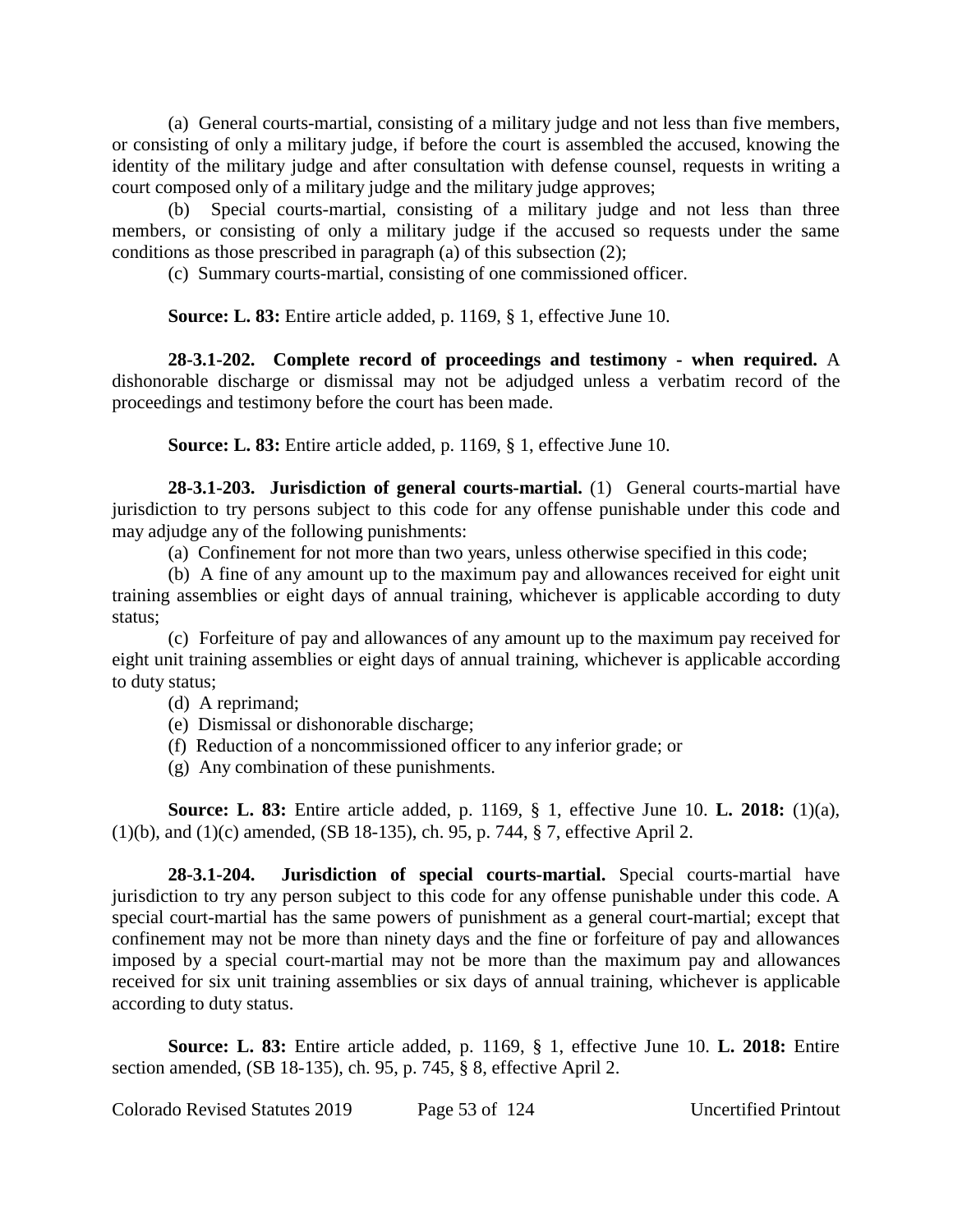**28-3.1-205. Jurisdiction of summary courts-martial.** (1) Summary courts-martial have jurisdiction to try any person subject to this code, except commissioned officers, warrant officers, cadets, and candidates, for any offense made punishable under this code.

(2) and (3) (Deleted by amendment, L. 2018.)

(4) A summary court-martial may adjudge any of the following punishments:

(a) Confinement for not more than thirty days;

(b) A fine of any amount up to the maximum pay received for four unit training assemblies or four days of annual training, whichever is applicable according to duty status;

(c) Forfeiture of pay and allowances of any amount up to the maximum pay received for four unit training assemblies or four days of annual training, whichever is applicable according to duty status;

(d) Reduction of an enlisted person to any inferior grade; or

(e) Any combination of these punishments.

**Source: L. 83:** Entire article added, p. 1170, § 1, effective June 10. **L. 2002:** (2) and (3) amended, p. 606, § 69, effective May 24. **L. 2018:** Entire section amended, (SB 18-135), ch. 95, p. 745, § 9, effective April 2.

**28-3.1-206. Who may convene general courts-martial.** General courts-martial may be convened by the governor; the adjutant general for the Colorado National Guard; any general officer in the position of the assistant adjutant general for the Colorado Army National Guard; the assistant adjutant general for the Colorado Air National Guard; the assistant adjutant general for the space, cyber, and missile defense for the Colorado National Guard; the land component commander for the Colorado Army National Guard; or the wing commander for the Colorado Air National Guard.

**Source: L. 83:** Entire article added, p. 1170, § 1, effective June 10. **L. 91:** Entire section amended, p. 1377, § 3, effective April 1. **L. 2018:** Entire section amended, (SB 18-135), ch. 95, p. 746, § 10, effective April 2.

**28-3.1-207. Who may convene special courts-martial.** The commanding officer of a garrison, fort, post, camp, air base, or other place where members of the military forces are on duty or of a division, brigade, regiment, wing, group, detached battalion, separate squadron, or any group of detached units placed under a command for this purpose may convene special courts-martial. In the Colorado Army National Guard, special courts-martial convening authorities include any officer with the grade of O-6 or rank of colonel serving as the commander of a major subordinate command. In the Colorado Air National Guard, special courts-martial convening authorities include group commanders. Special courts-martial may also be convened by superior authority. When any such commanding officer is an accuser, the court shall be convened by superior authority.

**Source: L. 83:** Entire article added, p. 1170, § 1, effective June 10. **L. 91:** Entire section amended, p. 1378, § 4, effective April 1. **L. 2018:** Entire section amended, (SB 18-135), ch. 95, p. 746, § 11, effective April 2.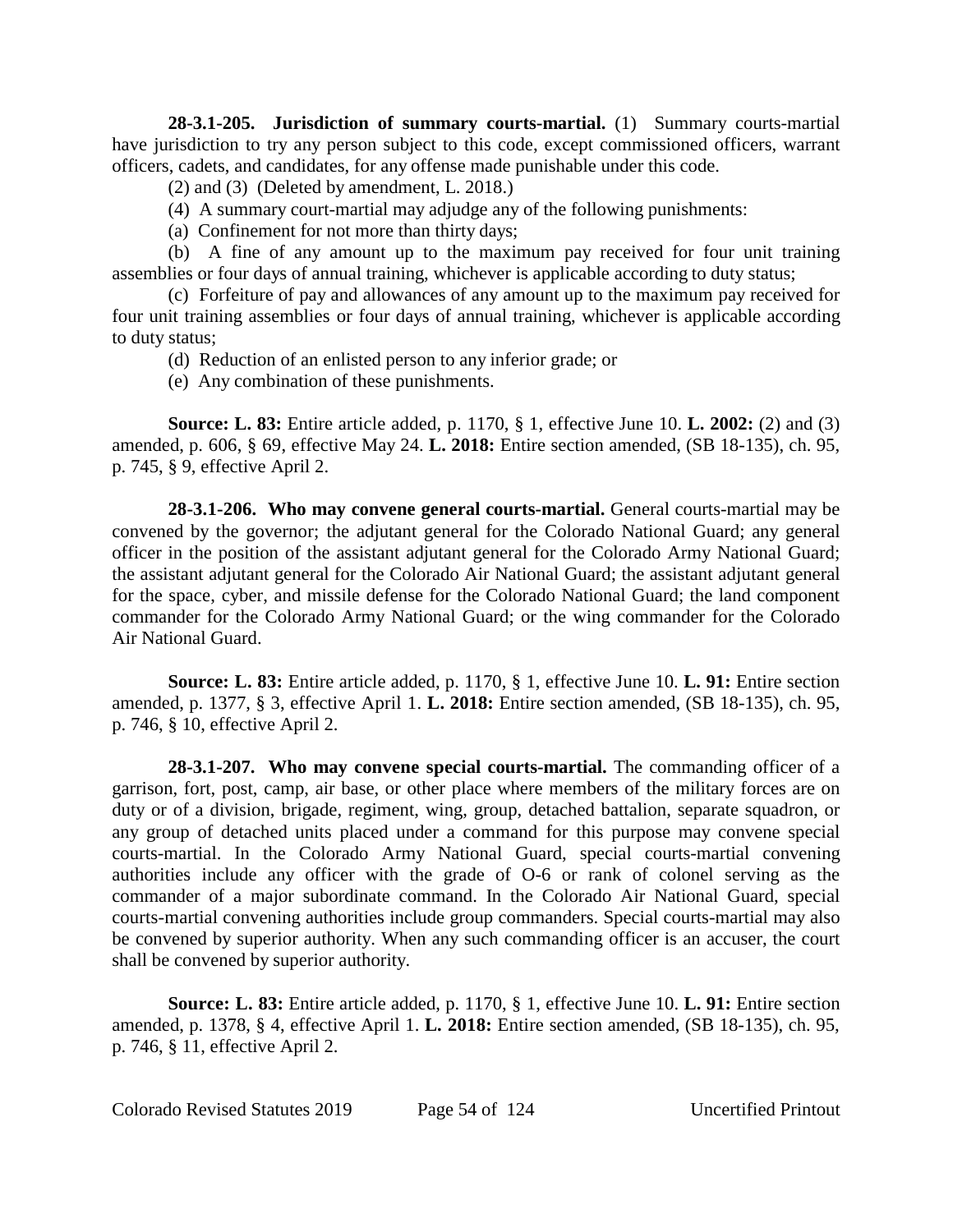**28-3.1-208. Who may convene summary courts-martial.** (1) The commanding officer of a garrison, fort, post, camp, air base, auxiliary air base, or other place where members of the military forces are on duty or of a division, brigade, regiment, wing, group, battalion, squadron, company, or other detachment may convene a summary court-martial consisting of one commissioned officer. The proceedings shall be informal.

(2) When only one commissioned officer is present with a command or detachment, he or she shall be the summary court-martial of that command or detachment and shall hear and determine all summary courts-martial cases brought before him or her. Summary courts-martial may, however, be convened in any case by superior authority.

**Source: L. 83:** Entire article added, p. 1170, § 1, effective June 10. **L. 2002:** (2) amended, p. 606, § 70, effective May 24.

**28-3.1-209. Who may serve on courts-martial.** (1) Any commissioned officer off or on duty with the military forces is eligible to serve on all courts-martial for the trial of any person subject to this code.

(2) Any warrant officer off or on duty with the military forces is eligible to serve on general and special courts-martial for the trial of any person, other than a commissioned officer.

(3) (a) Any enlisted member of the military forces who is not a member of the same unit as the accused is eligible to serve on general and special courts-martial for the trial of any enlisted member, but he or she shall serve as a member of a court only if, before convening of the court, the accused personally has requested in writing that enlisted members serve on it. After such request, the accused shall not be tried by a general or special court-martial the membership of which does not include enlisted members in a number comprising at least onethird of the total membership of the court, unless eligible members cannot be obtained because of physical conditions or military exigencies. If enlisted members cannot be obtained, the court may be assembled and the trial held without them, but the convening authority shall make a detailed written statement, to be appended to the record, stating why enlisted members could not be obtained.

(b) As used in this section, "unit" means any regularly organized body of the military forces not larger than a company, a squadron, or a body corresponding to one of them.

(4) (a) No person subject to this code may be tried by a court-martial of which any member is junior to him or her in rank or grade, unless it cannot be avoided and then only by order of the governor.

(b) When convening a court-martial, the convening authority shall detail as members thereof those persons as, in his or her opinion, are best qualified for the duty by reason of age, education, training, experience, length of service, and judicial temperament. No member is eligible to serve as a member of a general or special court-martial when he or she is the accuser or a witness for the prosecution or has acted as investigating officer or as counsel in the same case. If within the command of the convening authority there is present and not otherwise disqualified a commissioned officer who is a member in good standing of the bar of this state and of appropriate rank and grade, the convening authority may appoint him or her as president of a general or special court-martial.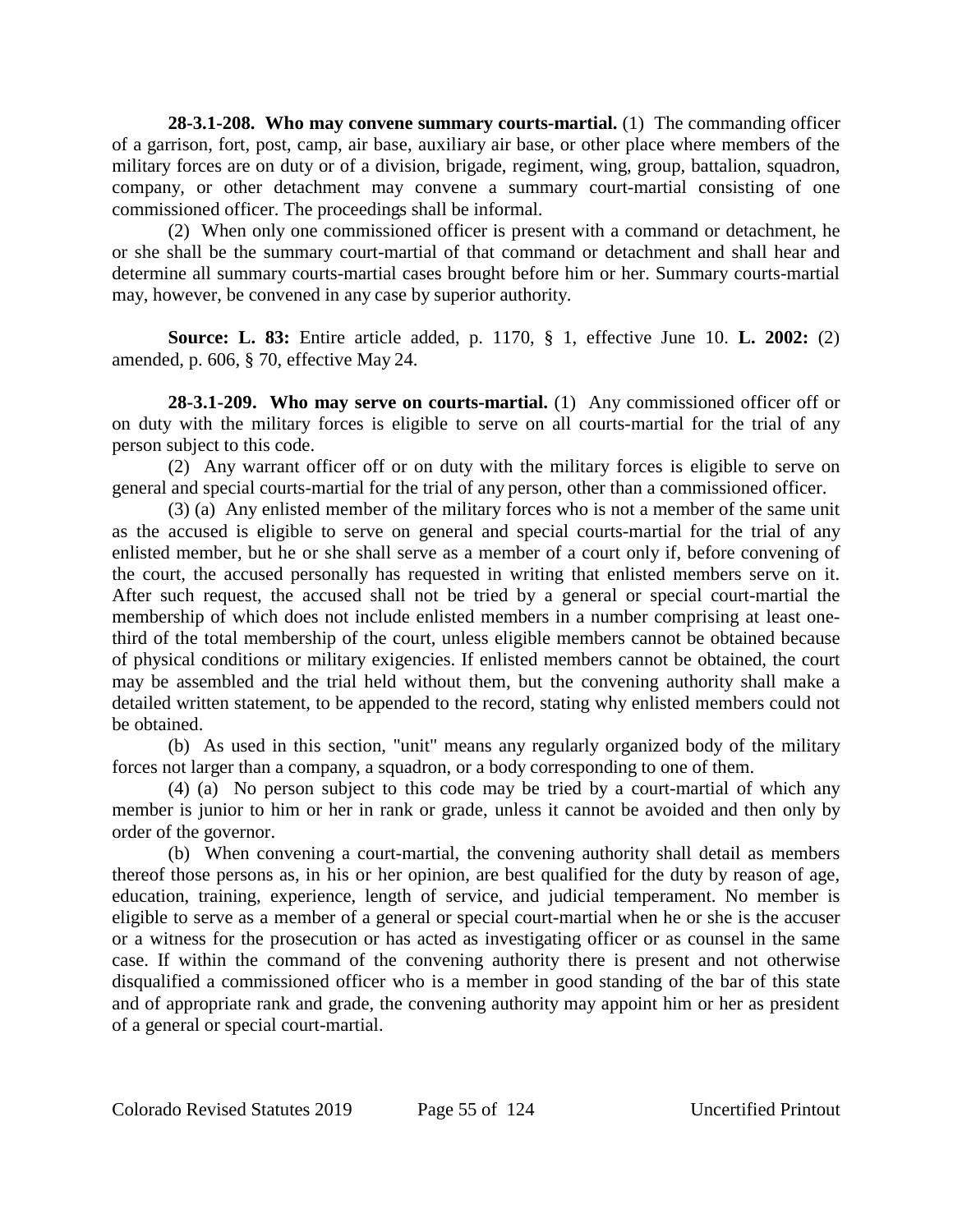**Source: L. 83:** Entire article added, p. 1170, § 1, effective June 10. **L. 2002:** (3)(a) and (4) amended, p. 607, § 71, effective May 24. **L. 2018:** (4)(b) amended, (SB 18-135), ch. 95, p. 746, § 12, effective April 2.

**28-3.1-210. Military judge of a general or special court-martial.** (1) (a) The authority convening a general or special court-martial shall request the state judge advocate general to detail as military judge thereof a commissioned officer who is a member in good standing of the bar of this state. No person is eligible to act as military judge in a case if he or she is the accuser or witness for the prosecution or has acted as investigating officer or as counsel in the same case.

(b) A military judge may be detailed to a court-martial irrespective of military branch when permitted by the state judge advocate.

(2) The military judge may not consult with the members of the court except in the presence of the accused, trial counsel, and defense counsel, nor may he or she vote with the members of the court.

**Source: L. 83:** Entire article added, p. 1171, § 1, effective June 10. **L. 2002:** Entire section amended, p. 607, § 72, effective May 24. **L. 2018:** (1) amended, (SB 18-135), ch. 95, p. 746, § 13, effective April 2.

**28-3.1-211. Detail of trial and defense counsel.** (1) For each general or special courtmartial, the authority convening the court shall request the state judge advocate general to detail trial counsel and defense counsel and assistants as he or she considers appropriate. No person who has acted as investigating officer, military judge, or court member in any case may act later as trial counsel, assistant trial counsel, or, unless expressly requested by the accused, as defense counsel or assistant defense counsel in the same case. No person who has acted for the prosecution may act later in the same case for the defense, nor may any person who has acted for the defense act later in the same case for the prosecution.

(2) Trial counsel and defense counsel for a general or special court-martial must be members in good standing of the bar of this state and judge advocates appointed pursuant to section 28-3.1-106 (2).

**Source: L. 83:** Entire article added, p. 1171, § 1, effective June 10. **L. 2002:** (1) amended, p. 608, § 73, effective May 24. **L. 2018:** (2) amended, (SB 18-135), ch. 95, p. 747, § 14, effective April 2.

**28-3.1-212. Detail or employment of reporters and interpreters.** The convening authority of a general court-martial or court of inquiry shall detail or employ qualified court reporters, who shall record the proceedings of testimony taken before that court or, in the alternative, may utilize sound recording equipment. The convening authority of a special courtmartial may detail or employ qualified court reporters who shall record the proceedings of testimony taken before that court. The convening authority of a military court may appoint interpreters who shall interpret for the court.

**Source: L. 83:** Entire article added, p. 1171, § 1, effective June 10.

Colorado Revised Statutes 2019 Page 56 of 124 Uncertified Printout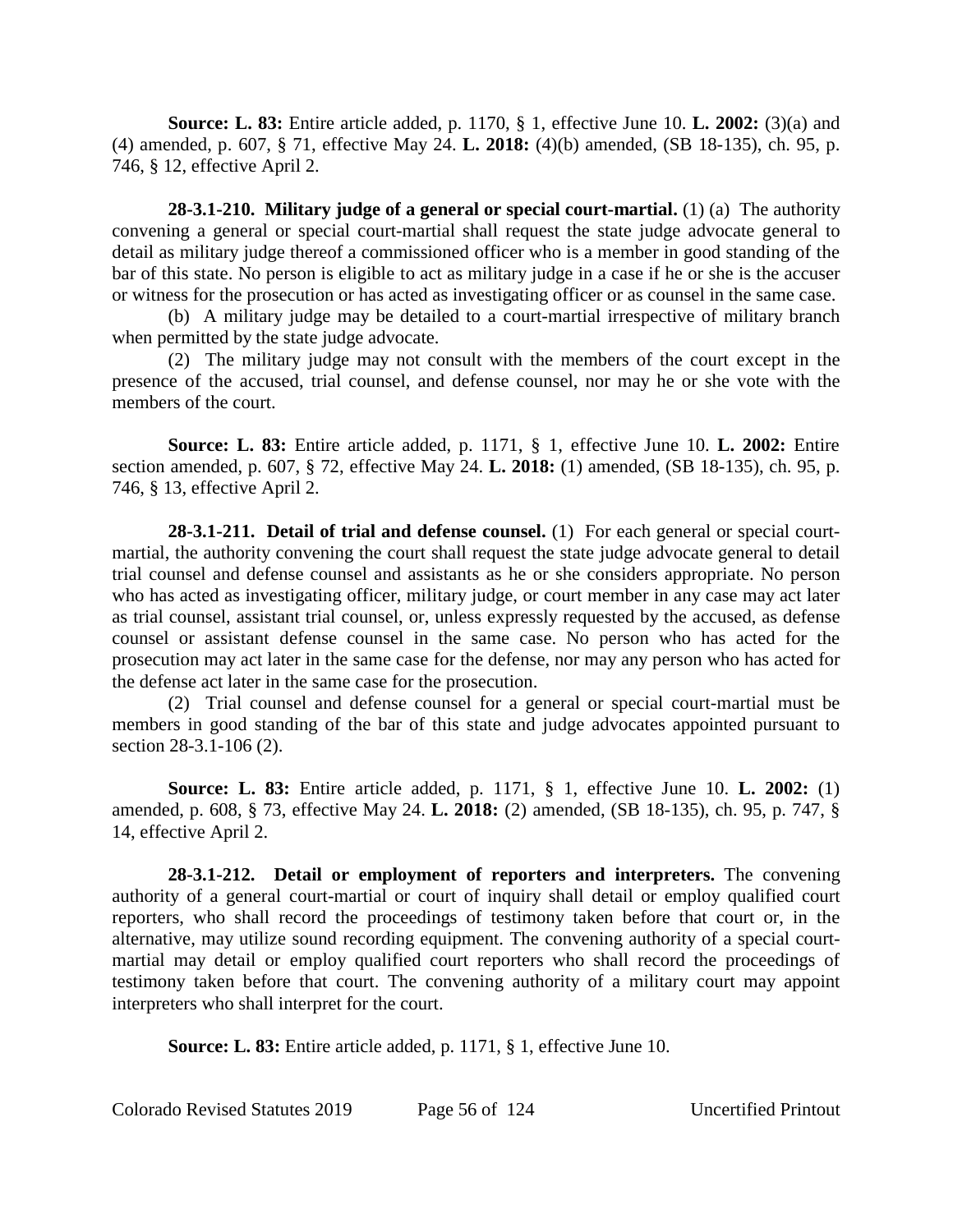**28-3.1-213. Absent and additional members.** (1) No member of a general or special court-martial may be absent or excused after the accused has been arraigned except for physical disability or as the result of a challenge or by order of the convening authority for good cause.

(2) Whenever a general court-martial is reduced below five members, the trial may not proceed unless the convening authority appoints new members sufficient in number to provide not less than five members. When the new members have been sworn, the trial may proceed after the recorded testimony of each witness previously examined has been read to the court in the presence of the military judge, the accused, and counsel.

(3) Whenever a special court-martial is reduced below three members, the trial may not proceed unless the convening authority appoints new members sufficient in number to provide not less than three members. When the new members have been sworn, the trial may proceed as if no evidence has previously been introduced, unless a verbatim record of the testimony of previously examined witnesses or a stipulation thereof is read to the court in the presence of the accused and counsel.

**Source: L. 83:** Entire article added, p. 1172, § 1, effective June 10.

**28-3.1-214. Charges and specifications.** (1) Charges and specifications shall be signed by an accuser subject to this code, under oath, before a commissioned officer of the state military force authorized to administer oaths and shall state:

(a) That the signer has personal knowledge of, or has investigated, the matters set forth therein; and

(b) That they are true in fact to the best of his or her knowledge and belief.

(2) Upon the preferring of charges, the proper authority shall take immediate steps to determine what disposition should be made thereof in the interest of justice and discipline, and the accused shall be informed of the charges against him or her as soon as practicable.

**Source: L. 83:** Entire article added, p. 1172, § 1, effective June 10. **L. 2002:** (1)(b) and (2) amended, p. 608, § 74, effective May 24.

**28-3.1-215. Compulsory self-incrimination prohibited.** (1) No person subject to this code shall compel any person to incriminate himself or herself or to answer any question, the answer to which may tend to incriminate him or her.

(2) No person subject to this code may interrogate or request any statement from an accused or a person suspected of an offense without first informing the person of the nature of the accusation and advising the person that he or she does not have to make any statement regarding the offense of which he or she is accused or suspected, that any statement made by the person may be used as evidence against him or her in a trial by court-martial, that the person has a right to consult with a lawyer, that the person has a right to have a lawyer, and that upon the person's request a lawyer will be provided him or her without cost or, if the person prefers, he or she may retain counsel of his or her choice at his or her own expense.

(3) No person subject to this code may compel any person to make a statement or produce evidence before any military tribunal if the statement or evidence is not material to the issue and may tend to degrade the person compelled.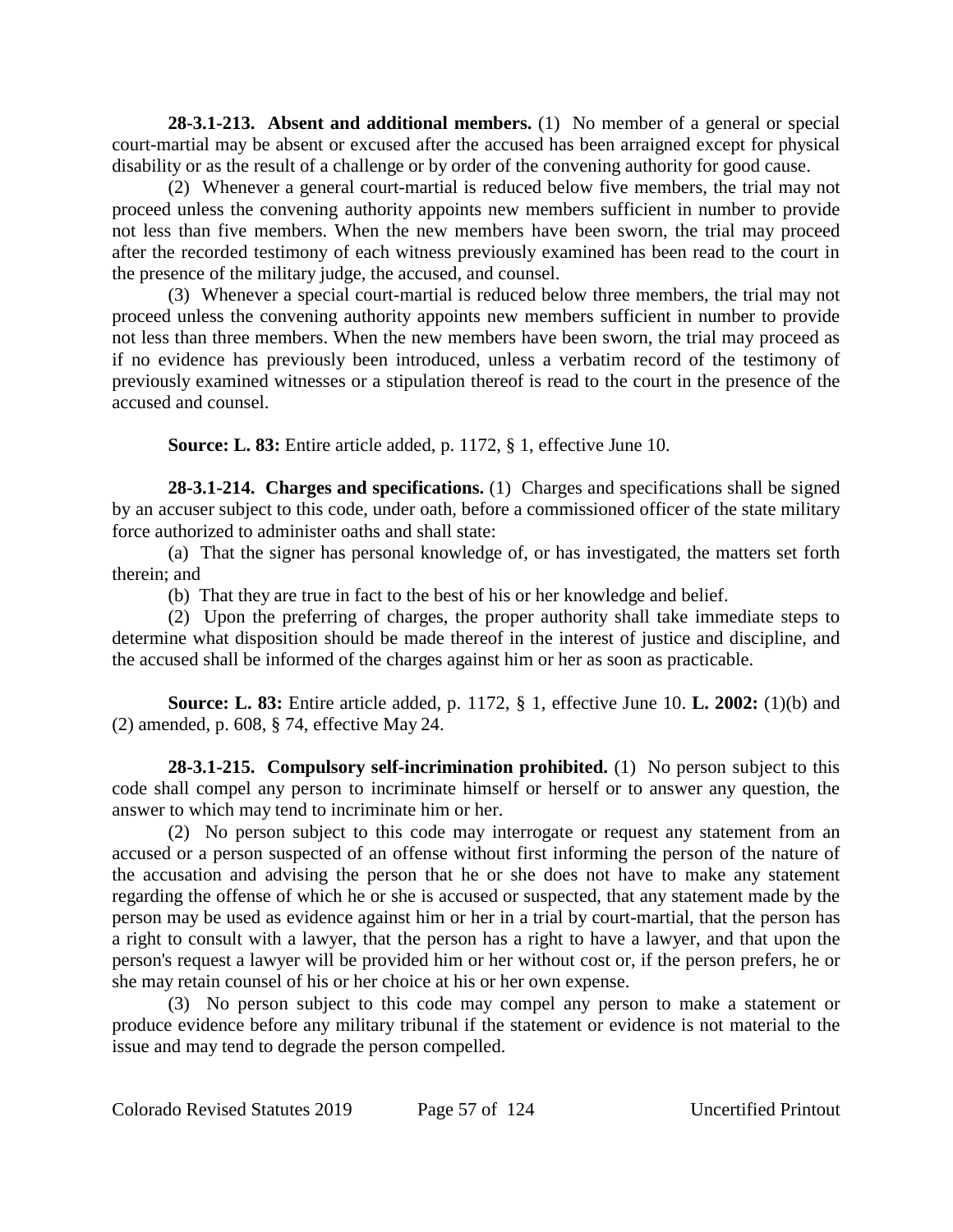(4) No statement obtained from any person in violation of this section or through the use of coercion, unlawful influence, or unlawful inducement may be received in evidence against such person in a trial by court-martial.

(5) The requirements of this section are binding on all persons administering this code, but failure to follow them shall not divest a military court of jurisdiction.

**Source: L. 83:** Entire article added, p. 1172, § 1, effective June 10. **L. 2002:** (1), (2), and (4) amended, p. 608, § 75, effective May 24.

**28-3.1-216. Investigation.** (1) No charge or specification may be referred to a general court-martial for trial until a thorough and impartial investigation of all matters set forth therein has been made. This investigation shall include inquiry as to the truth of the matter set forth in the charges, consideration of the form of charges, and a recommendation as to the disposition which should be made of the case in the interest of justice and discipline.

(2) The accused shall be advised of the charges against him or her and of his or her right to be represented by civilian counsel if provided by him or her, or by military counsel of his or her own selection if such counsel is reasonably available, or by counsel detailed by the state judge advocate. At that investigation, full opportunity shall be given to the accused to crossexamine witnesses against him or her if they are available and to present anything he or she may desire in his or her own behalf, either in defense or mitigation, and the investigating officer shall examine available witnesses requested by the accused. If the charges are forwarded after the investigation, they shall be accompanied by a statement of the substance of the testimony taken on both sides, and a copy thereof shall be given to the accused.

(3) If an investigation of the subject matter of an offense has been conducted before the accused is charged with the offense, and if the accused was present at the investigation and afforded the opportunities for representation, cross-examination, and presentation prescribed in subsection (2) of this section, no further investigation of that charge is necessary under this section, unless it is demanded by the accused after he or she is informed of the charge. A demand for further investigation entitles the accused to recall witnesses for further crossexamination and to offer any new evidence in his or her own behalf.

(4) The requirements of this section are binding on all persons administering this code, but failure to follow them shall not divest a military court of jurisdiction.

**Source: L. 83:** Entire article added, p. 1173, § 1, effective June 10. **L. 86:** (1) amended, p. 1015, § 3, effective July 1. **L. 2002:** (2) and (3) amended, p. 608, § 76, effective May 24.

**28-3.1-217. Forwarding of charges.** When a person is held for trial by general courtmartial, the commanding officer shall, within eight days after the accused is ordered into arrest or confinement, if practicable, forward the charges, together with the investigation and allied papers, to the officer exercising general court-martial jurisdiction. If that is not practicable, the commanding officer shall report in writing to that officer the reasons for delay.

**Source: L. 83:** Entire article added, p. 1173, § 1, effective June 10.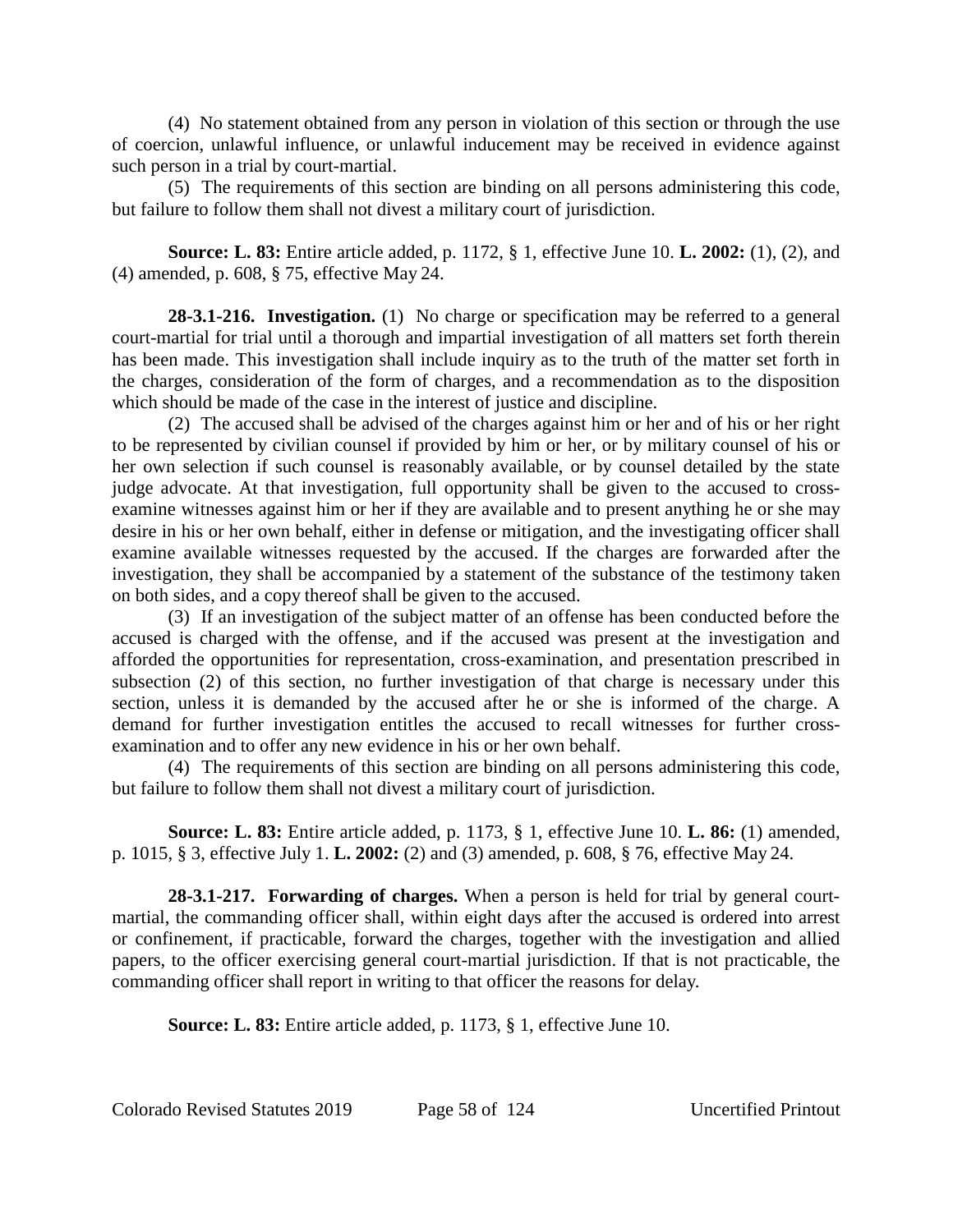**28-3.1-218. Advice of state judge advocate and reference for trial.** (1) Before directing the trial of any charge by general court-martial, the convening authority shall refer it to the state judge advocate general for consideration and advice. The convening authority may not refer a charge to a general court-martial for trial unless he or she has found that the charge alleges an offense under this code and is warranted by evidence indicated in the report of the investigation.

(2) If the charges or specifications are not formally correct or do not conform to the substance of the evidence contained in the report of the investigating officer, formal corrections and changes in the charges and specifications needed to make them conform to the evidence may be made.

**Source: L. 83:** Entire article added, p. 1174, § 1, effective June 10. **L. 2002:** (1) amended, p. 609, § 77, effective May 24.

**28-3.1-219. Service of charges.** The trial counsel to whom court-martial charges are referred for trial shall cause to be served upon the accused a copy of the charges upon which trial is to be had. No person shall, against his or her objection, be brought to trial or be required to participate by himself or herself or by counsel in a session called by the military judge under section 28-3.1-304 before a general court-martial within five days after the service of the charges upon him or her, or before a special court-martial within three days after the service of the charges upon him or her.

**Source: L. 83:** Entire article added, p. 1174, § 1, effective June 10. **L. 2002:** Entire section amended, p. 609, § 78, effective May 24.

#### PART 3

#### TRIAL PROCEDURE

**28-3.1-301. General procedures.** The procedure, including modes of proof, in cases before military courts and other military tribunals, may be prescribed by the governor by regulation and shall so far as practicable be the principles of law and the rules of evidence generally recognized in the trial of criminal cases in the courts of Colorado and in the trial of courts-martial of the United States, but such procedure may not be contrary to or inconsistent with this code.

**Source: L. 83:** Entire article added, p. 1174, § 1, effective June 10. **L. 2002:** (3) amended, p. 362, § 24, effective July 1.

**28-3.1-302. Unlawfully influencing action of court.** (1) No authority convening a general, special, or summary court-martial, nor any other commanding officer or officer serving on the staff thereof, may censure, reprimand, or admonish the court or any member, military judge, or counsel thereof, with respect to the findings or sentence adjudged by the court or with respect to any other exercise of their functions in the conduct of the proceeding. No person subject to this code may attempt to coerce or, by any unauthorized means, influence the action of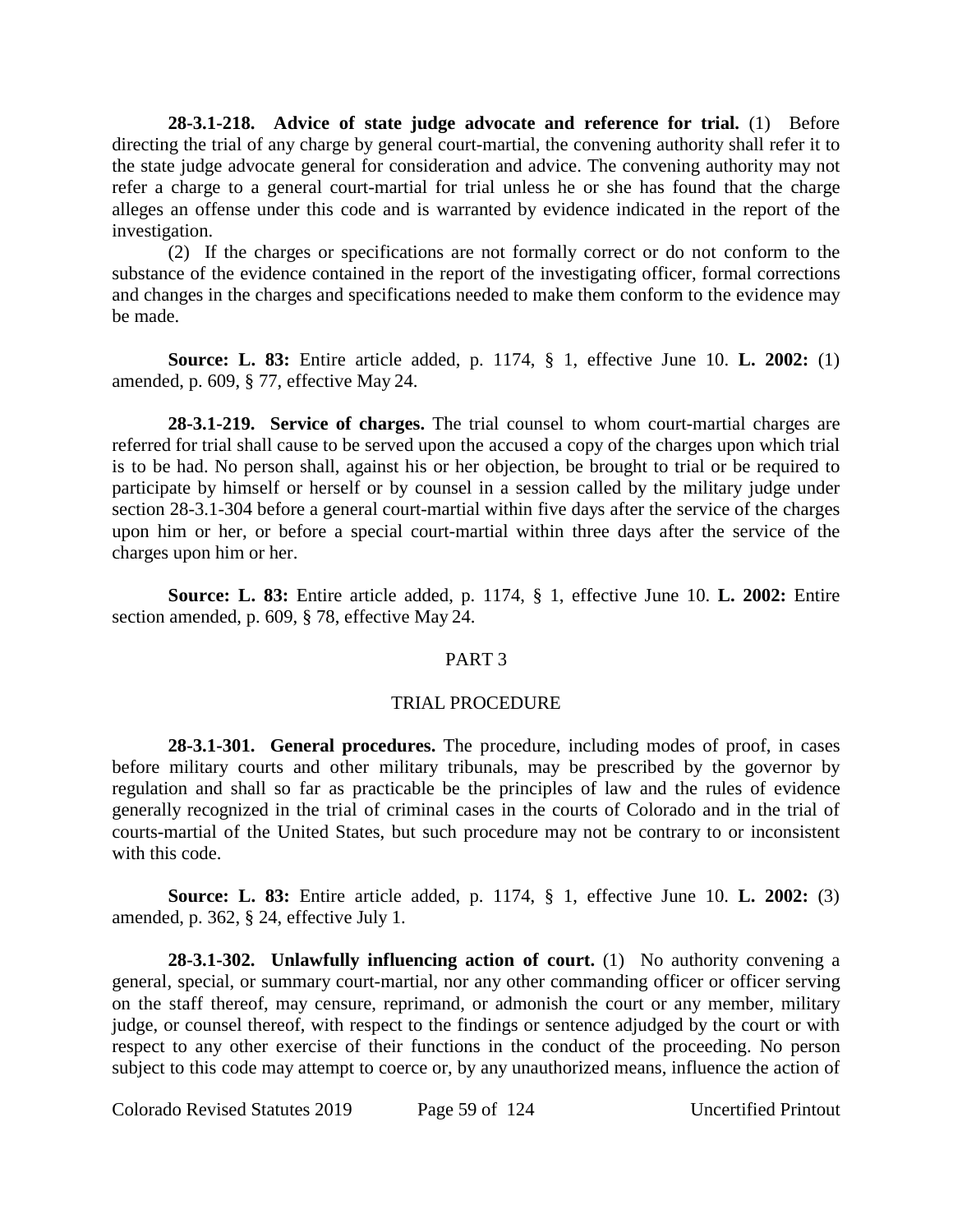a court-martial or any other military tribunal or any member thereof in reaching the findings or sentence in any case or the action of any convening, approving, or reviewing authority with respect to his or her judicial acts. The provisions of this subsection (1) shall not apply to general instructional or informational courses in military justice, if such courses are designed solely for the purpose of instructing members of a command in the substantive and procedural aspects of courts-martial, or to statements and instructions given in open court by the military judge or counsel.

(2) In the preparation of an effectiveness, fitness, or efficiency report, or any other report or document used in whole or in part for the purpose of determining whether a member of the state military forces should be retained on duty, no person subject to this code may, in preparing any such report:

(a) Consider or evaluate the performance of duty of any such member as a member, military judge, or trial counsel of a court-martial; except that this paragraph (a) is not applicable to evaluations made by the state judge advocate of the performance of personnel under his or her supervision;

(b) Give a less favorable rating or evaluation of any member of the military forces because of the zeal with which such member as counsel represented any accused before a courtmartial.

**Source: L. 83:** Entire article added, p. 1174, § 1, effective June 10. **L. 2002:** (1) and (2)(a) amended, p. 609, § 79, effective May 24.

**28-3.1-303. Duties of trial counsel and defense counsel.** (1) The trial counsel of a general or special court-martial shall prosecute in the name of the state and shall, under the direction of the court, prepare the record of proceedings.

(2) The accused has the right to be represented in his or her defense before a general or special court-martial by civilian counsel if provided by him or her, or by military counsel of his or her own selection if reasonably available, or by the defense counsel detailed under section 28- 3.1-211. If the accused has counsel of his or her own selection, the defense counsel and assistant defense counsel, if any, who were detailed shall, if the accused so desires, act as his or her associate counsel; otherwise they shall be excused by the military judge.

(3) In every court-martial proceeding, the defense counsel may, in the event of conviction, forward for attachment to the record of proceedings a brief of the matters he or she feels should be considered in behalf of the accused on review, including any objection to the contents of the record which he or she considers appropriate.

(4) An assistant trial counsel of a general court-martial may, under the direction of the trial counsel or when he or she is qualified to be a trial counsel as required by section 28-3.1- 211, perform any duty imposed by law, regulation, or the custom of the service upon the trial counsel of the court. An assistant trial counsel of a special court-martial may perform any duty of the trial counsel.

(5) An assistant defense counsel of a general or special court-martial may, under the direction of the defense counsel or when he or she is qualified to be the defense counsel as required by section 28-3.1-211, perform any duty imposed by law, regulation, or the custom of the service upon counsel for the accused.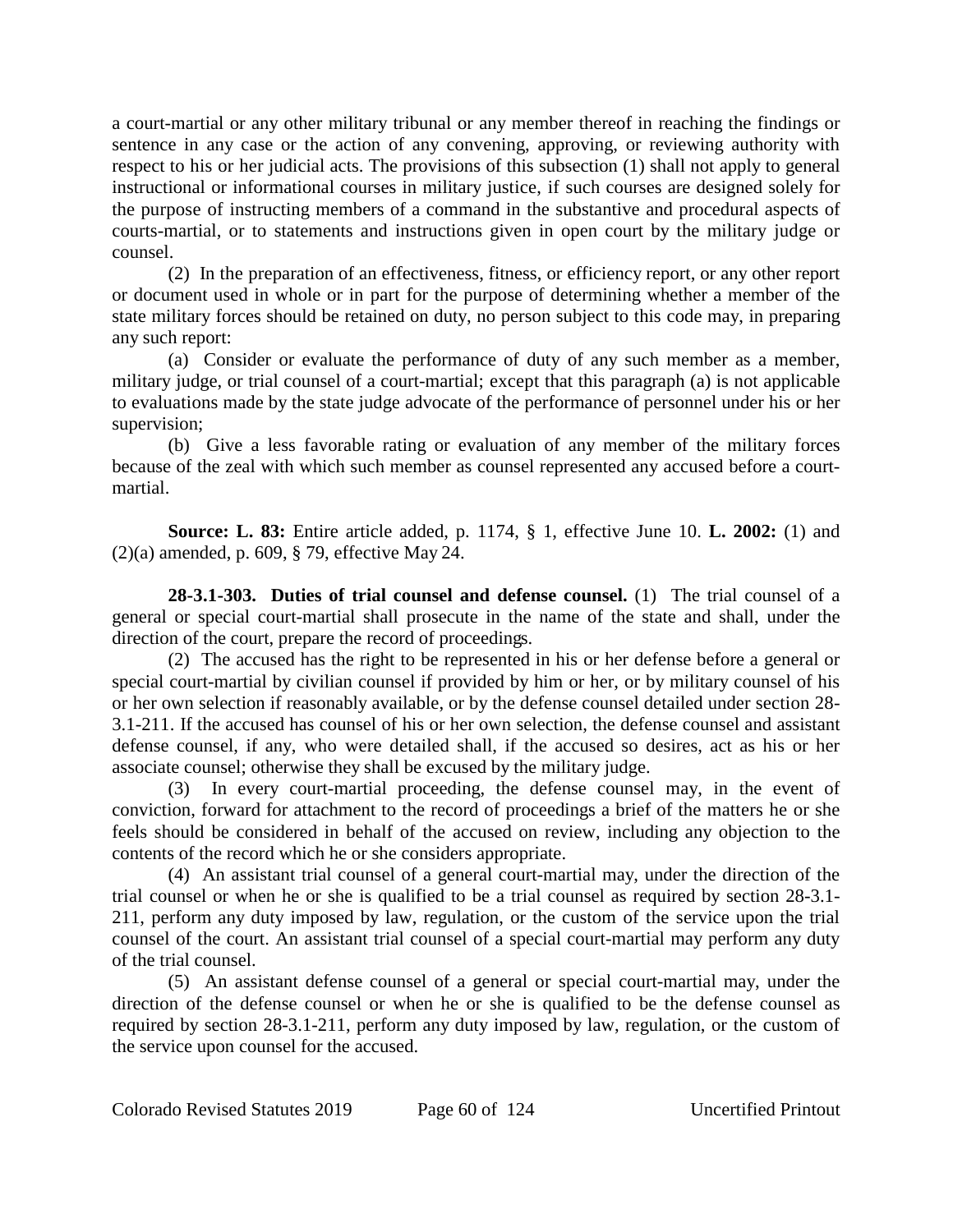**Source: L. 83:** Entire article added, p. 1175, § 1, effective June 10. **L. 2002:** (2) to (5) amended, p. 610, § 80, effective May 24.

**28-3.1-304. Sessions.** (1) (a) At any time after the service of charges which have been referred for trial to a court-martial composed of a military judge and members, the military judge may call the court into session without the presence of the members for:

(I) Hearing and determining motions raising defenses or objections which are capable of determination without trial of the issues raised by a plea of not guilty;

(II) Hearing and ruling upon any matter which may be ruled upon by the military judge, whether or not the matter is appropriate for later consideration or decision by the members of the court;

(III) If permitted by the regulations of the governor, holding the arraignment and receiving the pleas of the accused; or

(IV) Performing any other procedural function which may be performed by the military judge pursuant to section 28-3.1-301 which does not require the presence of the members of the court.

(b) These proceedings shall be conducted in the presence of the accused, the defense counsel, and the trial counsel and shall be made part of the record.

(2) Whenever a general or special court-martial deliberates or votes, only the members of the court may be present. All other proceedings, including any consultation of the court with counsel or the military judge, shall be made part of the record and shall be in the presence of the accused, the defense counsel, the trial counsel, and the military judge.

(3) Trial counsel, in the name of the state of Colorado, may file an interlocutory appeal in the supreme court of the state of Colorado from a ruling of the military judge granting a motion made by the accused in advance of trial for the return of property, the suppression of evidence, or the suppression of an extrajudicial confession or admission if trial counsel certifies to the military judge who granted the motion that the interlocutory appeal is not taken for the purpose of delay and said property or evidence is a substantial part of the proof of a charge pending against the accused.

**Source: L. 83:** Entire article added, p. 1175, § 1, effective June 10. **L. 87:** (3) added, p. 1176, § 1, effective April 16.

**28-3.1-305. Continuances.** The military judge or a court-martial without a military judge may for reasonable cause grant a continuance to any party for such time and as often as appears just.

**Source: L. 83:** Entire article added, p. 1176, § 1, effective June 10.

**28-3.1-306. Challenges.** (1) The military judge and members of a general or special court-martial may be challenged by the accused or the trial counsel for cause stated to the court. The court shall determine the relevancy and validity of challenges for cause and may not receive a challenge to more than one person at a time. Challenges by the trial counsel shall ordinarily be presented and decided before those by the accused are offered.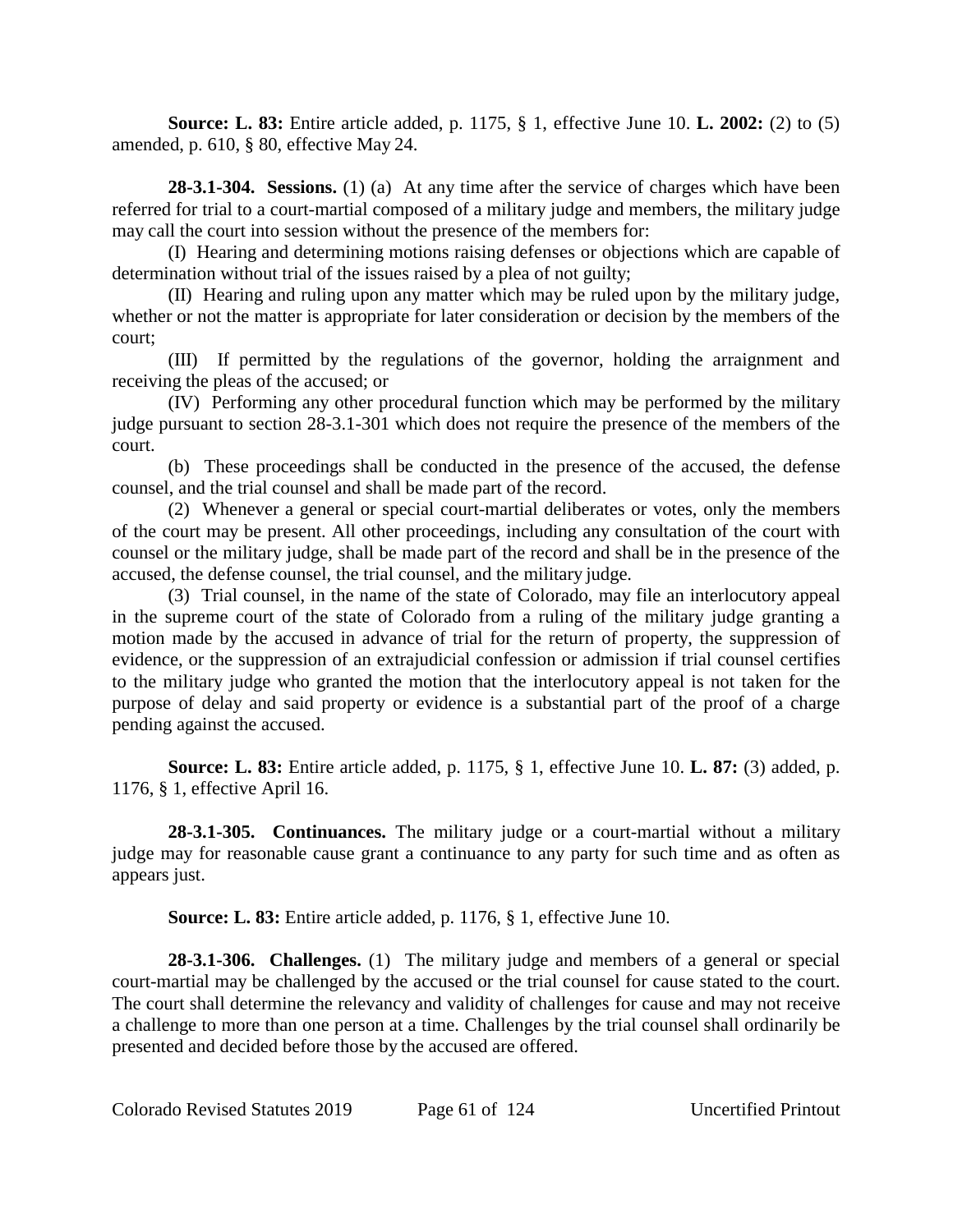(2) Both the accused and the trial counsel are entitled to one preemptory challenge, but the military judge may not be challenged except for cause.

**Source: L. 83:** Entire article added, p. 1176, § 1, effective June 10.

**28-3.1-307. Oaths.** (1) Interpreters and, in general and special courts-martial, members, military judges, trial counsel, assistant trial counsel, defense counsel, assistant defense counsel, and reporters shall take an oath or affirmation in the presence of the accused to perform their duties faithfully.

(2) Each witness before a military court shall be examined on oath or affirmation.

**Source: L. 83:** Entire article added, p. 1176, § 1, effective June 10.

**28-3.1-308. Statute of limitations.** (1) A person charged with any offense under the code is not liable to be tried by court-martial or punished under section 28-3.1-114, if the offense was committed more than two years before the receipt of sworn charges and specifications by an officer exercising summary court-martial jurisdiction over the command or before the imposition of punishment under section 28-3.1-114.

(2) Notwithstanding the provisions of subsection (1) of this section, a prosecution for larceny and wrongful appropriation under section 28-3.1-538, against one who obtained property lawfully and subsequently misappropriated it, may be commenced within one year after discovery of the loss, but in no case shall this extend the time limitation by more than five years.

(3) Periods in which the accused was absent from territory in which the state has authority to apprehend him or her, or in the custody of civil authorities, or in the hands of the enemy of any hostile force shall be excluded in computing the period of limitation prescribed in this section.

(4) A person charged with desertion or absence without leave in time of national emergency or war, or with aiding the enemy, or with mutiny may be tried and punished at any time without limitation.

(5) Except as otherwise provided in this section, a person charged with desertion in time of peace or with the offenses punishable under section 28-3.1-535, 28-3.1-536, or 28-3.1-537 is not liable to be tried by court-martial if the offense was committed more than three years before the receipt of sworn charges and specification.

**Source: L. 83:** Entire article added, p. 1176, § 1, effective June 10. **L. 2002:** (3) amended, p. 610, § 81, effective May 24.

**28-3.1-309. Former jeopardy.** (1) No person may be tried a second time in any military court for the same offense.

(2) No proceeding in which an accused has been found guilty by a court-martial upon any charges or specification is a trial for purposes of this section until the finding of guilty has become final after review of the case has been fully completed.

(3) A proceeding which, after the introduction of evidence but before a finding, is dismissed or terminated by the convening authority or on motion of the prosecution for failure of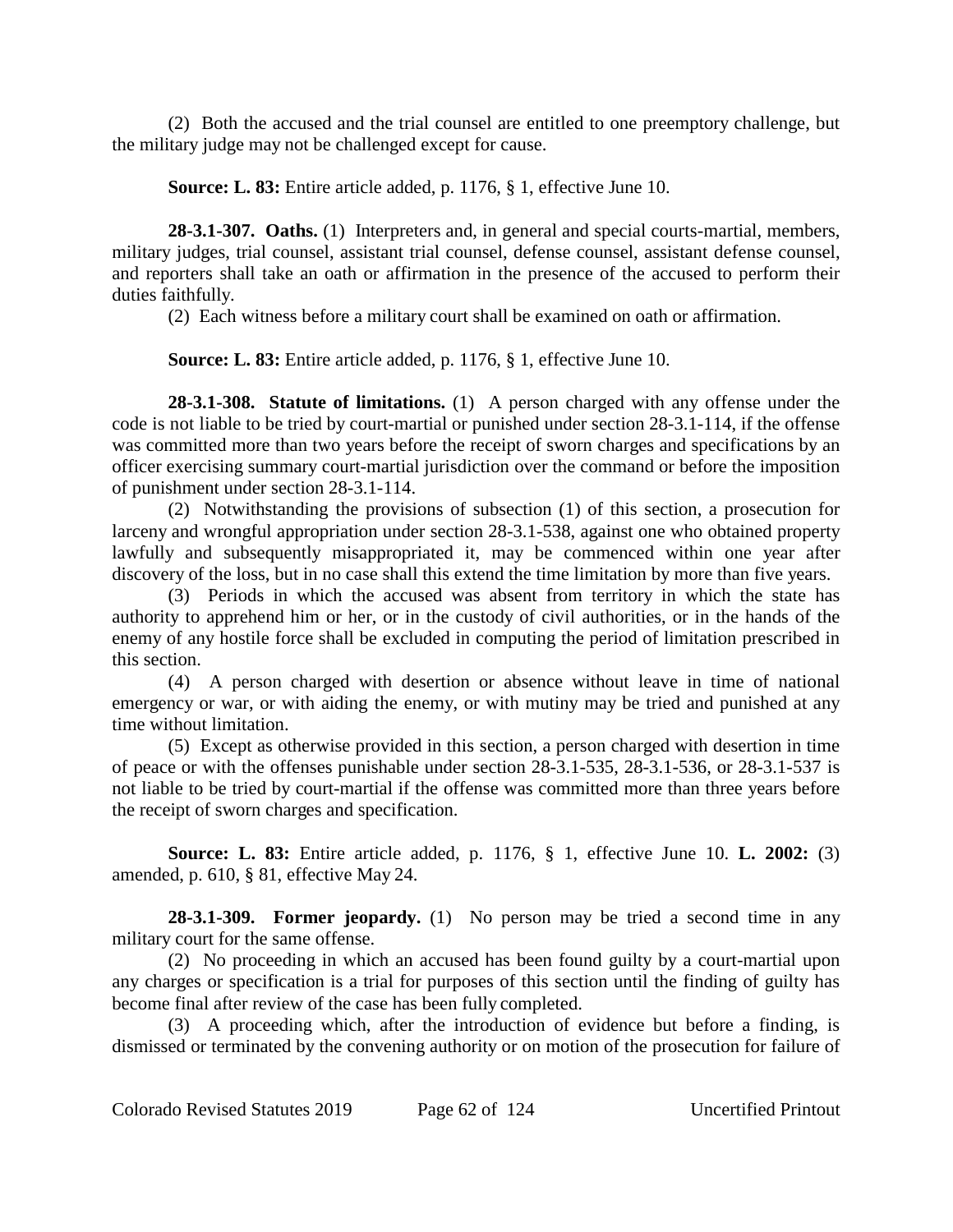available evidence or witnesses without any fault of the accused is a trial for purposes of this section.

**Source: L. 83:** Entire article added, p. 1177, § 1, effective June 10.

**28-3.1-310. Pleas of the accused.** (1) If an accused, after arraignment, makes an irregular pleading or, after a plea of guilty, sets up matter inconsistent with the plea, or if it appears that an accused has entered the plea of guilty improvidently or through lack of understanding of its meaning and effect, or if an accused fails or refuses to plead, a plea of not guilty shall be entered in the record, and the court shall proceed as though he or she had pleaded not guilty.

(2) With respect to any charge or specification to which a plea of guilty has been made by the accused and accepted by the military judge or by a court-martial without a military judge, a finding of guilty of the charge or specification may, if permitted by the regulations of the governor, be entered immediately without vote. This finding shall constitute the finding of the court unless the plea of guilty is withdrawn prior to the announcement of the sentence, in which event the proceedings shall continue as though the accused had pleaded not guilty.

**Source: L. 83:** Entire article added, p. 1177, § 1, effective June 10. **L. 2002:** (1) amended, p. 611, § 82, effective May 24.

**28-3.1-311. Opportunity to obtain witnesses and other evidence.** (1) The trial counsel, the defense counsel, and the court-martial shall have equal opportunity to obtain witnesses and other evidence in accordance with regulations the governor prescribes.

(2) The military judge of a court-martial or a summary court-martial may:

(a) Issue a warrant for the arrest of any accused person who, having been served with a warrant and a copy of the charges, disobeys a written order by the convening authority to appear before the court;

(b) Issue subpoenas duces tecum and other subpoenas;

(c) Enforce the attendance of witnesses and the production of books and papers.

**Source: L. 83:** Entire article added, p. 1177, § 1, effective June 10.

**28-3.1-312. Refusal to appear or testify.** (1) Any person not subject to this code who has been subpoenaed to appear as a witness or to produce books and records before a military court or before a military or civil officer designated to take a deposition to be read in evidence before such a court and who willfully neglects or refuses to appear, refuses to qualify as a witness, refuses to testify, or refuses to produce any evidence commits a class 3 misdemeanor and shall be punished as provided in section 18-1.3-501, C.R.S.

(2) Upon the certification of the facts in subsection (1) of this section by the military court or tribunal to the district attorney of the county where the offense occurred, the district attorney shall prosecute the accused in any court of record, and jurisdiction is hereby conferred upon such courts for this purpose.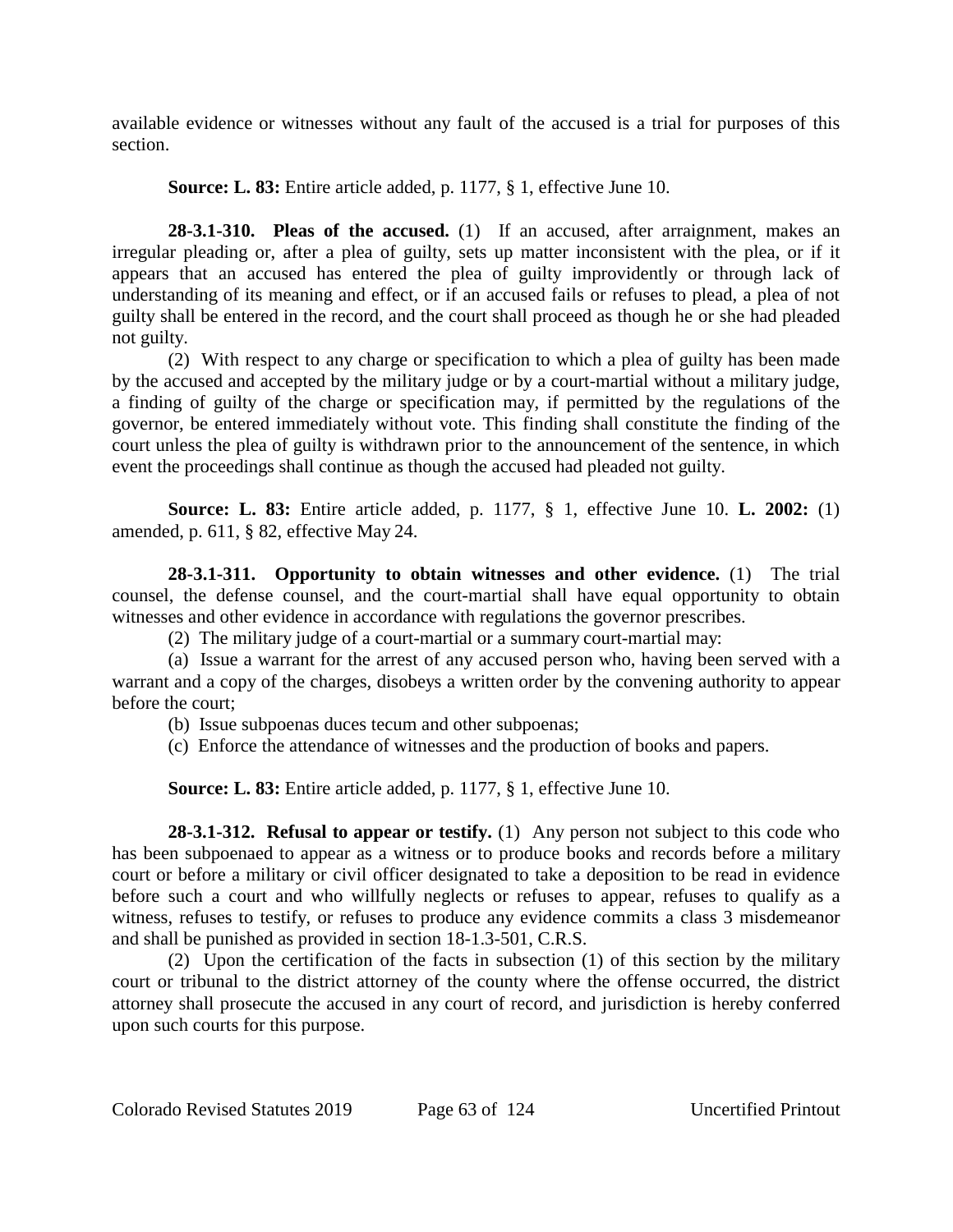**Source: L. 83:** Entire article added, p. 1177, § 1, effective June 10. **L. 2002:** (1) amended, p. 1541, § 283, effective October 1.

**Cross references:** For the legislative declaration contained in the 2002 act amending subsection (1), see section 1 of chapter 318, Session Laws of Colorado 2002.

**28-3.1-313. Contempt.** A military court may punish for contempt any person who willfully and unlawfully refuses to be sworn as a witness, or who refuses to answer any legal or proper question, or who uses any menacing word, sign, or gesture in its presence, or who disturbs its proceedings by a riot or disorder. The punishment shall not exceed confinement for thirty days or a fine of one hundred dollars, or both.

**Source: L. 83:** Entire article added, p. 1178, § 1, effective June 10.

**28-3.1-314. Depositions.** (1) At any time after charges have been signed as provided in section 28-3.1-214, any party may take oral or written depositions, unless an authority competent to convene a court-martial for the trial of those charges forbids such depositions for good cause. If a deposition is to be taken before charges are referred for trial, such authority shall designate lawyers to represent the prosecution and the defense.

(2) The party at whose instance a deposition is to be taken shall give to every other party reasonable written notice of the time and place for taking the deposition.

(3) Depositions shall be taken and authenticated by any military or civil officer authorized by the laws of the state or by the laws of the place where the deposition is taken to administer oaths.

(4) An authenticated deposition taken upon reasonable notice to the other parties, if otherwise admissible under the rules of evidence, may be used in evidence before any courtmartial or in any proceeding before a court of inquiry.

**Source: L. 83:** Entire article added, p. 1178, § 1, effective June 10.

**28-3.1-315. Admissibility of records of courts of inquiry.** Records of courts of inquiry are not admissible as evidence in any court-martial.

**Source: L. 83:** Entire article added, p. 1178, § 1, effective June 10.

**28-3.1-316. Voting and rulings.** (1) Voting by members of a general or special courtmartial on questions of challenge, on the findings, and on the sentence shall be by secret written ballot. The junior member in rank of the court shall count the votes. The count shall be checked by the president, who shall forthwith announce the result of the ballot to the members of the court.

(2) The military judge of a general or special court-martial shall rule upon interlocutory questions, other than a challenge, arising during the proceedings. Any ruling made by the military judge upon any interlocutory question, other than a motion for a finding of not guilty or the question of the accused's sanity, is final and constitutes the ruling of the court. However, the military judge may change the ruling at any time during the trial; except that he or she may not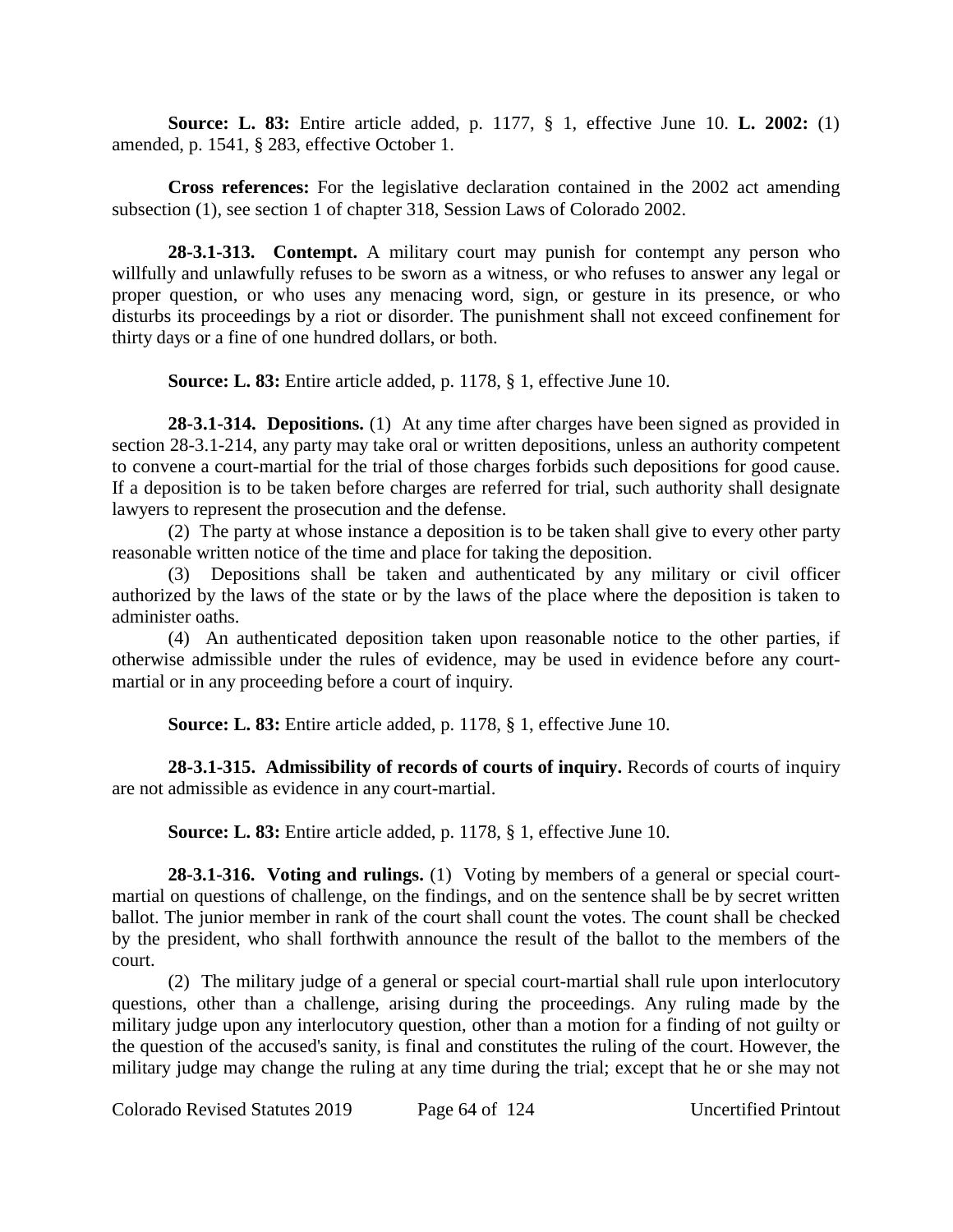change a ruling on a motion for a finding of not guilty that was granted. Unless the ruling is final, if any member objects thereto, the court shall be cleared and closed and the question decided by a voice vote as provided in section 28-3.1-317, beginning with the junior member in rank.

(3) Before a vote is taken on the findings, the military judge shall, in the presence of the accused and counsel, instruct the court as to the elements of the offense and charge the court:

(a) That the accused must be presumed to be innocent until his or her guilt is established by legal and competent evidence beyond reasonable doubt;

(b) That, in the case being considered, if there is a reasonable doubt as to the guilt of the accused, the doubt must be resolved in favor of the accused and he or she must be acquitted;

(c) That, if there is a reasonable doubt as to the degree of guilt, the finding must be in a lower degree as to which there is no reasonable doubt; and

(d) That the burden of proof of establishing the guilt of the accused beyond reasonable doubt is upon the prosecution.

(4) The provisions of subsections (1), (2), and (3) of this section shall not apply to a court-martial composed of a military judge only. The military judge of such a court-martial shall determine all questions of law and fact arising during the proceedings and, if the accused is convicted, adjudge an appropriate sentence. The military judge of such a court-martial shall make a general finding and shall in addition on request find the facts specially. If an opinion or memorandum decision is filed, it shall be sufficient if the findings of fact appear therein.

**Source: L. 83:** Entire article added, p. 1178, § 1, effective June 10. **L. 2002:** (2), (3)(a), and (3)(b) amended, p. 611, § 83, effective May 24.

**28-3.1-317. Number of votes required.** (1) No person may be convicted of an offense except by the unanimous concurrence of the members present at the time the vote is taken.

(2) All sentences shall be determined by the vote of two-thirds of the members present at the time the vote is taken.

(3) All other questions to be decided by the members of a general or special courtmartial shall be determined by a majority vote. A tie vote on a challenge disqualifies the member challenged. A tie vote on a motion for a finding of not guilty or on a motion relating to the question of the accused's sanity is a determination against the accused. A tie vote on any other question is a determination in favor of the accused.

**Source: L. 83:** Entire article added, p. 1179, § 1, effective June 10.

**28-3.1-318. Court to announce action.** A court-martial shall announce its findings and sentence to the parties as soon as determined.

**Source: L. 83:** Entire article added, p. 1179, § 1, effective June 10.

**28-3.1-319. Record of trial.** General and special courts-martial shall keep a verbatim record of the trial of each case. Upon a request of the accused, a reviewing authority, or the state judge advocate general, the record shall be transcribed and authenticated by the president or the military judge. If the record cannot be authenticated by either the president or the military judge

Colorado Revised Statutes 2019 Page 65 of 124 Uncertified Printout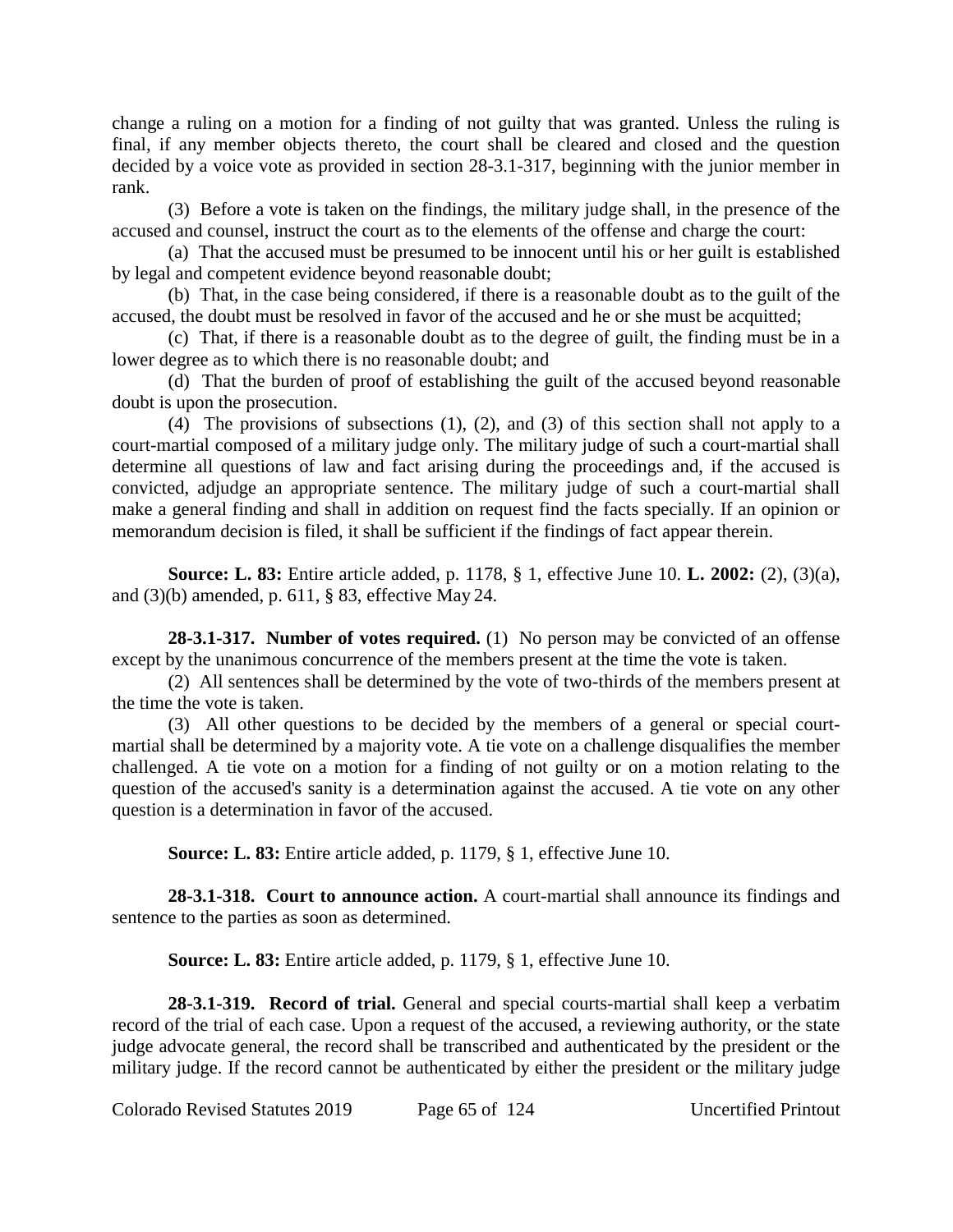by reason of his or her death, disability, or absence, it shall be authenticated by two members of the court. In all other courts-martial, records of trial shall contain such matter and be authenticated in such manner as the governor prescribes by regulation.

**Source: L. 83:** Entire article added, p. 1179, § 1, effective June 10. **L. 2002:** Entire section amended, p. 611, § 84, effective May 24.

# PART 4

# **SENTENCES**

**28-3.1-401. Cruel and unusual punishments prohibited.** Cruel and unusual punishment may not be adjudged by any court-martial or inflicted upon any person subject to this code.

**Source: L. 83:** Entire article added, p. 1180, § 1, effective June 10.

**28-3.1-402. Maximum limits.** The punishment which a court-martial may direct for an offense shall not exceed limits prescribed by this code.

**Source: L. 83:** Entire article added, p. 1180, § 1, effective June 10.

**28-3.1-402.5. Classification of offenses.** A conviction by general court-martial of any military offense for which an accused received a sentence greater than one year of confinement or a conviction by a general court-martial of any offense that, at the time the offense was committed, carries a maximum term of confinement of three years or greater as set forth under 10 U.S.C. sec. 877 to 10 U.S.C. sec. 934, as amended, or pursuant to an executive order, is a felony offense. Except for convictions by a summary court-martial, all other military offenses are misdemeanors. Any conviction by a special court-martial is a misdemeanor. Any conviction by a summary court-martial is not a criminal conviction.

**Source: L. 2018:** Entire section added, (SB 18-135), ch. 95, p. 747, § 15, effective April 2.

**28-3.1-403. Effective date of sentences.** (1) Whenever a sentence of a court-martial as lawfully adjudged and approved includes a forfeiture of pay or allowances, in addition to confinement not suspended, the forfeiture may apply to pay and allowances becoming due before or after the date the sentence is approved by the convening authority.

(2) Any period of confinement included in a sentence of a court-martial begins to run from the date the sentence is adjudged by the court-martial, but periods during which the sentence to confinement is suspended shall be excluded in computing the service of the terms of confinement.

(3) On application by an accused who is under sentence to confinement that has not been ordered executed, the convening authority or, if the accused is no longer under his or her jurisdiction, the officer exercising general court-martial jurisdiction over the command to which

Colorado Revised Statutes 2019 Page 66 of 124 Uncertified Printout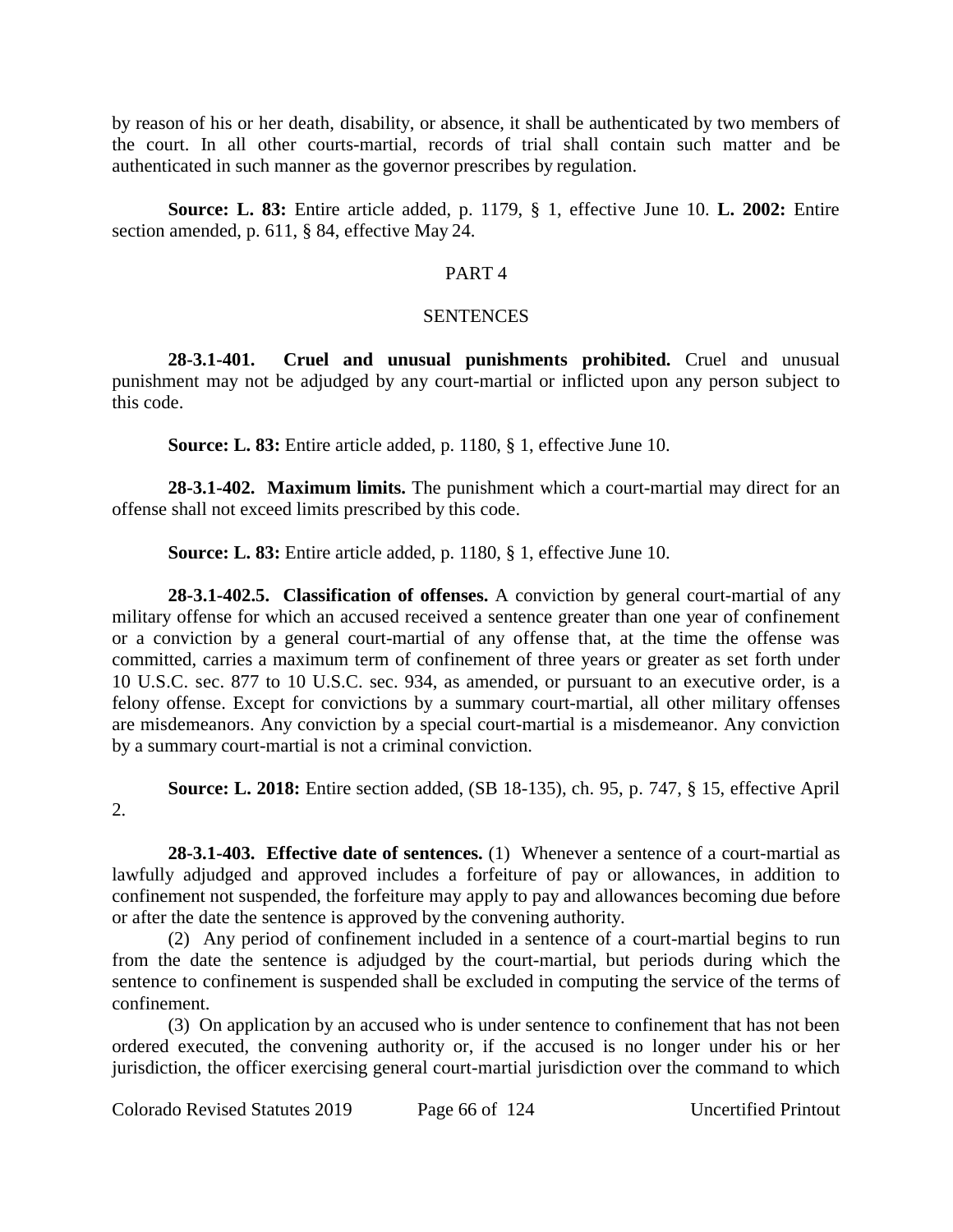the accused is currently assigned, may in his or her sole discretion defer service of the sentence to confinement. The deferment shall terminate when the sentence is ordered executed. The deferment may be rescinded at any time by the officer who granted it or, if the accused is no longer under his or her jurisdiction, by the officer exercising general court-martial jurisdiction over the command to which the accused is currently assigned.

(4) All other sentences of court-martial are effective on the date ordered executed. In no case may a sentence be executed until final action is taken on review.

(5) In the militia or state military forces not in federal service, no sentence of dismissal or dishonorable discharge may be executed until it is approved by the governor.

(6) Notwithstanding subsection (3) of this section, unless waived by the accused, an officer exercising summary court-martial jurisdiction shall defer service of a sentence to confinement pursuant to section  $28-3.1-205$  (4)(a), pending the conclusion of any appeal following review and approval pursuant to section 28-3.1-420.

**Source: L. 83:** Entire article added, p. 1180, § 1, effective June 10. **L. 2002:** (3) amended, p. 611, § 85, effective May 24. **L. 2018:** (6) added, (SB 18-135), ch. 95, p. 747, § 16, effective April 2.

**28-3.1-404. Execution of confinement.** (1) A sentence of confinement adjudged by a military court may be carried into execution by confinement in any place of confinement under the control of any of the forces of the state military forces or in any jail, penitentiary, or prison designated for that purpose. Persons so confined in a jail, penitentiary, or prison are subject to the same discipline and treatment as persons confined or committed to the jail, penitentiary, or prison by the courts of the state.

(2) The omission of the words "hard labor" from any sentence or punishment of a courtmartial adjudging confinement does not deprive the authority executing that sentence or punishment of the power to require hard labor as a part of the punishment.

(3) The keepers, sheriffs, officers, and wardens of city or county jails and of all other jails, penitentiaries, or prisons designated by the convening authority shall receive persons ordered into confinement before trial or persons committed to confinement by a military court and shall confine them according to law.

**Source: L. 83:** Entire article added, p. 1180, § 1, effective June 10.

**28-3.1-405. Commitment under sentence of confinement.** When a sentence of confinement is imposed to be served other than in a guardhouse, the convening authority shall issue a writ in the following or similar form:

STATE OF \_\_\_\_\_\_\_\_\_\_\_\_\_\_\_\_\_\_\_\_\_\_\_\_)

 ) ss. \_\_\_\_\_\_\_\_ COUNTY OF\_\_\_\_\_\_\_\_\_\_\_\_\_\_)

To the Sheriff of \_\_\_\_\_\_\_ County, \_\_\_\_\_\_, State of Colorado. WHEREAS,  $\overline{\hspace{1cm}}$  of  $\overline{\hspace{1cm}}$  in the  $\overline{\hspace{1cm}}$  County of  $\overline{\hspace{1cm}}$ , a member of the Colorado National Guard, was on the day of ,  $\overline{20}$ , tried by court-martial and found guilty of

Colorado Revised Statutes 2019 Page 67 of 124 Uncertified Printout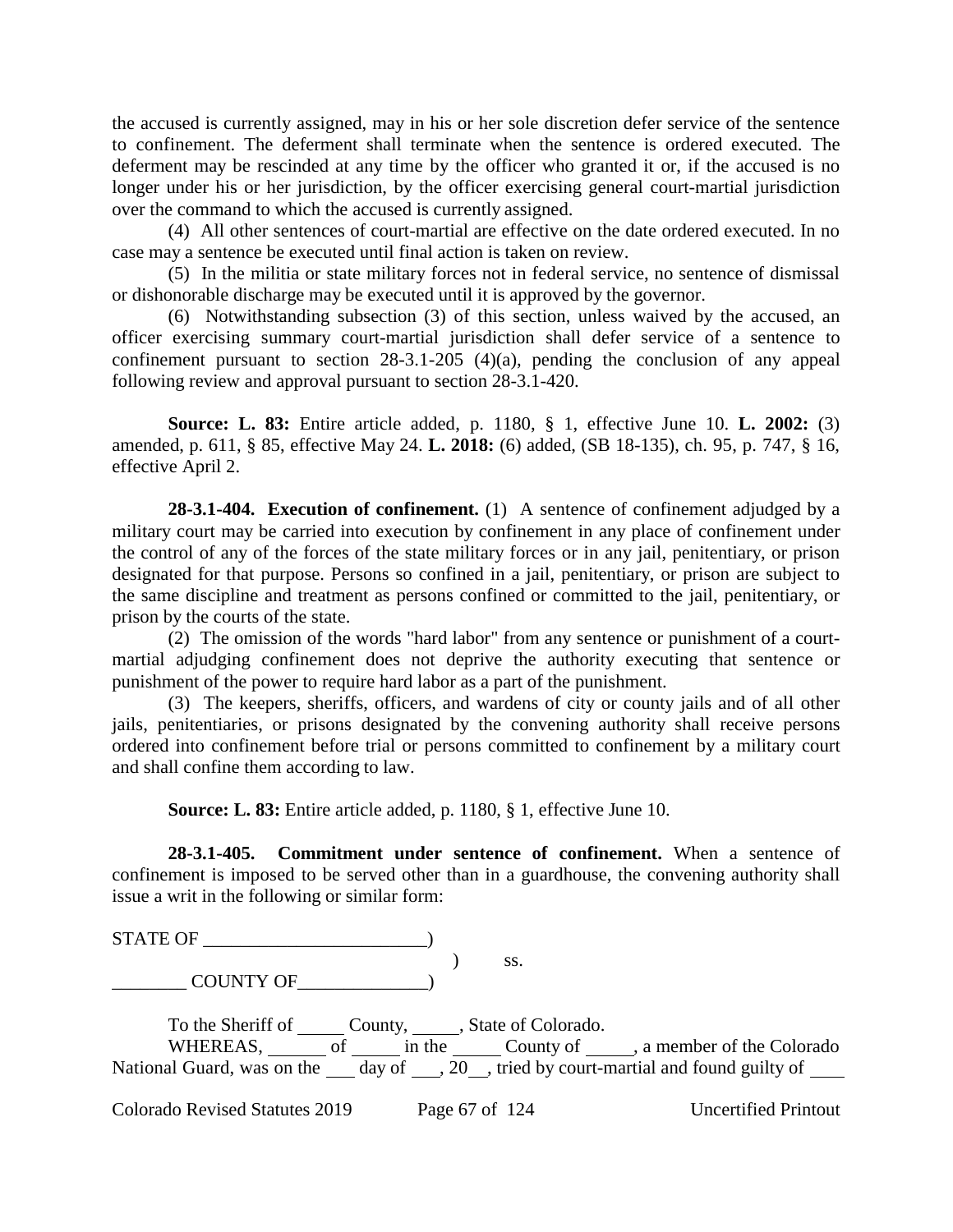in violation of the Colorado Military Code and was sentenced to serve days imprisonment; and

WHEREAS, as such sentence was approved and ordered executed by the convening authority, on the day of  $, 20$ ;

THEREFORE, you were commanded to take the body of the said and commit him or her to the keeper of the jail, who is hereby commanded to receive the body of the said and keep him or her safely for the term of days, after which he or she shall be released.

Fail not, but do as herein commanded and make a return within sixty (60) days from this date.

Dated at , in the County of this day of , 20.

**Source: L. 83:** Entire article added, p. 1181, § 1, effective June 10. **L. 2002:** Entire section amended, p. 612, § 86, effective May 24.

**28-3.1-406. Collection of fines.** (1) All fines imposed as a sentence of a court-martial shall be paid at the time of approval of the sentence by the convening authority.

(2) The commitment to the county jail for nonpayment of fines shall be in the following or similar form:

STATE OF \_\_\_\_\_\_\_\_\_\_\_\_\_\_\_\_\_\_\_\_\_\_\_\_) ) ss. \_\_\_\_\_\_\_\_ COUNTY OF\_\_\_\_\_\_\_\_\_\_\_\_\_\_)

To the Sheriff of County , State of Colorado.

WHEREAS,  $\frac{\overline{\phantom{a}}}{\phantom{a}}$  of  $\frac{\overline{\phantom{a}}}{\phantom{a}}$  in the  $\frac{\overline{\phantom{a}}}{\phantom{a}}$  County of  $\frac{\overline{\phantom{a}}}{\phantom{a}}$ , a member of the Colorado National Guard, was on the day of  $\sqrt{20}$ , tried by court-martial and found guilty of  $\frac{1}{\sqrt{1-\frac{1}{\sqrt{1-\frac{1}{\sqrt{1-\frac{1}{\sqrt{1-\frac{1}{\sqrt{1-\frac{1}{\sqrt{1-\frac{1}{\sqrt{1-\frac{1}{\sqrt{1-\frac{1}{\sqrt{1-\frac{1}{\sqrt{1-\frac{1}{\sqrt{1-\frac{1}{\sqrt{1-\frac{1}{\sqrt{1-\frac{1}{\sqrt{1-\frac{1}{\sqrt{1-\frac{1}{\sqrt{1-\frac{1}{\sqrt{1-\frac{1}{\sqrt{1-\frac{1}{\sqrt{1-\frac{1}{\sqrt{1-\frac{1}{\sqrt{1-\frac{1}{\sqrt{1-\frac{1}{\sqrt{1-\frac{1}{\sqrt{1-\frac{1$ and

WHEREAS, such fine has not been paid;

\_\_\_\_\_\_\_\_\_\_\_\_\_\_\_\_\_\_\_

NOW, THEREFORE, by authority of the State of Colorado, you are hereby commanded to take the body of the said and commit it to the keeper of the jail in the County of , who is hereby commanded to receive the body of the said and keep him or her safely until he or she pays the sum above mentioned, or shall have served one (1) day for each dollar of said fine, after which time he or she shall be released.

Fail not, but make service and return within sixty (60) days from this date. Dated at  $\_\_$ , in the  $\_\_$ County of  $\_\_$ this  $\_\_$  day of  $\_\_$ , 20  $\_\_$ .

**Source: L. 83:** Entire article added, p. 1181, § 1, effective June 10. **L. 2002:** (2) amended, p. 612, § 87, effective May 24.

**28-3.1-407. Initial action on the record.** After a trial by court-martial, the record shall be forwarded to the convening authority, as reviewing authority, and action thereon may be taken by the person who convened the court, a commissioned officer commanding for the time being, a successor in command, or the governor. The reviewer may approve the sentence or such

Colorado Revised Statutes 2019 Page 68 of 124 Uncertified Printout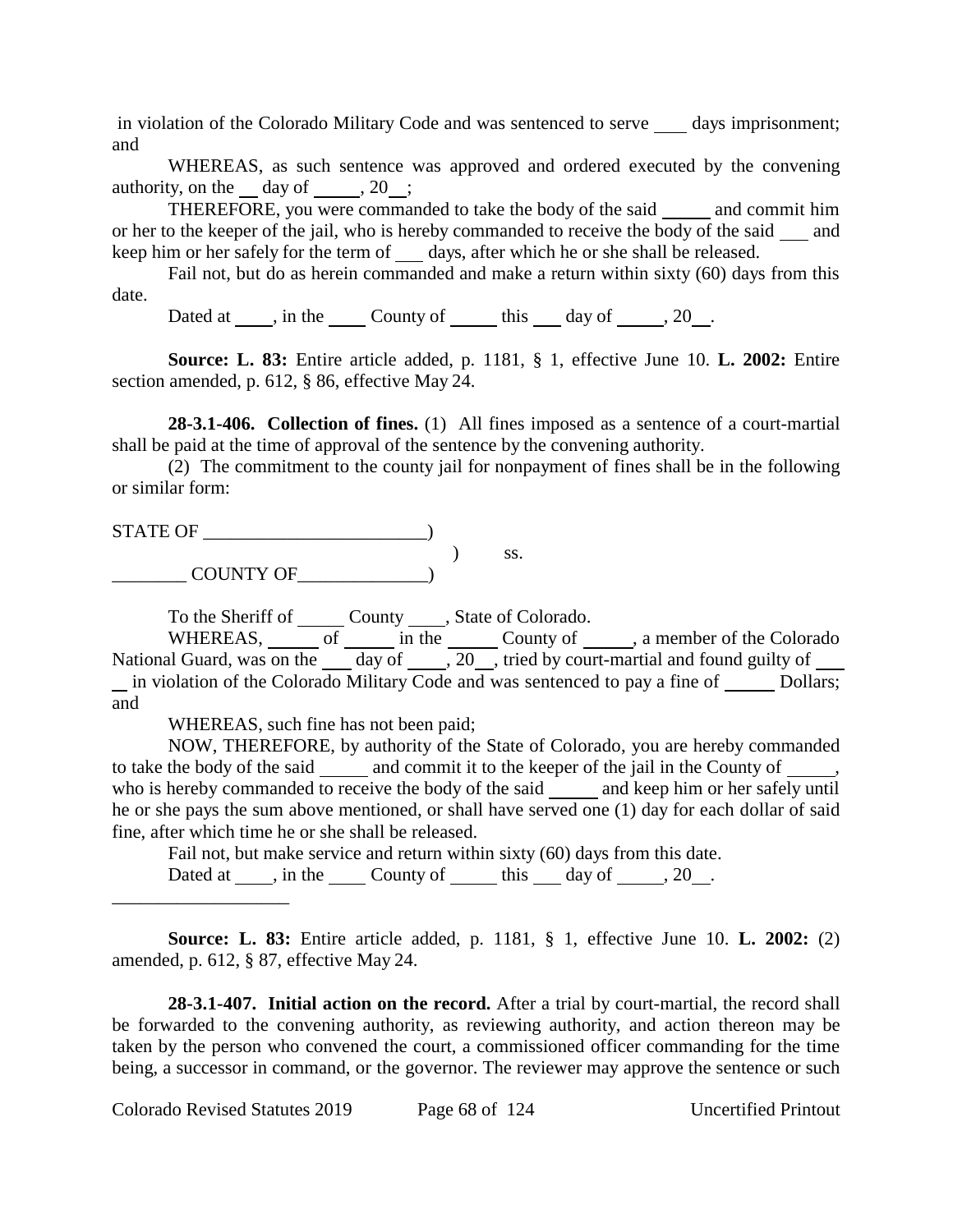part, amount, or commuted form of the sentence as he or she sees fit and may suspend or defer the execution of the sentence.

**Source: L. 83:** Entire article added, p. 1182, § 1, effective June 10. **L. 2002:** Entire section amended, p. 613, § 88, effective May 24.

**28-3.1-408. Reconsideration and revision.** (1) If a specification before a court-martial has been dismissed on motion and the ruling does not amount to a finding of not guilty, the convening authority may return the record to the court for reconsideration of the ruling and any further appropriate action.

(2) (a) Where there is an apparent error or omission in the record, or where the record shows improper or inconsistent action by a court-martial with respect to a finding or sentence which can be rectified without material prejudice to the substantial rights of the accused, the convening authority may return the record to the court for appropriate action.

(b) In no case, however, may the record be returned:

(I) For reconsideration of a finding of not guilty or a ruling which amounts to a finding of not guilty; or

(II) For reconsideration of a finding of not guilty of any charge, unless the record shows a finding of guilty under a specification laid under that charge, which sufficiently alleges a violation of the code; or

(III) For increasing the severity of the sentence, unless the sentence prescribed for the offense is mandatory.

**Source: L. 83:** Entire article added, p. 1182, § 1, effective June 10.

**28-3.1-409. Rehearings.** (1) If the convening authority disapproves the findings and sentence of a court-martial, he or she may, except where there is lack of sufficient evidence in the record to support the findings, order a rehearing. In such a case, he or she shall state the reasons for disapproval. If he or she disapproves the findings and sentence and does not order a rehearing, he or she shall dismiss the charges.

(2) Each rehearing shall take place before a court-martial whose composition shall not include any member or military judge of the court-martial which first heard the case. Upon a rehearing, the accused may not be tried for any offense of which he or she was found not guilty by the first court-martial, and no sentence in excess of or more severe than the original sentence may be imposed unless the sentence is based upon a finding of guilty of an offense considered upon the merits in the original proceedings or unless the sentence prescribed for the offense is mandatory.

**Source: L. 83:** Entire article added, p. 1182, § 1, effective June 10. **L. 2002:** Entire section amended, p. 613, § 89, effective May 24.

**28-3.1-410. Approval by the convening authority.** In acting on the findings and sentence of a court-martial, the convening authority may approve only those findings and the sentence or part or amount of the sentence which he or she finds correct in law and fact. Unless he or she indicates otherwise, approval of the sentence is approval of the findings and sentence.

Colorado Revised Statutes 2019 Page 69 of 124 Uncertified Printout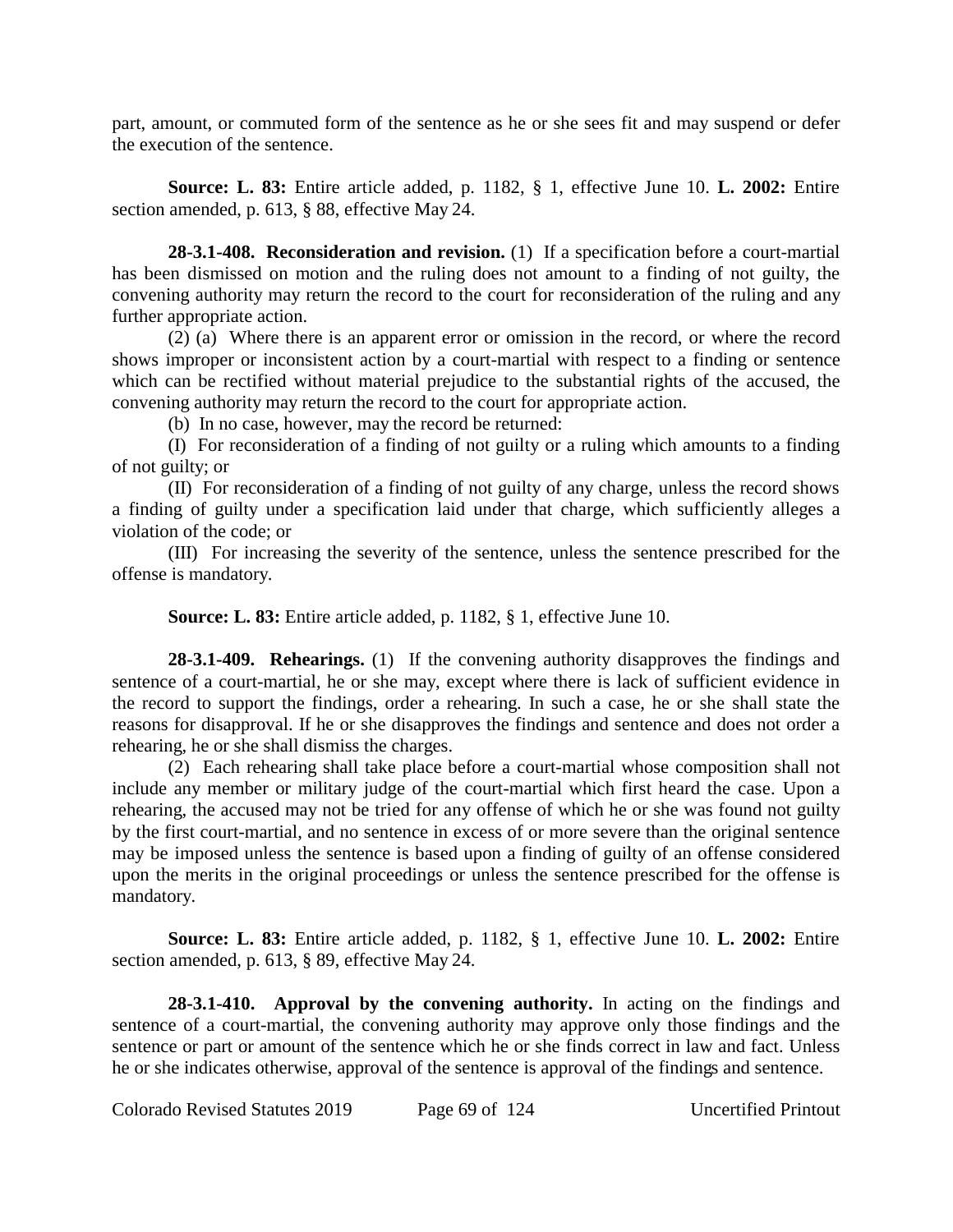**Source: L. 83:** Entire article added, p. 1182, § 1, effective June 10. **L. 2002:** Entire section amended, p. 613, § 90, effective May 24.

**28-3.1-411. Review of records - disposition.** (1) If the convening authority is the governor, he or she shall refer the record of courts-martial to the state judge advocate general who shall submit his or her written opinion to the governor. If the final action of the court has resulted in acquittal of all charges and specifications, the opinion shall be limited to questions of jurisdiction. After consideration of the opinion, the governor's action on review of any record is final.

(2) (a) Except as provided in subsection (1) of this section, the convening authority shall refer the record of a general court-martial to the staff judge advocate designated by the state judge advocate general who shall submit his or her written opinion to the convening authority. If the final action of the court has resulted in an acquittal of all charges and specifications, the opinion shall be limited to questions of jurisdiction. When the convening authority has taken final action, he or she shall forward the entire record, including his or her action thereon and the opinion of the staff judge advocate, to the state judge advocate general for review.

(b) In a case reviewable by the state judge advocate general under this section, the staff judge advocate may act only with respect to the findings and sentence as approved by the convening authority. He or she may affirm only the findings of guilty and the sentence or part or amount of the sentence which he or she finds correct in law and fact and determined on the basis of the entire record. In considering the record, he or she may weigh the evidence, judge the credibility of witnesses, and determine controverted questions of fact, recognizing that the trial court saw and heard the witnesses. If the staff judge advocate sets aside the findings and sentence, he or she may, except where the setting aside is based on lack of sufficient evidence in the record to support the findings, order a rehearing. If he or she sets aside the findings and sentence and does not order a rehearing, he or she shall order that the charges be dismissed.

(c) The state judge advocate general shall instruct the convening authority to act in accordance with his or her decision on the review. If he or she has ordered a rehearing, but the convening authority finds a rehearing impracticable, he or she may dismiss the charges.

(3) Except as provided in subsection (1) of this section, the convening authority of any summary or special court-martial, after taking final action on review, shall forward the entire record, including his or her action thereon, to the staff judge advocate designated by the state judge advocate general. With respect to such record, the staff judge advocate shall have the same duties and powers as provided for the state judge advocate general in paragraphs (b) and (c) of subsection (2) of this section.

(4) The state judge advocate general may order one or more boards of review, each composed of not less than three commissioned officers of the state military forces, or retired members of the military forces, or members of the United States Air Forces or United States Army reserve, each of whom must be a member of the bar of this state. Each board of review shall review the record of any trial by special court-martial referred to it by the state judge advocate general. Boards of review shall have the same authority on review as the state judge advocate general has under subsection (2) of this section.

**Source: L. 83:** Entire article added, p. 1183, § 1, effective June 10. **L. 2002:** (1), (2), and (3) amended, p. 614, § 91, effective May 24.

Colorado Revised Statutes 2019 Page 70 of 124 Uncertified Printout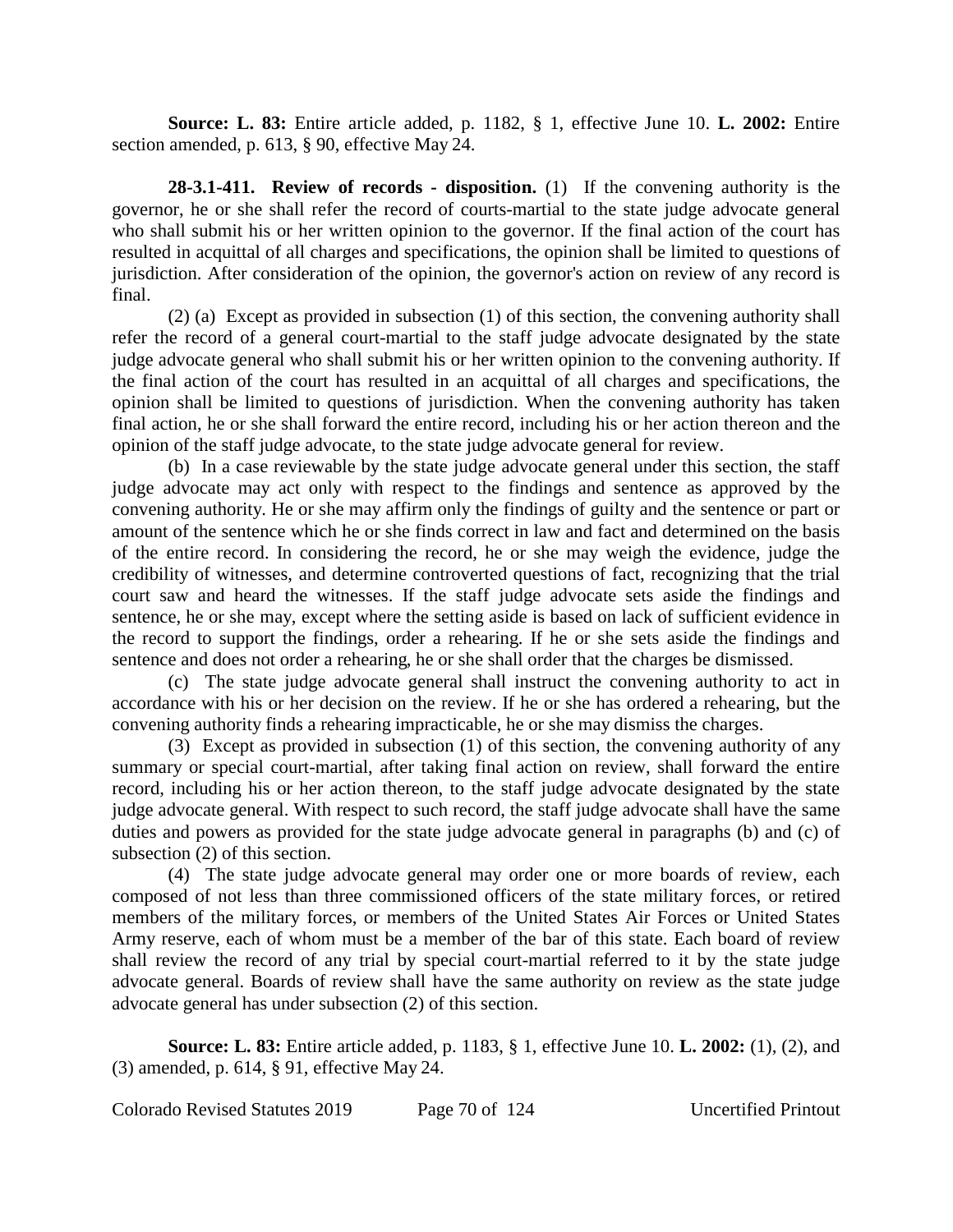**28-3.1-412. Review counsel.** (1) Upon the final review of a sentence of any courtmartial, the accused has the right to be represented by counsel before the reviewing authority, before the staff judge advocate, and before the state judge advocate general.

(2) Upon the request of an accused, the state judge advocate general shall appoint a lawyer who is a member of the state military forces and who has the qualifications prescribed in section 28-3.1-211 if available, to represent the accused before the reviewing authority, before the staff judge advocate, and before the state judge advocate general in the review of cases specified in subsection (1) of this section.

(3) The accused may be represented by civilian counsel, provided at his or her expense, before the reviewing authority, before the staff judge advocate, and before the state judge advocate general.

**Source: L. 83:** Entire article added, p. 1184, § 1, effective June 10. **L. 2002:** (3) amended, p. 615, § 92, effective May 24.

**28-3.1-413. Review by governor.** Notwithstanding review procedures provided in this code, in any case where no right to review by the governor exists, the accused may, within thirty days after final action is taken by any reviewing authority, petition the governor to review such final action. The governor may take action as he or she deems appropriate. Failure of the governor to act within thirty days shall constitute a denial.

**Source: L. 83:** Entire article added, p. 1184, § 1, effective June 10. **L. 2002:** Entire section amended, p. 615, § 93, effective May 24.

**28-3.1-414. Error of law - lesser included offense.** (1) A finding or sentence of a court-martial shall not be held incorrect on the ground of an error of law, unless the error materially prejudices the substantial rights of the accused.

(2) Any reviewing authority with the power to affirm a finding of guilty may affirm so much of the findings as includes a lesser included offense.

**Source: L. 83:** Entire article added, p. 1184, § 1, effective June 10.

**28-3.1-415. Vacation of suspension of sentence.** (1) Before the vacation of the suspension of any court-martial sentence, the officer having court-martial jurisdiction over a probationer shall hold a hearing on the alleged violation of probation. The probationer shall be represented at the hearing by counsel, if he or she so desires.

(2) The record of the hearing and the recommendation of the officer having court-martial jurisdiction shall be sent for action to the state judge advocate in cases involving a general courtmartial sentence. If the state judge advocate vacates the suspension, any unexecuted part of the sentence shall be executed.

(3) The suspension of any other sentence may be vacated by any authority competent to convene, for the command in which the accused is serving or assigned, a court of the kind that imposed the sentence.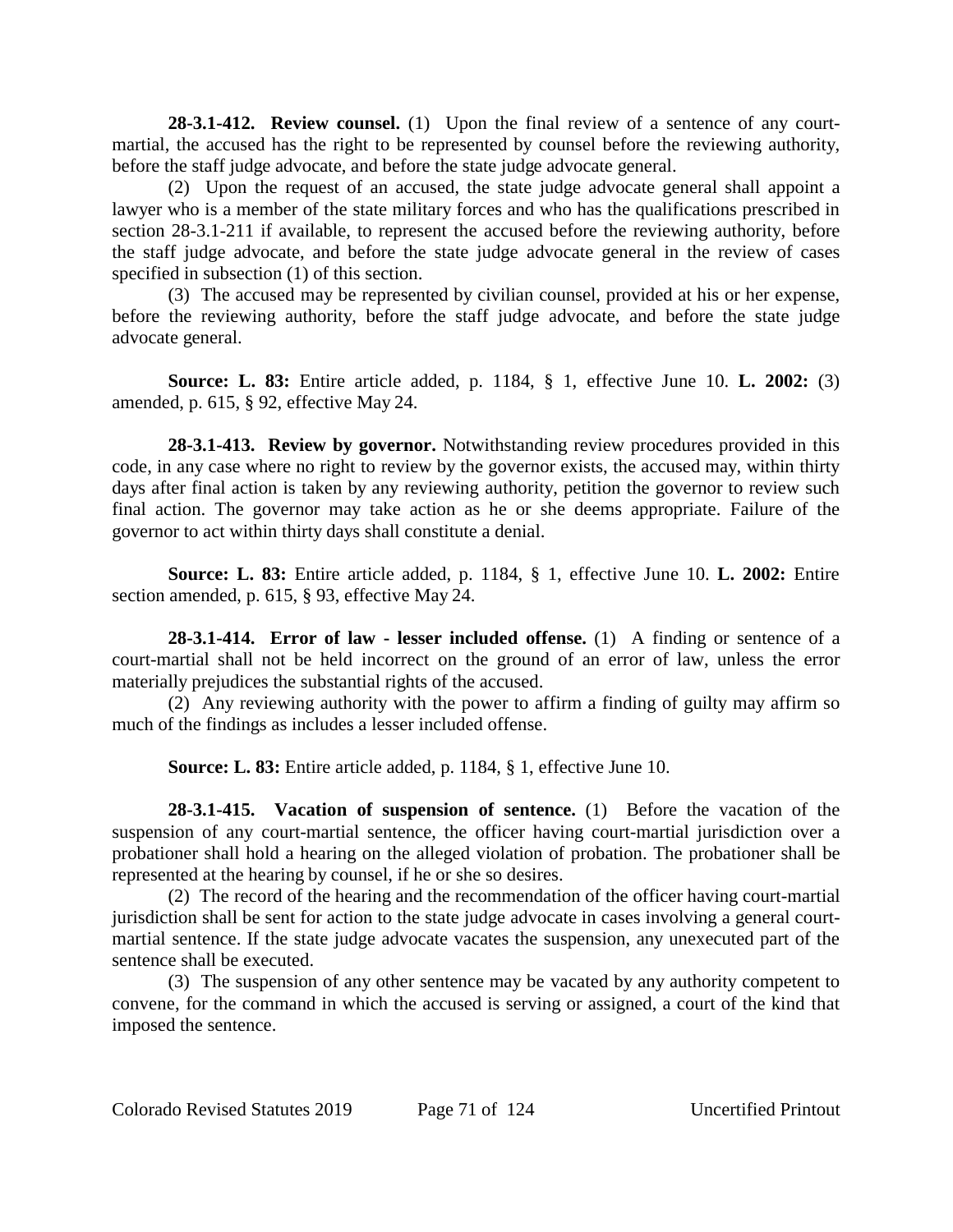**Source: L. 83:** Entire article added, p. 1184, § 1, effective June 10. **L. 2002:** (1) amended, p. 615, § 94, effective May 24.

**28-3.1-416. Petition for a new trial.** At any time within two years after approval by the convening authority of a court-martial sentence, the accused may petition the governor for a new trial on grounds of newly discovered evidence or fraud on the court-martial.

**Source: L. 83:** Entire article added, p. 1184, § 1, effective June 10.

**28-3.1-417. Remission and suspension.** (1) A convening authority may remit or suspend any part or amount of the unexecuted part of any sentence, including all uncollected forfeitures.

(2) The governor may, for good cause, substitute an administrative form of discharge for a discharge or dismissal executed in accordance with the sentence of a court-martial.

**Source: L. 83:** Entire article added, p. 1184, § 1, effective June 10.

**28-3.1-418. Restoration.** (1) Under regulations prescribed by the governor, all rights, privileges, and property affected by an executed part of a court-martial sentence which has been set aside or disapproved, except an executed dismissal or discharge, may be restored, unless a new trial or rehearing is ordered and the executed part is included in a sentence imposed upon a new trial or rehearing.

(2) If a previously executed sentence of dishonorable discharge or other punitive discharge is not imposed on a new trial, the governor shall substitute a form of discharge authorized for administrative issuance unless the accused is to serve out the remainder of his or her enlistment.

(3) If a previously executed sentence of dismissal is not imposed on a new trial, the governor shall substitute a form of discharge authorized for administrative issue, and a commissioned officer dismissed by that sentence may be reappointed only by the governor to the commissioned grade and rank as that former officer would have attained had he or she not been dismissed. The reappointment of such a former officer may be made if a position vacancy is available under applicable tables of organization. All time between the dismissal and reappointment shall be considered as service for all state purposes.

**Source: L. 83:** Entire article added, p. 1185, § 1, effective June 10. **L. 2002:** (2) and (3) amended, p. 615, § 95, effective May 24.

**28-3.1-419. Finality of proceedings, findings, and sentences.** The proceedings, findings, and sentences of courts-martial as reviewed and approved as required by this code and all dismissals and discharges carried into execution under sentences by courts-martial following review and approval as required by this code are final. Orders publishing the proceedings of courts-martial and all action taken pursuant to those proceedings are binding upon all departments, courts, agencies, and officers of the state, subject only to action upon a petition for a new trial as provided by section 28-3.1-416 or action taken on appeal as provided by section 28-3.1-420.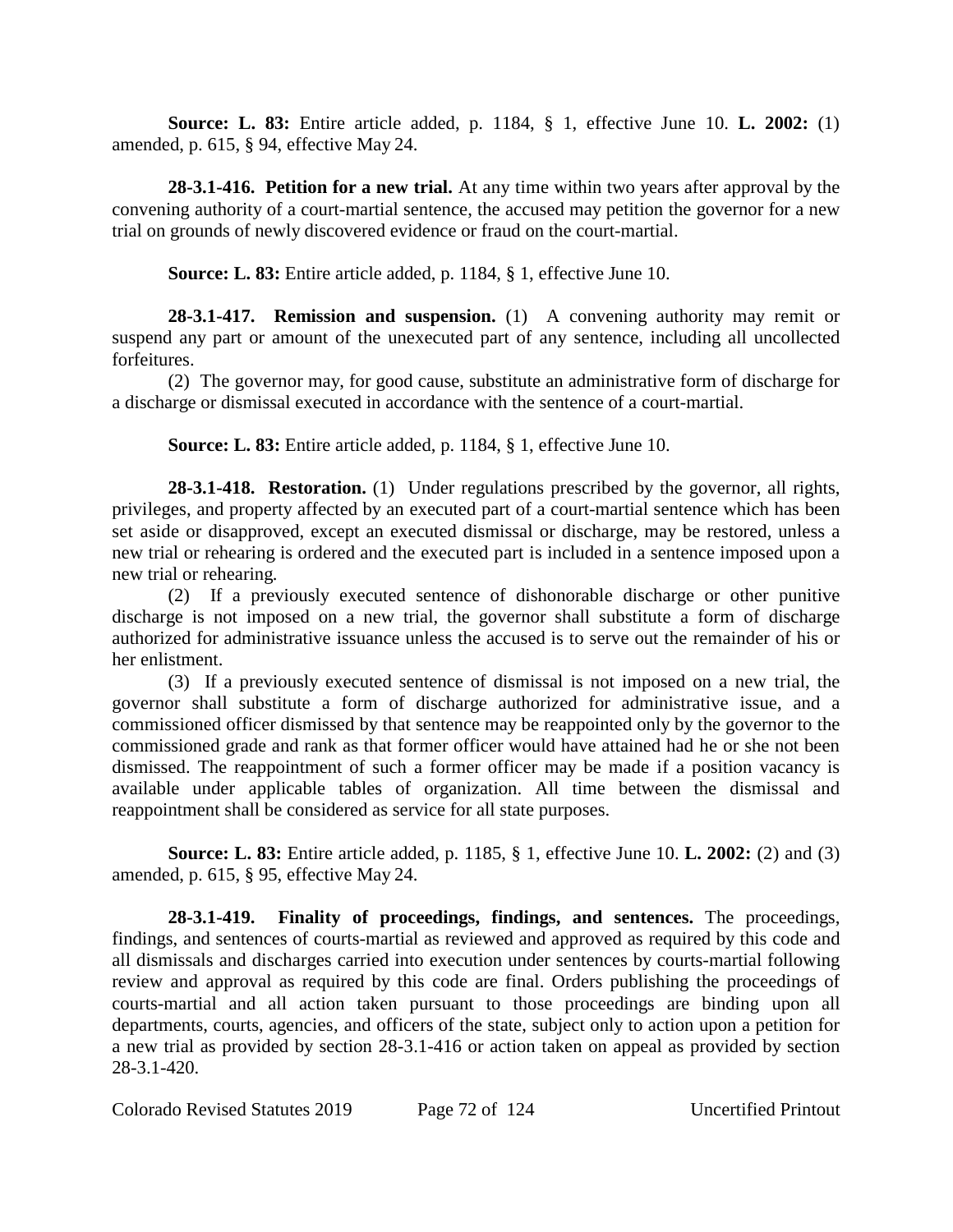**Source: L. 83:** Entire article added, p. 1185, § 1, effective June 10. **L. 87:** Entire section amended, p. 1176, § 2, effective April 16.

**28-3.1-420. Appeal following review and approval.** (1) The accused, within thirty-five days after the date the final reviewing authority takes action, may take an appeal to the supreme court of the state of Colorado pursuant to the Colorado appellate rules.

(2) When the accused petitions the governor pursuant to section 28-3.1-413 to review the final action of the reviewing authority, the time for filing notice of appeal is extended until thirty-five days after the governor announces his or her action or the petition is denied due to the governor's failure to act. No action or failure to act by the governor shall form the basis for appeal, nor shall the supreme court order review by the governor.

**Source: L. 87:** Entire section added, p. 1177, § 3, effective April 16. **L. 2002:** (2) amended, p. 615, § 96, effective May 24. **L. 2013:** Entire section amended, (HB 13-1126), ch. 58, p.193, § 6, effective July 1.

**28-3.1-421. Appeal by the state.** (1) In a trial by court-martial or in a trial by military judge only pursuant to section 28-3.1-316 (4) in which a punitive discharge may be adjudged, the state may not appeal a finding of not guilty with respect to the charge or specification. In a trial by court-martial in which a punitive discharge may be adjudged, the state may appeal the following:

(a) An order or ruling of the military judge that terminates the proceedings with respect to a charge or specification;

(b) An order or ruling that excludes evidence that is substantial proof of a fact material in the proceeding;

(c) An order or ruling that directs the disclosure of classified information;

(d) An order or ruling that imposes sanctions for nondisclosure of classified information;

(e) A refusal of the military judge to issue a protective order sought by the state to prevent the disclosure of classified information; or

(f) A refusal by the military judge to enforce an order described in subsection (1)(e) of this section that has previously been issued by the appropriate authority.

(2) An appeal of an order or ruling may not be taken unless the trial counsel provides the military judge with written notice of appeal from the order or ruling within seventy-two hours of the order or ruling. Such notice must include a certification by the trial counsel that the appeal is not taken for the purpose of delay and, if the order or ruling appealed is one that excludes evidence, that the evidence excluded is substantial proof of a fact material in the proceeding.

(3) An appeal under this article 3.1 must be diligently prosecuted as provided by law.

(4) An appeal under this article 3.1 must be forwarded to the court prescribed in this code. In ruling on an appeal under this article 3.1, that court may act only with respect to matters of law.

(5) Any period of delay resulting from an appeal under this article 3.1 must be excluded in deciding any issue regarding denial of a speedy trial unless an appropriate authority determines that the appeal was filed solely for the purpose of delay with the knowledge that it was totally frivolous and without merit.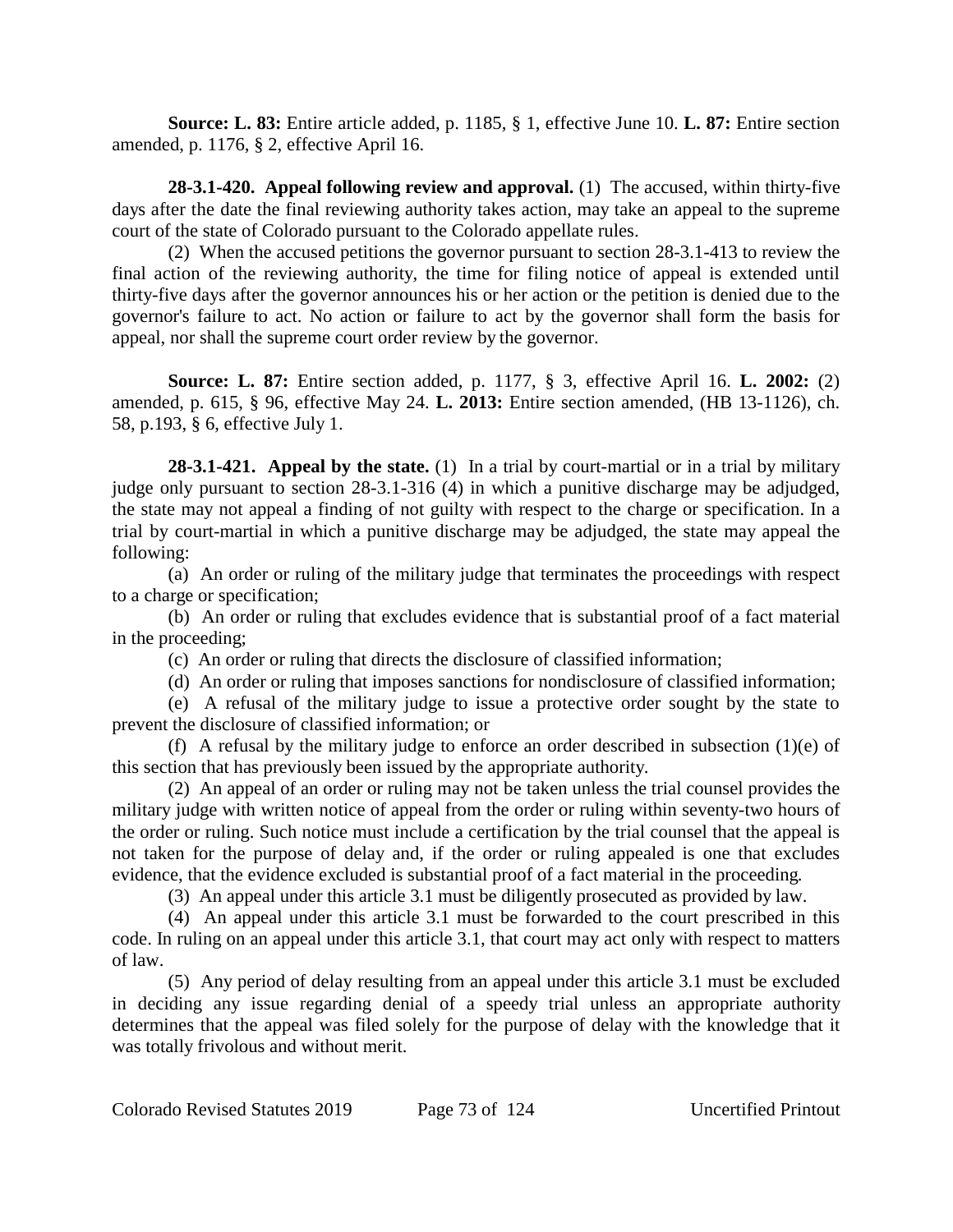2.

### PART 5

### PUNITIVE ARTICLE

**28-3.1-501. Principal defined.** A "principal", as used in this code, means any person punishable under this code who commits an offense punishable by this code or intentionally aids, abets, counsels, commands, solicits, or procures its commission or intentionally causes an act to be done which if directly performed by him or her would be punishable by this code.

**Source: L. 83:** Entire article added, p. 1185, § 1, effective June 10. **L. 2002:** Entire section amended, p. 615, § 97, effective May 24. **L. 2018:** Entire section amended, (SB 18-135), ch. 95, p. 748, § 18, effective April 2.

**28-3.1-502. Abetting offenders.** Any person subject to this code who, knowing that an offense punishable by this code has been committed, receives, comforts, or assists the offender in order to hinder or prevent his or her apprehension, trial, or punishment shall be punished as a court-martial directs.

**Source: L. 83:** Entire article added, p. 1185, § 1, effective June 10. **L. 2002:** Entire section amended, p. 616, § 98, effective May 24.

**28-3.1-503. Charges - offenses included.** An accused may be found guilty of an offense necessarily included in the offense charged or of an attempt to commit either the offense charged or of an offense necessarily included therein, but not both.

**Source: L. 83:** Entire article added, p. 1185, § 1, effective June 10.

**28-3.1-504. Attempt to commit offense.** (1) An act, done with specific intent to commit an offense under this code, amounting to more than mere preparation and tending even though failing to effect its commission, is an attempt to commit that offense.

(2) Any person subject to this code who attempts to commit any offense punishable by this code shall be punished as a court-martial directs, unless otherwise specifically prescribed.

(3) Any person subject to this code may be convicted of an attempt to commit an offense although it appears on the trial that the offense was consummated.

**Source: L. 83:** Entire article added, p. 1186, § 1, effective June 10.

**28-3.1-505. Conspiracy to commit offense.** Any person subject to this code who conspires with any other person to commit an offense under this code shall, if one or more of the conspirators does an act to effect the object of the conspiracy, be punished as a court-martial directs.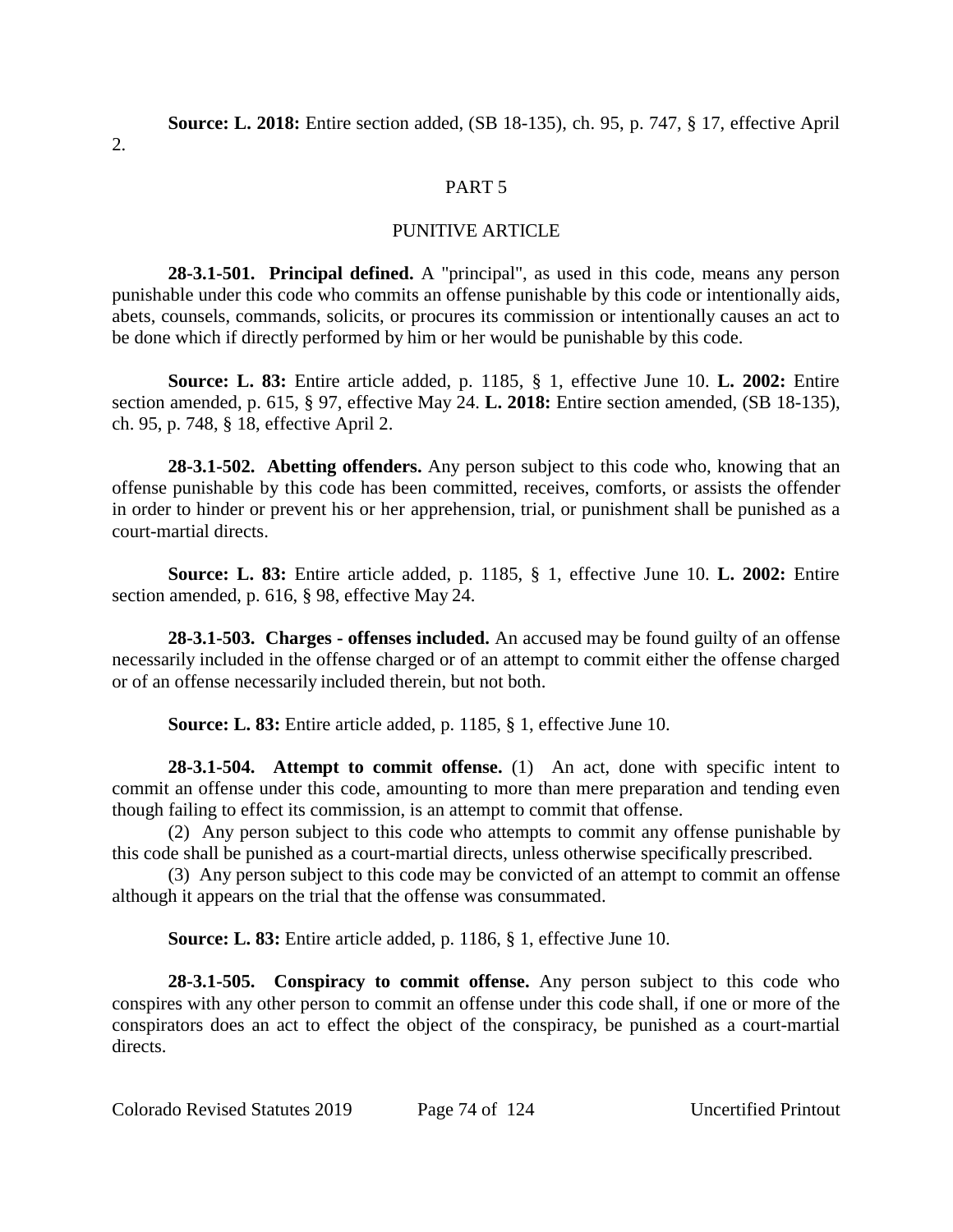**Source: L. 83:** Entire article added, p. 1186, § 1, effective June 10.

**28-3.1-506. Solicitation.** (1) Any person subject to this code who solicits or advises another to desert in violation of section 28-3.1-509 or mutiny in violation of section 28-3.1-518 shall be punished as a court-martial directs.

(2) Any person subject to this code who solicits or advises another to commit an act of misbehavior before the enemy or any hostile force in violation of section 28-3.1-523 or sedition in violation of section 28-3.1-518 shall be punished as court-martial directs.

**Source: L. 83:** Entire article added, p. 1186, § 1, effective June 10.

**28-3.1-507. Fraudulent enlistment, appointment, or separation.** (1) Any person shall be punished as a court-martial directs if he or she:

(a) Procures his or her own enlistment or appointment in the state military forces by knowingly false representation or deliberate concealment as to his or her qualifications or medical fitness for that enlistment or appointment and receives pay or allowances thereunder; or

(b) Procures his or her own separation from the state military forces by knowingly false representation or deliberate concealment as to his or her eligibility for that separation.

**Source: L. 83:** Entire article added, p. 1186, § 1, effective June 10. **L. 2002:** Entire section amended, p. 616, § 99, effective May 24. **L. 2018:** (1)(a) amended, (SB 18-135), ch. 95, p. 748, § 19, effective April 2.

**28-3.1-508. Unlawful enlistment, appointment, or separation.** Any person subject to this code who effects an enlistment or appointment in or a separation from the state military forces of any person who is known to him or her to be ineligible for such enlistment, appointment, or separation because it is prohibited by law, regulation, or order shall be punished as a court-martial directs.

**Source: L. 83:** Entire article added, p. 1186, § 1, effective June 10. **L. 2002:** Entire section amended, p. 616, § 100, effective May 24.

**28-3.1-509. Desertion.** (1) Any member of the state military forces is guilty of desertion if he or she:

(a) Without authority, goes or remains absent from his or her unit, organization, or place of duty with intent to remain away therefrom permanently; or

(b) Quits his or her unit, organization, or place of duty with intent to avoid hazardous duty or to shirk important service; or

(c) Without being regularly separated from one of the state military forces, enlists or accepts an appointment in the same or another one of the state military forces or in one of the armed forces of the United States without fully disclosing the fact that he or she has not been regularly separated.

(2) Any commissioned officer of the state military forces who, after tender of his or her resignation and before notice of its acceptance, quits his or her post or proper duties without leave and with intent to remain away therefrom permanently is guilty of desertion.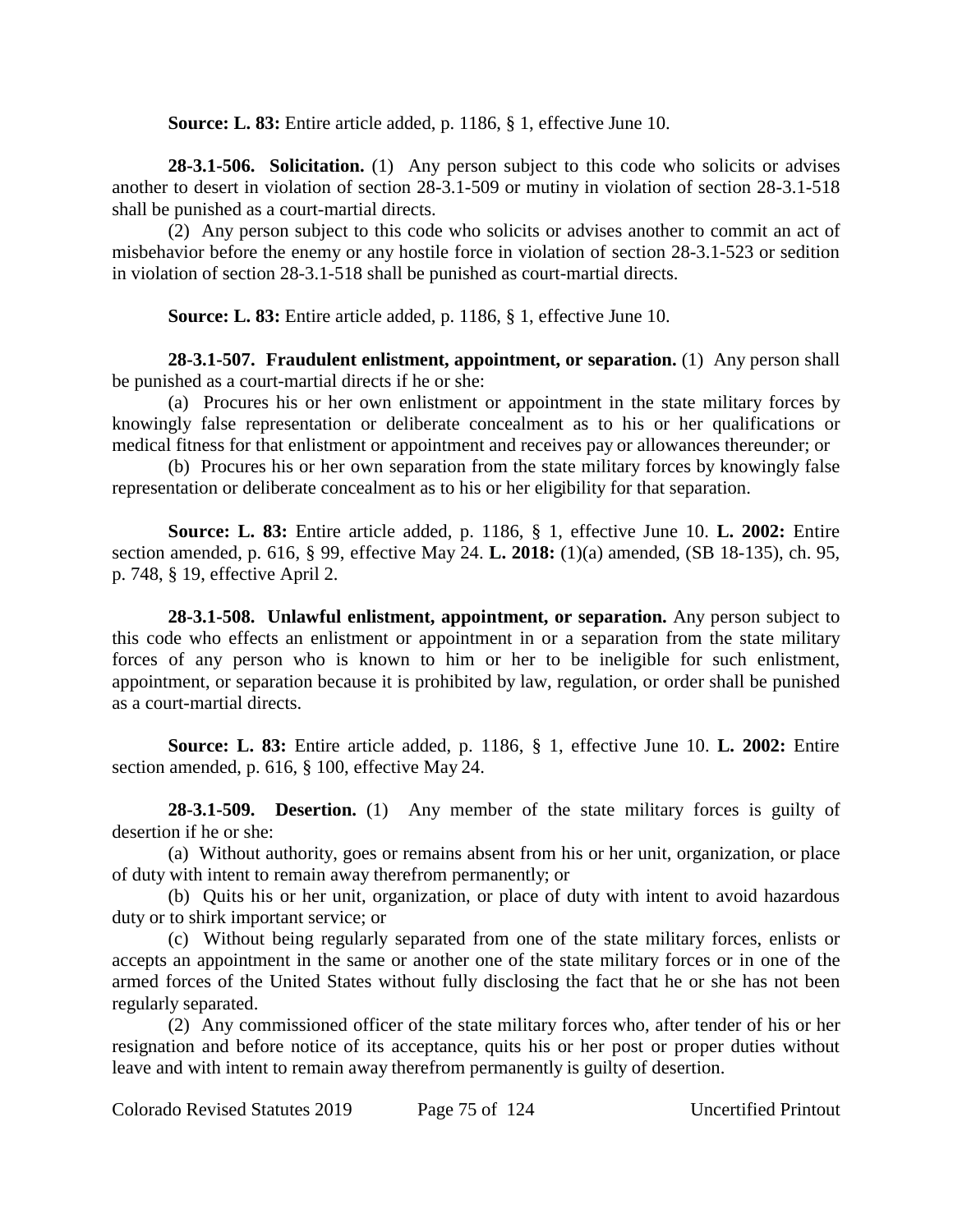(3) Any person found guilty of desertion or attempt to desert shall be punished as a court-martial directs.

**Source: L. 83:** Entire article added, p. 1186, § 1, effective June 10. **L. 2002:** (1) and (2) amended, p. 616, § 101, effective May 24.

**28-3.1-510. Absence without leave.** (1) Any person subject to this code shall be punished as a court-martial directs when he or she, without authority:

(a) Fails to go to his or her appointed place of duty at the time prescribed;

(b) Goes from that place; or

(c) Absents himself or herself or remains absent from his or her unit, organization, or place of duty at which he or she is required to be at the time prescribed.

**Source: L. 83:** Entire article added, p. 1187, § 1, effective June 10. **L. 2002:** IP(1), (1)(a), and (1)(c) amended, p. 617, § 102, effective May 24.

**28-3.1-511. Missing movement.** Any person subject to this code who, through neglect or design, misses the movement of a ship, aircraft, or unit with which he or she is required in the course of duty to move must be punished as a court-martial directs.

**Source: L. 83:** Entire article added, p. 1187, § 1, effective June 10. **L. 2002:** Entire section amended, p. 617, § 103, effective May 24. **L. 2018:** Entire section amended, (SB 18- 135), ch. 95, p. 749, § 20, effective April 2.

**28-3.1-512. Contempt toward officials.** Any person subject to this code who uses contemptuous words against the president of the United States or the governor which may detrimentally affect the morale or effectiveness of any unit of the state military forces shall be punished as a court-martial directs.

**Source: L. 83:** Entire article added, p. 1187, § 1, effective June 10.

**28-3.1-513. Disrespect toward superior commissioned officer.** Any person subject to this code who behaves with disrespect toward his or her superior commissioned officers shall be punished as a court-martial directs.

**Source: L. 83:** Entire article added, p. 1187, § 1, effective June 10. **L. 2002:** Entire section amended, p. 617, § 104, effective May 24.

**28-3.1-514. Assaulting or willfully disobeying superior commissioned officer.** (1) Any person subject to this code shall be punished by confinement of not more than ten years or such other punishment as a court-martial directs if he or she:

(a) Strikes his or her superior commissioned officer or draws or lifts up any weapon or offers any violence against such officer while he or she is in the execution of his or her office; or

(b) Willfully disobeys a lawful command of his or her superior commissioned officer.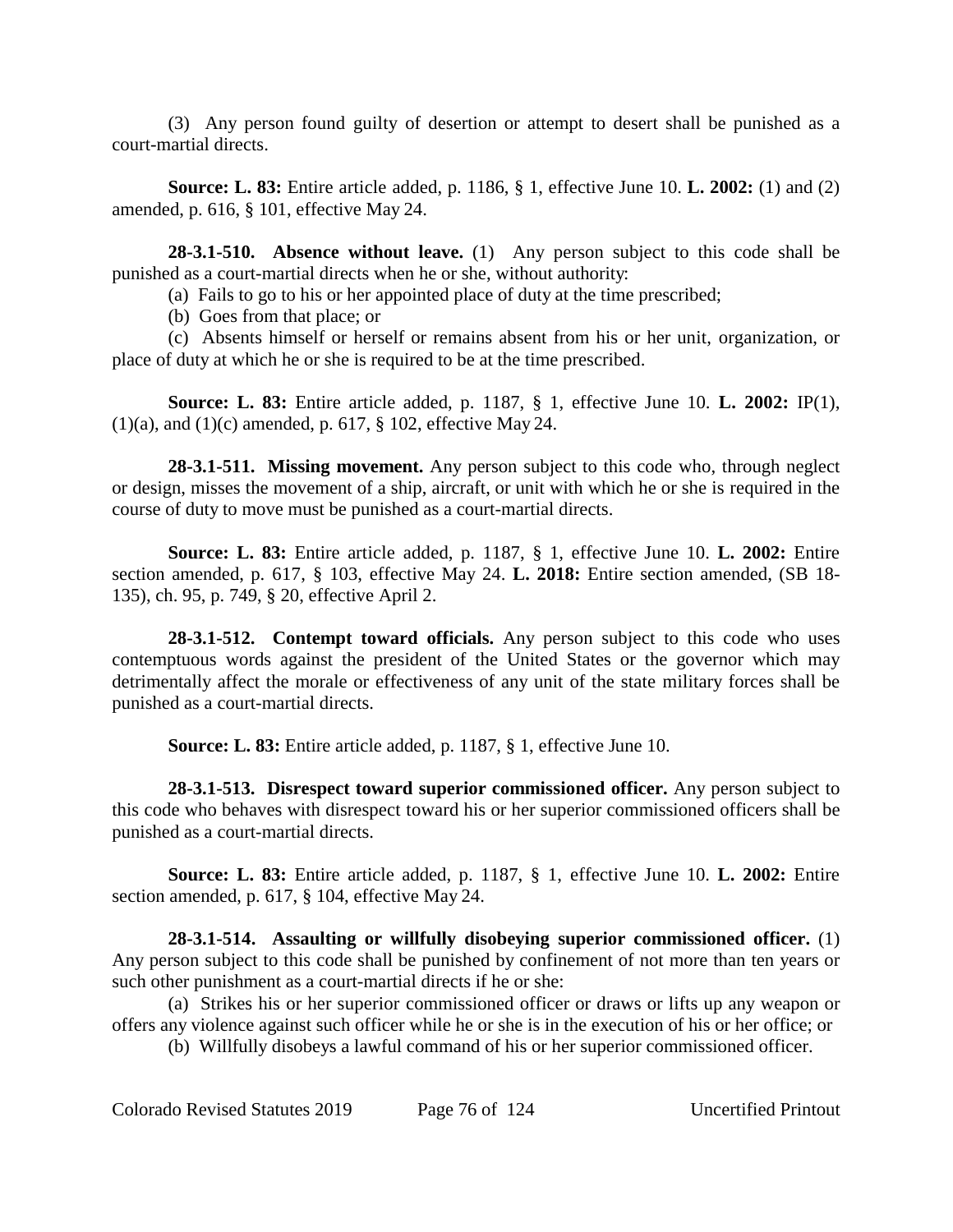**Source: L. 83:** Entire article added, p. 1187, § 1, effective June 10. **L. 2002:** Entire section amended, p. 617, § 105, effective May 24. **L. 2018:** IP(1) amended, (SB 18-135), ch. 95, p. 749, § 21, effective April 2.

**28-3.1-515. Insubordinate conduct toward warrant officer or noncommissioned officer.** (1) Any warrant officer or enlisted member shall be punished as a court-martial directs if he or she:

(a) Strikes or assaults a warrant officer or noncommissioned officer while that officer is in the execution of his or her office; or

(b) Willfully disobeys the lawful order of a warrant officer or noncommissioned officer; or

(c) Treats with contempt or is disrespectful in language or deportment toward a warrant officer or noncommissioned officer while that officer is in the execution of his or her office.

**Source: L. 83:** Entire article added, p. 1187, § 1, effective June 10. **L. 2002:** IP(1),  $(1)(a)$ , and  $(1)(c)$  amended, p. 617, § 106, effective May 24.

**28-3.1-516. Failure to obey order or regulation.** Any person subject to this code who violates or fails to obey any lawful general order or regulation, including an order to report for state active duty, or is derelict in the performance of his or her duties shall be punished as a court-martial directs.

**Source: L. 83:** Entire article added, p. 1188, § 1, effective June 10. **L. 2018:** Entire section amended, (SB 18-135), ch. 95, p. 749, § 22, effective April 2.

**28-3.1-517. Cruelty and maltreatment of inferiors.** Any person subject to this code who is guilty of cruelty toward, or oppression or maltreatment of, any person subject to his or her orders must be punished as a court-martial directs.

**Source: L. 83:** Entire article added, p. 1188, § 1, effective June 10. **L. 2002:** Entire section amended, p. 618, § 107, effective May 24. **L. 2018:** Entire section amended, (SB 18- 135), ch. 95, p. 749, § 23, effective April 2.

**28-3.1-518. Mutiny and sedition.** (1) Any person subject to this code who, with intent to usurp or override lawful military authority, refuses, in concert with any other person, to obey orders or otherwise do his or her duty or creates any violence or disturbance is guilty of mutiny.

(2) Any such person who, with intent to cause the overthrow or destruction of lawful civil authority, creates, in concert with any other person, revolt, violence, or other disturbance against such authority is guilty of sedition.

(3) Any such person who fails to do his or her utmost to prevent and suppress a mutiny or sedition being committed in his or her presence or fails to take all reasonable means to inform his or her superior commissioned officer or commanding officer of a mutiny or sedition which he or she knows or has reason to believe is taking place, is guilty of a failure to suppress or report a mutiny or sedition.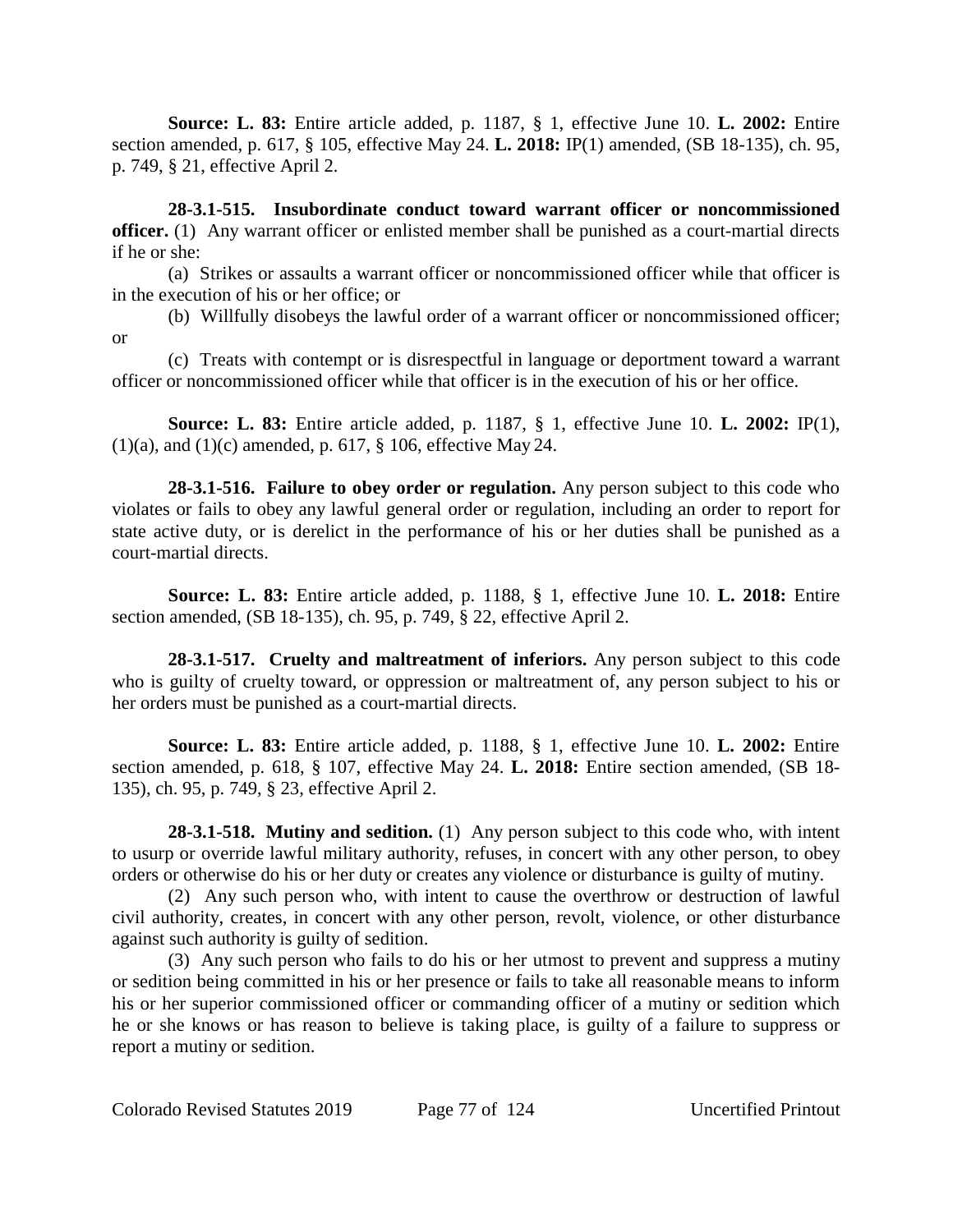(4) Any person who is found guilty of attempted mutiny, sedition, or failure to suppress or report a mutiny or sedition shall be punished by confinement of not more than ten years or such other punishment as a court-martial directs.

**Source: L. 83:** Entire article added, p. 1188, § 1, effective June 10. **L. 2002:** (1) and (3) amended, p. 618, § 108, effective May 24. **L. 2018:** (4) amended, (SB 18-135), ch. 95, p. 749, § 24, effective April 2.

**28-3.1-519. Resisting arrest - escape from custody.** Any person subject to this code who resists apprehension or breaks arrest or who escapes from physical restraint lawfully imposed shall be punished as a court-martial directs.

**Source: L. 83:** Entire article added, p. 1188, § 1, effective June 10.

**28-3.1-520. Unlawful release of prisoners.** Any person subject to this code who, without proper authority, releases any prisoner committed to his or her charge or who, through neglect or design, suffers any such prisoner to escape shall be punished as a court-martial directs, whether or not the prisoner was committed in strict compliance with law.

**Source: L. 83:** Entire article added, p. 1188, § 1, effective June 10. **L. 2002:** Entire section amended, p. 618, § 109, effective May 24.

**28-3.1-521. Unlawful detention of another.** Any person subject to this code who, except as provided by law, apprehends, arrests, or confines any person shall be punished as a court-martial directs.

**Source: L. 83:** Entire article added, p. 1188, § 1, effective June 10.

**28-3.1-522. Noncompliance with procedural rules.** Any person subject to this code who is responsible for unnecessary delay in the disposition of any case of a person accused of an offense under this code or knowingly and intentionally fails to enforce or comply with any provision of this code regulating the proceedings before, during, or after trial of an accused shall be punished as a court-martial directs.

**Source: L. 83:** Entire article added, p. 1188, § 1, effective June 10.

**28-3.1-523. Misbehavior before the enemy or any hostile force.** (1) Any person subject to this code shall be punished by confinement of not more than ten years or such other punishment as a court-martial directs when he or she, before or in the presence of the enemy or any hostile force:

(a) Runs away;

(b) Abandons, surrenders, or delivers up any command, unit, place, or military property which it is his or her duty to defend;

(c) Through disobedience, neglect, or intentional misconduct, endangers the safety of any such command, unit, place, or military property;

Colorado Revised Statutes 2019 Page 78 of 124 Uncertified Printout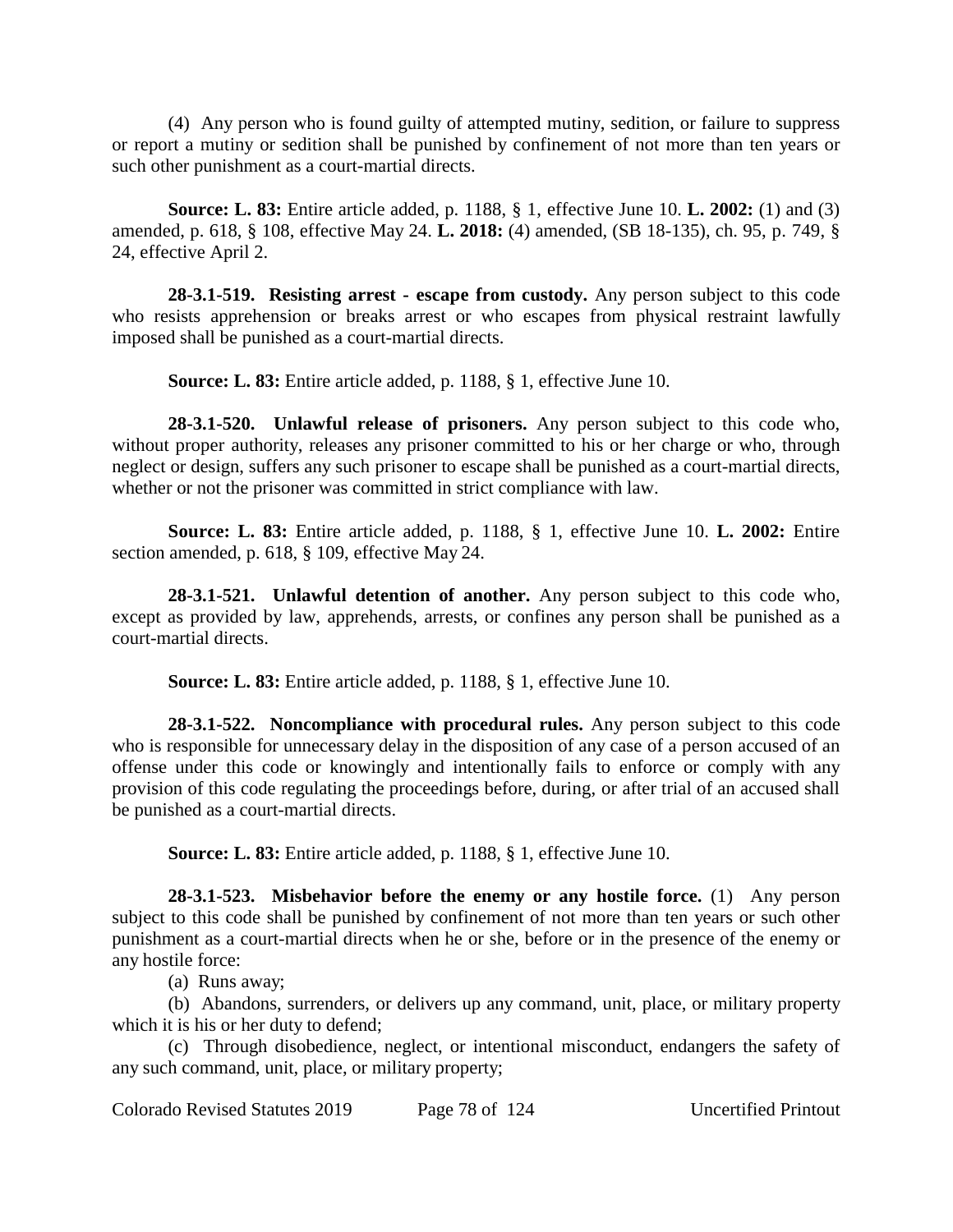(d) Casts away his or her arms or ammunition;

(e) Is guilty of cowardly conduct;

(f) Quits his or her place of duty to plunder or pillage;

(g) Causes false alarms in any command, unit, or place under control of the armed forces of the United States or the state military forces;

(h) Willfully fails to do his or her utmost to encounter, engage, capture, or destroy any enemy troops, hostile forces, combatants, vessels, aircraft, or any other thing, which it is his or her duty so to encounter, engage, capture, or destroy; or

(i) Does not afford all practicable relief and assistance to any troops, combatants, vessels, or aircraft of the armed forces belonging to the United States or their allies or the state or to any other state, when engaged in battle.

**Source: L. 83:** Entire article added, p. 1188, § 1, effective June 10. **L. 2002:** IP(1), (1)(b), (1)(d), (1)(f), and (1)(h) amended, p. 618, § 110, effective May 24. **L. 2018:** IP(1) amended, (SB 18-135), ch. 95, p. 749, § 25, effective April 2.

**28-3.1-524. Subordinate compelling surrender.** Any person subject to this code who compels or attempts to compel the commander of any of the state military forces to surrender to an enemy or any hostile force or who strikes the colors or flag to any enemy or any hostile force without proper authority shall be punished as a court-martial directs.

**Source: L. 83:** Entire article added, p. 1189, § 1, effective June 10.

**28-3.1-525. Improper use of countersign.** Any person subject to this code who discloses the parole or countersign to any person not entitled to receive it, or who gives to another who is entitled to receive and use the parole or countersign a different parole or countersign from that which, to his or her knowledge, he or she was authorized and required to give, shall be punished by confinement of not more than ten years or such other punishment as a court-martial directs.

**Source: L. 83:** Entire article added, p. 1189, § 1, effective June 10. **L. 2002:** Entire section amended, p. 619, § 111, effective May 24. **L. 2018:** Entire section amended, (SB 18- 135), ch. 95, p. 749, § 26, effective April 2.

**28-3.1-526. Forcing a safeguard.** Any person subject to this code who forces a safeguard shall be punished as a court-martial directs.

**Source: L. 83:** Entire article added, p. 1189, § 1, effective June 10.

**28-3.1-527. Captured or abandoned property.** (1) All persons subject to this code shall secure all property taken from the enemy or any hostile force and shall give notice and turn over to the proper authority without delay all captured or abandoned property in their possession, custody, or control.

(2) Any person subject to this code shall be punished as a court-martial directs if he or she: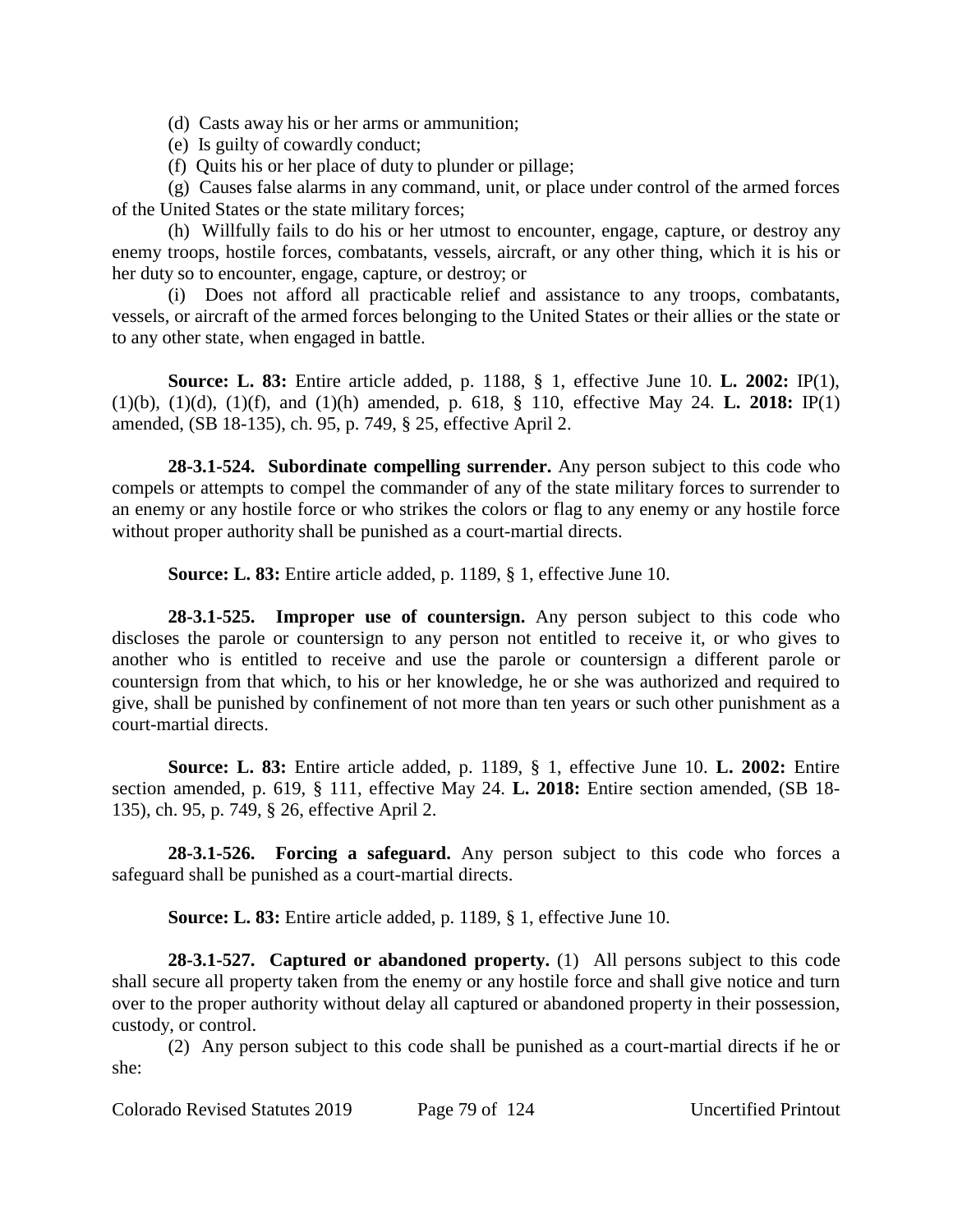(a) Fails to carry out the duties prescribed in subsection (1) of this section;

(b) Buys, sells, trades, or in any way deals in or disposes of captured, stolen, or abandoned property whereby he or she receives or expects any profit, benefit, or advantage to himself or herself or another directly or indirectly connected with himself or herself; or

(c) Engages in looting or pillaging.

**Source: L. 83:** Entire article added, p. 1189, § 1, effective June 10. **L. 2002:** IP(2) and (2)(b) amended, p. 619, § 112, effective May 24. **L. 2018:** (2)(b) amended, (SB 18-135), ch. 95, p. 750, § 27, effective April 2.

**28-3.1-528. Aiding the enemy or any hostile force.** Any person who aids or attempts to aid the enemy or any hostile force with arms, ammunition, supplies, money, or other thing or who without proper authority knowingly harbors, or protects, or gives intelligence to, or communicates or corresponds with, or holds any intercourse with the enemy or any hostile force, either directly or indirectly, shall be punished as a court-martial directs.

**Source: L. 83:** Entire article added, p. 1189, § 1, effective June 10.

**28-3.1-529. Misconduct of a prisoner.** (1) Any person subject to this code shall be punished as a court-martial directs when he or she, while in the hands of the enemy or any hostile force:

(a) For the purpose of securing favorable treatment by his or her captors, acts without proper authority in a manner contrary to law, custom, or regulation, to the detriment of others held by the enemy or any hostile force as civilian or military prisoners; or

(b) While in a position of authority over prisoners maltreats them without justifiable cause.

**Source: L. 83:** Entire article added, p. 1190, § 1, effective June 10. **L. 2002:** Entire section amended, p. 619, § 113, effective May 24.

**28-3.1-530. Falsification of official documents.** Any person subject to this code who, with intent to deceive, signs any false record, return, regulation, order, or other official document knowing the same to be false or makes any other false official statement knowing the same to be false shall be punished as a court-martial directs.

**Source: L. 83:** Entire article added, p. 1190, § 1, effective June 10.

**28-3.1-531. Military property - loss, damage, destruction, or wrongful disposition.** Any person subject to this code who without proper authority sells or otherwise disposes of, willfully or through neglect damages, destroys, or loses, or willfully or through neglect suffers to be damaged, destroyed, sold, or wrongfully disposed of any military property of the United States or of the state shall be punished as a court-martial directs.

**Source: L. 83:** Entire article added, p. 1190, § 1, effective June 10.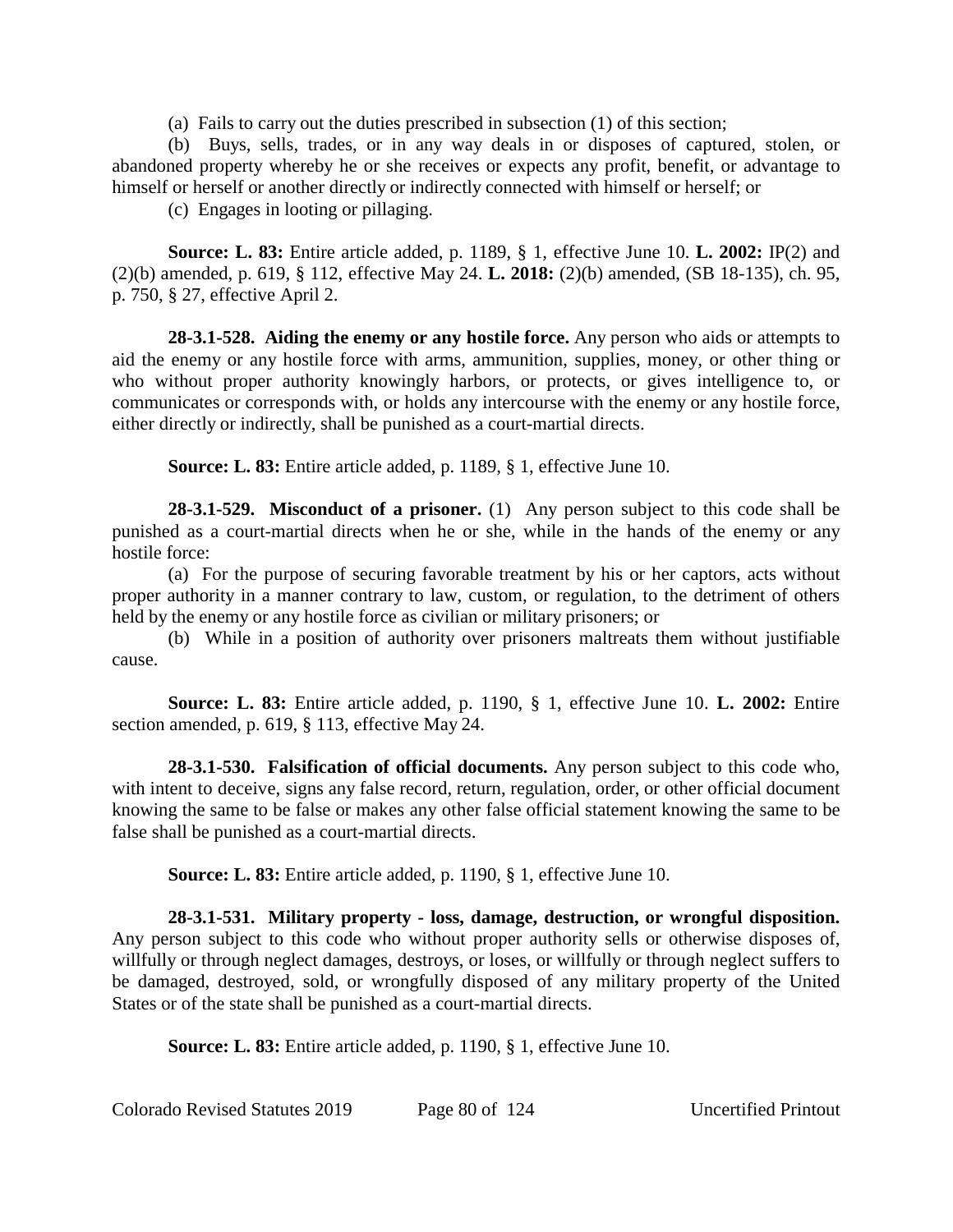**28-3.1-532. Waste, spoilage, or destruction of property other than military.** Any person subject to this code who while on duty status willfully or recklessly wastes, spoils, or otherwise willfully and wrongfully destroys or damages any property other than military property of the United States or of the state shall be punished as a court-martial directs.

**Source: L. 83:** Entire article added, p. 1190, § 1, effective June 10.

**28-3.1-533. Driving while impaired - reckless driving.** Any person subject to this code who operates any vehicle while impaired by alcohol, marijuana, drugs, or intoxicants of any kind, or any combination thereof, or in a reckless or wanton manner shall be punished as a courtmartial directs.

**Source: L. 83:** Entire article added, p. 1190, § 1, effective June 10. **L. 2018:** Entire section amended, (SB 18-135), ch. 95, p. 750, § 28, effective April 2.

**28-3.1-534. Impaired on duty - leaving or sleeping on post.** Any person subject to this code who is found impaired by alcohol, marijuana, drugs, or intoxicants of any kind, or any combination thereof, on duty or sleeping upon his or her post or who leaves his or her post before he or she is regularly relieved shall be punished as a court-martial directs.

**Source: L. 83:** Entire article added, p. 1190, § 1, effective June 10. **L. 2002:** Entire section amended, p. 619, § 114, effective May 24. **L. 2018:** Entire section amended, (SB 18- 135), ch. 95, p. 750, § 29, effective April 2.

**28-3.1-535. Malingering.** Any person subject to this code who, for the purpose of avoiding work, duty, or service, feigns illness, physical disablement, mental lapse, or derangement or intentionally inflicts self-injury shall be punished as a court-martial directs.

**Source: L. 83:** Entire article added, p. 1190, § 1, effective June 10.

**28-3.1-536. Riot - breach of peace.** Any person subject to this code who causes or participates in any riot or breach of the peace shall be punished as a court-martial directs.

**Source: L. 83:** Entire article added, p. 1190, § 1, effective June 10.

**28-3.1-537. Provoking or reproachful words.** Any person subject to this code who uses provoking or reproachful words or gestures towards any other person subject to this code shall be punished as a court-martial directs.

**Source: L. 83:** Entire article added, p. 1190, § 1, effective June 10.

**28-3.1-538. Larceny and wrongful appropriation.** (1) Any person subject to this code who wrongfully takes, obtains, or withholds, by any means, from the possession of the owner or of any other person any money, personal property, or article of value of any kind: With intent permanently to deprive or defraud another person of the use and benefit of property or to

Colorado Revised Statutes 2019 Page 81 of 124 Uncertified Printout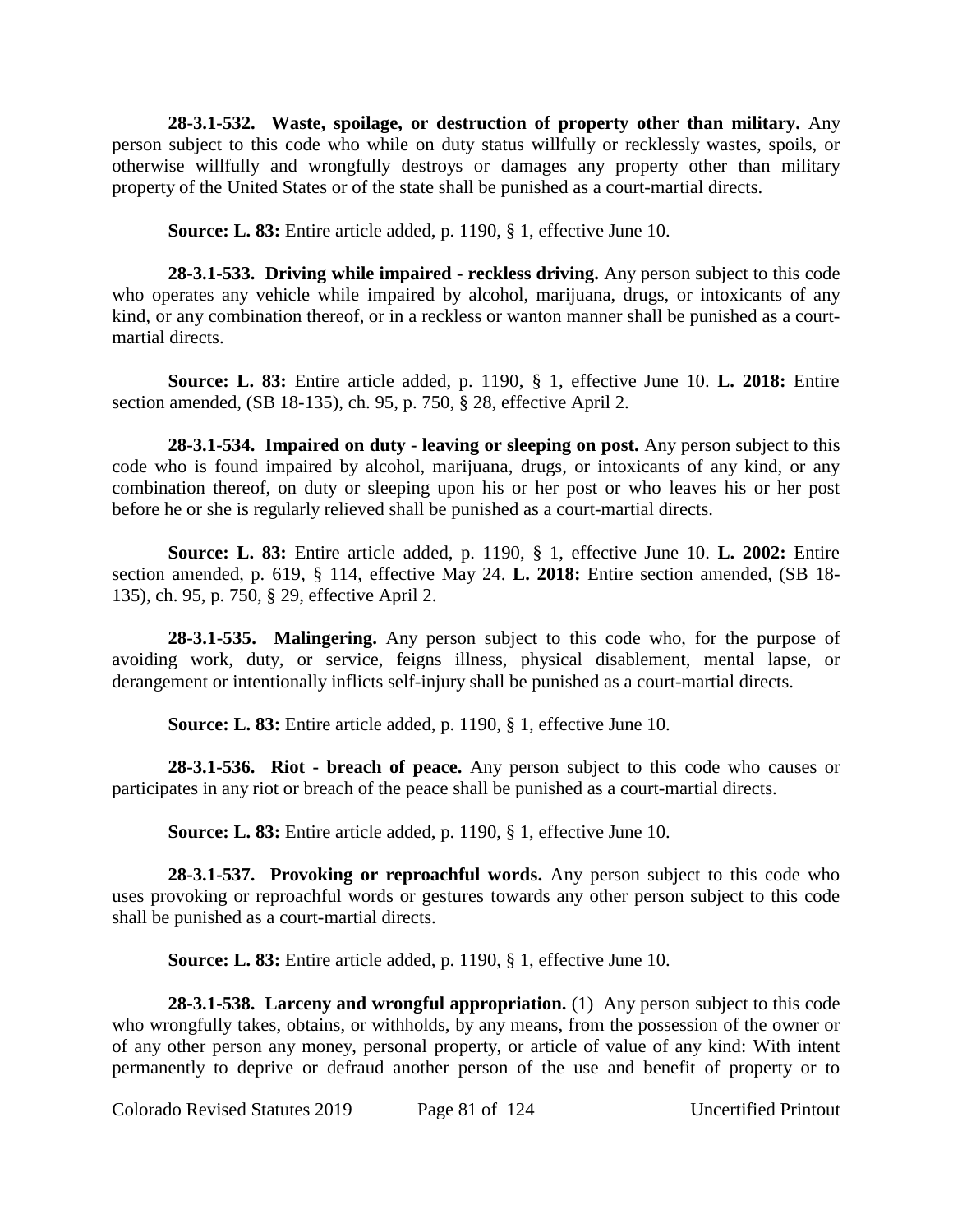appropriate it to his or her own use or the use of any person other than the owner, is guilty of larceny; or, with intent temporarily to deprive or defraud another person of the use and benefit of property or to appropriate it to his or her own use or the use of any person other than the owner, is guilty of wrongful appropriation.

(2) Any person found guilty of larceny or wrongful appropriation shall be punished as a court-martial directs.

**Source: L. 83:** Entire article added, p. 1191, § 1, effective June 10. **L. 2002:** (1) amended, p. 619, § 115, effective May 24.

**28-3.1-539. Robbery.** Any person subject to this code who with intent to steal takes anything of value from the person or in the presence of another against his or her will, by means of force or violence or fear of immediate or future injury to his or her person or property or to the person or property of a relative or member of his or her family or of anyone in his or her company at the time of the robbery, is guilty of robbery and shall be punished as a court-martial directs.

**Source: L. 83:** Entire article added, p. 1191, § 1, effective June 10. **L. 2002:** Entire section amended, p. 620, § 116, effective May 24.

**28-3.1-540. Forgery.** Any person subject to this code who, with intent to defraud, falsely makes or alters any signature to any writing or any part thereof which would, if genuine, apparently impose a legal liability on another or change his or her legal right or liability to his or her prejudice or utters, offers, issues, or transfers such a writing, known to him or her to be so made or altered, is guilty of forgery and shall be punished as a court-martial may direct.

**Source: L. 83:** Entire article added, p. 1191, § 1, effective June 10. **L. 2002:** Entire section amended, p. 620, § 117, effective May 24.

**28-3.1-541. Maiming.** Any person subject to this code who, with intent to injure, disfigure, or disable, inflicts upon the person of another an injury which seriously disfigures his or her person by any mutilation thereof, destroys or disables any member or organ of his or her body, or seriously diminishes his or her physical vigor by the injury of any member or organ is guilty of maiming and shall be punished as a court-martial directs.

**Source: L. 83:** Entire article added, p. 1191, § 1, effective June 10. **L. 2002:** Entire section amended, p. 620, § 118, effective May 24.

**28-3.1-542.** Arson. (1) Any person subject to this code who willfully and maliciously burns or sets on fire an inhabited dwelling or any other structure, movable or immovable, wherein to the knowledge of the offender there is at the time a human being is guilty of aggravated arson and shall be punished as a court-martial directs.

(2) Any person subject to this code who willfully and maliciously burns or sets fire to the property of another, except as provided in subsection (1) of this section, is guilty of simple arson and shall be punished as a court-martial directs.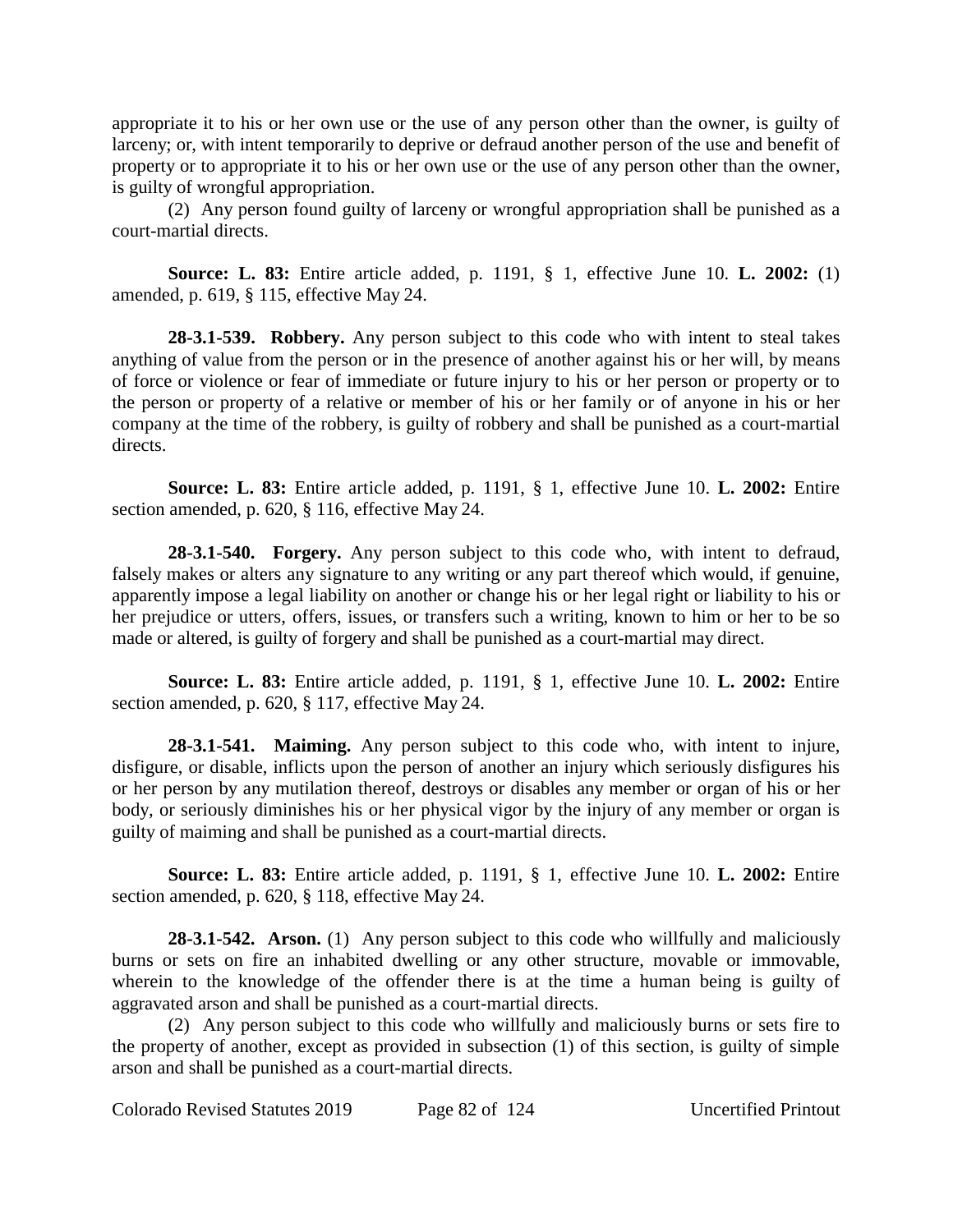**Source: L. 83:** Entire article added, p. 1191, § 1, effective June 10.

**28-3.1-543. Extortion.** Any person subject to this code who communicates threats to another person with the intention thereby to obtain anything of value or any acquittance, advantage, or immunity is guilty of extortion and shall be punished as a court-martial directs.

**Source: L. 83:** Entire article added, p. 1191, § 1, effective June 10.

**28-3.1-544. Assault.** (1) Any person subject to this code who attempts or offers with unlawful force or violence to do bodily harm to another person, whether or not the attempt or offer is consummated, is guilty of assault and shall be punished as a court-martial directs.

(2) Any person subject to this code who commits an assault with a dangerous weapon or other means or force likely to produce death or grievous bodily harm or commits an assault and intentionally inflicts grievous bodily harm with or without a weapon is guilty of aggravated assault and shall be punished as a court-martial directs.

**Source: L. 83:** Entire article added, p. 1191, § 1, effective June 10.

**28-3.1-545. Burglary.** Any person subject to this code who, with intent to commit an offense punishable under this part 5, breaks and enters the dwelling house of another is guilty of burglary and shall be punished as a court-martial directs.

**Source: L. 83:** Entire article added, p. 1192, § 1, effective June 10.

**28-3.1-546. Perjury.** Any person subject to this code who in a judicial proceeding or in a course of justice conducted under this code willfully gives, upon a lawful oath or in any form allowed by law to be substituted for an oath, any false testimony material to the issue or matter of inquiry is guilty of perjury and shall be punished as a court-martial directs.

**Source: L. 83:** Entire article added, p. 1192, § 1, effective June 10.

**28-3.1-547. Frauds against the government.** (1) Any person subject to this code shall be punished as a court-martial directs if he or she:

(a) Knowing it to be false or fraudulent, makes any claim against the United States, the state, or any officer thereof or presents to any person in the civil or military service, for approval or payment, any claim against the United States, the state, or any officer thereof;

(b) For the purpose of obtaining the approval, allowance, or payment of any claim against the United States, the state, or any officer thereof, makes or uses any writing or other paper knowing it to contain any false or fraudulent statements, makes any oath to any fact or to any writing or other paper knowing the oath to be false, or forges or counterfeits any signature upon any writing or other paper or uses any such signature knowing it to be forged or counterfeited;

(c) Having charge, possession, custody, or control of any money or other property of the United States or the state, furnished or intended for the armed forces of the United States or the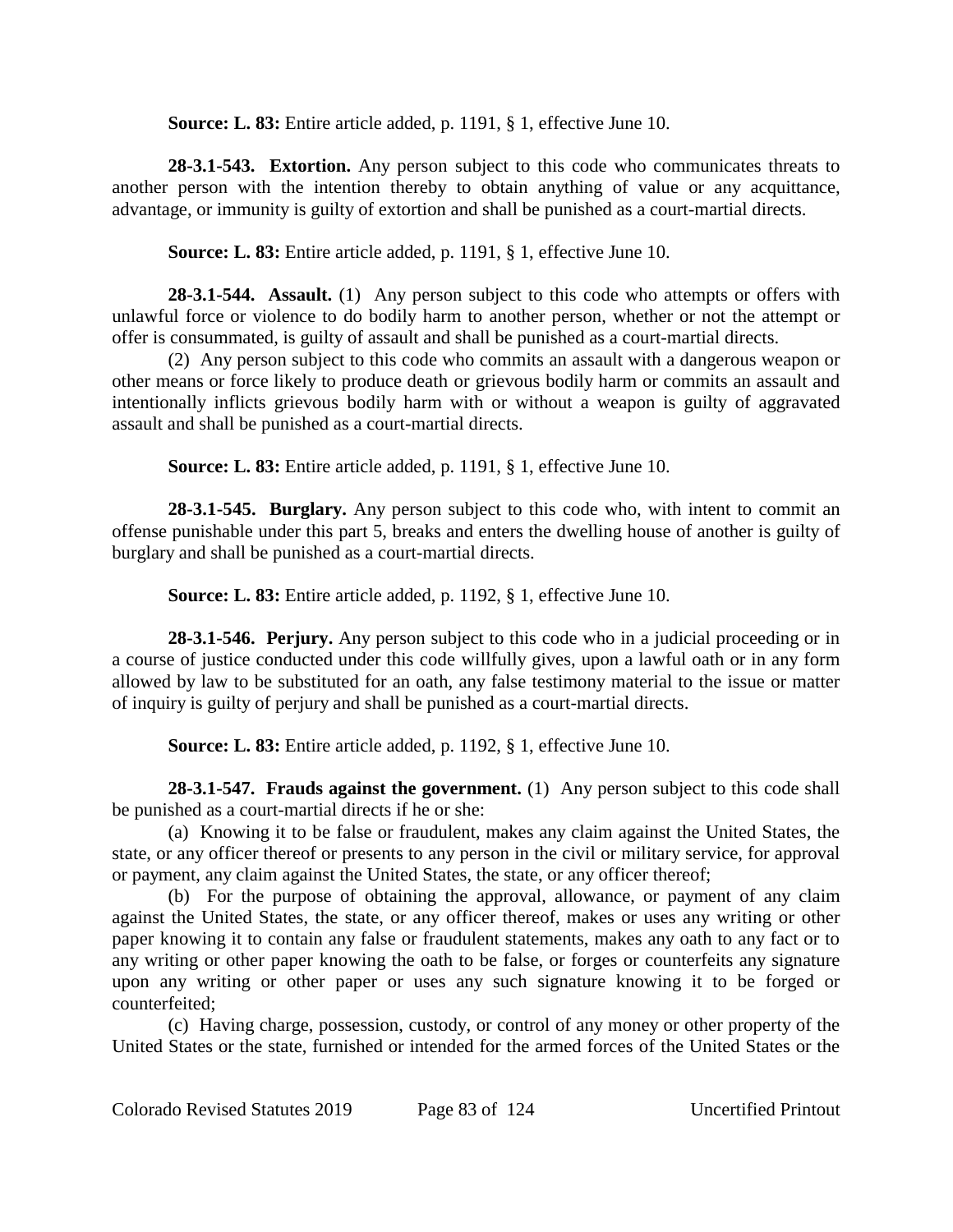state military forces, knowingly delivers to any person having authority to receive it any amount thereof less than that for which he or she receives a certificate or receipt; or

(d) Being authorized to make or deliver any paper certifying the receipt of any property of the United States or the state, furnished or intended for the armed forces of the United States or the state military forces, makes or delivers to any person such writing without having full knowledge of the truth of the statements therein contained and with intent to defraud the United States or the state.

**Source: L. 83:** Entire article added, p. 1192, § 1, effective June 10. **L. 2002:** IP(1) and (1)(c) amended, p. 620, § 119, effective May 24.

**28-3.1-548. Conduct unbecoming an officer.** Any commissioned officer, cadet, or candidate who is convicted of conduct unbecoming an officer shall be punished as a courtmartial directs.

**Source: L. 83:** Entire article added, p. 1192, § 1, effective June 10. **L. 2018:** Entire section amended, (SB 18-135), ch. 95, p. 750, § 30, effective April 2.

**28-3.1-549. Cognizance of disreputable conduct.** Though not specifically mentioned in this code, all disorders and neglects to the prejudice of good order and discipline in the state military forces and all conduct of a nature to bring discredit upon the state military forces, of which persons subject to this code may be guilty, shall be taken cognizance of by a general, special, or summary court-martial, according to the nature and degree of the offense, and shall be punished at the discretion of such court. However, cognizance may not be taken of, and jurisdiction may not be extended to, any offense which constitutes a felony under the laws of this state where the local prosecuting authority has initiated a criminal action against the accused in the same matter. Where such an action has not been initiated against the accused, trial counsel shall give notice to the local prosecuting authority that a court-martial has taken cognizance of the offense and shall certify to the court-martial that such notice was given.

**Source: L. 83:** Entire article added, p. 1192, § 1, effective June 10. **L. 86:** Entire section amended, p. 1015, § 4, effective July 1.

**28-3.1-550. Controlled substances - wrongful use - possession - transfer.** (1) Any person subject to this code who wrongfully uses, possesses, manufactures, distributes, imports into the customs territory of the United States, exports from the United States, or introduces into an installation, vessel, vehicle, or aircraft used by or under the control of the armed forces of the United States or of the military forces of any state a substance described in subsection (2) of this section must be punished as a court-martial may direct.

(2) The substances referred to in subsection (1) of this section are the following:

(a) Opium, heroin, cocaine, amphetamine, lysergic acid diethylamide, methamphetamine, phencyclidine, barbituric acid, and marijuana and any compound or derivative of any such substance;

(b) Any substance not specified in subsection (2)(a) of this section that is listed on a schedule of controlled substances prescribed by the president of the United States for the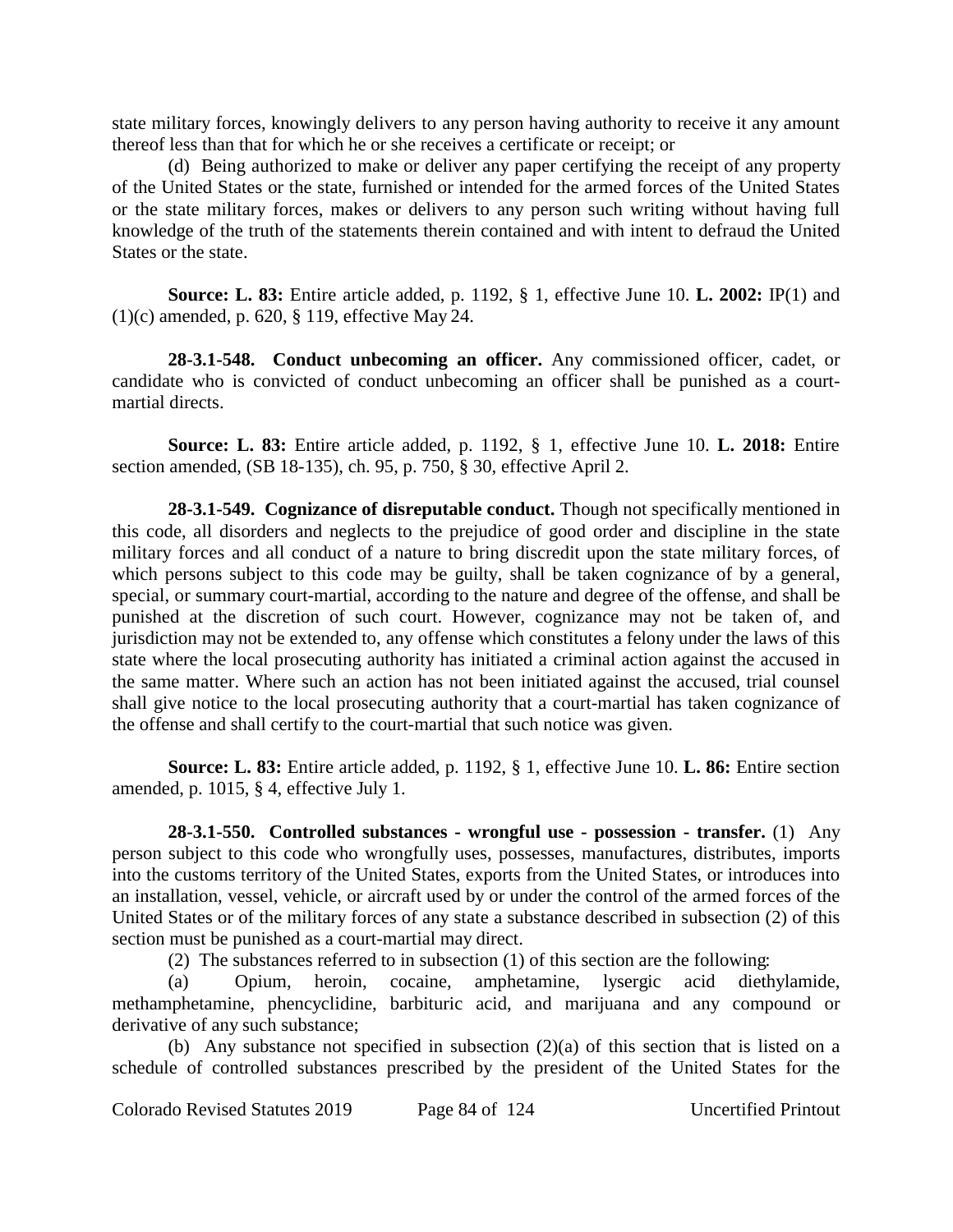purposes of the federal "Uniform Code of Military Justice", 10 U.S.C. sec. 801 et seq., as amended; and

(c) Any other substance that is listed in schedules I through V of article 202 of the federal "Controlled Substances Act", 21 U.S.C. sec. 812, as amended.

**Source: L. 2018:** Entire section added, (SB 18-135), ch. 95, p. 750, § 31, effective April  $2<sub>1</sub>$ 

## PART 6

## MISCELLANEOUS PROVISIONS

**28-3.1-601. Courts of inquiry.** (1) Courts of inquiry to investigate any matter may be convened by the governor.

(2) A court of inquiry shall consist of three or more commissioned officers. For each court of inquiry, the convening authority shall also appoint counsel for the court.

(3) Any person subject to this code whose conduct is subject to inquiry shall be designated as a party. Any person subject to this code or employed in the department who has a direct interest in the subject of inquiry has the right to be designated as a party upon request to the court. Any person designated as a party shall be given due notice and has the right to be present, to be represented by counsel, to cross-examine witnesses, and to introduce evidence.

(4) Members of a court of inquiry may be challenged by a party, but only for cause stated to the court.

(5) The members, the counsel, the reporter, and the interpreters of courts of inquiry shall take an oath or affirmation to faithfully perform their duties.

(6) Witnesses may be summoned to appear and testify and may be examined before courts of inquiry in the same manner as provided for courts-martial.

(7) Courts of inquiry shall make findings of fact but may not express opinions or make recommendations unless required to do so by the convening authority.

(8) Each court of inquiry shall keep a record of its proceedings, which shall be authenticated by the signatures of the president and counsel for the court and forwarded to the convening authority. If the record cannot be authenticated by the president, it shall be signed by a member of the court in lieu of the president. If the record cannot be authenticated by the counsel for the court, it shall be signed by a member of the court in lieu of the counsel.

**Source: L. 83:** Entire article added, p. 1193, § 1, effective June 10. **L. 2002:** (3) amended, p. 362, § 24, effective July 1.

**Cross references:** For the legislative declaration contained in the 2002 act amending subsection (3), see section 1 of chapter 121, Session Laws of Colorado 2002.

**28-3.1-602. Authority to administer oaths.** (1) The following members of the military forces may administer oaths for the purposes of military justice, and affidavits may be taken for those purposes before such members or before persons having the general powers of a notary public: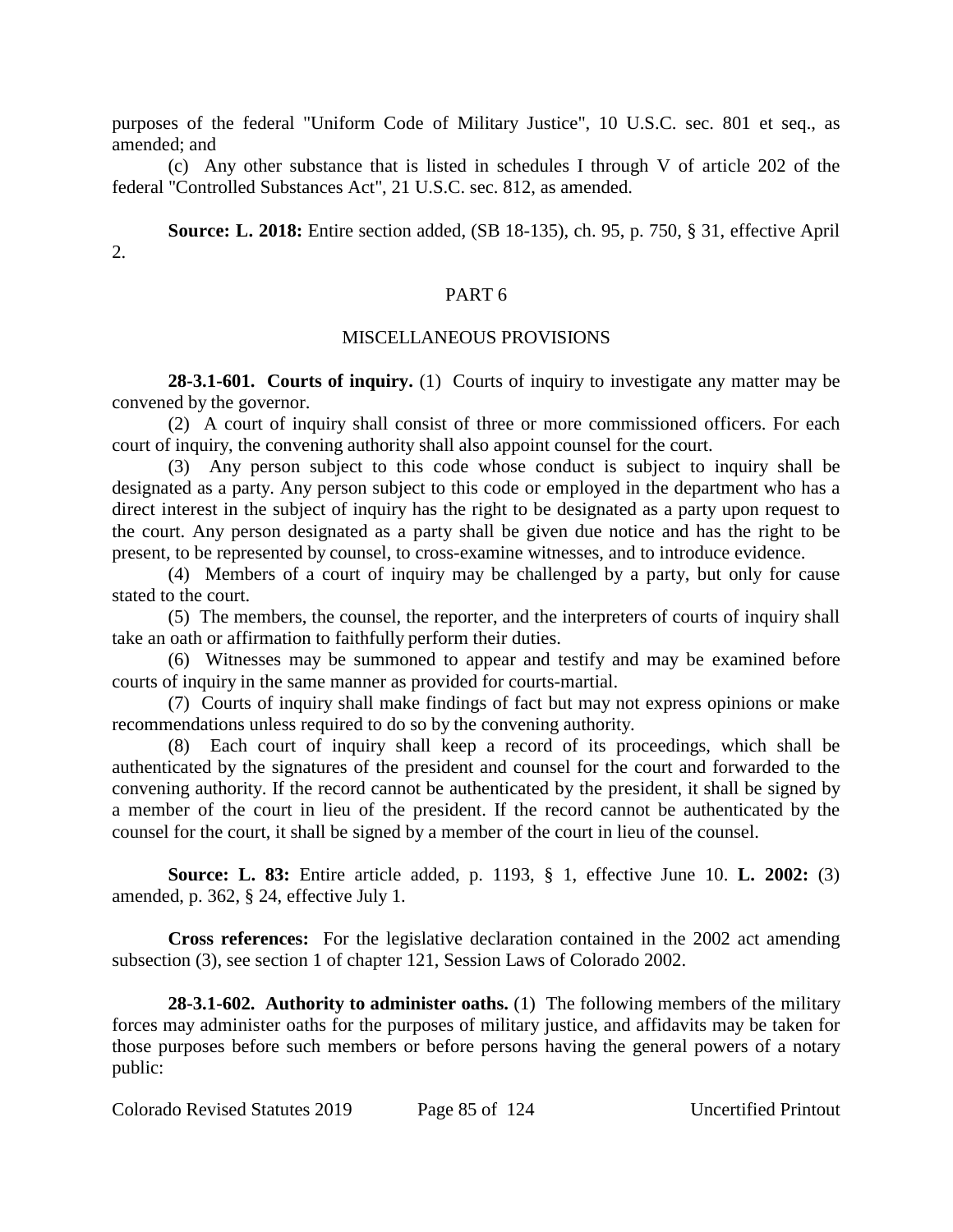(a) The state judge advocate general and all assistant state judge advocates;

(b) All summary courts-martial members;

(c) All adjutants, assistant adjutants, acting adjutants, and personnel adjutants;

(d) All commanding officers;

(e) The president, military judge, trial counsel, and assistant trial counsel for all general and special courts-martial;

(f) The president and counsel for the court of any court of inquiry;

(g) All officers designated to take a deposition;

(h) All persons detailed to conduct an investigation; and

(i) All other persons designated by regulations of the governor.

(2) Officers of the state military forces may not be authorized to administer oaths as provided in this section unless they are on duty in or with those forces under orders of the governor as prescribed in this code.

(3) The signature without seal of any person designated in this section, together with the title of his or her office, is prima facie evidence of his or her authority.

**Source: L. 83:** Entire article added, p. 1193, § 1, effective June 10. **L. 2002:** (3) amended, p. 620, § 120, effective May 24.

**28-3.1-603. Sections to be explained.** Sections of this code shall be carefully explained to every person at the time of his or her enlistment, appointment, transfer, or induction into or at the time of his or her order to duty in or with any of the state military forces or within ninety days thereafter. A complete text of this code and of the regulations prescribed by the governor thereunder shall be made available to any member of the state military forces, upon his or her request, for his or her personal examination. The requirements of this section are binding on all persons administering this code, but failure to follow them shall not divest a military court of jurisdiction.

**Source: L. 83:** Entire article added, p. 1194, § 1, effective June 10. **L. 86:** Entire section amended, p. 1015, § 5, effective May 3. **L. 2002:** Entire section amended, p. 620, § 121, effective May 24.

**28-3.1-604. Complaints of wrongs.** Any member of the state military forces who believes himself or herself wronged by a commanding officer, and who, upon due application to that commanding officer, is refused redress, may complain to any superior commissioned officer, who shall forward the complaint to the officer exercising general court-martial jurisdiction over the officer against whom it is made. The officer exercising general courtmartial jurisdiction shall examine into the complaint and take proper measures for redressing the wrong complained of, and shall, as soon as possible, send to the adjutant general a true statement of that complaint, with the proceedings had thereon.

**Source: L. 83:** Entire article added, p. 1194, § 1, effective June 10. **L. 96:** Entire section amended, p. 86, § 1, effective August 7. **L. 2018:** Entire section R&RE, (SB 18-135), ch. 95, p. 751, § 32, effective April 2.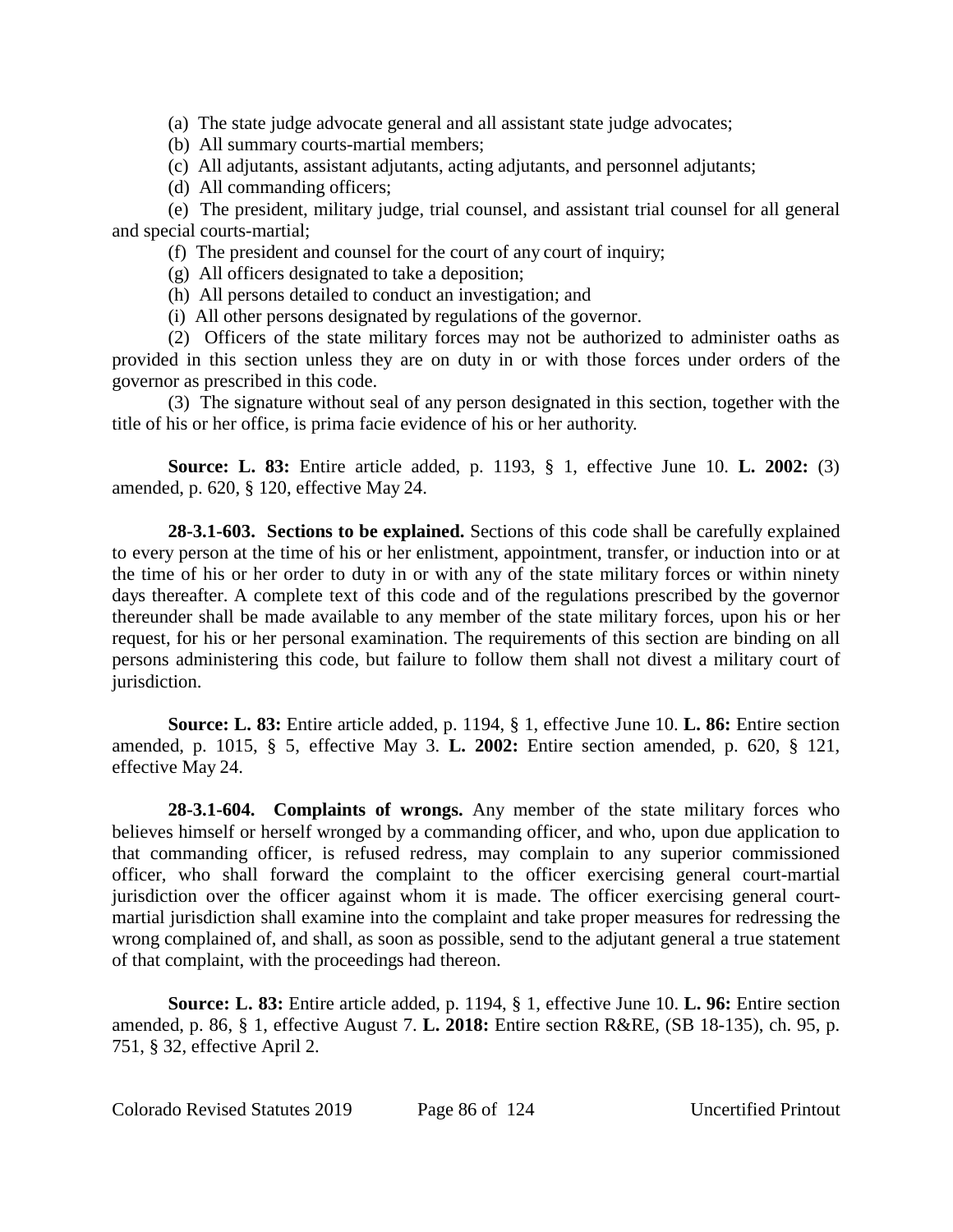**28-3.1-605. Redress of injuries to property.** (1) Whenever complaint is made to any commanding officer that willful damage has been done to the property of any person or that his or her property has been wrongfully taken by members of the state military forces, said commanding officer may, subject to such regulations as the governor may prescribe, convene a board to investigate the complaint. The board shall consist of one to three commissioned officers and, for the purpose of that investigation, the board has power to summon witnesses and examine them under oath, to receive depositions or other documentary evidence, and to assess the damages sustained against the responsible parties. The assessment of damages made by the board is subject to the approval of the commanding officer and, in the amount approved by the commanding officer, shall be charged against the pay of the offenders. The order of the commanding officer directing such charges is conclusive on any disbursing officer for the payment by him or her to the injured parties of the damages so assessed and approved.

(2) If the offenders cannot be ascertained, but the organization or detachment to which they belong is known, charges totaling the amount of damages assessed and approved may be made in such proportion as may be considered just upon the individual members thereof who are shown to have been present at the scene at the time the damages complained of were inflicted, as determined by the approved findings of the board.

(3) Any person subject to this code who is accused of causing willful damage to property has the right to be represented by counsel, to summon witnesses in his or her behalf, and to cross-examine those appearing against him or her.

**Source: L. 83:** Entire article added, p. 1194, § 1, effective June 10. **L. 2002:** (1) and (3) amended, p. 621, § 122, effective May 24.

**28-3.1-606. Presumption of jurisdiction.** The jurisdiction of the military courts and boards established by this code shall be presumed, and the burden of proof rests on any person seeking to invalidate the jurisdiction of those courts or boards of jurisdiction in any action or proceeding.

**Source: L. 83:** Entire article added, p. 1195, § 1, effective June 10.

**28-3.1-607. Delegation of authority by the governor.** The governor may delegate any authority vested in him or her under this code.

**Source: L. 83:** Entire article added, p. 1195, § 1, effective June 10. **L. 2002:** Entire section amended, p. 621, § 123, effective May 24.

# **ARTICLE 4**

## State Defense Force

**28-4-101. Short title.** This article shall be known and may be cited as the "State Defense Force Act".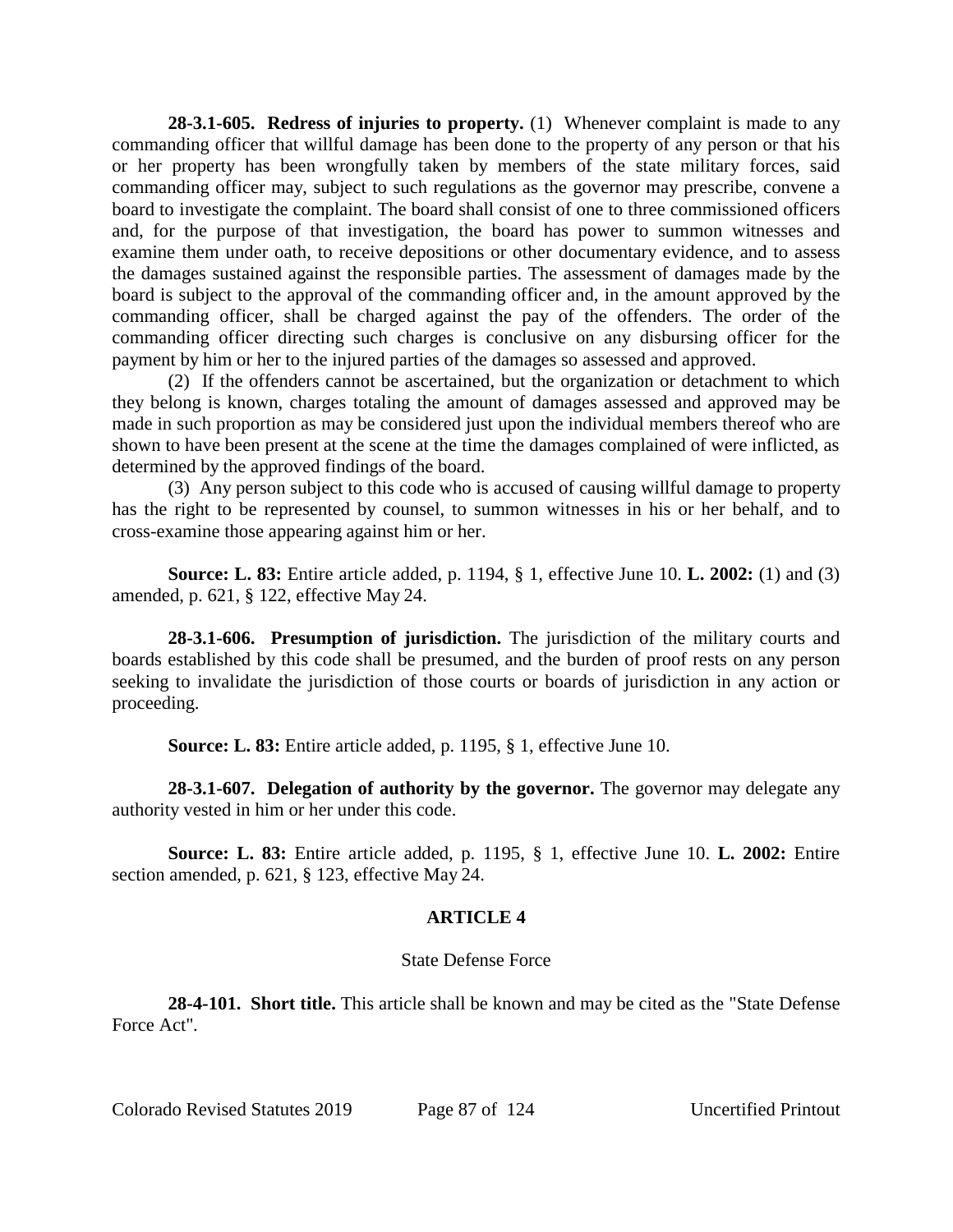**Source: L. 43:** p. 444, § 19. **CSA:** C. 111, § 138. **CRS 53:** § 94-7-15. **C.R.S. 1963:** § 94-2-15. **L. 86:** Entire section amended, p. 1016, § 10, effective May 3.

**28-4-102. Definitions.** As used in this article, unless the context otherwise requires:

(1) and (2) (Deleted by amendment, L. 2002, p. 589, § 18, effective May 24, 2002.)

(3) "Saboteur" means a person who intentionally destroys, damages, moves, or interferes with any property with reasonable grounds to believe that the act will interfere with the preparation of the United States or any state for defense or for war or with the prosecution of war by the United States.

(4) "State defense force" means the organized military force of the state of Colorado other than the Army National Guard or Air National Guard and existing as a division of the department of military affairs pursuant to section 24-1-127 (3)(d), C.R.S.

(5) "State defense force active duty" means that duty performed by individuals pursuant to this article.

(6) "Terrorist" means a person who has engaged in, or is suspected of engaging in, acts of terrorism, as that term is defined in 18 U.S.C. sec. 3077 (1), as amended.

**Source: L. 43:** p. 439, § 1. **CSA:** C. 111, § 123. **CRS 53:** § 94-7-1. **C.R.S. 1963:** § 94- 2-1. **L. 86:** (1) amended, p. 1016, § 11, effective May 3. **L. 2002:** (1) and (2) amended and (3) to (6) added, p. 589, § 18, effective May 24.

**28-4-103. Supplemental military force.** The governor of the state of Colorado may establish, enlist, maintain, and train and regulate an organized military force within and for the state of Colorado constituting a part of the military establishment for the defense of the United States and the state of Colorado, in addition to and supplemental to the existing organizations of the National Guard, to the full extent authorized by the laws of the United States and the constitution of the state of Colorado.

**Source: L. 43:** p. 439, § 2. **CSA:** C. 111, § 124. **CRS 53:** § 94-7-2. **C.R.S. 1963:** § 94- 2-2.

**Cross references:** For the militia, see art. XVII, Colo. Const.

**28-4-103.5. Persons subject to military duty - state defense force.** (1) Every ablebodied male citizen of Colorado and those who have declared their intention to become citizens of the United States residing therein between the ages of eighteen and sixty-four years, except persons exempt by law, are subject to military duty in the state defense force. However, the following persons or classes of persons are exempted from military service:

(a) Persons exempt by any statute of this state;

(b) The members of any regularly organized fire or police department of any city, county, city and county, or town if such members are on full-time duty with the fire or police departments or if such members are found by the governor to be necessary for the health, welfare, or protection of the community;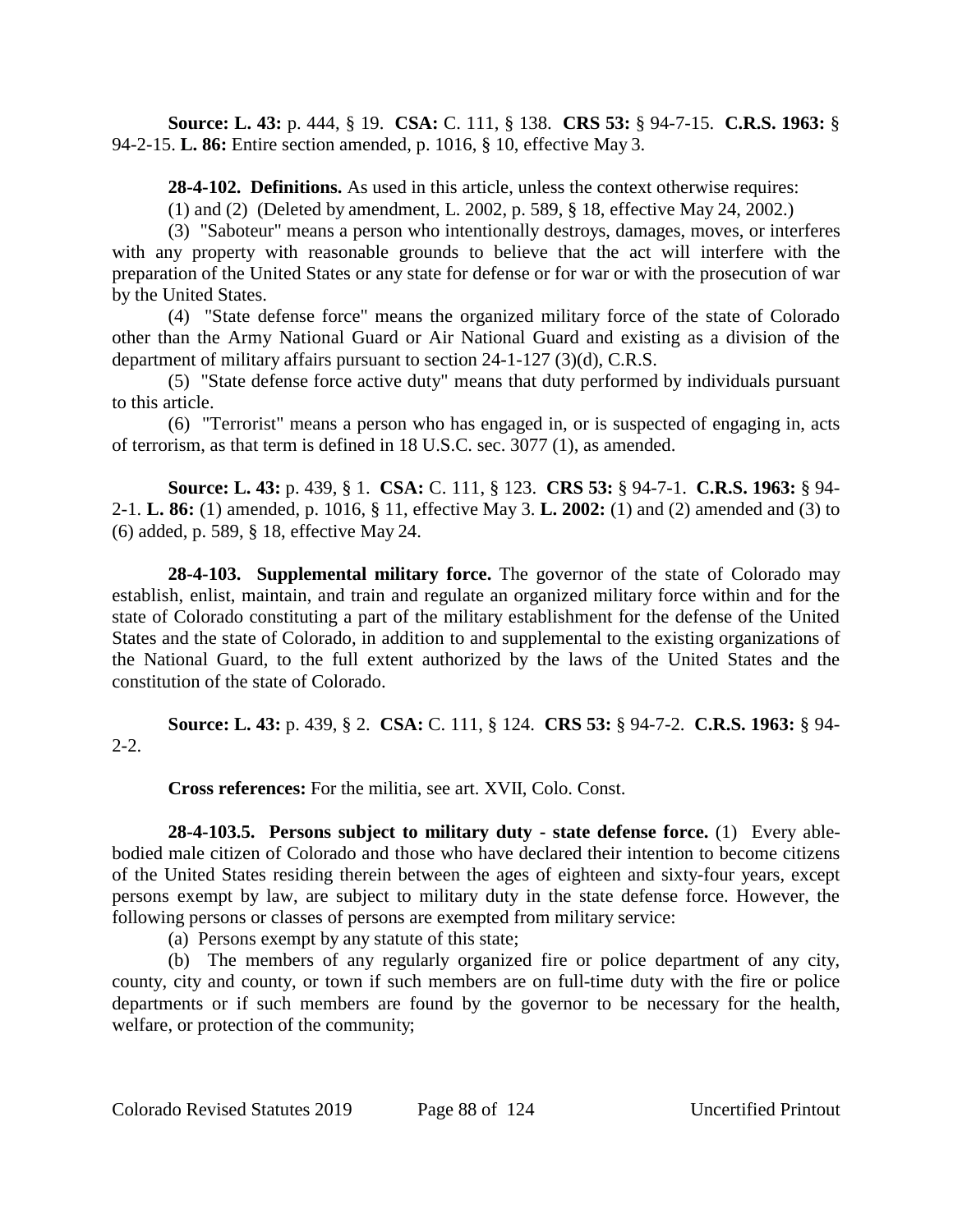(c) Those permanently disqualified for military service because of physical disability and having in their possession a certificate of some licensed physician or advanced practice nurse or surgeon that describes the nature thereof;

(d) Justices, judges, and clerks of courts of record, clerks of municipal courts, county clerk and recorders, sheriffs, and ministers of the gospel;

(e) Practicing physicians, officers and assistants of hospitals, prisons, and jails whose services are declared by the governor to be necessary for the general health, welfare, or protection of the community;

(f) Persons determined to be mentally incompetent by a court of competent jurisdiction and persons convicted of a felony and not pardoned;

(g) All persons who because of religious beliefs claim exemption from military service, if the conscientious holding of such belief by such persons is established under such regulations as the governor prescribes. Such persons shall be exempted from military service in a combat capacity, but no person so exempted shall be exempt from military service in any capacity which the governor declares to be noncombatant.

**Source: L. 2002:** Entire section added with relocations, p. 590, § 19, effective May 24. **L. 2008:** (1)(c) amended, p. 135, § 27, effective January 1, 2009.

**Editor's note:** This section is similar to former § 28-3-102 as it existed prior to 2002.

**28-4-104. State defense force - composition.** The governor is authorized to organize and maintain within this state such military forces as the governor deems necessary to defend this state. Such forces shall be known as the state defense force and shall be composed of such citizens of the state as shall volunteer or be ordered by the governor and qualify for service therein. Such forces shall be additional to and distinct from the National Guard. The Colorado state defense force shall be maintained in numbers to be determined by the governor. No officer or enlisted person of this force shall be a member of the National Guard or other armed force of the United States. Such part of this force as ordered by the governor shall be uniformed. Any part or all of this force may be called to state defense force active duty at the pleasure of the governor. All costs and expenses of the state defense force shall be paid from the general fund by separate appropriation to the department of military affairs.

**Source: L. 43:** p. 439, § 3. **CSA:** C. 111, § 125. **CRS 53:** § 94-7-3. **C.R.S. 1963:** § 94-2- 3. **L. 82:** Entire section amended, p. 451, § 1, effective March 5. **L. 86:** Entire section amended, p. 1017, § 12, effective May 3. **L. 2002:** Entire section amended, p. 591, § 20, effective May 24.

**28-4-105. Organization - rules and regulations.** The governor is authorized to prescribe the strength, branch of service, and rules and regulations not inconsistent with the provisions of this article governing the enlistment age of members of the force and governing the organization, physical requirements, administration, equipment, maintenance, training, and discipline of such force. Such rules and regulations, insofar as he or she deems practicable and desirable, shall conform to the existing law governing and pertaining to the National Guard and the rules and regulations promulgated thereunder and shall prohibit the acceptance of gifts, donations, gratuities, or anything of value by any member of such force from any individual,

Colorado Revised Statutes 2019 Page 89 of 124 Uncertified Printout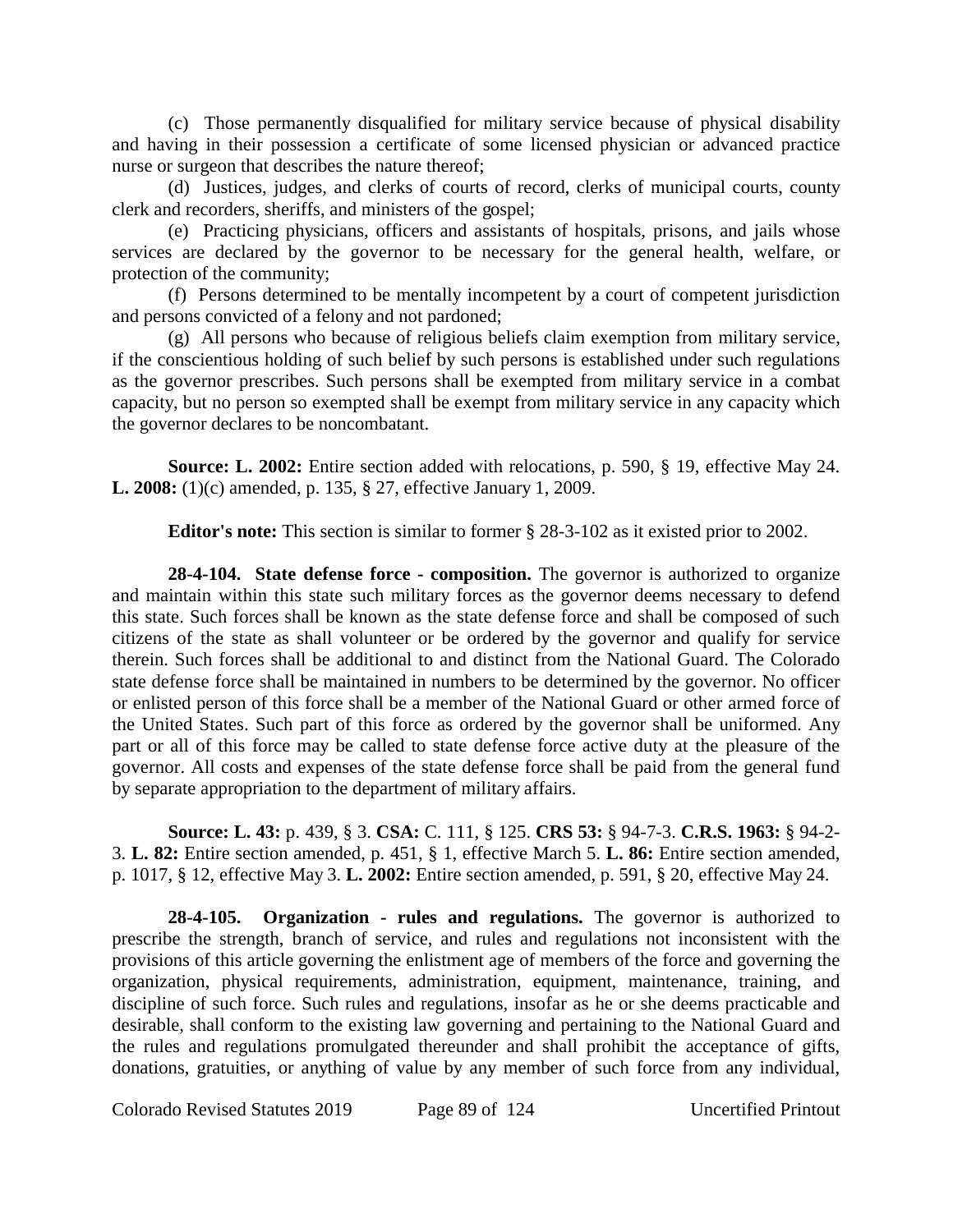firm, association, or corporation by reason of his or her membership; except that it is permissible for common carriers, such as airlines, railroads and bus lines, to carry members of such force without charge or at a reduced rate. The Colorado state defense force shall be commanded by the senior officer holding a state commission in the Colorado state defense force. He or she shall be designated by the adjutant general as the commanding officer of the Colorado state defense force. All the rights, powers, privileges, benefits, and emoluments created or existing by virtue of state laws, customs, or regulations heretofore had or enjoyed by the members of the Colorado National Guard shall be conferred upon and vested in the members of the Colorado state defense force. All the duties and responsibilities imposed upon and demanded of the members of the Colorado National Guard by the state laws, customs, or regulations are imposed upon and may be demanded of the members of the Colorado state defense force.

**Source: L. 43:** p. 440, § 4. **CSA:** C. 111, § 126. **CRS 53:** § 94-7-4. **C.R.S. 1963:** § 94- 2-4. **L. 86:** Entire section amended, p. 1017, § 13, effective May 3. **L. 2002:** Entire section amended, p. 591, § 21, effective May 24.

**28-4-106. Pay - members - employees of state.** All officers and enlisted persons of the Colorado state defense force when on state defense force active duty by order of the governor shall receive the same pay and allowances as are paid to officers and enlisted persons of like rank or grade in the Army of the United States. Officers and enlisted persons may also voluntarily perform state defense force active duty in an unpaid volunteer status. Regardless of pay status, the officers and enlisted persons of the Colorado state defense force shall be construed to be employees of the state of Colorado, and, in the event that any such officer or enlisted person incurs injuries or becomes sick, diseased, or deceased while on active duty under orders of the governor of the state of Colorado, he or she shall be entitled to all of the benefits of the "Workers' Compensation Act of Colorado", articles 40 to 47 of title 8, C.R.S., accruing to employees of the state of Colorado.

**Source: L. 43:** p. 441, § 5. **CSA:** C. 111, § 127. **CRS 53:** § 94-7-5. **C.R.S. 1963:** § 94- 2-5. **L. 86:** Entire section amended, p. 1018, § 14, effective May 3. **L. 90:** Entire section amended, p. 571, § 60, effective July 1. **L. 2002:** Entire section amended, p. 592, § 22, effective May 24.

**28-4-107. Equipment - buildings.** For the use of such forces, the governor is authorized to requisition from the secretary of defense such arms and equipment as may be in possession of and can be spared by the defense department, to make available to such forces the facilities of state armories and their equipment and such other state premises and property as may be required, to lease office rooms and barracks and employ such clerical, medical, and other forces as necessary to carry out the provisions of this article, and to set the pay of such clerical, medical, and other forces.

**Source: L. 43:** p. 441, § 6. **CSA:** C. 111, § 128. **CRS 53:** § 94-7-6. **C.R.S. 1963:** § 94- 2-6.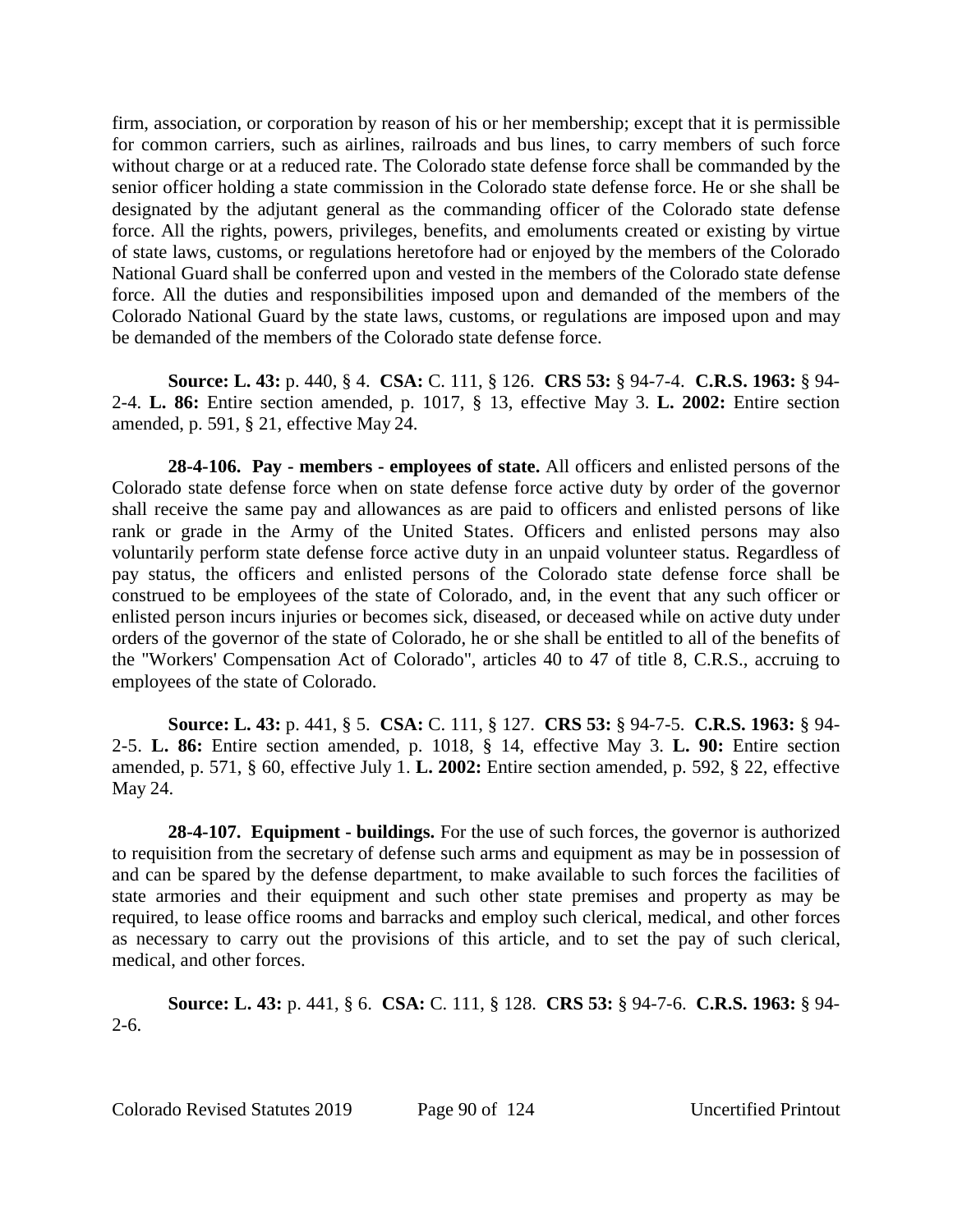**28-4-108. Service outside state.** (1) Such forces shall not be required to serve outside the boundaries of the state except that:

(a) Upon the request of the governor of another state, the governor of this state, in his or her discretion, may order any portion or all of such forces to assist the military or police forces of such other state who are actually engaged in defending such other state. These forces may be recalled by the governor at his or her discretion.

(b) Any organization, unit, or detachment of such forces, upon order of the officer in immediate command thereof, may continue in fresh pursuit of insurrectionists, saboteurs, terrorists, enemies, or enemy forces beyond the borders of this state into another state until such are apprehended or captured by such organization, unit, or detachment or until the military or police forces of the other state or forces of the United States have had an opportunity to take up the pursuit or to apprehend or capture such persons, if such other state has given authority by law for such pursuit by the forces of this state. Any such person who is apprehended or captured in such other state by an organization, unit, or detachment of the forces of this state, without unnecessary delay, shall be surrendered to the military or police forces of the state in which he or she is taken or to the United States, but such surrender shall not constitute a waiver by this state of its right to extradite or prosecute such person for any crime committed in this state.

**Source: L. 43:** p. 441, § 7. **CSA:** C. 111, § 129. **CRS 53:** § 94-7-7. **C.R.S. 1963:** § 94-2- 7. **L. 2002:** Entire section amended, p. 592, § 23, effective May 24.

**28-4-109. Forces of other states - privilege.** Any military forces or organizations, units, or detachments thereof of another state who are in fresh pursuit of insurrectionists, saboteurs, terrorists, enemies, or enemy forces may continue such pursuit into this state until the military or police forces of this state or the forces of the United States have had a reasonable opportunity to take up the pursuit or to apprehend or capture such persons within this state while in fresh pursuit. Any such person who is captured or arrested by the military forces of such other state while in this state, without unnecessary delay, shall be surrendered to the military or police forces of this state to be dealt with according to law. This section shall not be construed so as to make unlawful any arrest in this state which would otherwise be lawful, and nothing contained in this section shall be deemed to repeal any of the provisions of sections 16-3-104 and 16-3-106, C.R.S.

**Source: L. 43:** p. 442, § 8. **CSA:** C. 111, § 130. **CRS 53:** § 94-7-8. **C.R.S. 1963:** § 94- 2-8. **L. 2002:** Entire section amended, p. 592, § 24, effective May 24.

**28-4-110. Federal service.** Nothing in this article shall be construed as authorizing such forces, or any part thereof, to be called, ordered, or in any manner drafted as such into the military service of the United States, but no person shall by reason of his or her enlistment or commission in any such forces be exempted from military service under any law of the United States.

**Source: L. 43:** p. 442, § 9. **CSA:** C. 111, § 131. **CRS 53:** § 94-7-9. **C.R.S. 1963:** § 94- 2-9. **L. 2002:** Entire section amended, p. 621, § 124, effective May 24.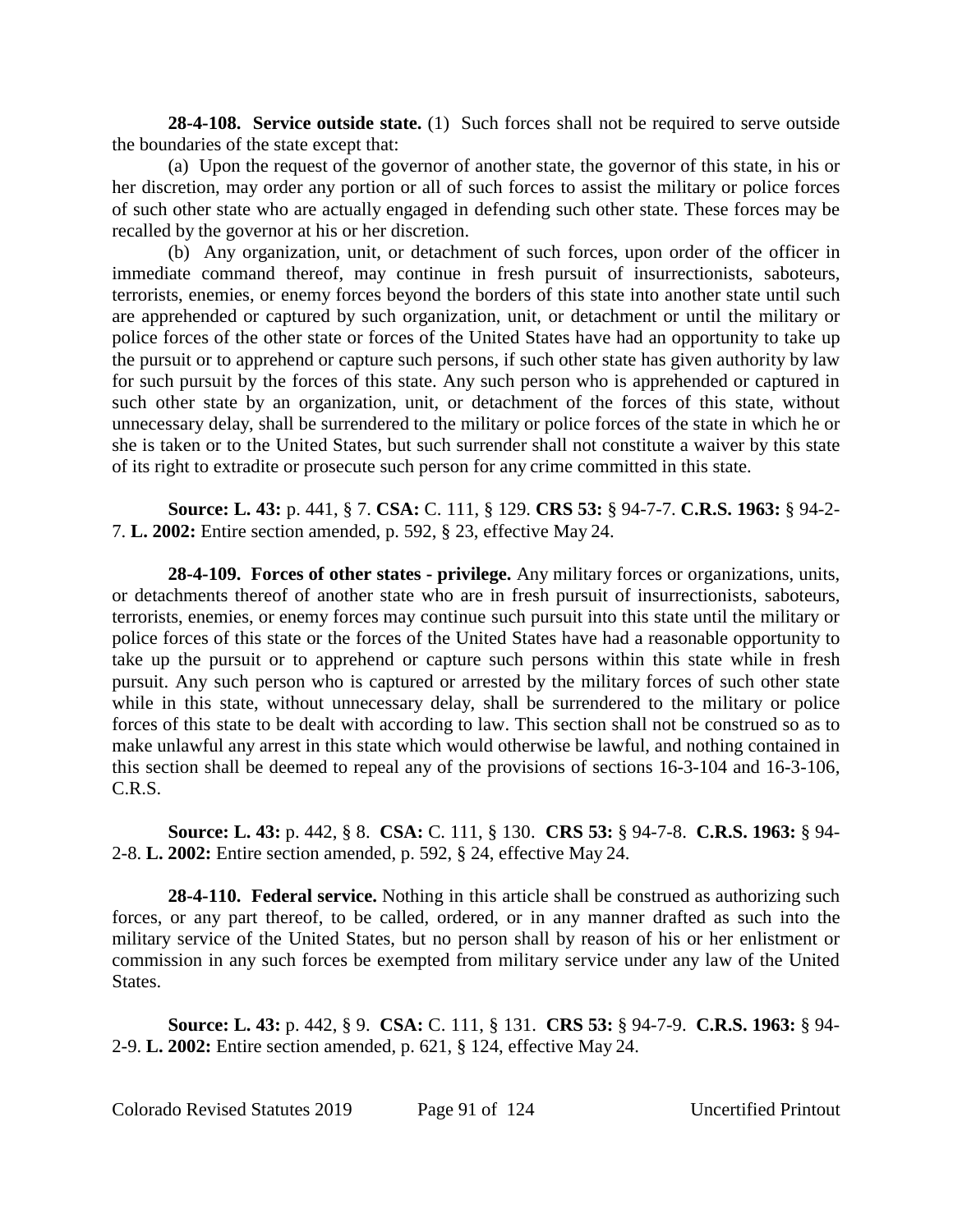**28-4-111. Civil groups not enlisted as units.** No civil organization, society, club, post, order, fraternity, association, brotherhood, body, union, league, or other combination of persons or civil group shall be enlisted in such forces as an organization or unit.

**Source: L. 43:** p. 443, § 10. **CSA:** C. 111, § 132. **CRS 53:** § 94-7-10. **C.R.S. 1963:** §  $94 - 2 - 10$ .

**28-4-112. Citizenship a qualification.** No person shall be commissioned or enlisted in such forces who is not a citizen of the United States.

**Source: L. 43:** p. 443, § 11. **CSA:** C. 111, § 133. **CRS 53:** § 94-7-11. **C.R.S. 1963:** § 94-2-11.

**28-4-113. Oath of officers.** The oath to be taken by officers commissioned in such force shall be substantially in the form prescribed for officers of the National Guard, substituting the words "Colorado state defense force" where necessary.

**Source: L. 43:** p. 443, § 12. **CSA:** C. 111, § 134. **CRS 53:** § 94-7-12. **C.R.S. 1963:** § 94-2-12. **L. 86:** Entire section amended, p. 1018, § 15, effective May 3.

**Cross references:** For the oath required of officers of the Colorado National Guard, see § 28-3-303.

**28-4-114. Enlistment period - oath.** The period of enlistment shall be as specified in department of military affairs policies and procedures. The oath to be taken upon enlistment in such forces shall be substantially in the form prescribed for enlisted men and women of the National Guard, substituting the words "Colorado state defense force" where necessary.

**Source: L. 43:** p. 443, § 13. **CSA:** C. 111, § 135. **CRS 53:** § 94-7-13. **C.R.S. 1963:** § 94-2-13. **L. 86:** Entire section amended, p. 1018, § 16, effective May 3. **L. 2002:** Entire section amended, p. 593, § 25, effective May 24.

## **28-4-115. Articles of war.**

(1) (Deleted by amendment, L. 2002, p. 593, § 26, effective May 24, 2002.)

(2) No officer or enlisted person of such force shall be arrested on any warrant while going to, remaining at, or returning from a place where he or she is ordered to attend military duty; except that nothing in this article shall be construed to prevent that person's arrest by order of a military officer or for a crime committed while not in actual performance of that person's state defense force active duty. Every officer and enlisted person of such force, during his or her service therein, shall be exempt from service upon any posse comitatus and from jury duty.

(3) When any member of the state defense force is on state defense force active duty, whether in paid or volunteer status, the individual is subject to the provisions of the "Colorado Code of Military Justice", as set forth in article 3.1 of this title.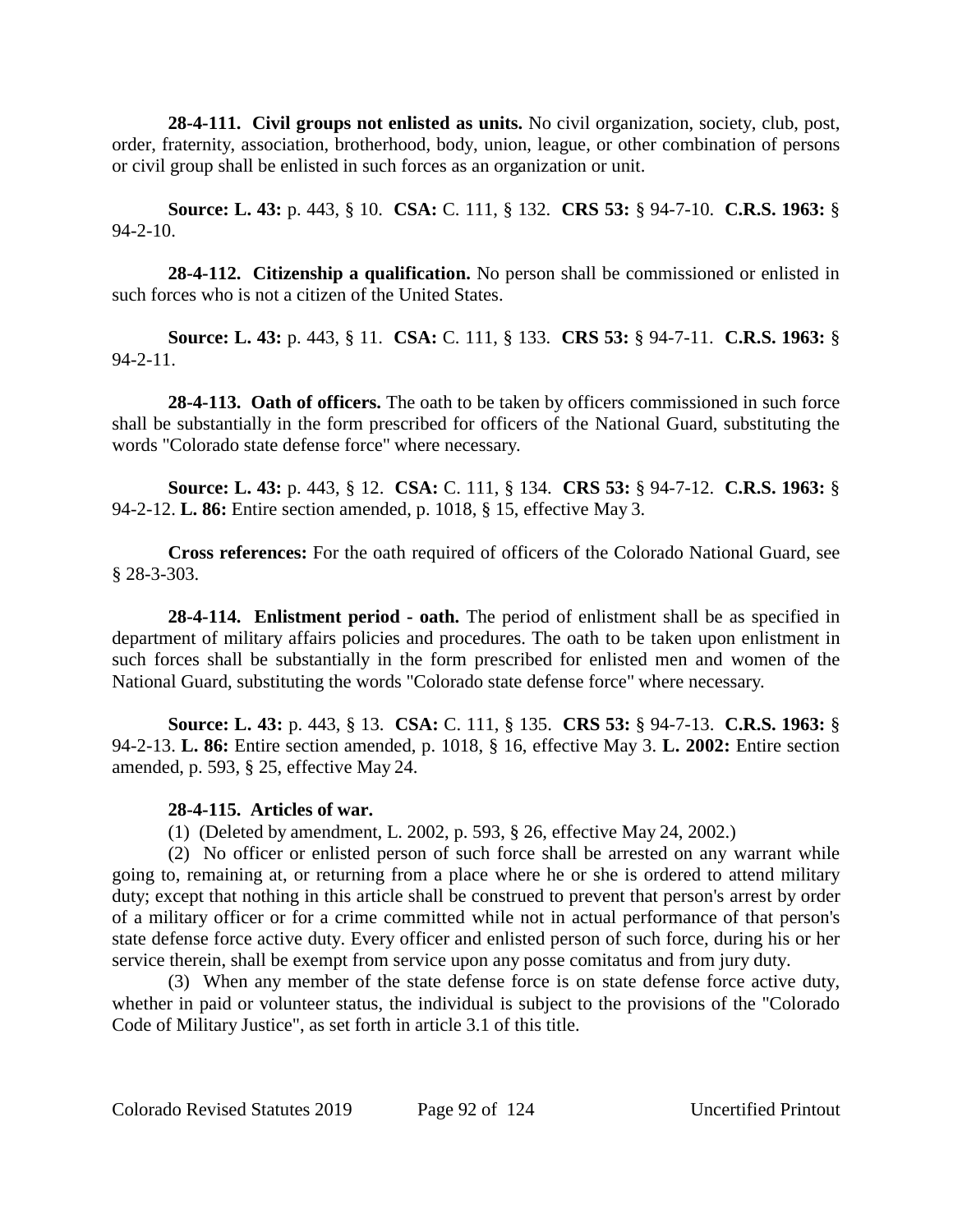**Source: L. 43:** p. 443, § 14. **CSA:** C. 111, § 136. **CRS 53:** § 94-7-14. **C.R.S. 1963:** § 94-2-14. **L. 86:** Entire section amended, p. 1018, § 17, effective May 3. **L. 2002:** Entire section amended, p. 593, § 26, effective May 24.

### **ARTICLE 4.5**

## Report on the Value of United States Military Activities in the State

#### **28-4.5-101. (Repealed)**

**Editor's note:** (1) This article 4.5 was added in 2014 and was not amended prior to its repeal in 2016. For the text of this article 4.5 prior to 2016, consult the 2015 Colorado Revised Statutes and the Colorado statutory research explanatory note beginning on page vii in the front of this volume.

(2) Subsection (7) provided for the repeal of this article, effective July 1, 2016. (See L. 2014, p. 658.)

### **ARTICLE 4.7**

#### USS Colorado

#### **28-4.7-101. (Repealed)**

**Editor's note:** (1) This article 4.7 was added in 2017 and was not amended prior to its repeal in 2018. For the text of this article 4.7 prior to 2018, consult the 2017 Colorado Revised Statutes and the Colorado statutory research explanatory note beginning on page vii in the front of this volume.

(2) Subsection (3) provided for the repeal of this article 4.7, effective July 1, 2018. (See L. 2017, p.1763.)

#### **VETERANS**

#### **ARTICLE 5**

#### Veterans

**Cross references:** For the veterans community living centers, see article 12 of title 26.

**Law reviews:** For article, "Veterans' Benefits and the Uniform Veterans Guardianship Act of Colorado", see 28 Colo. Law. 53 (Feb. 1999).

### PART 1

#### GENERAL PROVISIONS

Colorado Revised Statutes 2019 Page 93 of 124 Uncertified Printout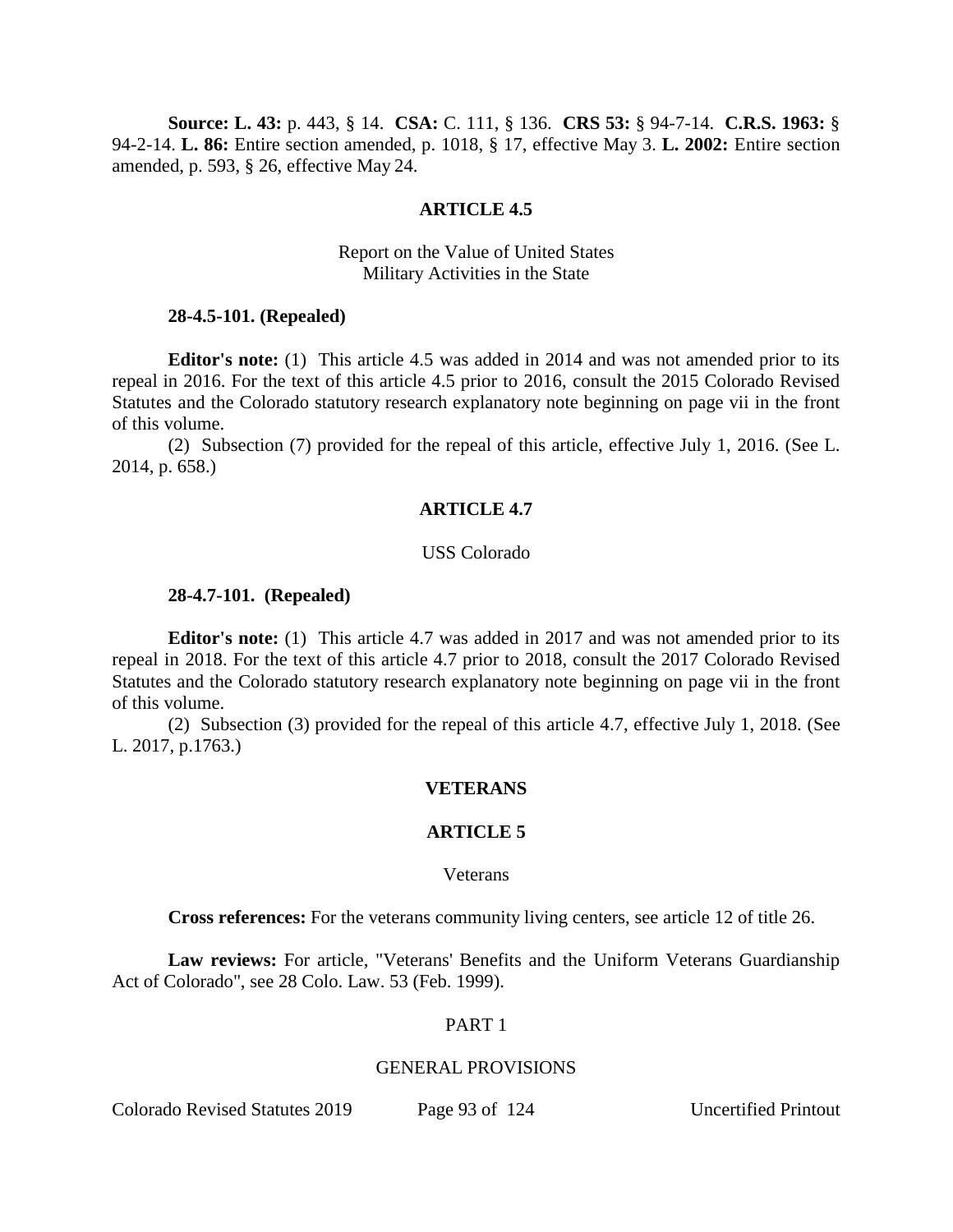**28-5-100.3. Definitions.** As used in this article, unless the context otherwise requires:

(1) "Veteran" means a person who served in the active military, naval, or air service of the United States and who was discharged or released under conditions other than dishonorable, in accordance with U.S.C. title 38, as amended.

**Source: L. 2016:** Entire section added, (HB 16-1125), ch. 38, p. 95, § 2, effective August 10.

**Cross references:** For the legislative declaration in HB 16-1125, see section 1 of chapter 38, Session Laws of Colorado 2016.

**28-5-101. Military discharges recorded free.** For the purpose of preserving a record of men and women who served with the armed forces of the United States and who are now or may become residents of Colorado, the clerk and recorders of the various counties of the state are directed to record discharges for such men and women without charging any fees therefor.

**Source: L. 45:** p. 641, § 1. **CSA:** C. 150, § 62. **CRS 53:** § 143-4-1. **C.R.S. 1963:** § 144- 4-1.

**28-5-102. Identity documents - veteran identifier.** A driver's license or identification card, issued under article 2 of title 42, C.R.S., that identifies the holder as a veteran is sufficient documentation that a person is a veteran for the purposes of any benefit or preference given to veterans by the state of Colorado or any political subdivision of Colorado.

**Source: L. 2013:** Entire section added, (HB 13-1119), ch.177, p. 654, § 3, effective August 7.

## PART 2

# UNIFORM VETERANS' GUARDIANSHIP LAW

**28-5-201. Short title.** This part 2 shall be known and may be cited as the "Uniform Veterans' Guardianship Act".

**Source: L. 45:** p. 660, § 21. **CSA:** C. 150, § 55 (21). **CRS 53:** § 143-3-21. **C.R.S. 1963:** § 144-3-21.

**28-5-202. Definitions.** As used in this part 2, unless the context otherwise requires:

(1) "Administrator" means the administrator of veterans' affairs of the United States or his or her successor.

(2) "Benefits" means all moneys paid or payable by the United States through the veterans administration.

(3) "Estate" means income on hand and assets acquired partially or wholly with income.

(4) "Guardian" means any fiduciary for the person or estate of a ward.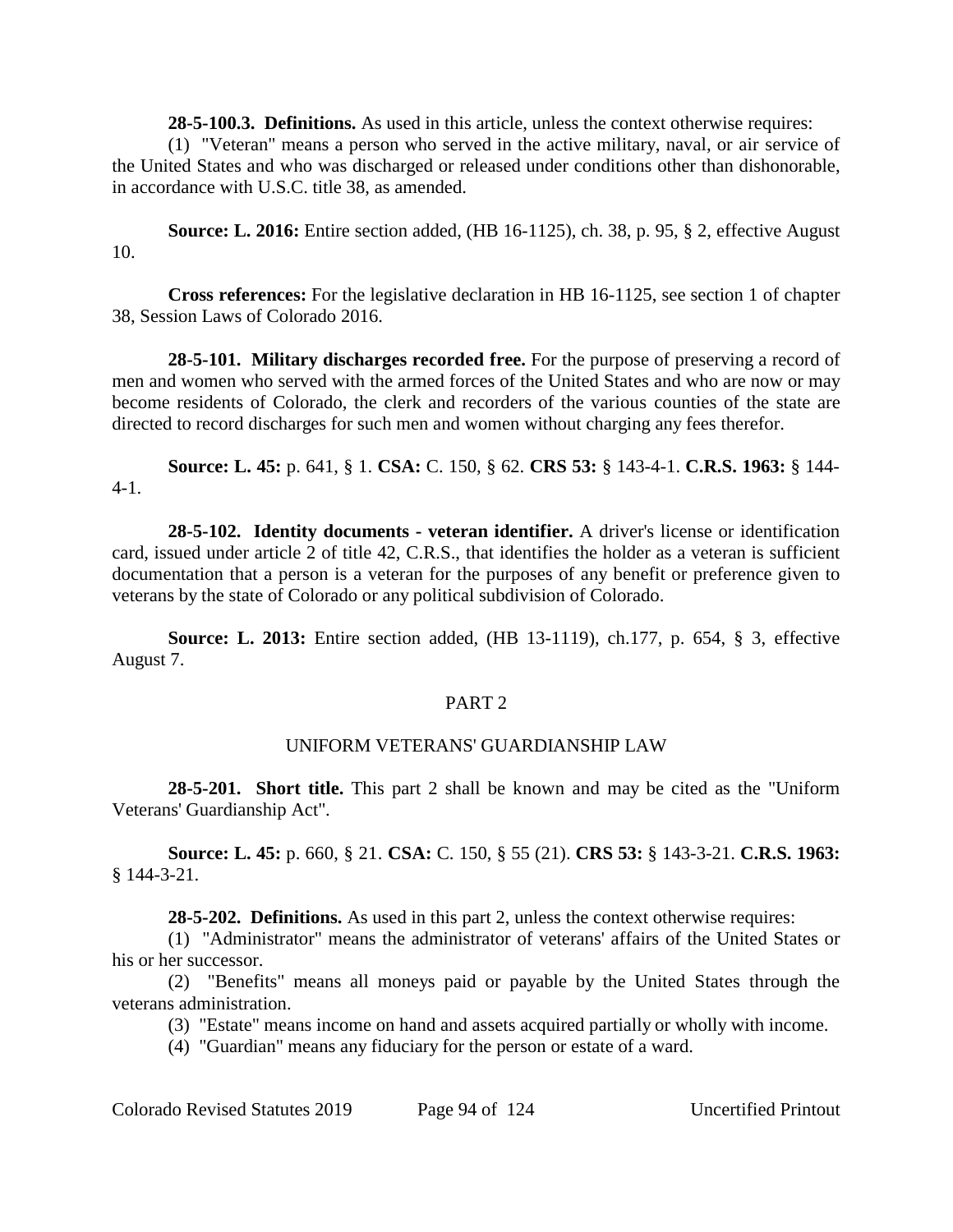(5) "Income" means moneys received from the veterans administration and revenue or profit from any property wholly or partially acquired therewith.

(6) "Person" means an individual, a partnership, a corporation, or an association.

(7) "Veterans administration" means the veterans administration, its predecessors, or its successors.

(8) "Ward" means a beneficiary of the veterans administration.

**Source: L. 45:** p. 652, § 1. **CSA:** C. 150, § 55 (1). **CRS 53:** § 143-3-1. **C.R.S. 1963:** § 144-3-1. **L. 2002:** (1) amended, p. 621, § 125, effective May 24.

**28-5-203. Administrator as party in interest.** The administrator shall be a party in interest in any proceeding for the appointment or removal of a guardian or for the removal of the disability of minority or mental incapacity of a ward and in any suit or other proceeding affecting in any manner the administration by the guardian of the estate of any present or former ward whose estate includes assets derived in whole or in part from benefits paid by the veterans administration. Not less than fifteen days prior to hearing in such matter, notice in writing of the time and place thereof shall be given by mail, unless waived in writing, to the office of the veterans administration having jurisdiction over the area in which any such suit or any such proceeding is pending.

**Source: L. 45:** p. 653, § 2. **CSA:** C. 150, § 55 (2). **CRS 53:** § 143-3-2. **C.R.S. 1963:** § 144-3-2.

**28-5-204. Guardian appointed when necessary.** When, pursuant to any law of the United States or regulation of the veterans administration, it is necessary, prior to payment of benefits, that a guardian be appointed, the appointment may be made in the manner provided in this part 2.

**Source: L. 45:** p. 653, § 3. **CSA:** C. 150, § 55 (3). **CRS 53:** § 143-3-3. **C.R.S. 1963:** § 144-3-3.

**28-5-205. Limitation on number of wards.** No person other than a bank or trust company shall be guardian of more than five wards at one time, unless all the wards are members of one family. Upon presentation of a petition by an attorney of the veterans administration or other interested person alleging that a guardian is acting in a fiduciary capacity for more than five wards as provided in this section and requesting his or her discharge for that reason, the court, upon proof substantiating the petition, shall require a final accounting forthwith from such guardian and shall discharge him or her from guardianships in excess of five and forthwith appoint a successor.

**Source: L. 45:** p. 653, § 4. **CSA:** C. 150, § 55 (4). **CRS 53:** § 143-3-4. **C.R.S. 1963:** § 144-3-4. **L. 2002:** Entire section amended, p. 621, § 126, effective May 24.

**28-5-206. Appointment of guardian - petition.** (1) A petition for the appointment of a guardian may be filed by any relative or friend of the ward or by any person who is authorized

Colorado Revised Statutes 2019 Page 95 of 124 Uncertified Printout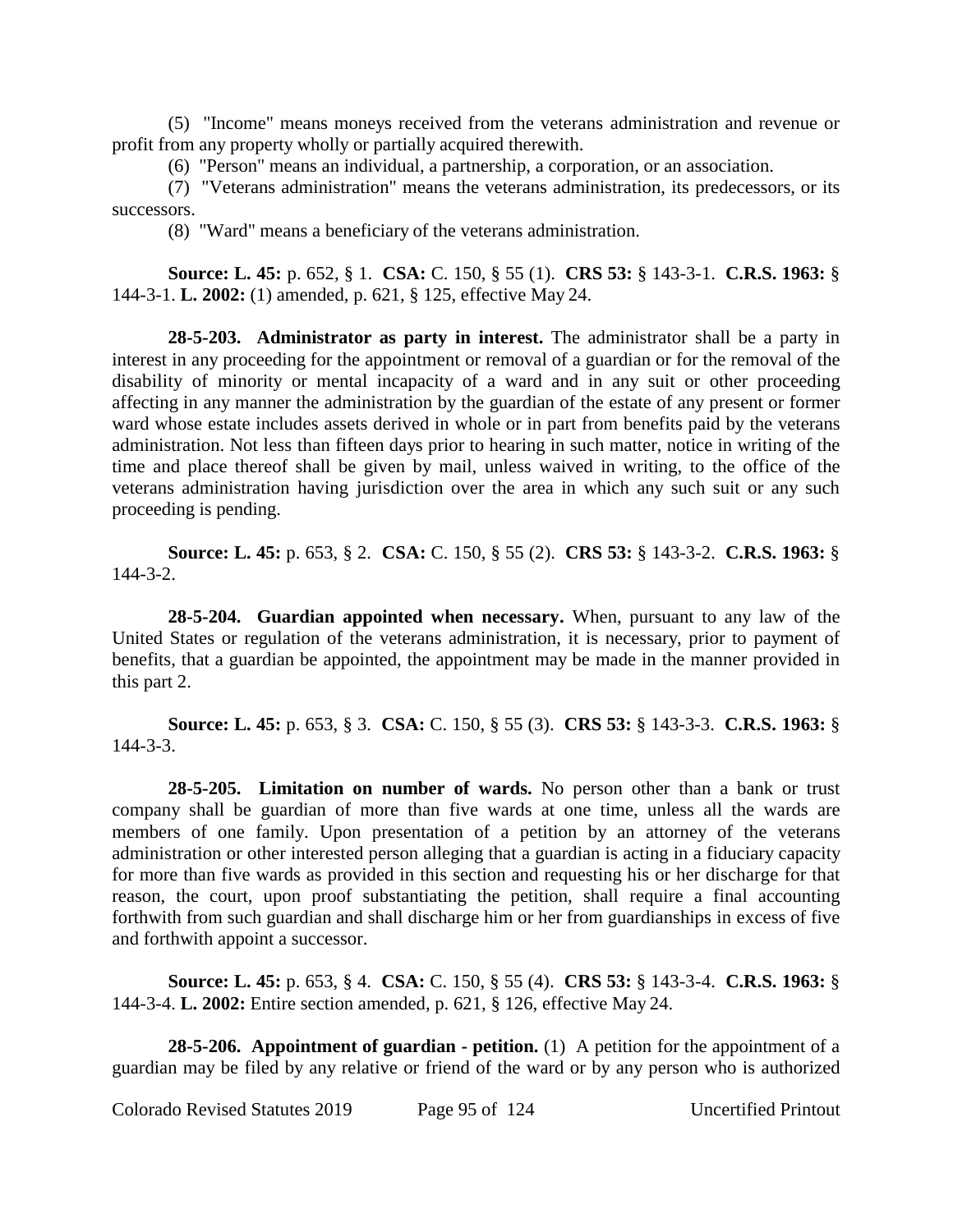by law to file a petition. If there is no person so authorized or if the person so authorized refuses or fails to file such a petition within thirty days after mailing of notice by the veterans administration to the last known address of the person, if any, indicating the necessity for the same, a petition for appointment may be filed by any resident of this state.

(2) The petition for appointment shall set forth the name, age, and place of residence of the ward, the name and place of residence of the nearest relative, if known, and the fact that the ward is entitled to receive benefits payable by or through the veterans administration and shall set forth the amount of money then due and the amount of probable future payments.

(3) The petition shall also set forth the name and address of the person or institution, if any, having actual custody of the ward and the name, age, relationship, if any, occupation, and address of the proposed guardian, and if the nominee is a natural person, the number of wards for whom the nominee is presently acting as guardian. Notwithstanding any law as to priority of persons entitled to appointment or the nomination in the petition, the court may appoint some other individual or a bank or trust company as guardian if the court determines it is for the best interest of the ward.

(4) In the case of a mentally incompetent ward, the petition shall show that such ward has been rated incompetent by the veterans administration on examination in accordance with the laws and regulations governing the veterans administration.

**Source: L. 45:** p. 653, § 5. **CSA:** C. 150, § 55 (5). **CRS 53:** § 143-3-5. **C.R.S. 1963:** § 144-3-5.

**28-5-207. Evidence of necessity for guardian of infant.** Where a petition is filed for the appointment of a guardian for a minor, a certificate of the administrator or his or her authorized representative setting forth the age of such minor as shown by the records of the veterans administration and the fact that the appointment of a guardian is a condition precedent to the payment of any moneys due the minor by the veterans administration shall be prima facie evidence of the necessity for such appointment.

**Source: L. 45:** p. 654, § 6. **CSA:** C. 150, § 55 (6). **CRS 53:** § 143-3-6. **C.R.S. 1963:** § 144-3-6. **L. 2002:** Entire section amended, p. 622, § 127, effective May 24.

**28-5-208. Evidence of necessity for guardian for incompetent.** Where a petition is filed for the appointment of a guardian for a mentally incompetent ward, a certificate of the administrator or his or her duly authorized representative that such person has been rated incompetent by the veterans administration on examination in accordance with the laws and regulations governing the veterans administration and that the appointment of a guardian is a condition precedent to the payment of any moneys due such ward by the veterans administration shall be prima facie evidence of the necessity for such appointment.

**Source: L. 45:** p. 654, § 7. **CSA:** C. 150, § 55 (7). **CRS 53:** § 143-3-7. **C.R.S. 1963:** § 144-3-7. **L. 2002:** Entire section amended, p. 622, § 128, effective May 24.

**28-5-209. Notice of filing petition.** Upon the filing of a petition for the appointment of a guardian under this part 2, notice shall be given to the ward and to such other persons in such

Colorado Revised Statutes 2019 Page 96 of 124 Uncertified Printout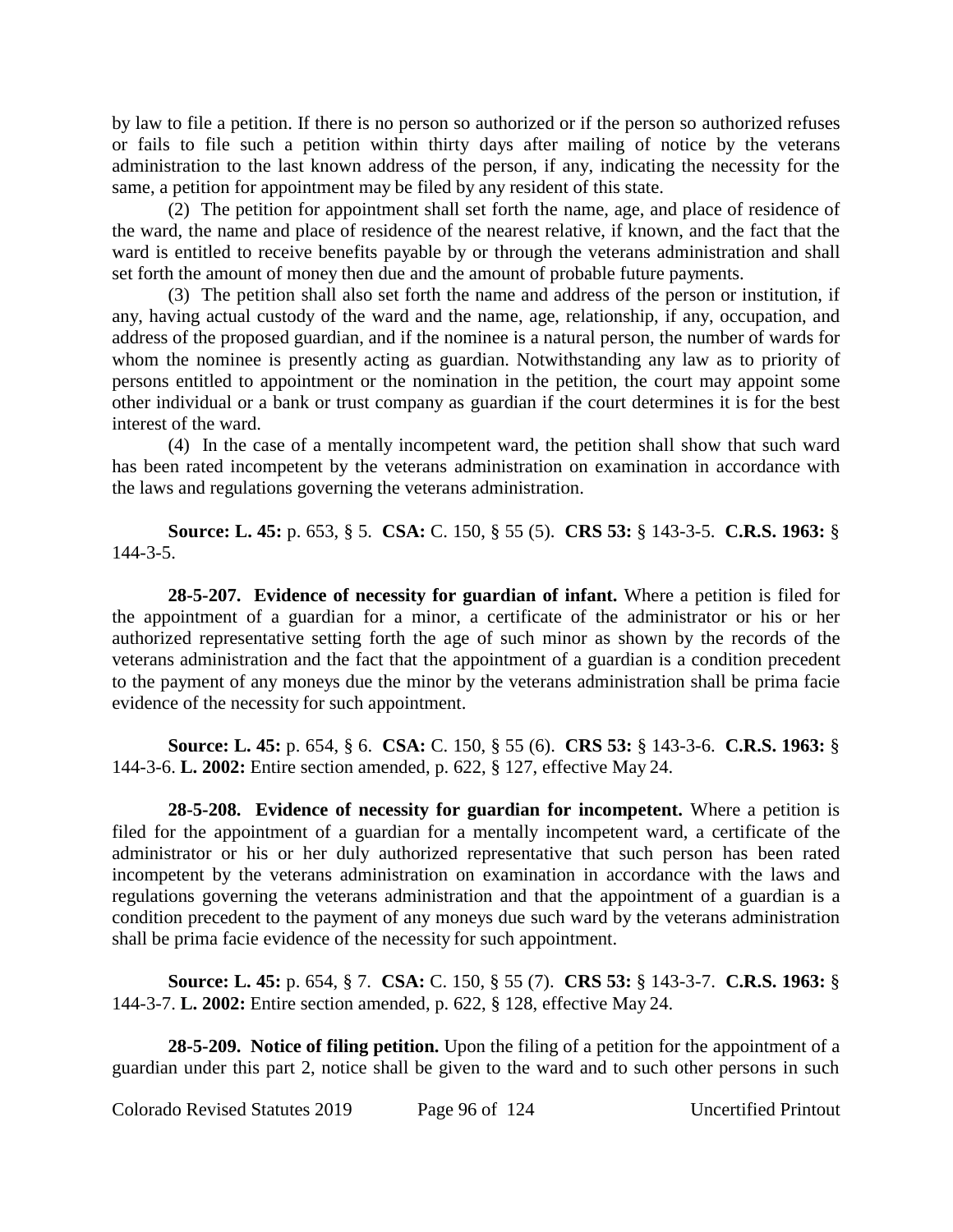manner as is provided by the laws of this state, and also to the veterans administration as provided by this part 2.

**Source: L. 45:** p. 654, § 8. **CSA:** C. 150, § 55 (8). **CRS 53:** § 143-3-8. **C.R.S. 1963:** § 144-3-8.

**28-5-210. Bond of guardian.** (1) Upon the appointment of a guardian, he or she shall execute and file a bond to be approved by the court in an amount not less than the estimated value of the personal estate and anticipated income of the ward during the ensuing year. The bond shall be in the form and be conditioned as required of guardians appointed under the general guardianship laws of this state. The court may from time to time require the guardian to file an additional bond.

(2) Where a bond is tendered by a guardian with personal sureties, there shall be at least two such sureties, and they shall file with the court a certificate under oath which describes the property owned, both real and personal, and shall state that each is worth the sum named in the bond as the penalty thereof over and above all his or her debts and liabilities and the aggregate of other bonds on which he or she is principal or surety and exclusive of property exempt from execution. The court may require additional security or may require a corporate surety bond, the premium thereon to be paid from the ward's estate.

**Source: L. 45:** p. 654, § 9. **CSA:** C. 150, § 55 (9). **CRS 53:** § 143-3-9. **C.R.S. 1963:** § 144-3-9. **L. 2002:** Entire section amended, p. 129, § 622, effective May 24.

**Cross references:** For the terms and conditions of the bond of a guardian or conservator, see § 15-14-416.

**28-5-211. Accounts of securities - notices and hearings.** (1) Every guardian who has received or who shall receive on account of his or her ward any moneys or other thing of value from the veterans administration shall file with the court annually, on the anniversary date of the appointment, in addition to such other accounts as may be required by the court, a full, true, and accurate account under oath of all moneys or other things of value so received by him or her, all earnings, interest, or profits derived therefrom, and all property acquired therewith and of all disbursements therefrom, and showing the balance thereof in his or her hands at the date of the account and how invested.

(2) The guardian, at the time of filing any account, shall exhibit all securities or investments held by him or her to an officer of the bank or other depository wherein said securities or investments are held for safekeeping, or to an authorized representative of the corporation which is surety on his or her bond, or to the judge or clerk of a court of record in this state, or, upon request of the guardian or other interested party, to any other reputable person designated by the court, who shall certify in writing that he or she has examined the securities or investments and identified them with those described in the account and shall note any omissions or discrepancies. If the depository is the guardian, the certifying officer shall not be the officer verifying the account. That certificate and the certificate of an official of the bank in which are deposited any funds for which the guardian is accountable, showing the amount on deposit, shall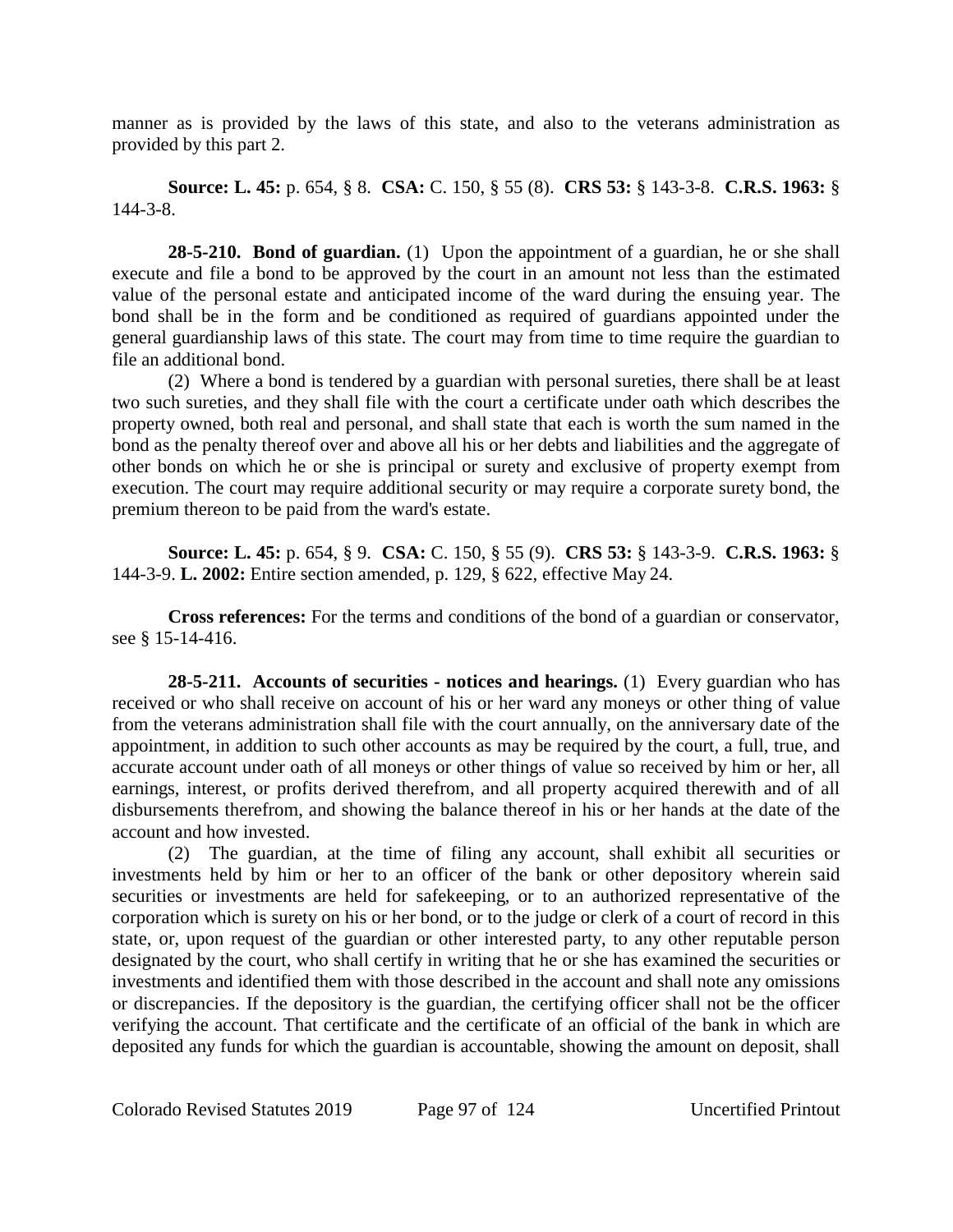be prepared and signed in duplicate, and one of each shall be filed by the guardian with his or her account.

(3) At the time of filing in the court any account, a certified copy thereof and a signed duplicate of each certificate filed with the court shall be sent by the guardian to the office of the veterans administration having jurisdiction over the area in which the court is located. A signed duplicate or a certified copy of any petition, motion, or other pleading pertaining to an account or to any matter other than an account and which is filed in the guardianship proceedings shall be furnished by the person filing the same to the proper office of the veterans administration. Unless hearing is waived in writing by the attorney of the veterans administration and by all other persons, if any, entitled to notice, including the surety on the guardian's bond, the court shall fix a time and place for the hearing on the account, petition, motion, or other pleading not less than fifteen days nor more than thirty days from the date same is filed, unless a different available date is stipulated in writing. Unless waived in writing, written notice of the time and place of hearing shall be given the veterans administration office concerned and the guardian and any others entitled to notice not less than fifteen days prior to the date fixed for the hearing. The notice may be given by mail, in which event it shall be deposited in the mails not less than fifteen days prior to said date. The court or clerk thereof shall mail to said veterans administration office a copy of each order entered in any guardianship proceeding wherein the administrator is an interested party.

(4) If the guardian is accountable for property derived from sources other than the veterans administration, he or she shall be accountable as is or may be required under the applicable law of this state pertaining to the property of minors or persons of unsound mind who are not beneficiaries of the veterans administration and as to such other property shall be entitled to the compensation provided by such law. The account for other property may be combined with the account filed in accordance with this section.

**Source: L. 45:** p. 655, § 10. **CSA:** C. 150, § 55 (10). **CRS 53:** § 143-3-10. **C.R.S. 1963:** § 144-3-10. **L. 2002:** (1), (2), and (4) amended, p. 622, § 130, effective May 24.

**28-5-212. Penalty for failure to account.** If any guardian fails to file with the court any account as required by this part 2, or by an order of the court, when any account is due or within thirty days after citation issues as provided by law, or fails to furnish the veterans administration a true copy of any account, petition, or pleading as required by this part 2, such failure may in the discretion of the court be a ground for his or her removal.

**Source: L. 45:** p. 656, § 11. **CSA:** C. 150, § 55 (11). **CRS 53:** § 143-3-11. **C.R.S. 1963:** § 144-3-11. **L. 2002:** Entire section amended, p. 623, § 131, effective May 24.

**28-5-213. Compensation of guardians.** Compensation payable to guardians shall be based upon services rendered and shall not exceed five percent of the amount of income received during the period covered by the account; except that such percentage compensation shall not be allowed on the moneys or other assets received from a prior guardian nor upon the amount received from liquidation of loans or other investments. In the event five percent of income received during the period would be less than twenty-five dollars and the personal property in the estate totals not more than one thousand five hundred dollars, twenty-five dollars may be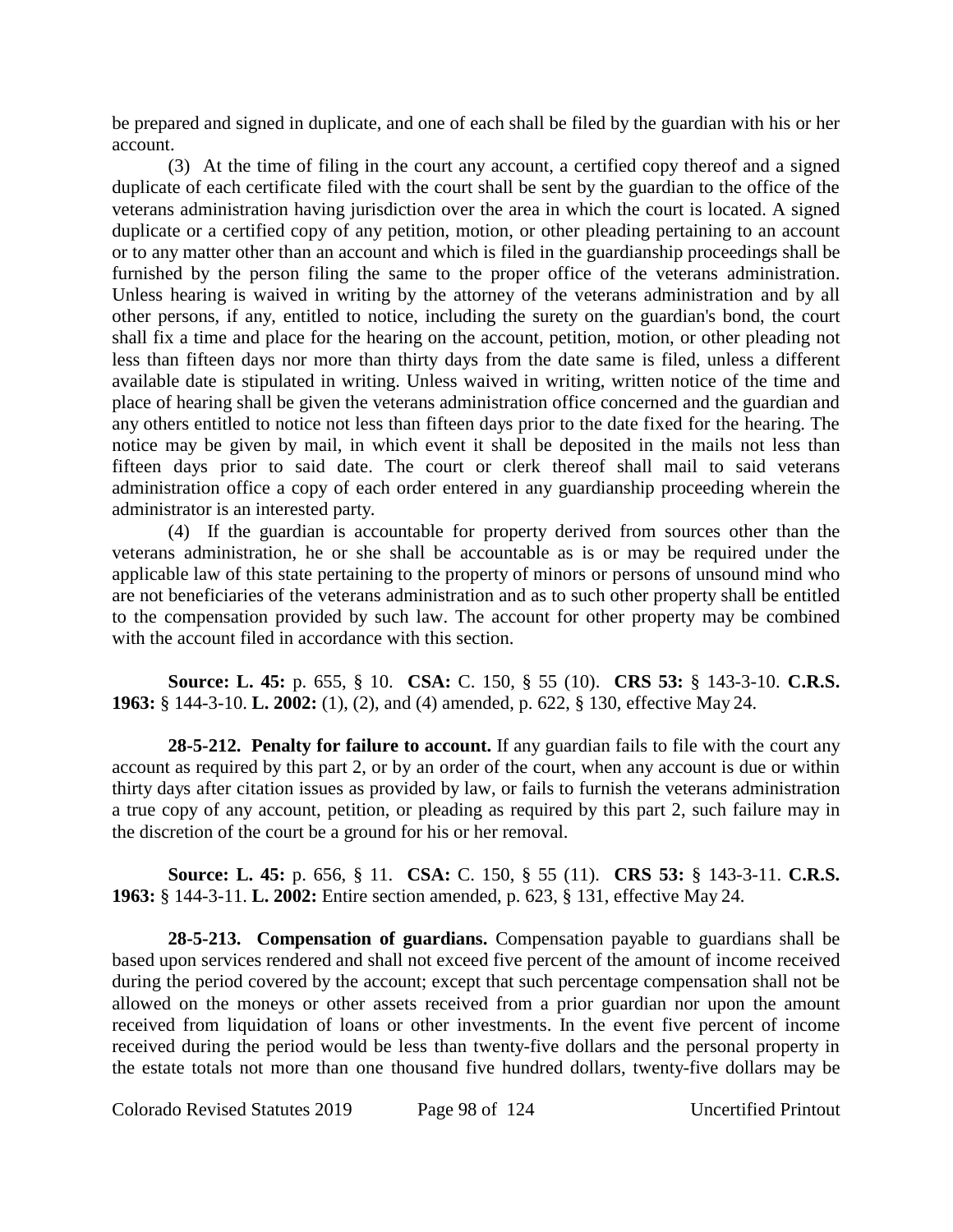taken as the guardian's compensation. If the personal property in the estate exceeds one thousand five hundred dollars and five percent of the income would be less than fifty dollars, the guardian's compensation may be fifty dollars. In any case in which the compensation under the foregoing appropriate rates is inadequate because of extra services performed, the court, upon petition and hearing thereon, may authorize reasonable additional compensation. A copy of the petition and notice of hearing thereon shall be given the proper office of the veterans administration in the manner provided in the case of hearing on a guardian's account or other pleading.

**Source: L. 45:** p. 656, § 12. **CSA:** C. 150, § 55 (12). **CRS 53:** § 143-3-12. **C.R.S. 1963:** § 144-3-12. **L. 65:** p. 1232, § 1.

**28-5-214. Investments.** Every guardian shall invest the surplus funds of his or her ward's estate in such securities or property as authorized under the laws of this state, but only upon prior order of the court; except that the funds may be invested, without prior court authorization, in direct unconditional interest-bearing obligations of this state or of the United States and in obligations the interest and principal of which are unconditionally guaranteed by the United States. A signed duplicate or certified copy of the petition for authority to invest shall be furnished the proper office of the veterans administration, and notice of hearing thereon shall be given said office as provided in the case of hearing on a guardian's account.

**Source: L. 45:** p. 657, § 13. **CSA:** C. 150, § 55 (13). **CRS 53:** § 143-3-13. **C.R.S. 1963:** § 144-3-13. **L. 2002:** Entire section amended, p. 623, § 132, effective May 24.

**Cross references:** For fiduciary investments, see part 3 of article 1 of title 15.

**28-5-215. Maintenance and support.** A guardian shall not apply any portion of the income or the estate for the support or maintenance of any person other than the ward, except upon petition to and prior order of the court after a hearing. A signed duplicate or certified copy of said petition shall be furnished the proper office of the veterans administration, and notice of hearing thereon shall be given said office as provided in the case of hearing on a guardian's account or other pleading.

**Source: L. 45:** p. 657, § 14. **CSA:** C. 150, § 55 (14). **CRS 53:** § 143-3-14. **C.R.S. 1963:** § 144-3-14.

**28-5-216. Purchase of home for ward.** (1) The court may authorize the purchase of the entire fee simple title to real estate in this state in which the guardian has no interest, but only as a home for the ward, or to protect his or her interest, or as a home for his or her dependent family. Such purchase of real estate shall not be made except upon the entry of an order of the court after hearing upon verified petition. A copy of the petition shall be furnished the proper office of the veterans administration, and notice of hearing thereon shall be given said office as provided in the case of hearing on a guardian's account.

(2) Before authorizing such investment, the court shall require written evidence of value and of title and of the advisability of acquiring such real estate. Title shall be taken in the ward's

Colorado Revised Statutes 2019 Page 99 of 124 Uncertified Printout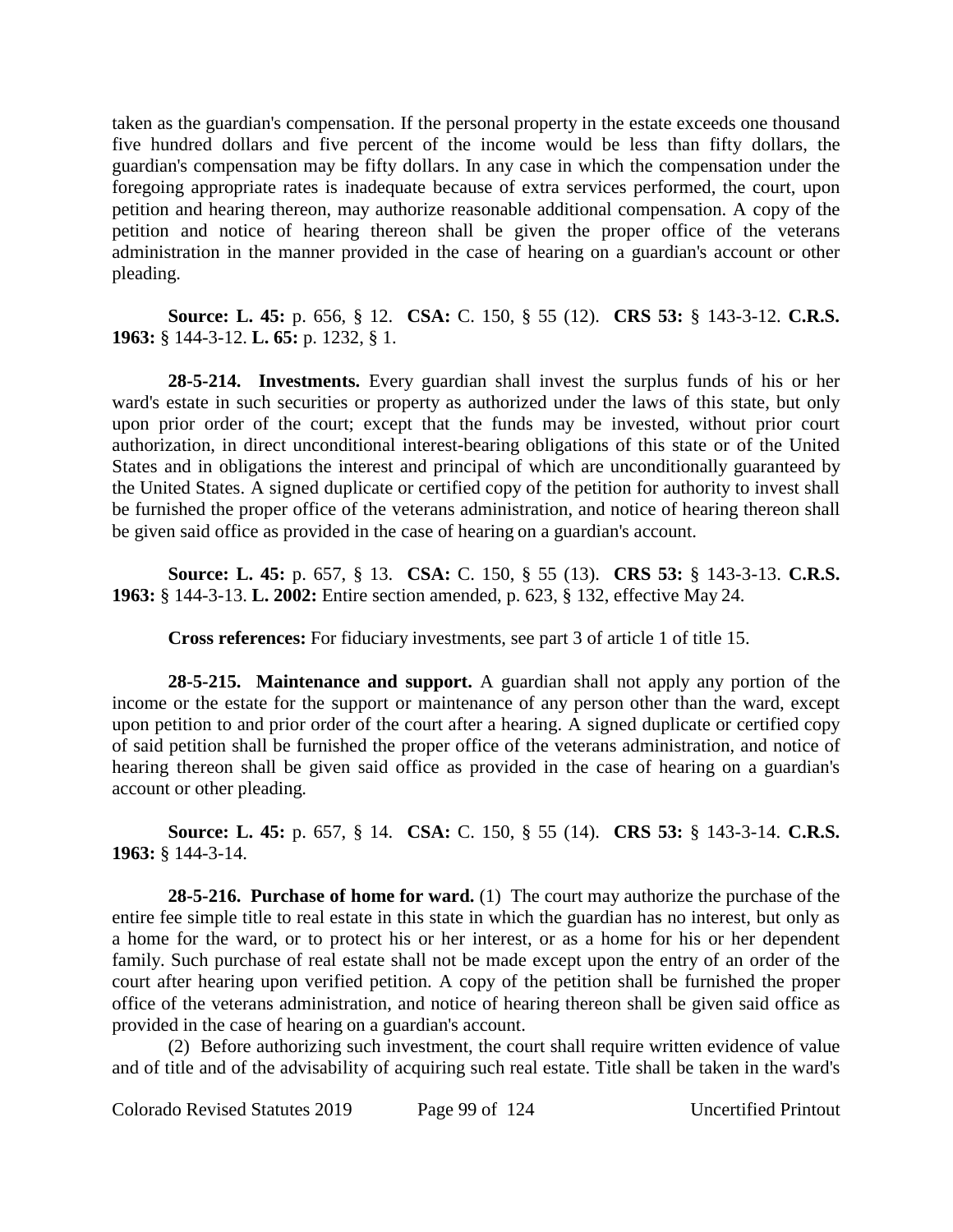name. This section does not limit the right of the guardian on behalf of his or her ward to bid and to become the purchaser of real estate at a sale thereof pursuant to decree of foreclosure of lien held by or for the ward, or at a trustee's sale, to protect the ward's right in the property so foreclosed or sold; nor does it limit the right of the guardian, if such is necessary to protect the ward's interest and upon prior order of the court in which the guardianship is pending, to agree with cotenants of the ward for a partition in kind, or to purchase from cotenants the entire undivided interests held by them, or to bid and purchase the same at a sale under a partition decree, or to compromise adverse claims of title to the ward's realty.

**Source: L. 45:** p. 657, § 15. **CSA:** C. 150, § 55 (15). **CRS 53:** § 143-3-15. **C.R.S. 1963:** § 144-3-15. **L. 2002:** Entire section amended, p. 624, § 133, effective May 24.

**28-5-217. Copies of public records to be furnished.** When a copy of any public record is required by the veterans administration to be used in determining the eligibility of any person to participate in benefits made available by the veterans administration, the official custodian of such public record, without charge, shall provide the applicant for such benefits or any person acting on his or her behalf or the authorized representative of the veterans administration with a certified copy of such record.

**Source: L. 45:** p. 658, § 16. **CSA:** C. 150, § 55 (16). **CRS 53:** § 143-3-16. **C.R.S. 1963:** § 144-3-16. **L. 2002:** Entire section amended, p. 624, § 134, effective May 24.

**28-5-218. Discharge of guardian - release of sureties.** A certificate by the veterans administration showing that a minor has attained majority or that an adult ward has been rated competent by the veterans administration upon examination made in accordance with the law shall be prima facie evidence that the minor has attained majority or that the adult ward's property no longer requires court supervision. Upon hearing after notice as provided by this part 2 and the entry of a record determination by the court that the guardianship is to be dispensed with, the guardian shall be directed by the court to file a final account. Upon hearing after notice to the former ward and to the veterans administration as in case of other accounts, upon approval of the final account and upon delivery to the ward of the assets due him or her from the guardian, the guardian shall be discharged and his or her sureties released.

**Source: L. 45:** p. 658, § 17. **CSA:** C. 150, § 55 (17). **CRS 53:** § 143-3-17. **C.R.S. 1963:** § 144-3-17. **L. 2002:** Entire section amended, p. 624, § 135, effective May 24.

**28-5-219. Record not construed as legal adjudication.** Neither the fact that a person has been rated incompetent by the veterans administration nor the fact that a guardian has been appointed for a person under the provisions of this part 2 shall be construed as a legal adjudication of insanity or mental incompetency, unless such person also is or has been adjudicated insane or mentally incompetent by a state court of competent jurisdiction.

**Source: L. 45:** p. 658, § 18. **CSA:** C. 150, § 55 (18). **CRS 53:** § 143-3-18. **C.R.S. 1963:** § 144-3-18.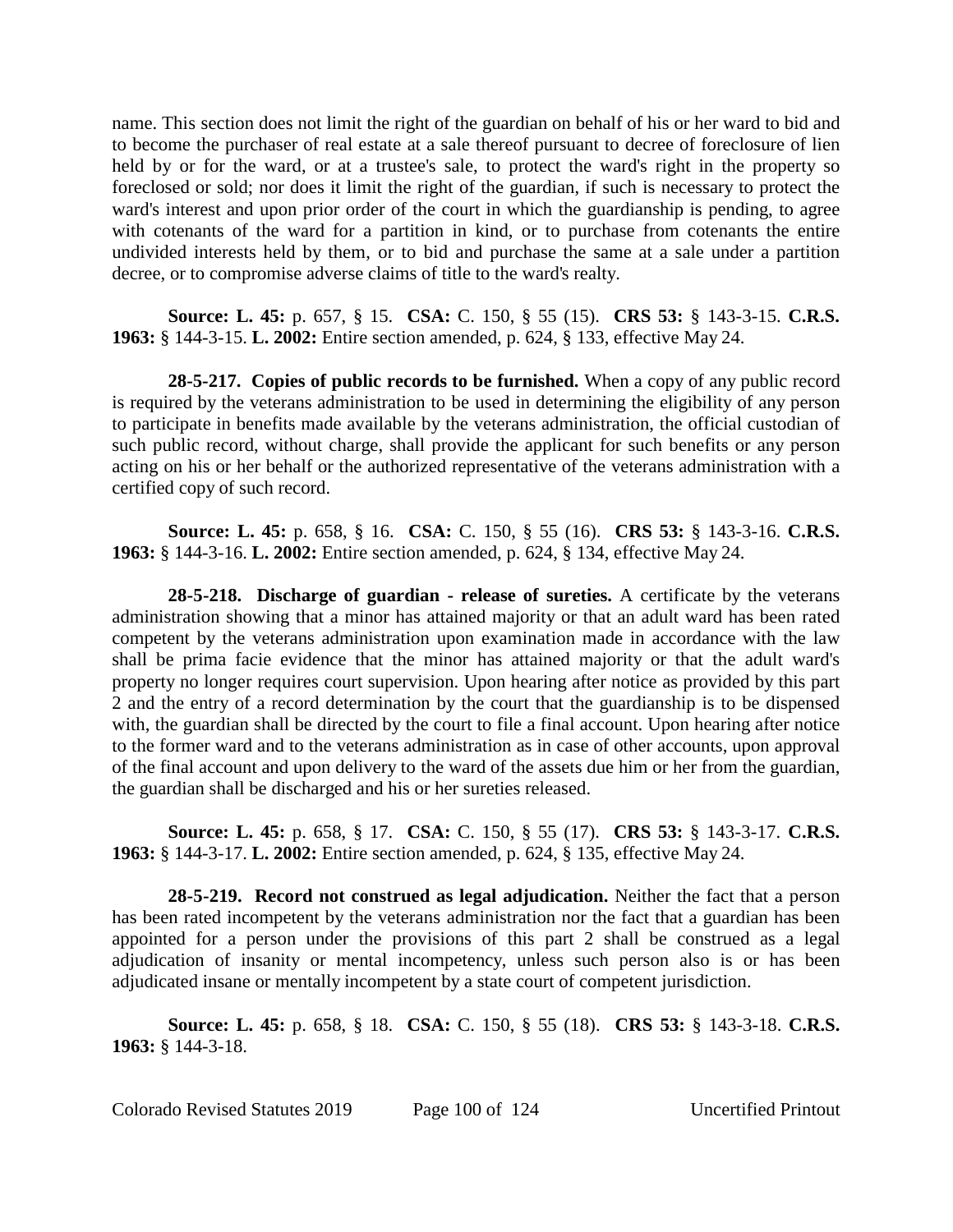**28-5-220. Commitment to veterans administration.** (1) When, in any proceeding under the laws of this state for the commitment or certification of a person alleged to have a mental health disorder or otherwise be in need of confinement in a hospital or other institution for his or her proper care, it is determined after such adjudication of the status of such person as may be required by law that commitment or certification to a hospital for treatment of mental health disorders or other institution is necessary for safekeeping or treatment and it appears that the person is eligible for care or treatment by the veterans administration, the court, upon receipt of a certificate from the veterans administration showing that facilities are available and that the person is eligible for care or treatment therein, may commit or certify the person to the veterans administration. Upon commitment or certification, the person, when admitted to any facility operated by such agency within or without this state, is subject to the rules and regulations of the veterans administration. The chief officer of any facility of the veterans administration to which the person is committed or certified, with respect to the person committed or certified, is vested with the same powers as superintendents of state hospitals for mental health disorders within this state with respect to retention of custody, transfer, parole, or discharge as restored to reason.

(2) The judgment or order of commitment by a court of competent jurisdiction of another state or of the District of Columbia committing a person to the veterans administration for care or treatment has the same force and effect as to the committed person while in this state as in the jurisdiction in which the court entering the judgment or making the order is situated; and the courts of the committing state or of the District of Columbia shall be deemed to have retained jurisdiction of the person so committed for the purpose of inquiring into the mental condition of such person and of determining the necessity for continuance of his or her restraint. Consent is given to the application of the law of the committing state or district in respect to the authority of the chief officer of any facility of the veterans administration to retain custody or transfer, parole, or discharge the committed person.

(3) Upon receipt of a certificate of the veterans administration that facilities are available for the care or treatment of any person committed or certified to any hospital for persons with mental health disorders or other institution for the care or treatment of persons similarly afflicted and that the person is eligible for care or treatment, the court having jurisdiction may cause him or her to be transferred to the veterans administration for care or treatment. Any person transferred as provided in this section is deemed to be committed or certified to the veterans administration for all purposes as provided in subsection (1) of this section as on original commitment or certification.

**Source: L. 45:** p. 659, § 19. **CSA:** C. 150, § 55 (19). **CRS 53:** § 143-3-19. **C.R.S. 1963:** § 144-3-19. **L. 2002:** (1) and (2) amended, p. 624, § 136, effective May 24. **L. 2017:** (1) and (3) amended, (SB 17-242), ch. 263, p. 1377, § 297, effective May 25.

**Cross references:** For the legislative declaration in SB 17-242, see section 1 of chapter 263, Session Laws of Colorado 2017.

**28-5-221. Liberal construction.** This part 2 shall be so construed to make uniform the law of those states which enact it.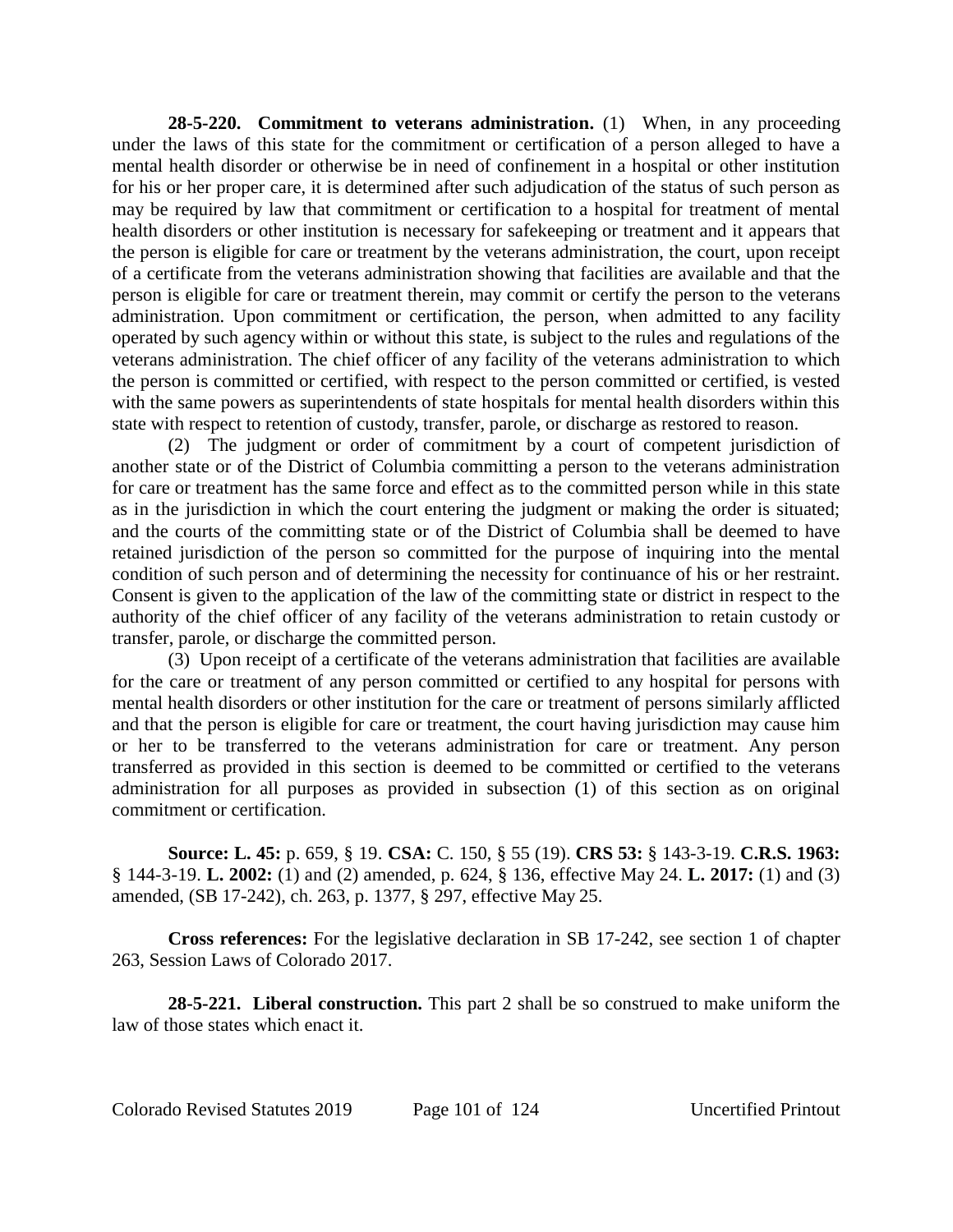**Source: L. 45:** p. 660, § 20. **CSA:** C. 150, § 55 (20). **CRS 53:** § 143-3-20. **C.R.S. 1963:** § 144-3-20.

**28-5-222. Repeal and modification of prior laws.** Except where inconsistent with this part 2, the laws of this state relating to guardian and ward and the judicial practice relating thereto shall be applicable to such beneficiaries and their estates.

**Source: L. 45:** p. 660, § 23. **CSA:** C. 150, § 55 (22). **CRS 53:** § 143-3-22. **C.R.S. 1963:** § 144-3-22.

**28-5-223. Application.** The provisions of this part 2 relating to surety bonds and the administration of estates of wards shall apply to all "income" and "estate" as defined in section 28-5-202, whether the guardian has been appointed under this part 2 or under any other law of this state, special or general, prior or subsequent to the enactment of this part 2.

**Source: L. 45:** p. 660, § 24. **CSA:** C. 150, § 55 (23). **CRS 53:** § 143-3-23. **C.R.S. 1963:** § 144-3-23.

### PART 3

### INVESTMENTS BY VETERANS ADMINISTRATION FIDUCIARIES

**Cross references:** For legal investments and deposits, see part 6 of article 75 of title 24; for investments under the "Uniform Veterans' Guardianship Act", see § 28-5-214.

**28-5-301. Legal investments.** (1) It is lawful for any guardian or conservator of minor or incompetent beneficiaries of the veterans administration to invest the funds of the estate or trust or to permit such funds to remain invested in any of the following:

(a) Bonds or other interest-bearing or noninterest-bearing obligations of the United States of America;

(b) Bonds or other interest-bearing or noninterest-bearing securities, the payment of the principal sum of which and the interest, if any, on which is guaranteed by the United States of America;

(c) Bonds or other interest-bearing or noninterest-bearing securities which are direct general obligations of the state of Colorado or of any school district, local college district, or county therein or of any water or sanitation district or water and sanitation district created under the provisions of article 1 of title 32, C.R.S.;

(d) Bonds or other interest-bearing or noninterest-bearing securities which are direct general obligations of any city and county or incorporated city or town in the state of Colorado which has existed continuously as a lawful corporation for a period of ten years;

(e) Bonds or other interest-bearing or noninterest-bearing securities which are direct general obligations of any other state of the United States of America or any school district, local college district, county, city and county, parish, or incorporated city, town, or village within any other state of the United States of America; if the entire general obligation indebtedness of any such school district, local college district, county, city and county, parish, city, town, or village,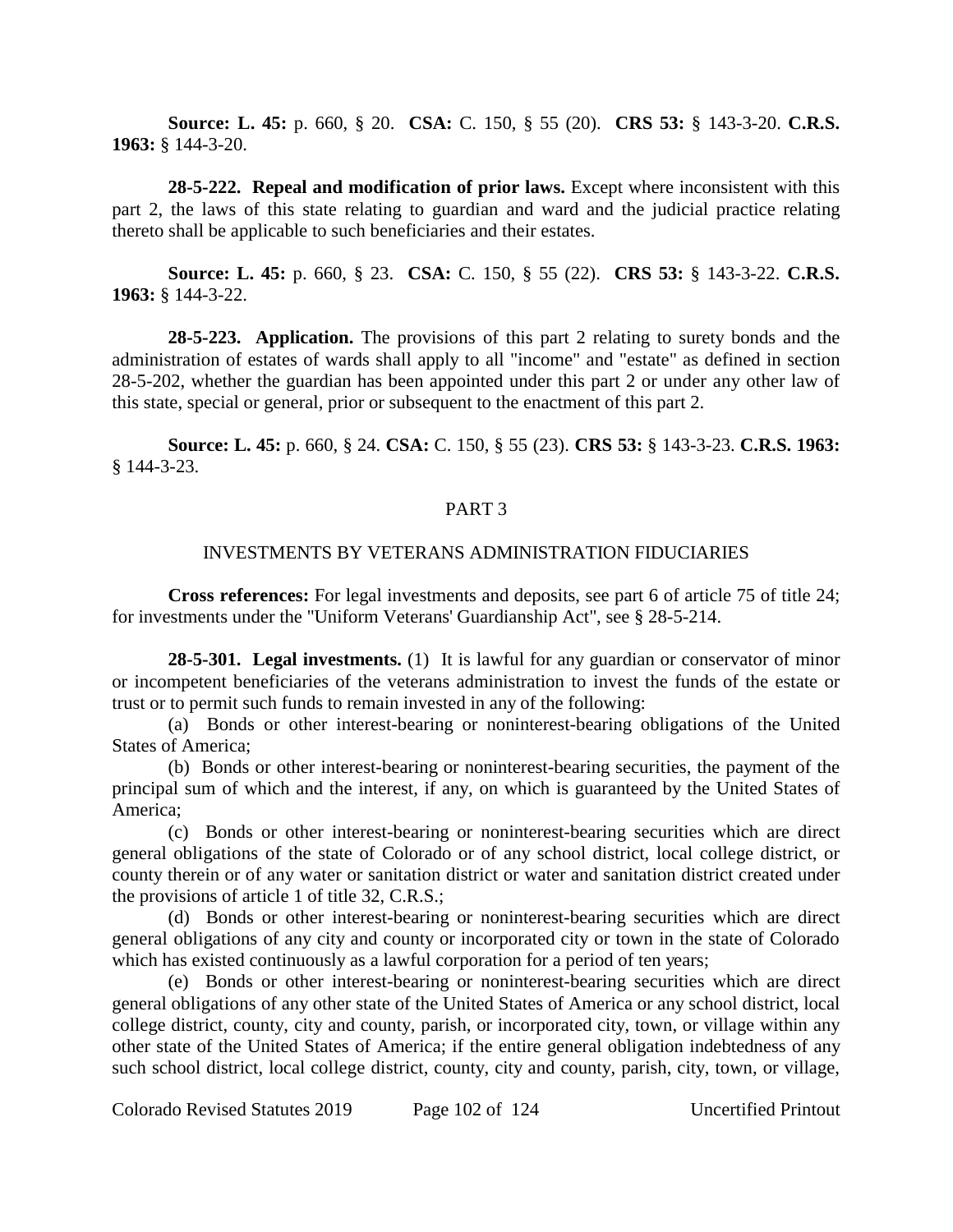including the proportionate share of the general obligation indebtedness of any other subdivisions of such state which have power to levy taxes on the same property, does not at the time of investment exceed fifteen percent of the valuation for assessment of the taxable property therein; if the issuer has existed for at least fifteen years and has not been in default with respect to the principal of any of its general obligation indebtedness at any time within the preceding ten years; if any such issuer, being an incorporated city, city and county, town, or village, has a population of not less than twenty-five hundred people, according to the last preceding federal census; and if the purchase or retention of investments under this paragraph (e) by such fiduciaries acting under the probate jurisdiction of a court is subject to prior approval of such court;

(f) All or any part of issues or series of bonds or notes secured by first lien mortgages or deeds of trust upon real estate situate within the state of Colorado. Such loans shall not exceed fifty percent of the appraised value of the lands, improvements, and water rights, if any, pertaining thereto, but the amount of such loan may equal sixty percent of the appraised value of the land, improvements, and water rights, if any, pertaining thereto if the instruments evidencing such investments contain a requirement for reduction, during each year, of the principal of the loan in an amount equal to at least five percent of the original principal sum. Such loans, when made by such fiduciaries acting under the probate jurisdiction of a court, shall be made in such amounts and for such periods as may be in the best interests of the estate and shall be subject to approval by the court.

(g) State highway fund revenue anticipation warrants of the state of Colorado;

(h) Repealed.

(i) Original and supplemental bonds of the Moffat tunnel improvement district;

(j) Revenue obligations issued to provide, enlarge, or improve electric power or water facilities by any city located in the state of Colorado having a population of not less than twentyfive hundred people at the time of investment if:

(I) The plan under which said obligations were issued provides for the retirement thereof out of the revenue within thirty years from the date of issuance; and

(II) The net revenue from such facility during each of the five years preceding such investment, after provision for ordinary expenses (exclusive of any allowance for depreciation), of operation of the facility, is equal to at least one and one-half times the sum of interest and principal payments due in any year during the remaining life of the issue and like payments due on account of any other issue relating to the same facility;

(k) Bonds of housing authorities issued pursuant to the provisions of article 4 of title 29,  $C.R.S.:$ 

(l) Improved real property within the state of Colorado if such property at time of purchase is under lease in its entirety, such lease then having an unexpired term of not less than ten years and under which the lessee is obliged to pay taxes, expenses of maintenance, and a rental therein fixed, and the appraised value of the land and improvements is in excess of ten times the net annual rent reserved in the lease; such real property shall be purchased by such fiduciaries acting under the probate jurisdiction of a county court only under order of court;

(m) Time or savings deposits in any state bank or national bank in Colorado which is, at the time the deposit is made, a member of the federal deposit insurance corporation if:

(I) The full amount of the deposit is insured by the federal deposit insurance corporation;

(II) The bank or association agrees to pay interest on the deposit; and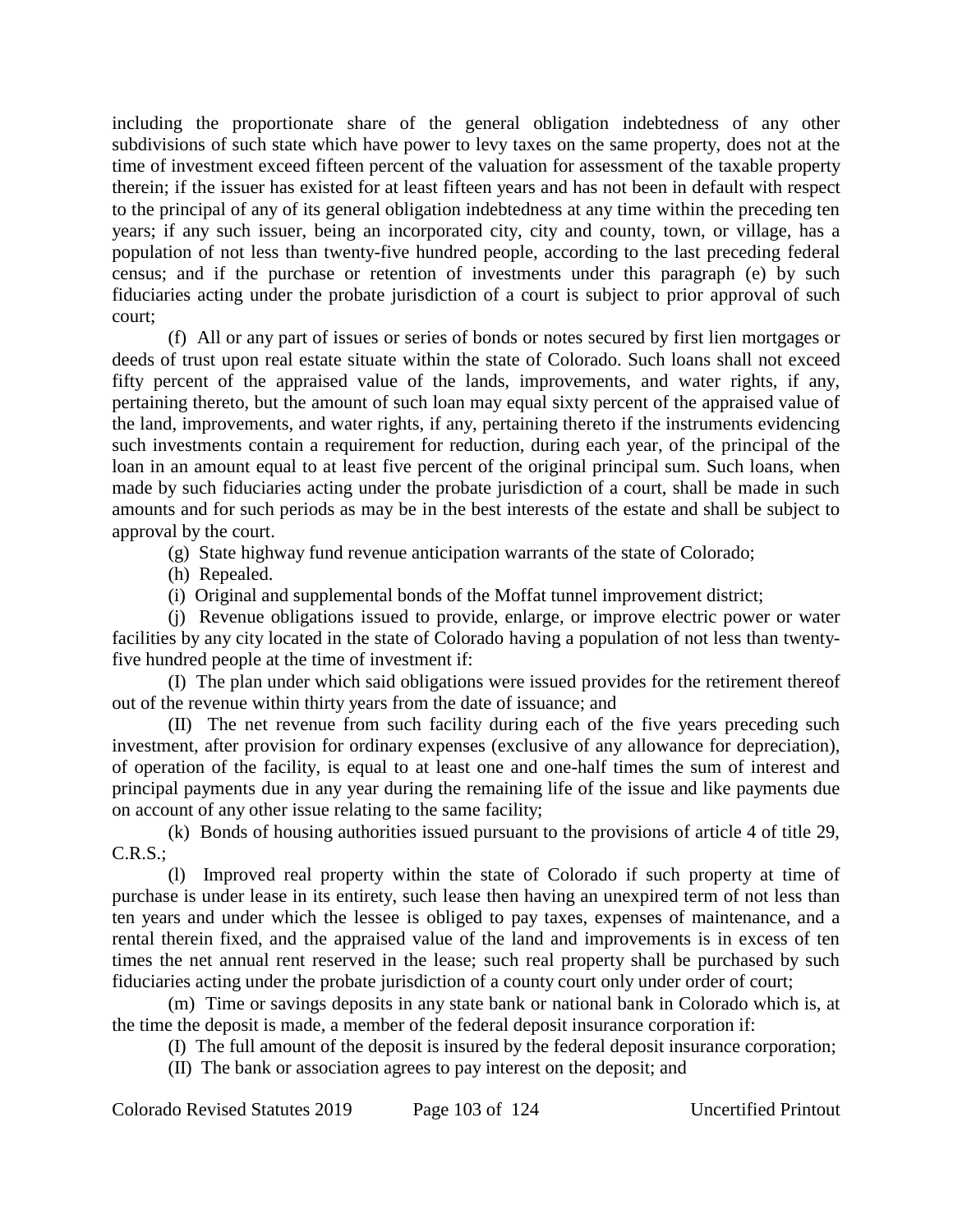(III) To the extent that the deposit ceases to be insured by the federal deposit insurance corporation, the same is withdrawn or otherwise converted into cash as promptly as the terms of the deposit will permit. Such deposit may be evidenced by an entry in a passbook, or by a certificate of deposit, or in such other manner as is then customary in the community in which the deposit is made.

(n) Notes or bonds secured by mortgage or deed of trust insured pursuant to Title II of the "National Housing Act" if the purchase is made by an approved mortgagee under said "National Housing Act"; except that:

(I) Nothing in this section shall restrict the powers of investment conferred upon any executor, administrator, or trustee by the terms of a will or trust instrument;

(II) Any such fiduciary may retain any real property owned by his or her testate or intestate at date of death or by his or her ward at date of appointment of a guardian or conservator and that any such fiduciary may retain for a reasonable time any real property acquired by him or her by foreclosure of or in satisfaction of a mortgage or trust deed, but if such fiduciary is subject to the probate jurisdiction of the county court, such holding shall not exceed two years unless permitted by order of that court;

(III) Any such fiduciary may purchase or retain any class of property authorized by this section to be purchased or retained, as the case may be, in addition to the investments described in the will or trust instrument, unless the power to invest in such class of property is expressly or impliedly denied by such will or trust instrument;

(IV) Nothing in this section shall be construed to limit the existing right of such fiduciaries to maintain such demand or time deposits in banks as are required in the ordinary conduct of their business; and

(V) Nothing in this section shall relieve any such fiduciary from the duty of exercising reasonable care in the purchase or retention of investments;

(o) Share, certificate, or savings accounts in any state or federally chartered savings and loan association in Colorado that are insured by the federal deposit insurance corporation or its successor if:

(I) The full amount of the account is insured by the federal deposit insurance corporation or its successor;

(II) The association agrees to pay such dividends on the account as permitted by its charter; and

(III) To the extent that the account ceases to be insured by the federal deposit insurance corporation or its successor, the same is withdrawn or otherwise converted into cash as promptly as the terms of the account will permit. Such account may be evidenced by an entry in a passbook, or by a certificate of investment, or in such other manner as is acceptable to the federal deposit insurance corporation or its successor.

**Source: L. 45:** p. 322, § 1. **L. 49:** p. 773, § 1. **CSA:** C. 176, § 126(4). **CRS 53:** § 143-8- 1. **C.R.S. 1963:** § 144-7-1. **L. 75:** (1)(h) repealed, p. 217, § 56, effective July 16. **L. 81:** (1)(c) amended, p. 1611, § 5, effective July 1. **L. 2002:** (1)(n)(II) amended, p. 625, § 137, effective May 24. **L. 2004:** IP(1)(o), (1)(o)(I), and (1)(o)(III) amended, p. 156, § 72, effective July 1.

**Cross references:** For the "National Housing Act", see 12 U.S.C. § 1701 et seq.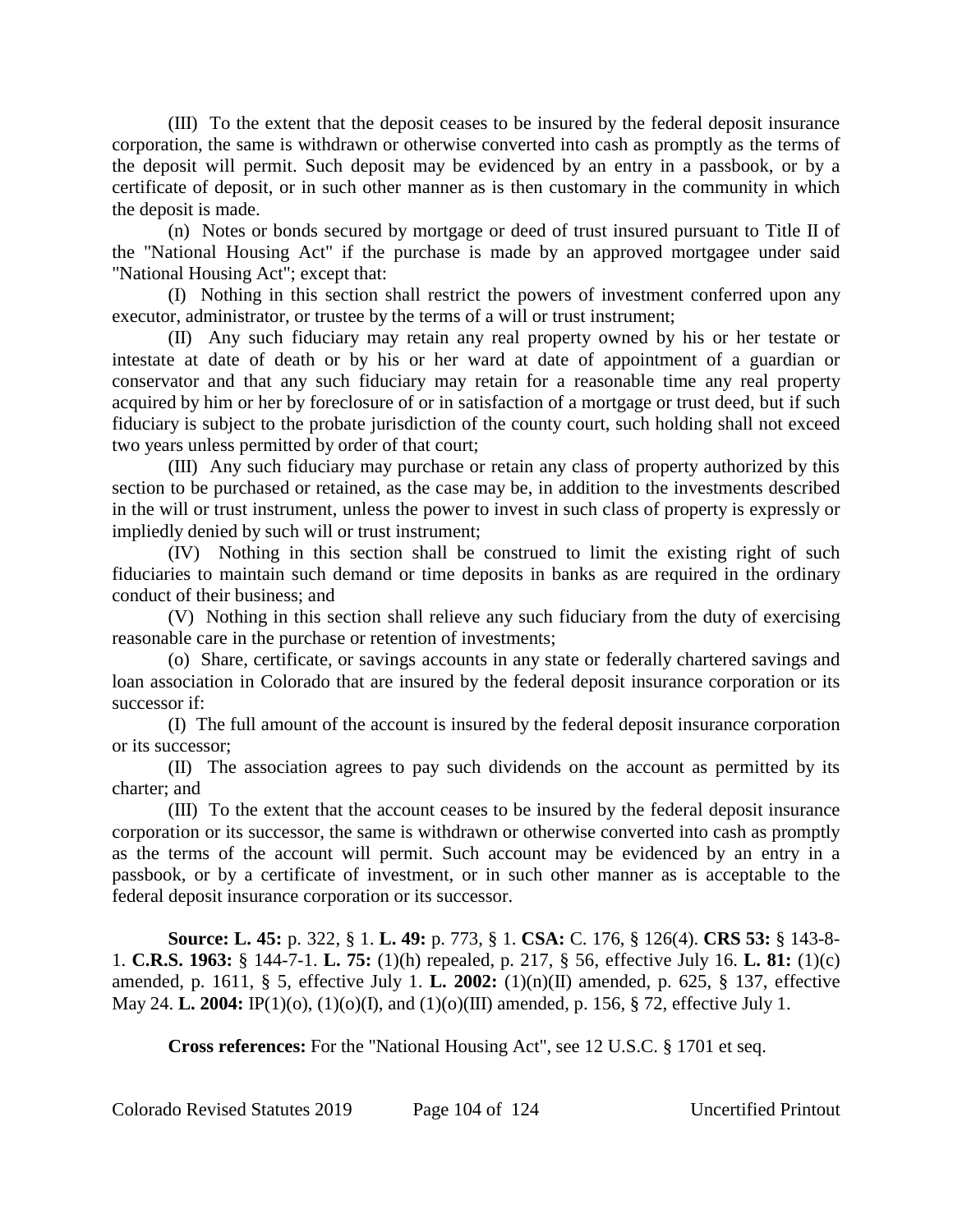#### PART 4

### LOANS TO MINOR VETERANS

**28-5-401. Loans to minor veterans.** (1) The disability of minority of any person otherwise eligible for guaranty or insurance of a loan pursuant to the "Servicemen's Readjustment Act of 1944", as amended, and of the minor spouse of any eligible veteran, irrespective of his or her age, in connection with any transaction entered into pursuant to said act, as amended, is removed for all purposes in connection with such transaction, including, but not limited to, incurring of indebtedness or obligations, and acquiring, encumbering, selling, releasing, or conveying real or personal property or any interest therein, and litigating or settling controversies arising therefrom if all or a part of any obligations incident to such transaction is guaranteed or insured by the administrator of veterans affairs pursuant to such act. This section shall not be construed to impose any other or greater rights or liabilities than would exist if such person and such spouse were under no such disability.

(2) A certificate purporting to have been signed by the administrator of veterans affairs or his or her duly authorized representative stating that all or a part of any obligations incident to such transaction is guaranteed or insured by the administrator, when recorded in the proper county, shall be prima facie evidence of such action by the administrator and shall prima facie be deemed to have been signed and issued by the administrator or his or her representative pursuant to law, and the person signing same shall prima facie be deemed to have acted within the scope of his or her authority.

(3) Notwithstanding any contrary provisions of law, such veteran or the minor spouse of such veteran shall not, because of his or her age, avoid such contract, conveyance, obligation, or other transaction entered into pursuant to this section, nor shall such veteran, or the minor spouse of such veteran hereafter urge the fact or interpose the defense that he or she is or was a minor in any action arising out of any loan, conveyance, encumbrance, or other transaction made pursuant to this section.

**Source: L. 45, 1st Ex. Sess.:** p. 64, §§ 1, 2. **L. 47:** pp. 295, 296, §§ 1, 2. **CSA:** C. 18, 40(1). **CRS 53:** § 143-9-1. **C.R.S. 1963:** § 144-8-1. **L. 2002:** Entire section amended, p. 626, § 138, effective May 24.

**Cross references:** For the "Servicemen's Readjustment Act of 1944", see 38 U.S.C. § 3701 et seq.

#### PART 5

#### INTERMENT OF VETERANS

**Editor's note:** This part 5 was numbered as article 2 of chapter 144, C.R.S. 1963. The substantive provisions of this part 5 were repealed and reenacted in 2002, resulting in the addition, relocation, and elimination of sections as well as subject matter. For amendments to this part 5 prior to 2002, consult the Colorado statutory research explanatory note and the table itemizing the replacement volumes and supplements to the original volume of C.R.S. 1973

Colorado Revised Statutes 2019 Page 105 of 124 Uncertified Printout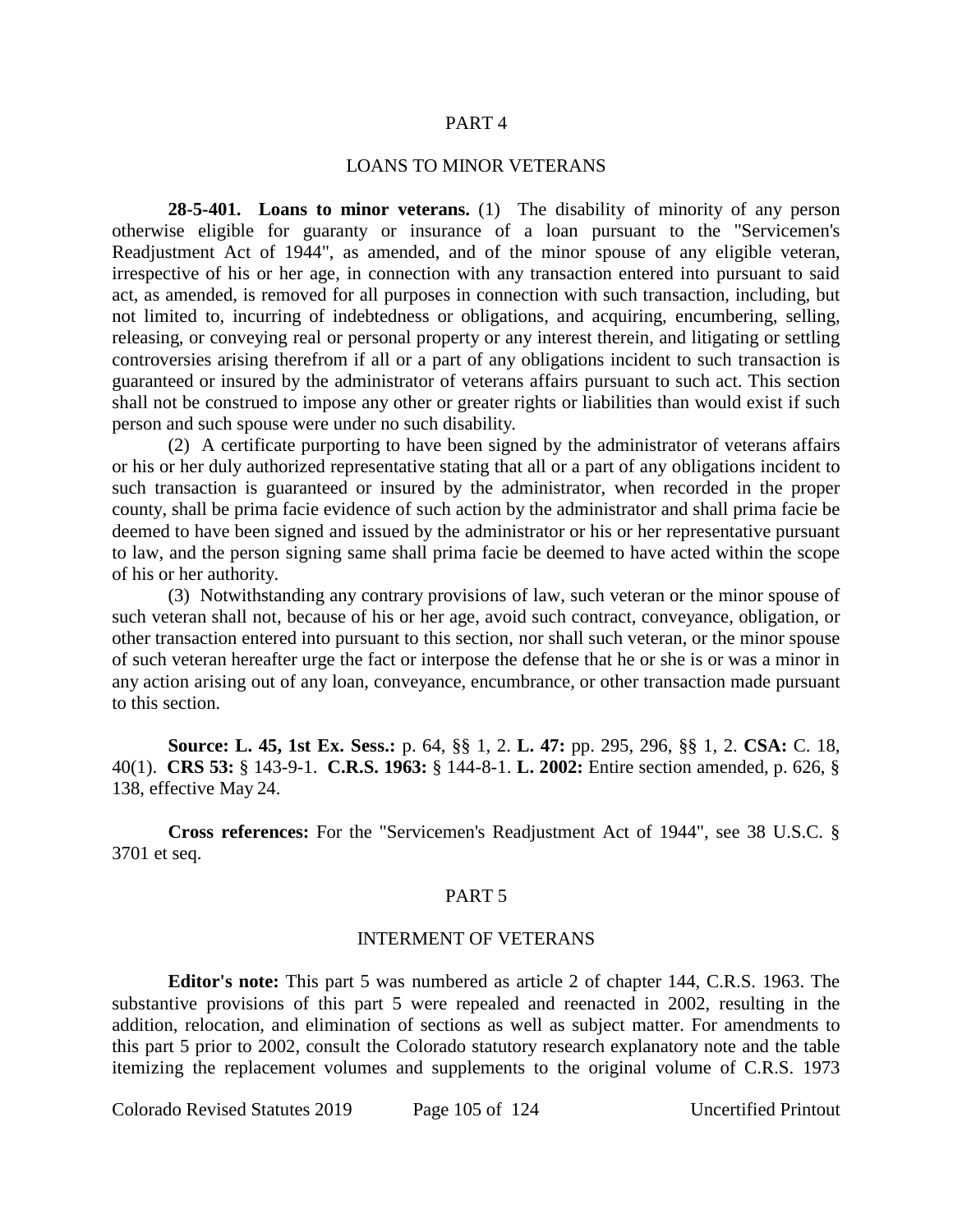beginning on page vii in the front of this volume. Former C.R.S. section numbers are shown in editor's notes following those sections that were relocated.

**28-5-501. Short title.** This part 5 shall be known and may be cited as the "Interment of Deceased Veterans Act of 2002".

**Source: L. 2002:** Entire part R&RE, p. 240, § 1, effective April 12.

**28-5-502. Interment of deceased veterans.** (1) It is the duty of the county commissioners in each county of this state to designate some proper person in each county whose duty it is to cause the decent interment of the bodies of honorably discharged military personnel:

(a) (I) Who died without leaving sufficient means to defray funeral expenses; or

(II) Who died leaving a family in indigent circumstances; and

(b) (I) Who served in any branch of the armed forces of the United States during any period of any declared or any undeclared war or other armed hostilities against an armed foreign enemy; or

(II) Who served on active duty in any branch of the armed services in any campaign or expedition for which a campaign badge is authorized.

(2) Burial must not be made in that portion of a cemetery or burial ground used exclusively for the burial of deceased indigent persons. Each county, by resolution of its board of county commissioners, shall establish the maximum expense to the county for each burial, exclusive of any federal funds provided for such purposes. In case the deceased veteran has relatives or friends who desire to conduct the funeral services, they shall be permitted to do so, and the expenses shall be paid as provided in this section.

**Source: L. 2002:** Entire part R&RE, p. 240, § 1, effective April 12. **L. 2018:** (2) amended, (HB 18-1142), ch. 65, p. 618, § 4, effective August 8.

**Editor's note:** This section is similar to former § 28-5-501 as it existed prior to 2002.

**Cross references:** For the legislative declaration in HB 18-1142, see section 1 of chapter 65, Session Laws of Colorado 2018.

**28-5-503. Headstone to mark graves.** The county commissioners shall also see that headstones furnished by the veterans administration or furnished on behalf of the veterans described in section 28-5-502 shall be set at the expense of the county. Each county, by resolution of its board of county commissioners, shall establish the maximum expense to the county for setting such headstones.

**Source: L. 2002:** Entire part R&RE, p. 241, § 1, effective April 12.

**Editor's note:** This section is similar to former § 28-5-502 as it existed prior to 2002.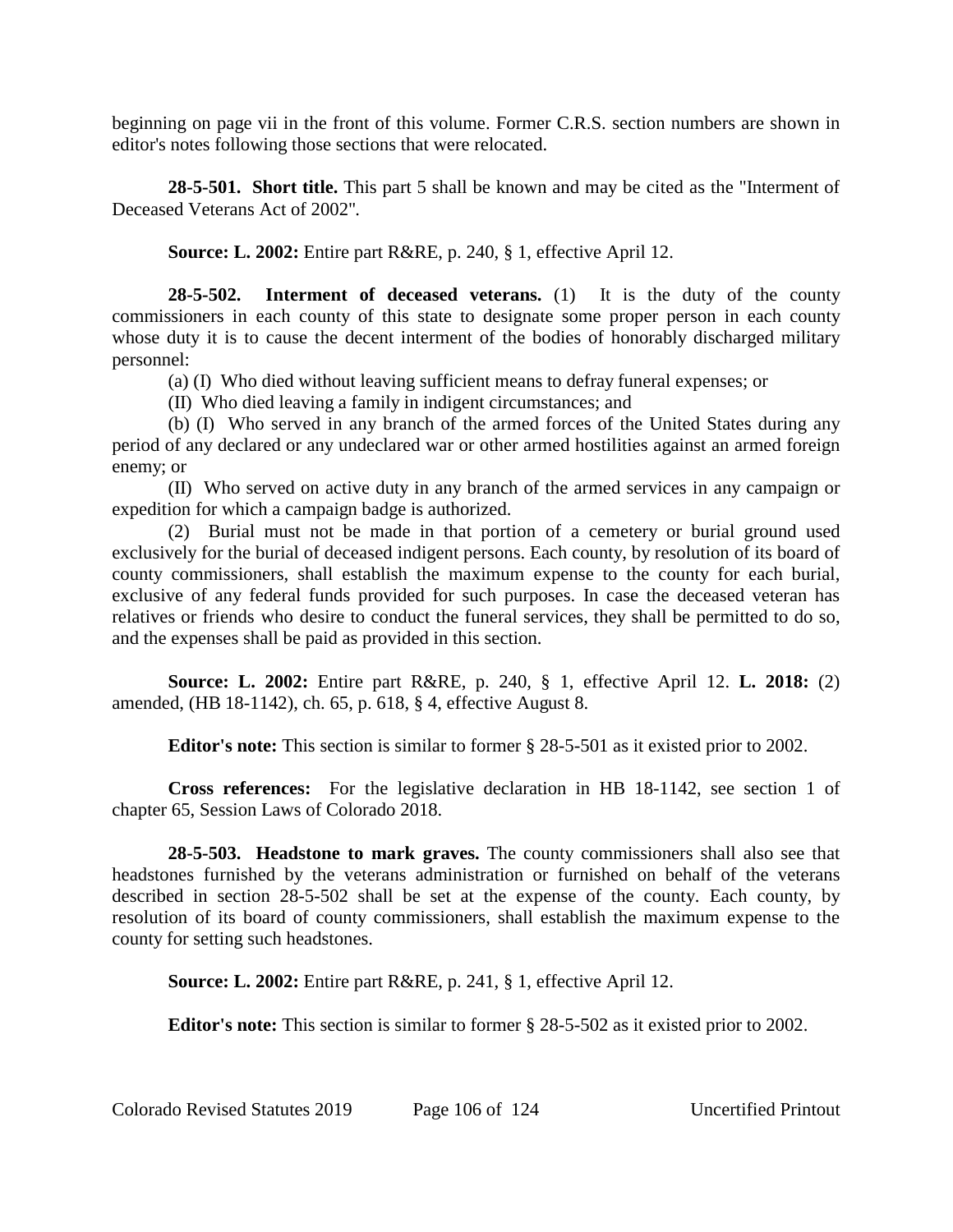**28-5-504. County of residence.** If the expenses of burial and setting of headstones are paid by the county in which the deceased person is buried, but such deceased person resided in another county in this state at the time of death, the county of residence shall reimburse such expenses to the county wherein the deceased is buried. Such expenses shall be audited and paid as other accounts are audited and paid by the county.

**Source: L. 2002:** Entire part R&RE, p. 241, § 1, effective April 12.

**Editor's note:** This section is similar to former § 28-5-503 as it existed prior to 2002.

**28-5-505. Cemetery subdivision - state may acquire and maintain.** The state has authority to acquire, establish, maintain, and improve in any cemetery in the state a suitable subdivision to be used as a burial place for honorably discharged veterans. Such subdivision shall consist of lots, each of sufficient area to accommodate at least eight interments of deceased veterans. No charge shall be made for burial space in such subdivision.

**Source: L. 2002:** Entire part R&RE, p. 241, § 1, effective April 12.

**Editor's note:** This section is similar to former § 28-5-504 as it existed prior to 2002.

**28-5-506. Care and custody of cemetery subdivision.** The care, custody, maintenance, improvement, management, and control of the subdivision referred to in section 28-5-505 may be vested by the state in the city, town, city and county, or county where the subdivision is established, but such vestment may also be delegated by the state to a military veteran service organization.

**Source: L. 2002:** Entire part R&RE, p. 241, § 1, effective April 12.

**Editor's note:** This section is similar to former § 28-5-509 as it existed prior to 2002.

# PART 6

# COLORADO WAR VETERANS' MEMORIAL COMMISSION

**28-5-601 to 28-5-603. (Repealed)**

**Source: L. 79:** Entire part repealed, p. 1628, § 1, effective July 1.

**Editor's note:** This part 6 was numbered as article 9 of chapter 144, C.R.S. 1963. For amendments to this part 6 prior to its repeal in 1979, consult the Colorado statutory research explanatory note and the table itemizing the replacement volumes and supplements to the original volume of C.R.S. 1973 beginning on page vii in the front of this volume.

# PART 7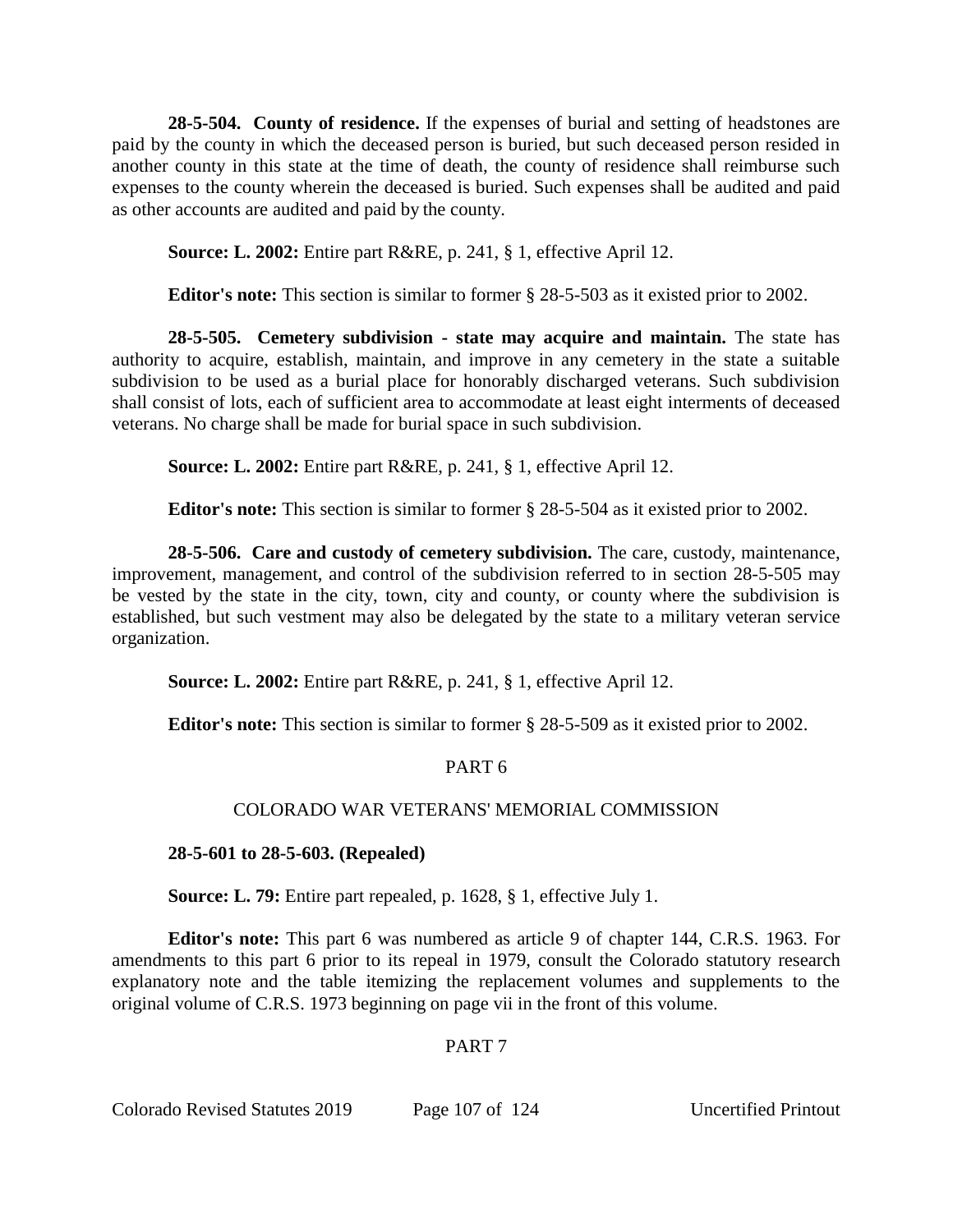### DIVISION OF VETERANS AFFAIRS

**Editor's note:** This part 7 was added with relocations in 2002. Former C.R.S. section numbers are shown in editor's notes following those sections that were relocated.

**Cross references:** For the legislative declaration contained in the 2002 act enacting this part 7, see section 1 of chapter 121, Session Laws of Colorado 2002.

**28-5-701. Division of veterans affairs - transfer of functions - terminology.** (1) There is hereby created the division of veterans affairs within the department of military and veterans affairs, the head of which shall be the director of the division of veterans affairs who shall be appointed by the adjutant general acting in his or her capacity as the administrative head of the department. The director shall appoint such assistants and clerical employees as may be deemed necessary to effectively administer this part 7 and part 8 of this article. The director and such assistants and employees shall be appointed pursuant to section 13 of article XII of the state constitution.

(2) Whenever any law of this state refers to the Colorado department of veterans affairs or to the veterans affairs section, said law shall be construed as referring to the division of veterans affairs.

(3) The division and the board shall, on and after July 1, 2002, execute, administer, perform, and enforce the rights, powers, duties, functions, and obligations vested in the department of human services pursuant to articles 9 and 10 of title 26, C.R.S., prior to said date. On and after July 1, 2002, any officers or employees of the department of human services whose primary duties were to carry out the functions specified in articles 9 and 10 of title 26, C.R.S., prior to said date and whose duties and functions concerned the duties and functions transferred to the division pursuant to this part 7 and part 8 of this article, and whose employment in the division is deemed necessary by the director to carry out the purposes of this article shall be transferred to the department and become employees thereof. Such employees shall retain all rights to the personnel system and retirement benefits pursuant to the laws of this state, and their services shall be deemed to have been continuous. All transfers and any abolishment of positions in the state personnel system shall be made and processed in accordance with state personnel system laws and regulations.

(4) (a) On July 1, 2002, all items of property, real and personal, including office furniture and fixtures, books, documents, and records of the department of human services prior to said date pertaining to the duties and functions transferred to the division pursuant to this part 7 and part 8 of this title are transferred to the department and become the property thereof.

(b) On or before September 1, 2002, the department of human services and the department of military and veterans affairs shall agree on the method, scope, and procedures for the transfer of any property, mineral, and water rights involving the western slope military veterans cemetery, as described in section 28-5-708, in order to ensure that the use of said cemetery is continuous and consistent with federal law.

(c) The general assembly requests the department of human services and the state board of land commissioners to transfer, without compensation, by any procedure necessary, any appropriate property, mineral, and water rights involving the western slope military veterans' cemetery, as described in section 28-5-708, to the department of military and veterans affairs,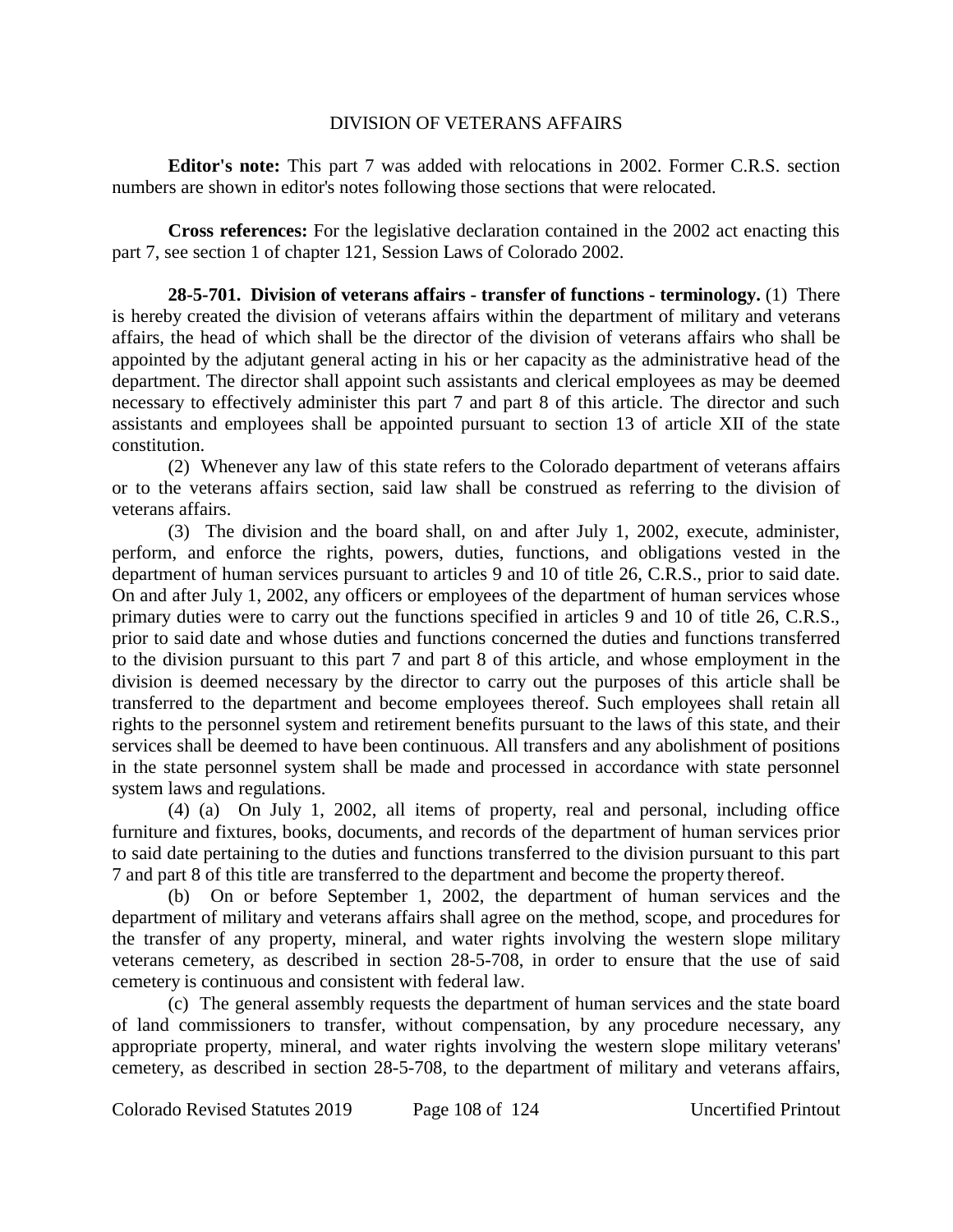within two months of the completion of a legal survey of the property described in section 28-5- 708.

(d) The general assembly further requests the department of human services and the state board of land commissioners to report to the state, veterans, and military affairs committees of the senate and house of representatives, or their successor committees, no later than July 15, 2005, that the transfer of appropriate property, mineral, and water rights requested in paragraph (c) of this subsection (4) has been completed.

(5) Whenever the department of human services is referred to or designated by a contract or other document in connection with the duties and functions transferred to the division pursuant to this part 7 and part 8 of this article, such reference or designation shall be deemed to apply to the department of military and veterans affairs. All contracts entered into by the department of human services prior to July 1, 2002, in connection with the duties and functions transferred to the department of military and veterans affairs pursuant to this part 7 and part 8 of this article are hereby validated, with the department of military and veterans affairs succeeding to all the rights and obligations of such contracts. Any appropriations of funds from prior fiscal years open to satisfy obligations incurred pursuant to such contracts are hereby transferred and appropriated to the department for the payment of such obligations.

**Source: L. 2002:** Entire part added with relocations, p. 344, § 3, effective July 1. **L. 2005:** (4)(c) and (4)(d) added, p. 1032, § 1, effective June 2.

**Editor's note:** This section is similar to former § 26-10-101 as it existed prior to 2002.

**28-5-702. Board of veterans affairs.** (1) The Colorado board of veterans affairs and its powers, duties, and functions are hereby transferred by a **type 2** transfer from the department of human services to the department of military and veterans affairs. The board shall advise and consult with the division in the administration and enforcement of this article.

(2) The board shall consist of seven members who shall be appointed by the governor and confirmed by the senate, who shall be veterans who have been honorably released or separated from the armed forces of the United States, but who need not be members of a veterans service organization. The initial members of the board shall be the members of the Colorado board of veterans affairs as such board existed in the department of human services prior to July 1, 2002, and the terms of such members shall expire as the original terms of such members were scheduled to expire. Thereafter the governor shall appoint members for terms of four years, beginning the day after the expiration of the preceding term. Vacancies occurring during any term shall be filled by the governor for the unexpired portion of the term in which they occur. If a vacancy occurs while the senate is not in session, the governor shall appoint a qualified person to discharge the duties thereof until the next meeting of the senate, at which time the governor shall nominate a person to fill the vacancy, which nomination shall be subject to senate confirmation. Members of the board shall hold office until their successors are appointed by the governor and are confirmed by the senate. Not more than four of the members serving at any one time shall be members of the same political party.

(3) The members of the board shall serve without compensation but may be reimbursed, out of any funds appropriated to the division, for actual and necessary traveling expenses and other expenses incurred in the performance of official duties.

Colorado Revised Statutes 2019 Page 109 of 124 Uncertified Printout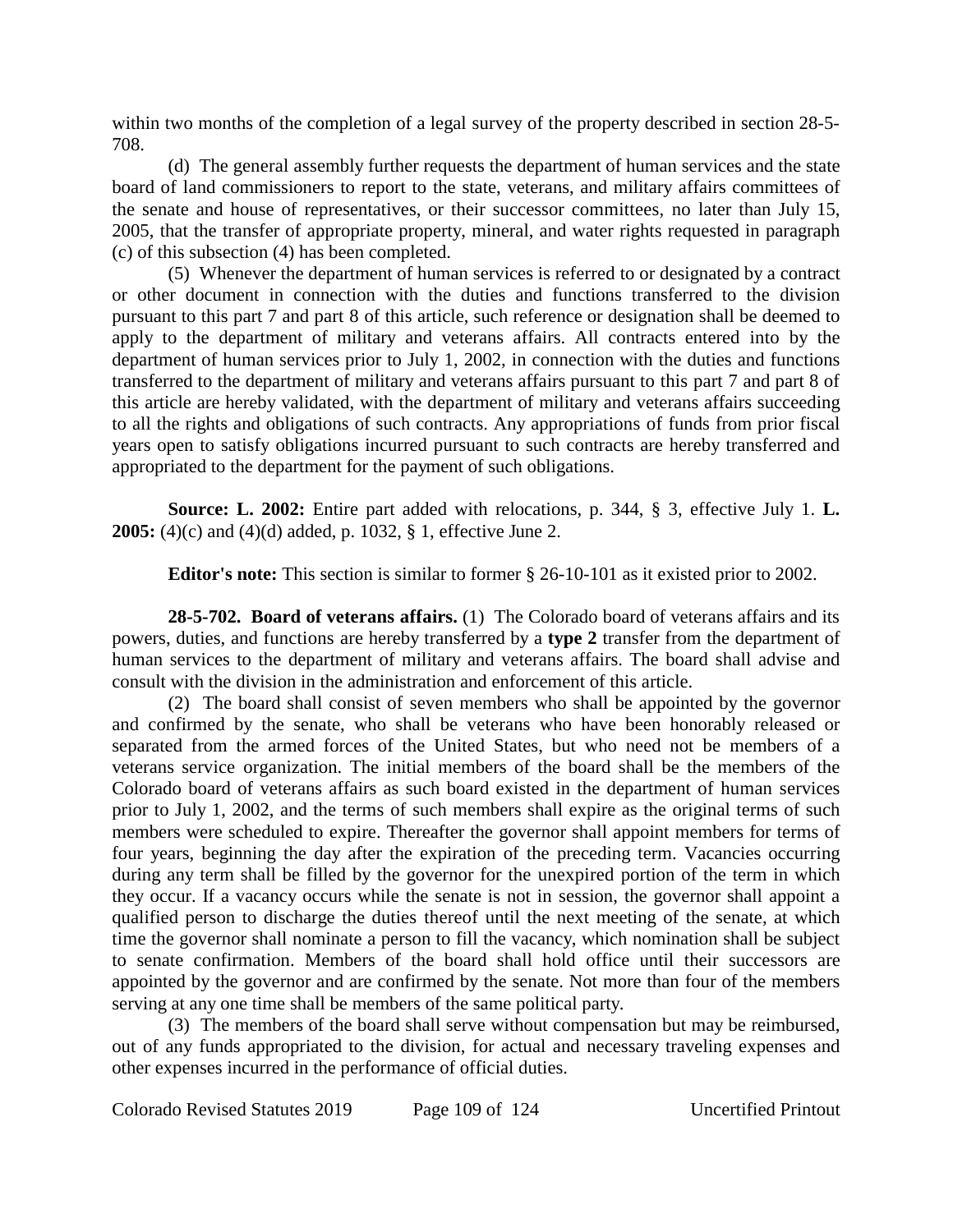(4) The members of the board shall select one of their members to serve as the chair of the board and one to serve as the vice-chair of the board, for a term of two years for each office. Such officers shall hold office at the pleasure of the board. The board shall also appoint a secretary who may or may not be a member as the board may determine. The secretary shall attend all meetings of the board, keep a full and true record of its proceedings, preserve at its general office all its books, documents, and papers, and perform such other duties as the board may prescribe.

(5) The board shall hold meetings at such times and at such places as shall be determined by it. Special meetings may be called at any time by the chair or vice-chair and shall be called at the request of any three members.

(6) Repealed.

**Source: L. 2002:** Entire part added with relocations, p. 345, § 3, effective July 1. **L. 2007:** (6) amended, p. 468, § 1, effective July 1. **L. 2017:** (6) repealed, (SB 17-212), ch. 275, p. 1512, § 1, effective June 1.

**Editor's note:** This section is similar to former § 26-10-103 as it existed prior to 2002.

**28-5-703. Rules - duties.** (1) (a) The board shall propose for adoption by the adjutant general such rules and regulations, not in conflict with this article or other laws, as it may deem necessary to govern the programs administered pursuant to this article.

(b) Any rules adopted by the board of human services in accordance with the requirements of the "State Administrative Procedure Act", article 4 of title 24, C.R.S., relating to county veterans service offices and veterans affairs other than the veterans community living centers shall be enforceable and shall be valid until amended or repealed by the adjutant general.

(2) The division shall be responsible for the proper administration of this article. The board shall study periodically the problems of veterans and based on such studies shall propose such program or statutory changes as it may deem advisable or necessary for veterans' assistance by the state of Colorado or political subdivisions thereof. The board shall make a continuing study of any program put into effect. The board shall perform such other duties as may be assigned to it by law and shall advise and assist the governor, any department in the executive branch, and the general assembly or any committee thereof in regard to veterans' matters.

(3) Notwithstanding section 24-1-136 (11)(a)(I), on or before December 31, 2002, and on or before December 31 each year thereafter, the board, with the assistance of the division, shall report on the status of all programs providing services to the state's veterans, including but not limited to any recommendations for changes to policies, procedures, or law, to:

(a) The governor;

(b) The state, veterans, and military affairs committee of the house of representatives;

and

(c) The state, veterans, and military affairs committee of the senate.

(4) The board shall serve in an advisory capacity to:

(a) The state board of human services and the department of human services regarding the operations and maintenance of veterans community living centers operated pursuant to article 12 of title 26, C.R.S.;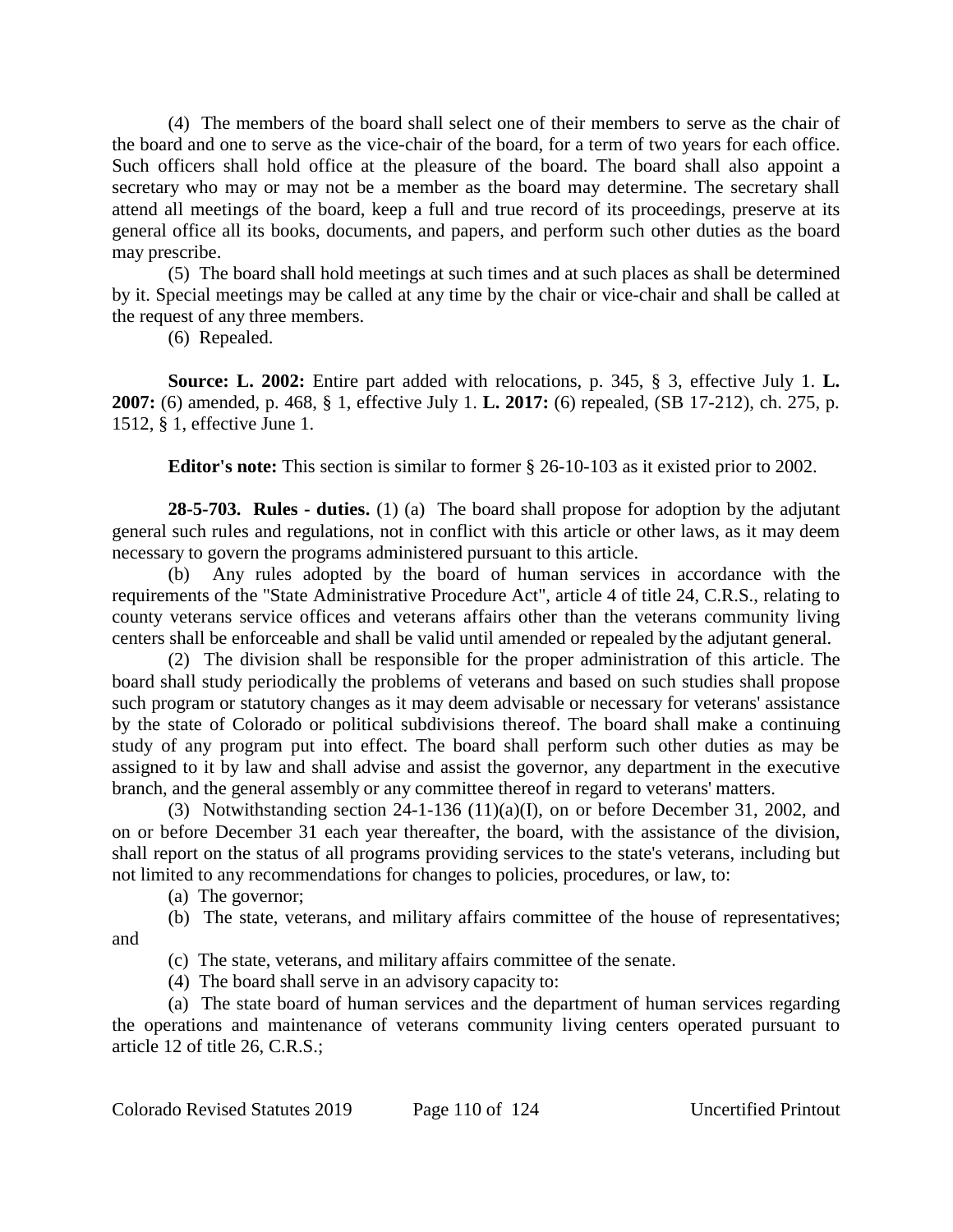(b) The division of employment and training in the department of labor and employment regarding the provision of services to state veterans pursuant to the "Colorado Career Advancement Act", part 2 of article 83 of title 8;

(c) The department of revenue regarding the issuance of special license plates to veterans and active or retired military personnel; and

(d) Any department, division, board, or other entity that provides services specifically to state veterans, and any executive director, director, board, or other entity that has rule-making authority pursuant to state law regarding proposed rules that are directed specifically to veterans.

**Source: L. 2002:** Entire part added with relocations, p. 346, § 3, effective July 1. **L. 2003:** (3)(c) amended, p. 2012, § 105, effective May 22. **L. 2012:** (4)(b) amended, (HB 12- 1120), ch. 27, p. 110, § 28, effective June 1. **L. 2013:** (4)(a) amended, (HB 13-1300), ch. 316, p. 1692, § 88, effective August 7. **L. 2014:** (1)(b) and (4)(a) amended, (SB 14-096), ch. 59, p. 274, § 31, effective August 6. **L. 2017:** IP(3) amended, (HB 17-1255), ch. 248, p. 1045, § 1, effective August 9. **L. 2018:** (4)(b) amended, (HB 18-1375), ch. 274, p. 1715, § 66, effective May 29.

**Editor's note:** (1) This section is similar to former § 26-10-104 as it existed prior to 2002.

(2) The effective date for amendments to subsection (4)(b) by House Bill 12-1120 (chapter 27, Session Laws of Colorado 2012) was changed from August 8, 2012, to June 1, 2012, by House Bill 12S-1002 (First Extraordinary Session, chapter 2, p. 2432, Session Laws of Colorado 2012.)

**28-5-704. Departments to cooperate.** (1) To effectuate the purpose of this article, the governor may direct any department, division, board, bureau, commission, or agency of the state, or any political subdivision thereof, to:

(a) Cooperate with and assist and advise the division and the board in the performance of their duties and functions under this article and to provide such other assistance and data as will enable the division and the board to properly carry out their activities and effectuate the purposes of this article; and

(b) Coordinate with, seek advice from, or utilize as a resource the division and the board in implementing programs that provide services specifically to state veterans.

**Source: L. 2002:** Entire part added with relocations, p. 347, § 3, effective July 1.

**Editor's note:** This section is similar to former § 26-10-105 as it existed prior to 2002.

**28-5-705. Duties.** (1) The division, in accordance with its rules, shall perform the following duties and functions:

(a) (I) Formulate, establish, and supervise a plan and standard procedures to further prompt and efficient service to all veterans in the state of Colorado on a uniform basis, whether by the division or by any county veterans service office;

(II) Establish and maintain liaison with all county veterans service officers and advise them of such plan and procedures;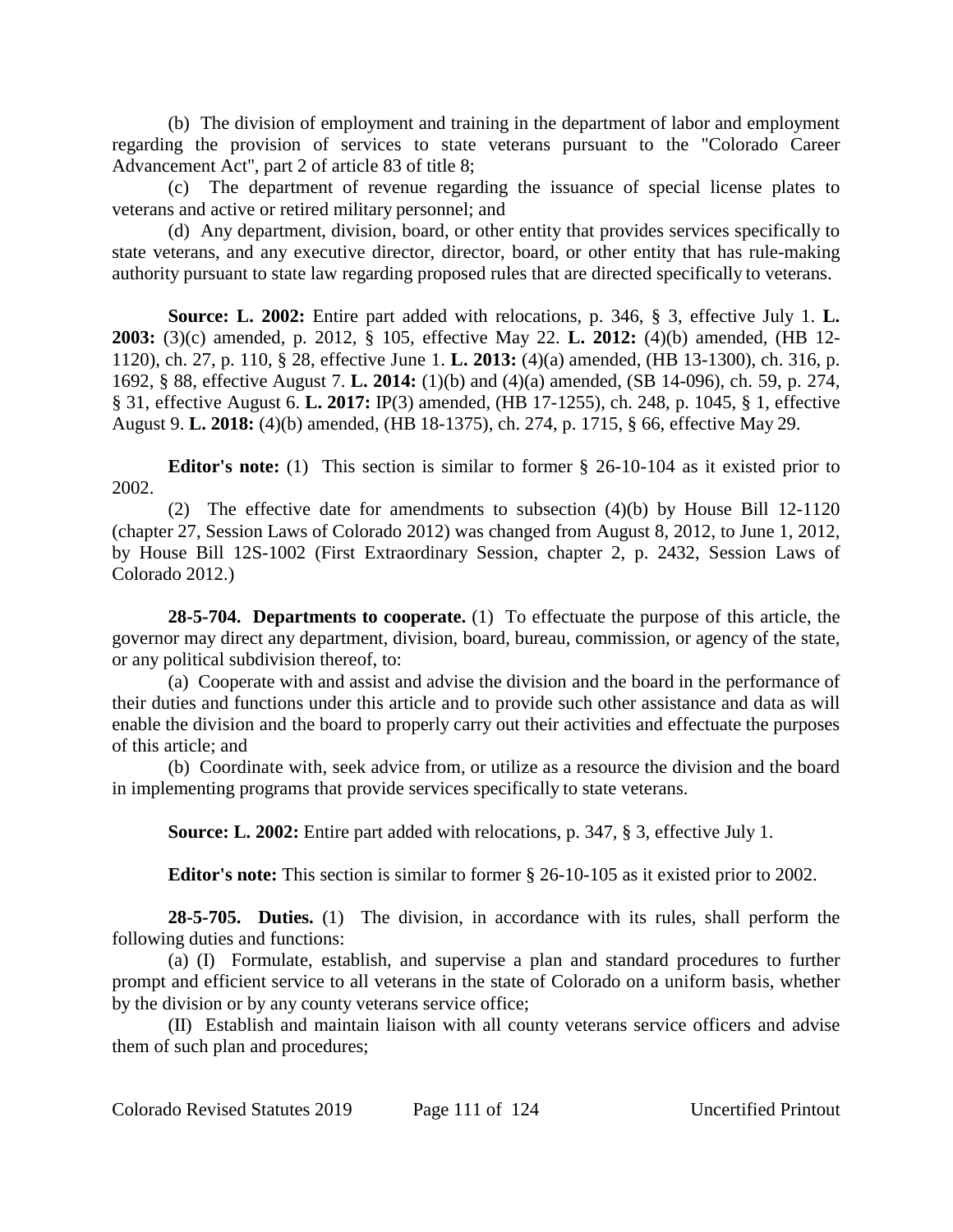(III) Make reasonable requests of such county veterans service officers for their cooperation in the execution of such plan and procedures and in the handling of veterans' cases and other matters;

(IV) Maintain liaison with the veterans administration and other appropriate agencies of the federal government;

(V) Provide all county veterans service officers with pertinent information, suggestions, forms, rulings, and other material in such form and in such manner as the division may deem appropriate to assist all county veterans service officers in the performance of their duties;

(VI) Distribute to such county veterans service officers any available bulletins, manuals, pamphlets, or other appropriate material, prepared either by the division or elsewhere, for the purposes stated in this section; and

(VII) Do such additional things, including the holding of conferences, whenever advisable, with the county veterans service officers either in their counties or in the office of the division or elsewhere and either singly or in groups, as the division may deem advisable to assist such officers in the proper performance of their duties and to keep them properly advised of current developments in the veterans' field;

(b) Render personal service to members and former members, or the surviving spouses, administrators, executors, conservators, guardians, or heirs of members or former members, of the Colorado state defense force and the Colorado National Guard in any claim they may have against the state or federal government;

(c) Assist all discharged members of the armed forces of the United States, the surviving spouses, administrators, executors, conservators, guardians, or heirs of any such veterans, or any other persons who may have proper claims by filing and prosecuting such claims on behalf of such persons for insurance, pensions, compensation, hospitalization, vocational training, education, loans, readjustment allowances, or any other benefits which such persons may be or may become entitled to receive under any of the laws of the United States, the state of Colorado, or any other state by reason of such service;

(d) Cooperate with and assist veterans' organizations, county veterans service officers, veterans' advisory groups, and all other organizations, now in existence or formed on or after July 1, 1973, which provide assistance to those persons mentioned in paragraph (c) of this subsection (1):

(e) Perform services in this state for the veterans administration on a contractual, grant, or other basis, and perform such other duties and render such other services in furtherance of the purposes of this article or any other law in providing reasonable and proper assistance to veterans;

(f) Establish a training and certification program for newly appointed county veterans service officers. Such program shall be presented to the board for approval prior to implementation or modification.

(g) Prepare, develop, construct, and maintain a state military veterans' cemetery pursuant to section 28-5-708 and seek reimbursement from the federal department of veterans affairs for all allowable costs for the project as permitted by federal law; and

(h) Make reasonable efforts to notify members of the armed forces of the United States who are planning their return to civilian life and are located in Colorado, or intend to relocate to Colorado upon discharge, of the requirements in sections  $12-20-202$  (1)(b), (1)(d), (1)(e), (2), (3), and (4) and 42-2-403.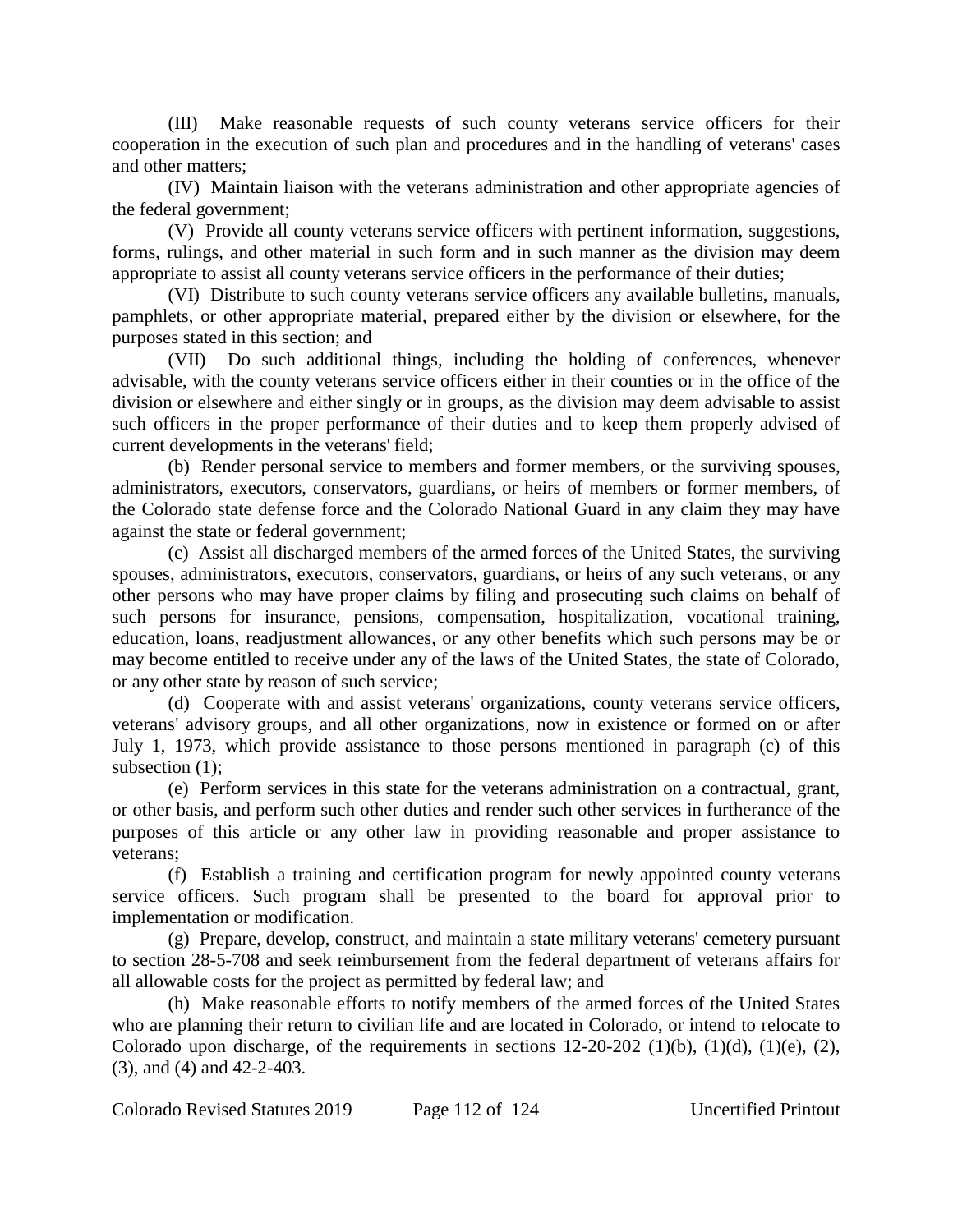**Source: L. 2002:** Entire part added with relocations, p. 347, § 3, effective July 1. **L. 2016:** (1)(g) amended and (1)(h) added, (SB 16-134), ch. 195, p. 686, § 2, effective May 27. **L. 2019:** (1)(h) amended, (HB 19-1172), ch. 136, p. 1716, § 206, effective October 1.

**Editor's note:** This section is similar to former § 26-10-106 as it existed prior to 2002.

**28-5-706. Contributions to division - veterans private contributions fund - created.** Any city, county, or political subdivision of the state or any association or individual may contribute funds, services, or facilities to the department, and the adjutant general may accept and use such funds, services, or facilities for the purpose or purposes intended by the contributor; except that no fund, service, or facility shall be accepted if the conditions attached thereto require the use or expenditure thereof in a manner contrary to law. Any said funds shall be transmitted to the state treasurer, who shall credit the same to the veterans private contributions fund, which fund is hereby created.

**Source: L. 2002:** Entire part added with relocations, p. 349, § 3, effective July 1.

**Editor's note:** This section is similar to former § 26-10-107 as it existed prior to 2002.

**28-5-707. Assistance to county veterans service officers.** (1) (a) The division shall provide satisfactory supervision, direction, and assistance to all county veterans service officers and shall provide such services and facilities to the county veterans service officers as may be determined by the division to be necessary. Out of any moneys appropriated by the general assembly to the division for support to county veterans service officers, the division is authorized to issue vouchers for the semiannual payment to the general fund of each county, to be disbursed upon the authority of the county commissioners thereof, only for the purposes of this part 7 and part 8 of this article. The division shall annually establish the rate of state-funded payments for full-time and part-time county veterans service officers based on the available appropriation by the general assembly; except that, if a county is receiving payments under paragraph (b) of this subsection (1) for a veterans service office established for adjacent counties, the payment shall be the total of the semiannual payments for the counties that have jointly formed the veterans service office.

(b) If adjacent counties jointly establish a veterans service office for the counties pursuant to section 28-5-801 (2), the division may issue a voucher to the general fund of the county containing the veterans service office in an amount equal to the total of the semiannual payments that would have been provided to each of such counties under paragraph (a) of this subsection  $(1)$ .

(2) Such semiannual payments shall be made only on application by such county commissioners to the division, which application shall state and certify the amount such county commissioners have authorized to be disbursed for such purposes out of other moneys in such county general fund for the period covered by the application.

**Source: L. 2002:** Entire part added with relocations, p. 349, § 3, effective July 1. **L. 2015:** (1)(a) amended, HB 15-1315, ch. 219, p. 806, § 1, effective July 1.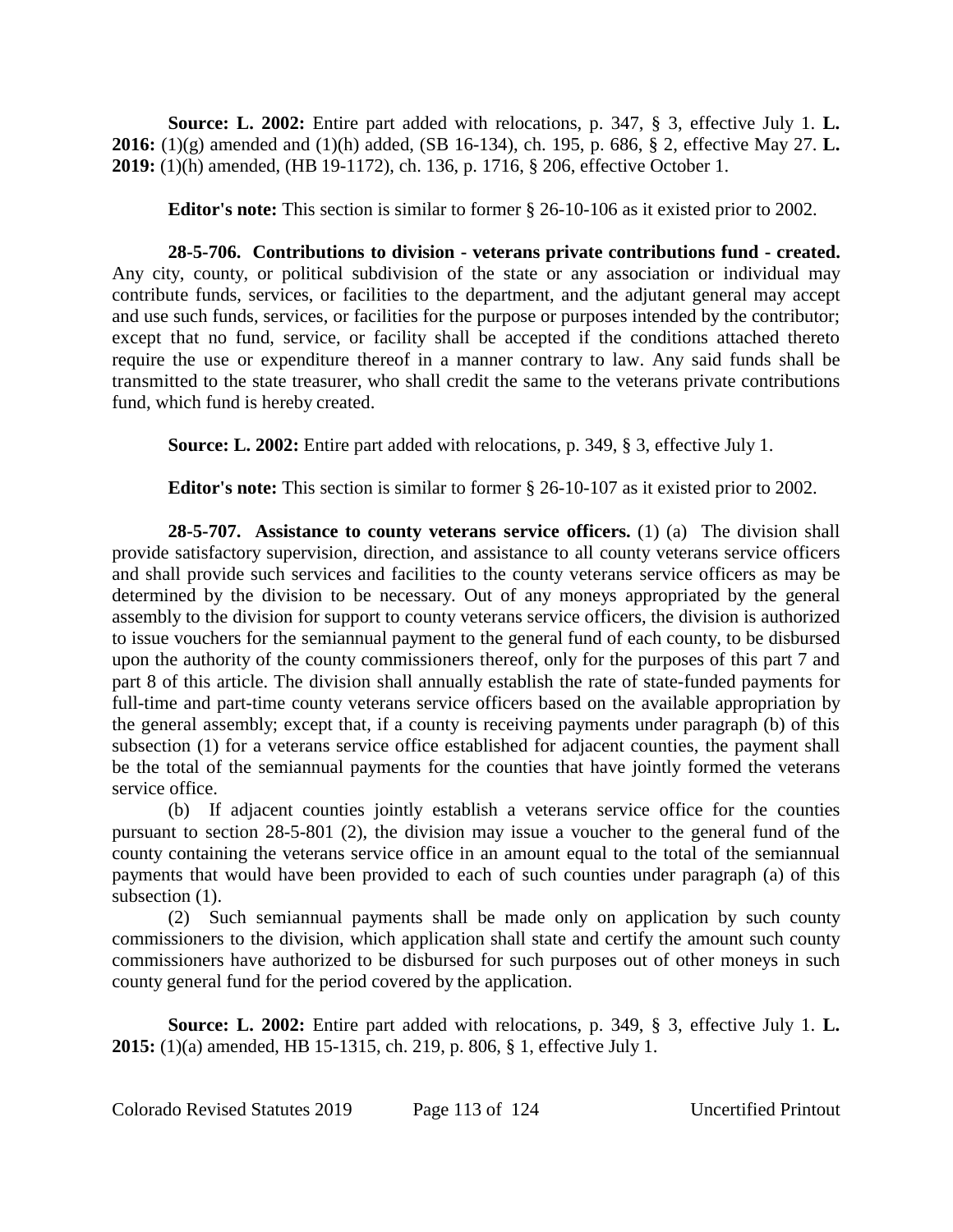**Editor's note:** This section is similar to former § 26-10-108 as it existed prior to 2002.

**28-5-708. Western slope veterans' cemetery - fund - rules.** (1) (a) There is hereby established in the state treasury the western slope military veterans' cemetery fund, referred to in this section as the "fund". The division is authorized to accept gifts, grants, contributions, and donations for the purposes of this section. The fund shall consist of such moneys received through gifts, grants, contributions, or donations, from any person or entity, and any moneys appropriated to the fund by the general assembly. Any interest derived from the deposit and investment of moneys in the fund shall be credited to the fund. At the end of any fiscal year, all unexpended and unencumbered moneys in the fund shall remain therein and shall not be credited or transferred to the general fund or any other fund.

(b) Subject to available appropriations, the division may contract for professional services necessary for the implementation of this section.

(2) (a) The general assembly hereby authorizes the establishment and maintenance of a state military veterans' cemetery for the western slope, referred to in this section as the "cemetery". The division is directed to prepare, develop, construct, and maintain such cemetery at the site described in paragraph (b) of subsection (3) of this section. The division may enter into contracts or agreements with any person or public or private entity to prepare, develop, construct, operate, and maintain such cemetery. The cemetery shall be for the purpose of providing for the interment of Colorado residents who are military veterans and their spouses and dependents, as determined by the division. In addition, the adjutant general by rule may permit the interment of other veterans and their spouses and dependents in the cemetery and permit the division to assess a reasonable fee for the interment of such non-Colorado residents. All such fees collected shall be credited to the fund created pursuant to paragraph (a) of subsection (1) of this section. The adjutant general, in consultation with the board, shall promulgate such rules as may be necessary to establish and maintain the cemetery in compliance with applicable state and federal statutes and rules.

(b) The general assembly may appropriate moneys from the general fund to the fund for the implementation of this section, including but not limited to the payment of costs associated with the operation and maintenance of the cemetery.

(c) (I) If the entire general fund appropriation made to the department of human services, for allocation to the division of veterans affairs, for the fiscal year that commenced on July 1, 1999, is not needed to pay the costs for design and construction of the cemetery, the remainder of such appropriation may be used prior to July 1, 2002, by the department of human services and on or after July 1, 2002, by the department to pay any costs associated with the operation and maintenance of the cemetery without further appropriation by the general assembly.

(II) Any appropriation made on and after July 1, 2002, for the operation and maintenance of the cemetery shall be appropriated to the department of military and veterans affairs.

(3) (a) The general assembly hereby finds, determines, and declares that any use of the property described in paragraph (b) of this subsection (3) as the cemetery is for a public purpose expressly authorized by the general assembly and therefore permissible under any grant of rightof-way applicable to such property executed by the state board of land commissioners.

(b) The division, in preparing, developing, constructing, and maintaining the cemetery, may use for such purposes a parcel consisting of approximately twenty acres of unimproved

Colorado Revised Statutes 2019 Page 114 of 124 Uncertified Printout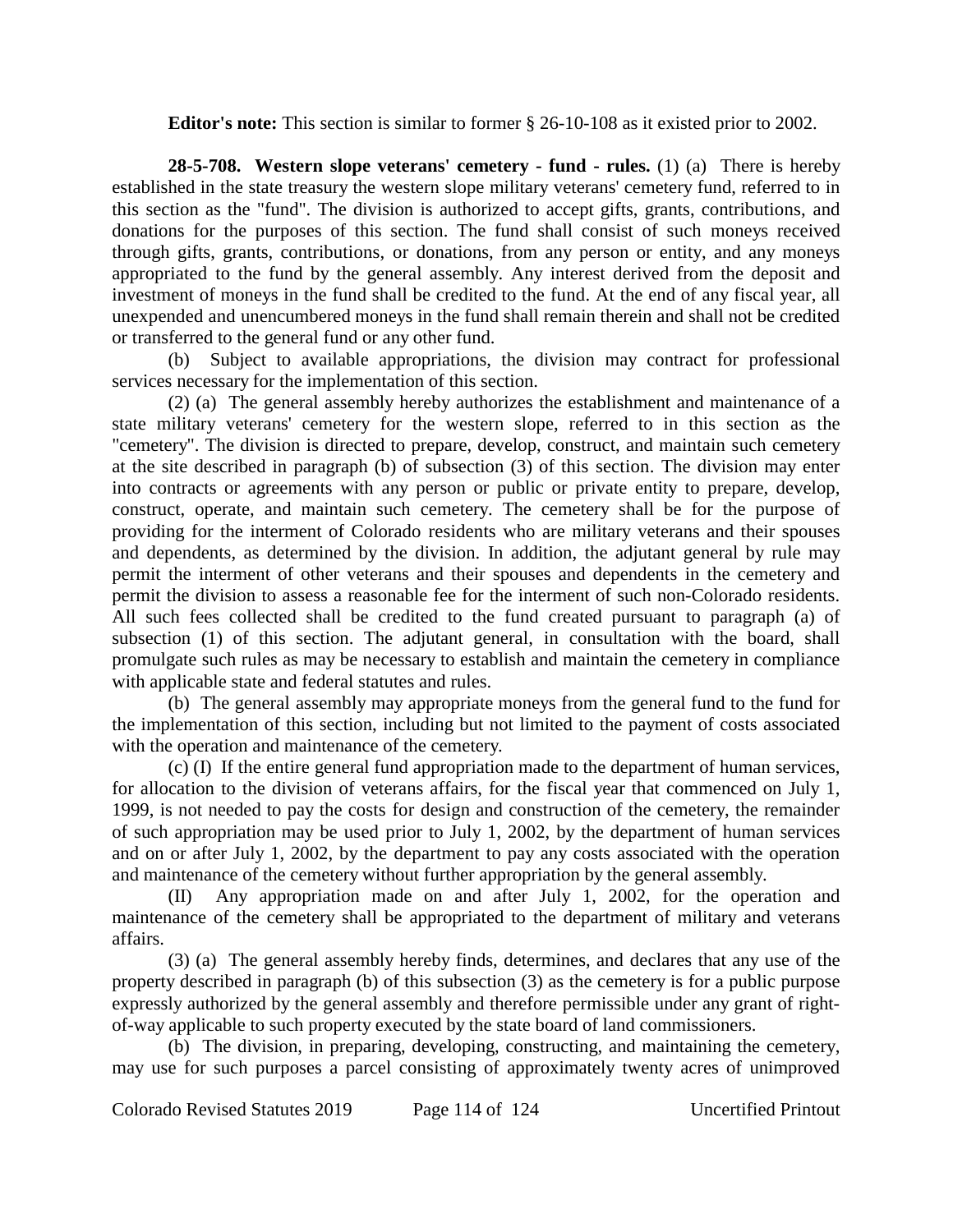property within the eastern portion of the real property known as the Grand Junction regional center and shall enter into all necessary agreements to secure the appropriate property rights for such parcel.

(4) The division is hereby authorized to provide for surveys, engineering studies, conceptual and architectural plans, environmental impact studies, and other similar preliminary design and construction work as part of the pre-application for funding approval by the federal department of veterans affairs for the cemetery. The division is authorized to seek full reimbursement for such pre-application and design work from the federal department of veterans affairs.

(5) The general assembly shall appropriate annually from the fund to the department, for allocation to the division, for any costs associated with the operation and maintenance of the cemetery and for the implementation of this section.

**Source: L. 2002:** Entire part added with relocations, p. 349, § 3, effective July 1.

**Editor's note:** This section is similar to former § 26-10-110 as it existed prior to 2002.

**28-5-709. Colorado state veterans trust fund - created - report.** (1) (a) There is hereby created in the state treasury the Colorado state veterans trust fund, which consists of the moneys transferred thereto pursuant to subsection (2) of this section. In addition, the state treasurer may credit to the trust fund any public or private gifts, grants, or donations received prior to July 1, 2002, by the department of human services or, on or after July 1, 2002, by the department of military and veterans affairs for implementation of the purposes specified in this subsection  $(1)$ .

(b) The moneys in the trust fund shall be used for:

(I) Capital improvements or needed amenities for existing or future veterans community living centers;

(I.5) Repealed.

(II) Costs incurred by existing or future state veterans cemeteries;

(III) Costs incurred by the division; and

(IV) Veterans programs operated by nonprofit veterans organizations that meet criteria adopted by the board and that are selected by the board as grant recipients.

(V) Repealed.

(c) The division may retain up to five percent of the amount annually appropriated from the trust fund for the actual costs incurred by the division and the board in implementing the provisions of this article. Notwithstanding the provisions of section 24-36-114, C.R.S., all interest derived from the deposit and investment of moneys in the trust fund shall be credited to the trust fund. All unexpended and unencumbered moneys remaining in the trust fund at the end of any fiscal year shall remain in the trust fund and shall neither revert to the general fund nor be transferred to the tobacco litigation settlement trust fund created in section 24-22-115.5, C.R.S., nor be transferred or credited to any other fund.

(2) (a) Pursuant to section  $24-75-1104.5$  (1.7)(1), C.R.S., and except as otherwise provided in section 24-75-1104.5 (5), C.R.S., beginning in the 2016-17 fiscal year, and for each fiscal year thereafter so long as the state receives moneys pursuant to the master settlement agreement, the state treasurer shall annually transfer to the trust fund one percent of the total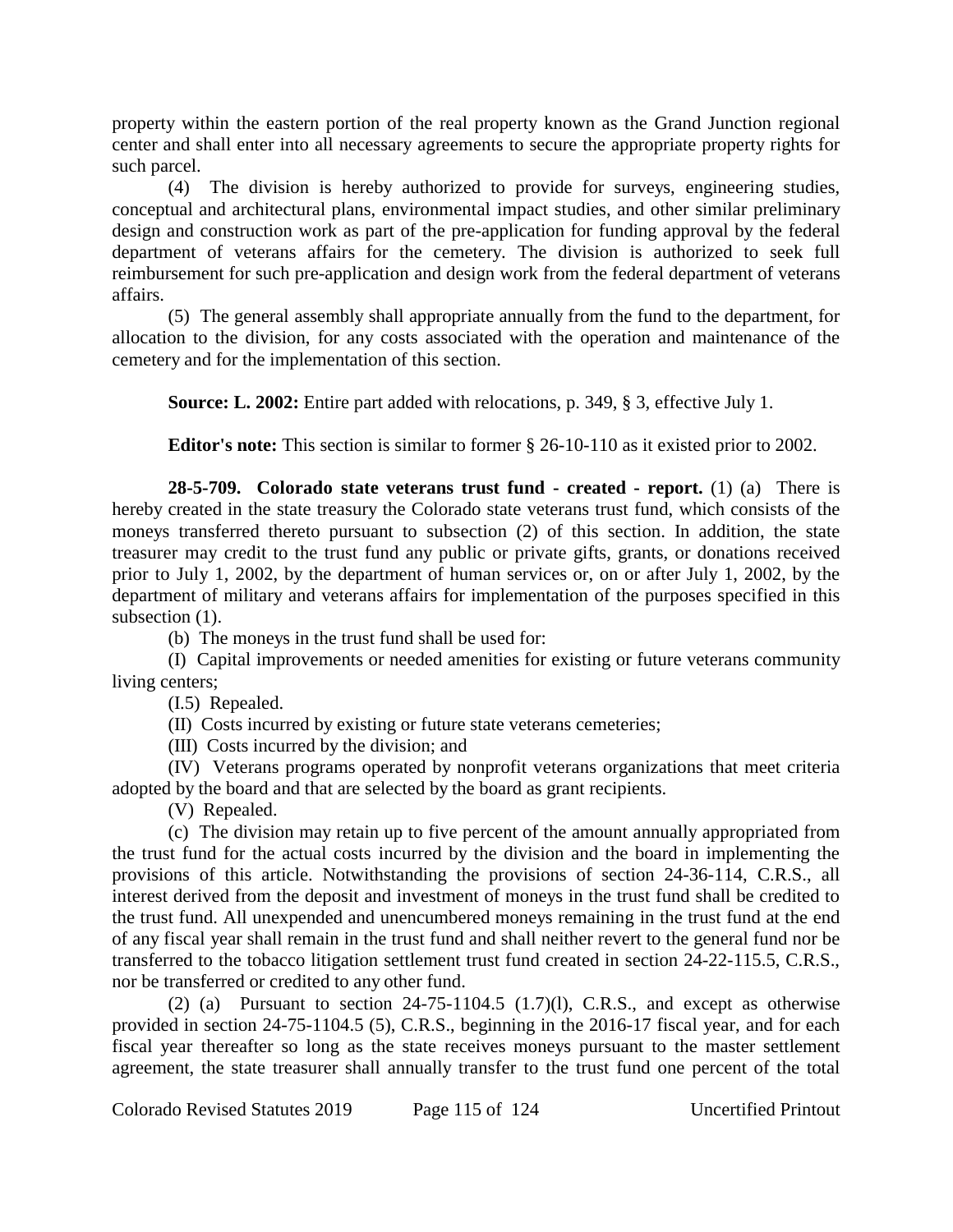amount received by the state pursuant to the provisions of the master settlement agreement, other than attorney fees and costs, during the preceding fiscal year. The state treasurer shall transfer the amount specified in this subsection (2) from moneys credited to the tobacco litigation settlement cash fund created in section 24-22-115, C.R.S.

(b) Repealed.

(3) (a) (I) All of the funds appropriated to the trust fund pursuant to subsection (2) of this section in fiscal year 2000-01 shall be credited to the trust fund and retained as principal in the trust fund.

(II) For fiscal years 2001-02 through 2005-06, seventy-five percent of the amount of annual appropriations made pursuant to subsection (2) of this section, shall be credited to the trust fund and retained as principal in the trust fund. For fiscal years 2001-02 through 2005-06, twenty-five percent of the amount of annual appropriations made pursuant to subsection (2) of this section, and one hundred percent of any interest earned on the principal in the trust fund shall be subject to annual appropriation by the general assembly and may be allocated by the board for the purposes outlined in subsection (1) of this section.

(III) For fiscal years 2006-07 and 2007-08, seventy-five percent of the amount of the annual transfer made pursuant to subsection (2) of this section shall be credited to the trust fund and retained as principal in the trust fund. For fiscal years 2006-07 and 2007-08, twenty-five percent of the amount of the annual transfer made pursuant to subsection (2) of this section and one hundred percent of any interest earned on the principal in the trust fund shall be subject to annual appropriation by the general assembly and may be allocated by the board for the purposes outlined in subsection (1) of this section.

(b) (I) Notwithstanding the provisions of paragraph (a) of this subsection (3):

(A) For the 2003-04 through 2006-07 fiscal years, twenty-five percent of the amount of annual transfers made pursuant to subsection (2) of this section shall be credited to the trust fund and retained as principal in the trust fund, and seventy-five percent of the amount of annual transfers made pursuant to subsection (2) of this section and one hundred percent of any interest earned on the principal in the trust fund shall be subject to annual appropriation by the general assembly and may be allocated by the board for the purposes outlined in subsection (1) of this section.

(B) For the 2007-08 fiscal year, thirty-five percent of the amount of the annual transfer made pursuant to subsection (2) of this section shall be credited to the trust fund and retained as principal in the trust fund, and sixty-five percent of the amount of the annual transfer made pursuant to subsection (2) of this section and one hundred percent of any interest earned on the principal in the trust fund shall be subject to annual appropriation by the general assembly and may be allocated by the board for the purposes outlined in subsection (1) of this section.

(C) to (E) (Deleted by amendment, L. 2009, (HB 09-1329), ch. 393, p. 2122, § 1, effective June 2, 2009.)

(II) (Deleted by amendment, L. 2009, (HB 09-1329), ch. 393, p. 2122, § 1, effective June 2, 2009.)

(c) For the 2008-09 fiscal year and each fiscal year thereafter, ten percent of the amount of the annual transfer made pursuant to subsection (2) of this section shall be credited to the trust fund and retained as principal in the trust fund, and ninety percent of the amount of the annual transfer made pursuant to subsection (2) of this section and one hundred percent of any interest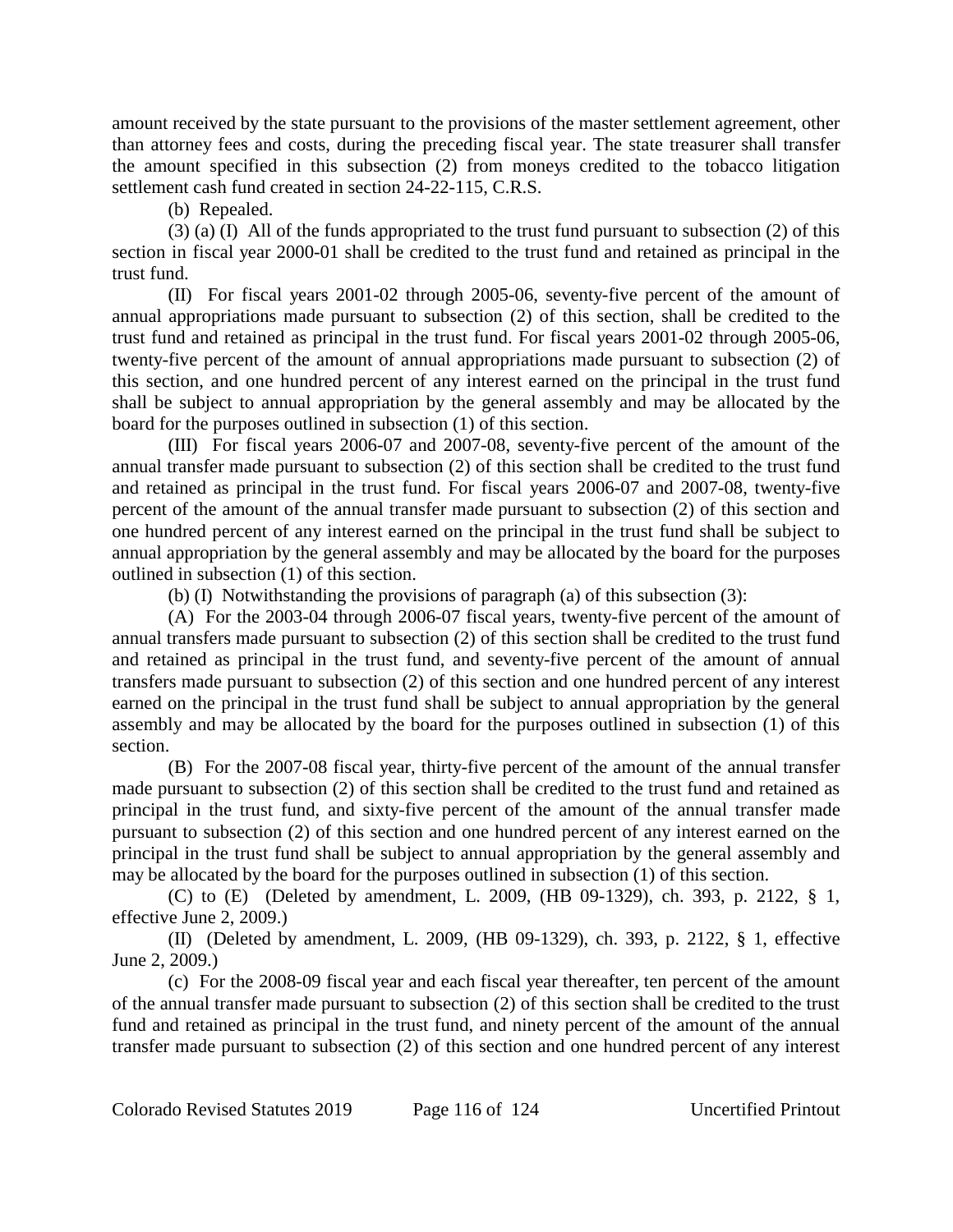earned on the principal in the trust fund shall be subject to annual appropriation by the general assembly.

(3.5) Repealed.

(4) (a) Funds shall be allocated out of the trust fund using the following process:

(I) The director of the state and veterans nursing homes or the director of the division of veterans affairs shall submit to the board a written request for funds to be used for the purposes described in subsection (1) of this section; or

(II) A nonprofit veterans organization, in compliance with the procedures and timelines adopted by the board, shall submit to the board a grant application, in a form adopted by the board, requesting funding for a veterans program.

(b) The board shall vote on each request for funds and on each grant application submitted by a nonprofit veterans organization that meets the criteria established by the board. A majority vote shall be sufficient to approve an allocation of moneys out of the trust fund.

(5) The board shall adopt guidelines that address, at a minimum, the following issues:

(a) The form of an application for use by nonprofit veterans organizations in applying for grants pursuant to this section;

(b) Criteria for identifying nonprofit veterans organizations that may apply for and receive grants pursuant to this section;

(c) Criteria for selecting appropriate veterans programs to receive grants pursuant to this section;

(d) The term and amounts of grants awarded to nonprofit veterans organizations pursuant to this section; and

(e) Standards for determining the effectiveness of veterans programs that receive grants pursuant to this section.

(6) The department may contract with one or more private or public entities for program monitoring and evaluation of any veterans program operated by a nonprofit veterans organization that receives funding pursuant to this section. The board may allocate funds to the division for the costs incurred in entering into such contracts.

(7) (a) The board shall prepare a report evaluating the implementation of this section, including the number and type of improvements or additions to nursing homes that have been made, the number and type of improvements to veterans cemeteries, the number of veterans served through the veterans outreach program, the number and types of veterans programs operated by nonprofit veterans organizations that receive grants pursuant to this section, and the results achieved as a result of allocations made out of the trust fund.

(b) Repealed.

**Source: L. 2002:** Entire part added with relocations, p. 351, § 3, effective July 1; (1)(a) amended, p. 689, § 4, effective July 1. **L. 2003:** (3.5) added, p. 464, § 6, effective March 5; (1)(b)(III), (2)(a), and (3) amended, p. 2565, § 9, effective June 5. **L. 2004:** (2)(a) amended and (2)(b) repealed, p. 1713, §§ 15, 16, effective June 4. **L. 2005:** (1)(b)(I.5) added, p. 597, § 3, effective July 1. **L. 2006:** (1)(a), (2)(a), (3)(a), and (3)(b)(I) amended, pp. 1040, 1041, §§ 11, 13, effective May 25; (3)(b) amended, p. 1108,  $\S$  1, effective May 25; (1)(a) amended, p. 145,  $\S$  25, effective August 7. **L. 2008:** (3.5) amended, p. 867, § 1, effective August 5. **L. 2009:** (2)(a) amended, (SB 09-269), ch. 333, p. 1769, § 10, effective June 1; (3)(a)(III), (3)(b)(I)(C),  $(3)(b)(I)(D)$ ,  $(3)(b)(I)(E)$ , and  $(3)(b)(II)$  amended and  $(3)(c)$  added, (HB 09-1329), ch. 393, pp.

Colorado Revised Statutes 2019 Page 117 of 124 Uncertified Printout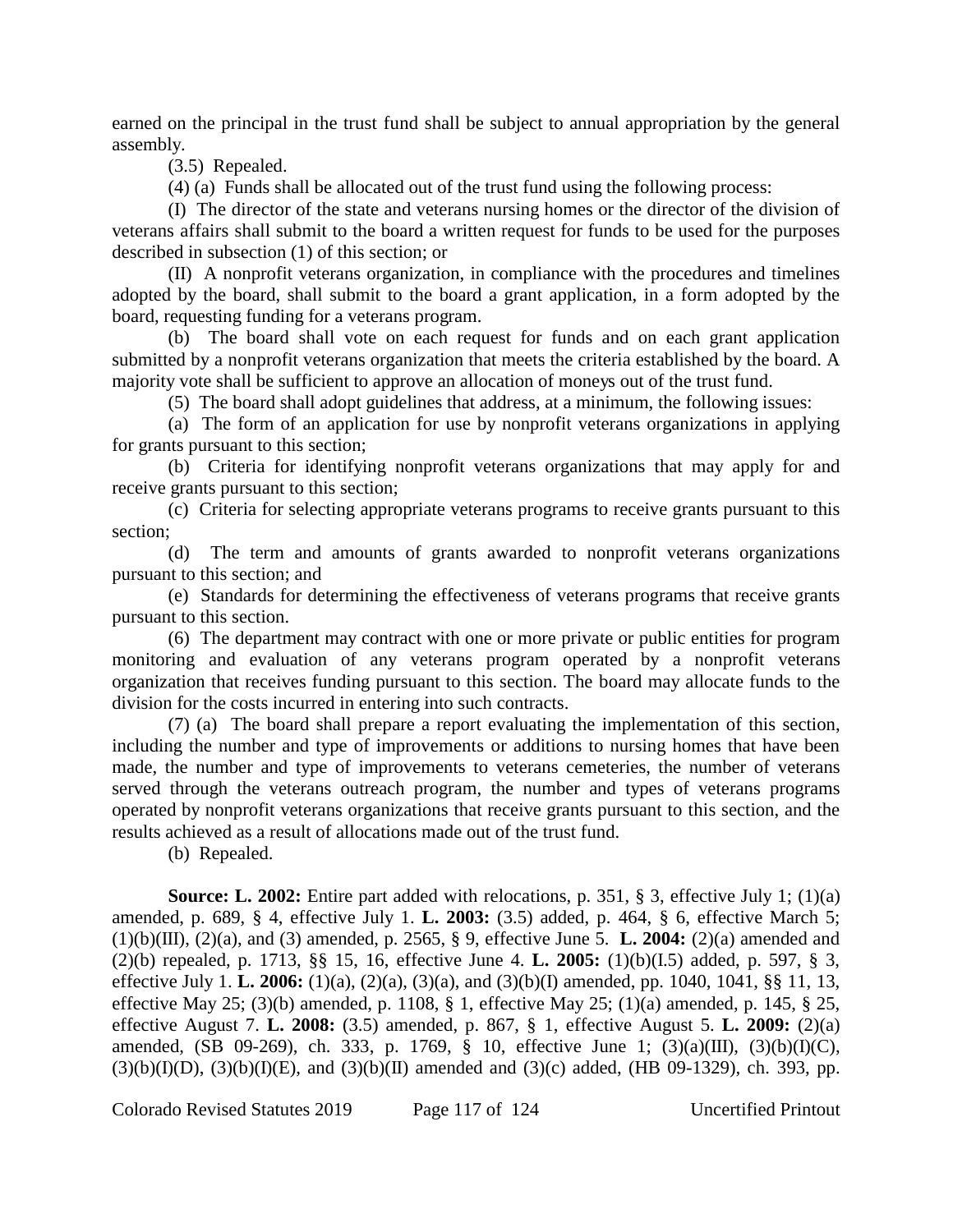2122, 2123, §§ 1, 2, effective June 2. **L. 2010:** (1)(b)(III) and (1)(b)(IV) amended and (1)(b)(V) added, (HB 10-1140), ch. 138, p. 463, § 2, effective April 16. **L. 2013:** (1)(b)(I.5) repealed, (HB 13-1300), ch. 316, p. 1692, § 89, effective August 7; (3.5)(c) added, (SB 13-235), ch. 400, p. 2336, §1, effective June 5. **L. 2014:** (1)(b)(I) amended, (SB 14-096), ch. 59, p. 274, § 32, effective August 6. **L. 2015:** (7)(b) repealed, SB 15-189, ch. 104, p. 305, § 7, effective April 16. **L. 2016:** (1)(a) and (2)(a) amended and (3.5) repealed, (HB 16-1408), ch. 153, p 472, §§ 25, 26, effective July 1.

**Editor's note:** (1) This section is similar to former § 26-10-111 as it existed prior to 2002.

(2) Amendments to subsection (1)(a) by House Bill 06-1310 and Senate Bill 06-033 were harmonized.

(3) Subsection  $(1)(b)(V)(B)$  provided for the repeal of subsection  $(1)(b)(V)$ , effective July 1, 2012. (See L. 2010, p. 463.)

**Cross references:** For the legislative declaration contained in the 2005 act enacting subsection (1)(b)(I.5), see section 1 of chapter 168, Session Laws of Colorado 2005. For the legislative declaration in the 2010 act amending subsections  $(1)(b)(III)$  and  $(1)(b)(IV)$  and adding subsection (1)(b)(V), see section 1 of chapter 138, Session Laws of Colorado 2010.

## **28-5-710. Board of veterans affairs - world war II memorial dedication - fund grants - repeal. (Repealed)**

**Source: L. 2002:** Entire section added, p. 688, § 3, effective July 1.

**Editor's note:** Subsection (3) provided for the repeal of this section, effective July 1, 2004. (See L. 2002, p. 688.)

**28-5-711. Veterans resource information clearinghouse.** (1) There is hereby created in the division of veterans affairs the veterans resource information clearinghouse to provide information concerning support, services, and other assistance available to veterans of the United States armed forces and their families from state and local government agencies and programs, congressionally chartered veterans organizations, and nonprofit service organizations. To the extent practicable, the division shall make information available through the veterans resource information clearinghouse in a variety of formats to help ensure a high degree of public accessibility.

(2) The division shall identify the agencies, programs, services, and organizations to be included in the veterans resource information clearinghouse. The department of military and veterans affairs shall adopt policies to establish criteria that the division shall apply to ensure that the nonprofit service organizations included in the clearinghouse are legitimate, legally operated organizations.

(3) The division shall operate the veterans resource information clearinghouse subject to available state and federal resources that are appropriated or otherwise available to the division. In addition, the division may solicit, accept, and expend public or private gifts, grants, and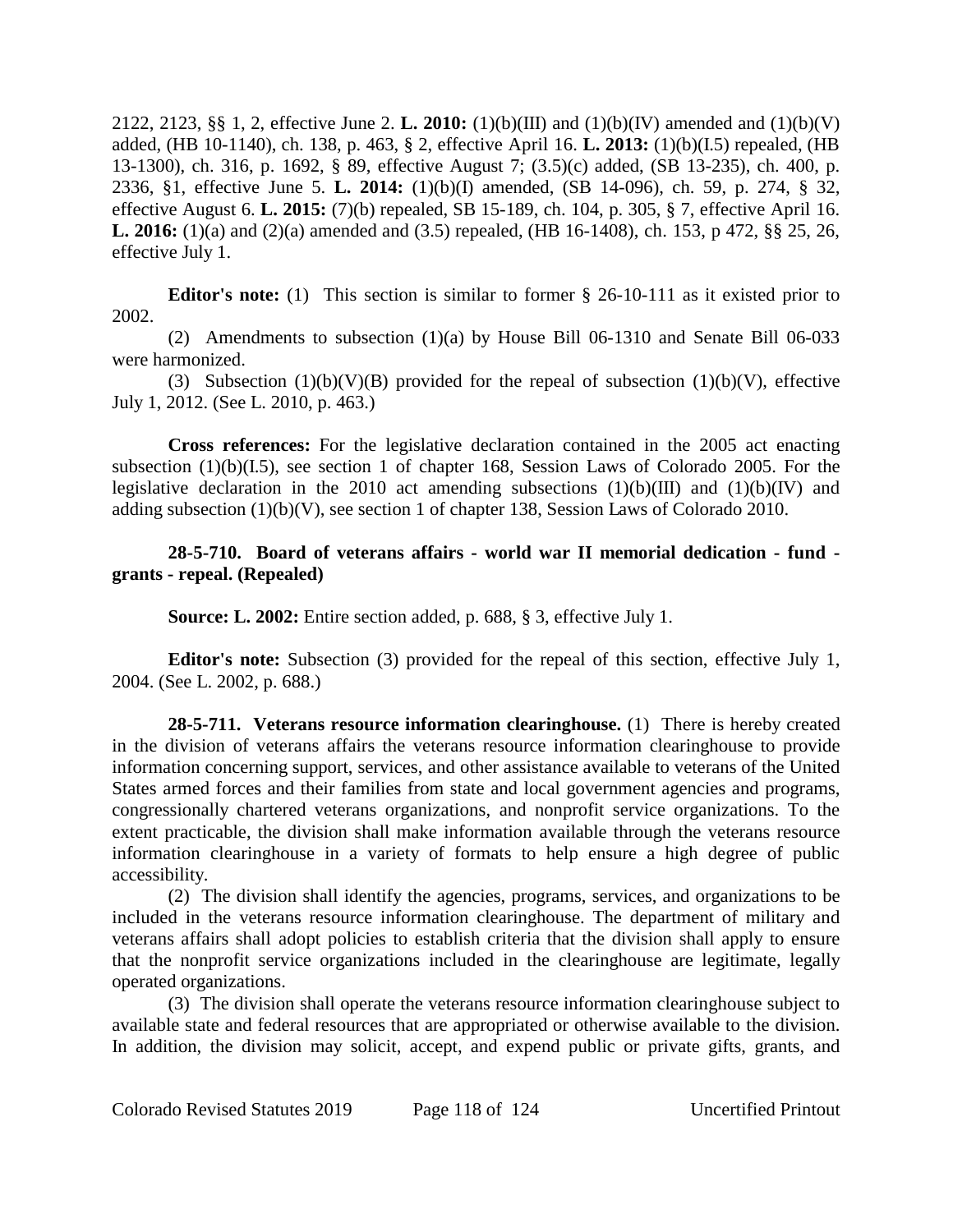donations for the operation of the veterans resource information clearinghouse, including but not limited to donations of volunteer services and in-kind donations.

**Source: L. 2009:** Entire section added, (HB 09-1291), ch. 385, p. 2088, § 2, effective August 5.

**Cross references:** For the legislative declaration contained in the 2009 act adding this section, see section 1 of chapter 385, Session Laws of Colorado 2009.

**28-5-712. Veterans assistance grant program - created - rules - fund - repeal.** (1) There is hereby created in the division of veterans affairs the veterans assistance grant program, referred to in this section as the "program", to provide moneys to nonprofit organizations and governmental agencies that provide services to ensure the health and well-being of veterans of the United States armed forces who live in Colorado, including but not limited to:

- (a) Mental health services;
- (b) Family counseling services;
- (c) Job training;
- (d) Employment; and
- (e) Housing for homeless veterans.

(2) On or before September 1, 2014, the adjutant general, in consultation with the board of veterans affairs created in section 28-5-702, shall adopt rules for the administration of the program, including but not limited to:

(a) Criteria for determining which nonprofit organizations and governmental agencies are eligible to receive moneys from the program; and

(b) Procedures by which eligible nonprofit organizations and governmental agencies may apply for and receive moneys from the program.

(3) (a) There is hereby created the veterans assistance grant program cash fund, referred to in this section as the "fund", which shall consist of:

(I) Moneys received by the division as gifts, grants, or donations pursuant to paragraph (d) of this subsection (3); and

(II) Such moneys as are appropriated to the fund by the general assembly.

(b) The moneys in the fund are subject to annual appropriation to the division by the general assembly for the direct and indirect costs associated with implementing the program. The state treasurer may invest any moneys in the fund not expended for the purposes of this section as provided by law. The state treasurer shall credit any interest and income derived from the deposit and investment of moneys in the fund to the fund. Any unexpended and unencumbered moneys in the fund at the end of a fiscal year remain in the fund and shall not be credited to any other fund; except that any moneys remaining in the fund on September 1, 2024, shall be credited to the general fund.

(c) The division may expend not more than five percent of the moneys annually appropriated to the fund to pay the administrative expenses incurred by the division in administering the program.

(d) The division is authorized to accept gifts, grants, and donations for the purposes described in this section. The division shall transfer each such gift, grant, and donation to the state treasurer, who shall credit the same to the fund.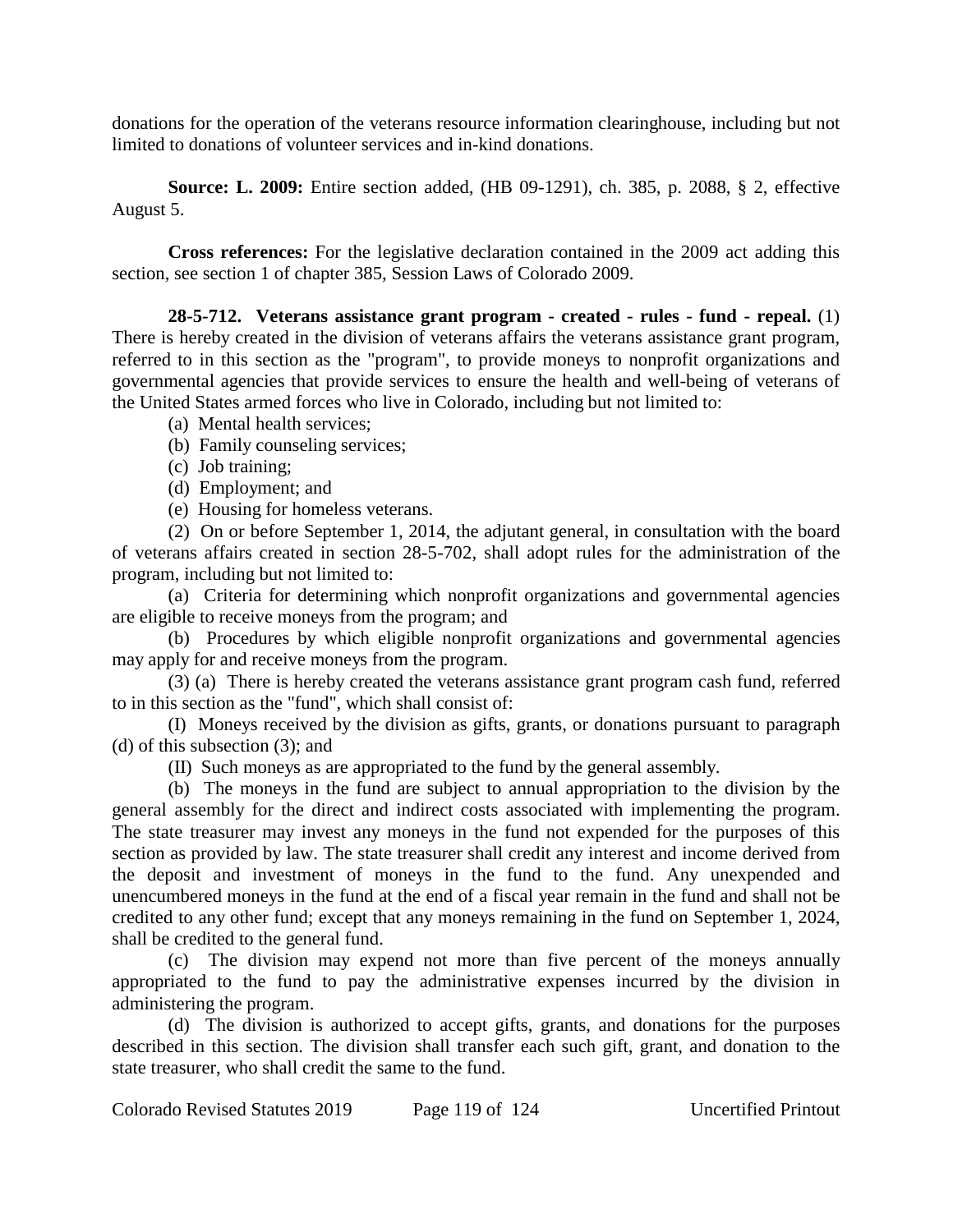(4) In its annual report before the house and senate committees of reference pursuant to section 2-7-203, C.R.S., the department of military and veterans affairs shall include information describing the grants awarded through the program during the preceding year.

(5) This section is repealed, effective September 1, 2024. Before repeal, the department of regulatory agencies shall review the program as described in section 24-34-104, C.R.S.

**Source: L. 2014:** Entire section added, (HB 14-1205), ch. 265, p. 1063, § 1, effective August 6.

**28-5-713. Grand Junction veterans one-stop center - advisory board - fund**  definition - repeal. (1) (a) On and after November 1, 2018, the division of veterans affairs may operate a veterans one-stop center in Grand Junction for the purpose of providing a central and accessible location where veterans, service members, and their family members in the western portion of the state may have access to assistance and resources. The division shall operate the veterans one-stop center subject to available appropriations from the general assembly. The division may staff the veterans one-stop center with employees of the department of military and veterans affairs, or the division may contract with one or more private vendors for the management of the facility.

(b) Subject to available appropriation to the department of military and veterans affairs for the veterans one-stop center, the department, as a function of the veterans one-stop center, may provide identification cards to eligible military members, retirees, and their family members, which identification cards are issued by the United States department of defense.

(c) As used in this section, "veterans one-stop center" means a facility where government agencies, nonprofit and advocacy organizations, and other organizations collaborate to offer services for veterans and their families in a convenient central location. Services offered at the veterans one-stop center may include, but are not limited to, assistance for veterans in securing federal benefits, counseling services, employment support, education, life skills, and wellness support.

(2) On or before November 1, 2018, the division of veterans affairs shall establish an advisory board appointed by the adjutant general or his or designee that includes:

(a) A person representing one or more nonprofit organizations in the Grand Junction area;

- (b) A county veterans service officer from the western portion of the state;
- (c) A veteran from the western portion of the state;
- (d) A family member of a veteran from the western portion of the state; and

(e) A representative of an organization that provides services at the veterans one-stop center.

(3) The division, in consultation with the advisory board established pursuant to subsection (2) of this section, shall develop procedures for evaluating the effectiveness of the veterans one-stop center. The division shall provide the procedures and the annual results of the procedures to:

(a) The board of veterans affairs; and

(b) The general assembly as part of the annual report of the department of military and veterans affairs before the house and senate committees of reference pursuant to section 2-7-203.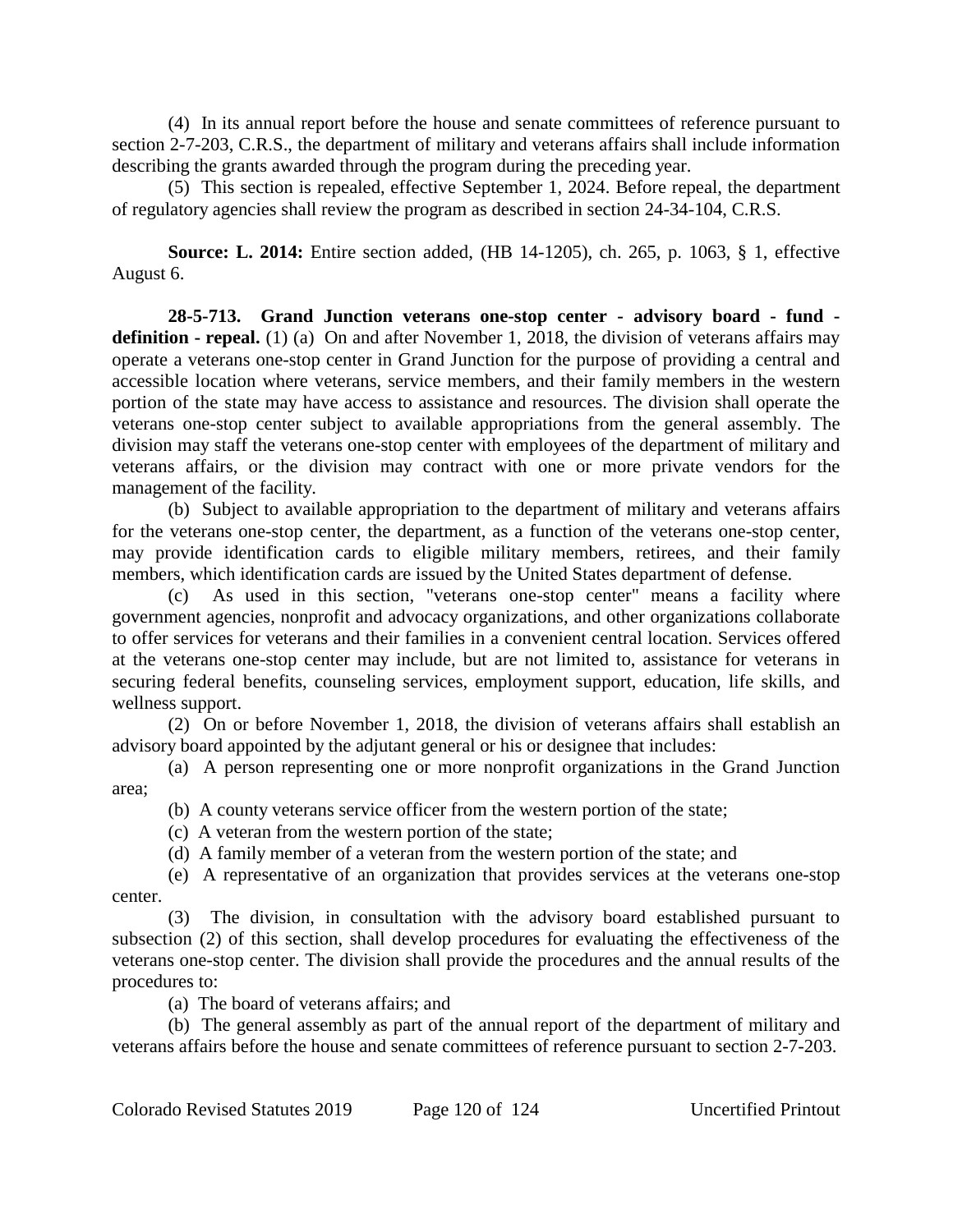(4) (a) The veterans one-stop center cash fund, referred to in this section as the "fund", is created in the state treasury. The fund consists of money generated from the public or private use of the veterans one-stop center, including but not limited to money received by the division as lease payments for the former Grand Junction National Guard armory.

(b) The state treasurer shall invest the money in the fund as described in sections 24-36- 109, 24-36-112, and 24-36-113. The state treasurer shall credit all interest and income derived from the deposit and investment of money in the fund to the fund.

(c) Any unexpended and unencumbered money remaining in the fund at the end of a fiscal year remains in the fund and may not be transferred to the general fund or any other fund.

(d) Subject to available appropriation, the department may use the money in the fund or any money in the general fund to pay the costs of operating the veterans one-stop center, which costs may include, but are not limited to, repair and replacement at the veterans one-stop center and salaries involved in the operation, maintenance, repair, and development of the veterans onestop center.

(e) The division may seek, accept, and expend gifts, grants, and donations of any kind from any public or private source for the purpose of operating the veterans one-stop center; except that the division shall not accept a gift, grant, or donation if any conditions attached thereto are contradictory to law or require expenditures from the general fund that have not been approved by the general assembly.

(f) The state treasurer shall transfer all unexpended and unencumbered money in the fund on September 1, 2023, to the Colorado state veterans trust fund created in section 28-5-709.

(5) This section is repealed, effective September 1, 2023. Before its repeal, the department of regulatory agencies shall review the veterans one-stop center operated by the division pursuant to this section in accordance with section 24-34-104.

**Source: L. 2018:** Entire section added, (HB 18-1337), ch. 191, p. 1273, § 1, effective April 30.

# PART 8

### VETERANS SERVICE OFFICE AND OFFICERS

**Editor's note:** This part 8 was added with relocations in 2002. Former C.R.S. section numbers are shown in editor's notes following those sections that were relocated.

**Cross references:** For the legislative declaration contained in the 2002 act enacting this part 8, see section 1 of chapter 121, Session Laws of Colorado 2002.

**28-5-801. Establishment of veterans service offices.** (1) The board of county commissioners of each county in this state shall establish a county veterans service office and shall appoint a county veterans service officer for such county, and such board of county commissioners may also appoint any assistant and such clerical help as may be deemed necessary, each at such compensation as shall be fixed by such board, together with the necessary and actual traveling and other expenses incurred in their work as shall be approved by such board of county commissioners and such other expenses as such board may deem necessary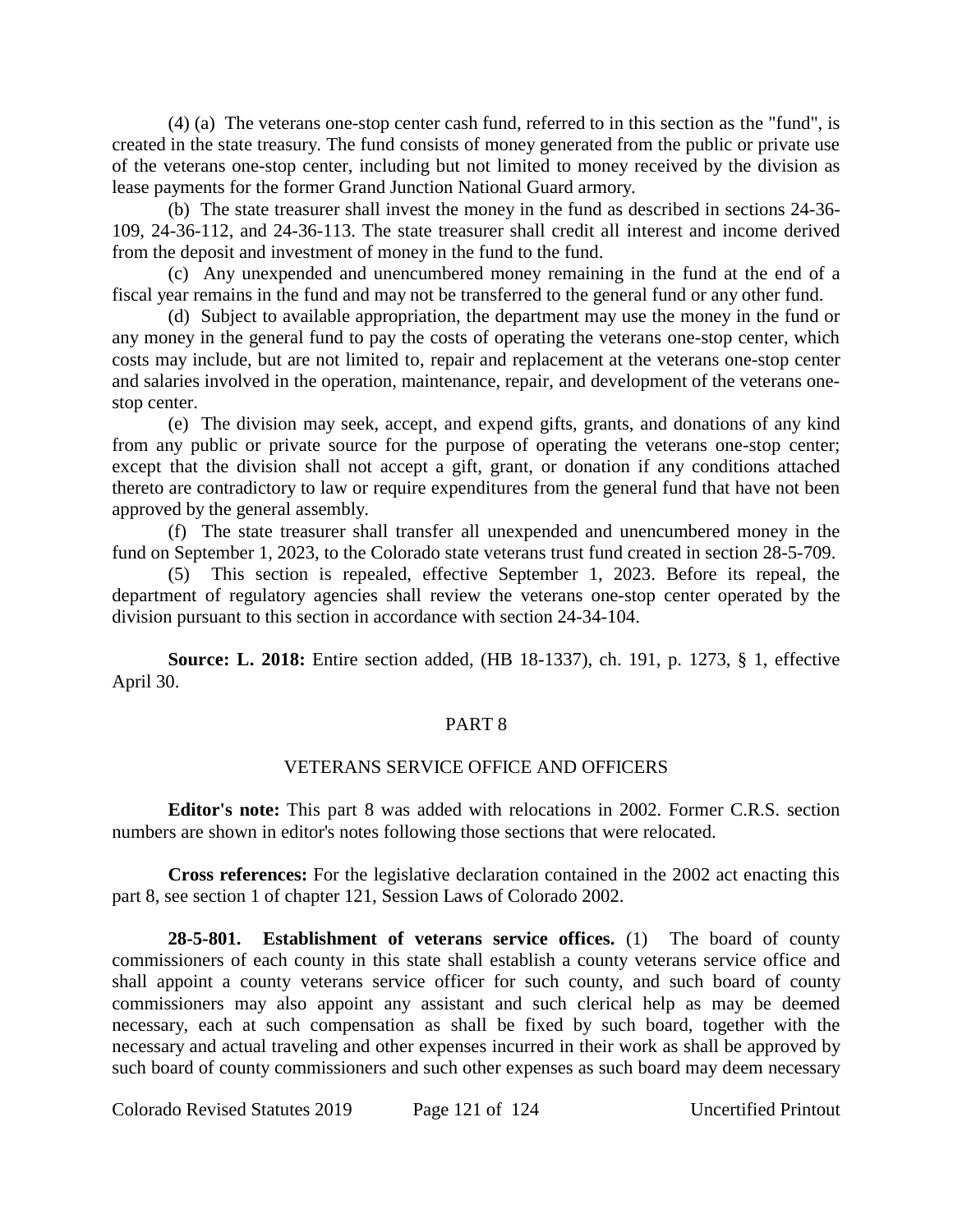for the proper operation of such office, payable monthly out of the county general fund in the manner provided by law. The board of county commissioners, in its discretion, may appoint any county officer, official, or employee as such county veterans service officer or as such assistant, if qualified to serve as such under the provisions of section 28-5-802, or as clerical help to such county veterans officer, at such additional compensation for such additional duties as shall be fixed by the board of county commissioners.

(2) The boards of county commissioners of adjacent counties may act jointly in establishing a veterans service office for such counties and in appointing a veterans service officer and an assistant and such necessary clerical help as may be deemed necessary to operate such office for such counties, at such compensation as may be fixed by the joint action of the boards of county commissioners joining in the appointment of such officer and assistant and clerical help, together with the actual and necessary expenses incurred in the conduct of their work, as shall be approved by such boards of county commissioners. The salaries and expenses and all other jointly approved expenses necessary for the proper operation of such office shall be paid monthly by the boards of county commissioners out of their respective county general funds in the manner provided by law, each county bearing its share thereof in the proportion that the population of each county bears to the total population of the counties combining to establish such office.

**Source: L. 2002:** Entire part added with relocations, p. 353, § 3, effective July 1.

**Editor's note:** This section is similar to former § 26-9-101 as it existed prior to 2002.

**28-5-802. Qualifications - term of office.** (1) The county veterans service officer or assistant at the time of appointment, shall be a resident of the state, shall have served in the United States Army, Air Force, Navy, Marine Corps, or Coast Guard, or any auxiliary branch thereof and shall have been honorably discharged therefrom or shall be an officer released from active duty with the armed forces and placed on inactive duty therein. Before such appointments shall be made, the board of county commissioners making such appointments shall have sought the advice and counsel of the chief officer of each post of the regularly established and existing veterans organizations of the county wherein such officer or assistant is to serve as to the qualifications and experience of the applicant for such position. Such appointee shall be wellqualified based on his or her education and experience to perform the duties of county veterans service officer. The division shall recommend education and experience qualifications for the position of county veterans service officer.

(2) Such appointments shall be for the term of two years. At the expiration of such term or in case of a vacancy, the board of county commissioners making the appointments may either reappoint the present incumbents to the positions of county veterans service officer or assistant, or may consider new applicants and make appointments of other applicants as such county veterans service officer or assistant in the manner specified in this article.

**Source: L. 2002:** Entire part added with relocations, p. 354, § 3, effective July 1.

**Editor's note:** This section is similar to former § 26-9-102 as it existed prior to 2002.

Colorado Revised Statutes 2019 Page 122 of 124 Uncertified Printout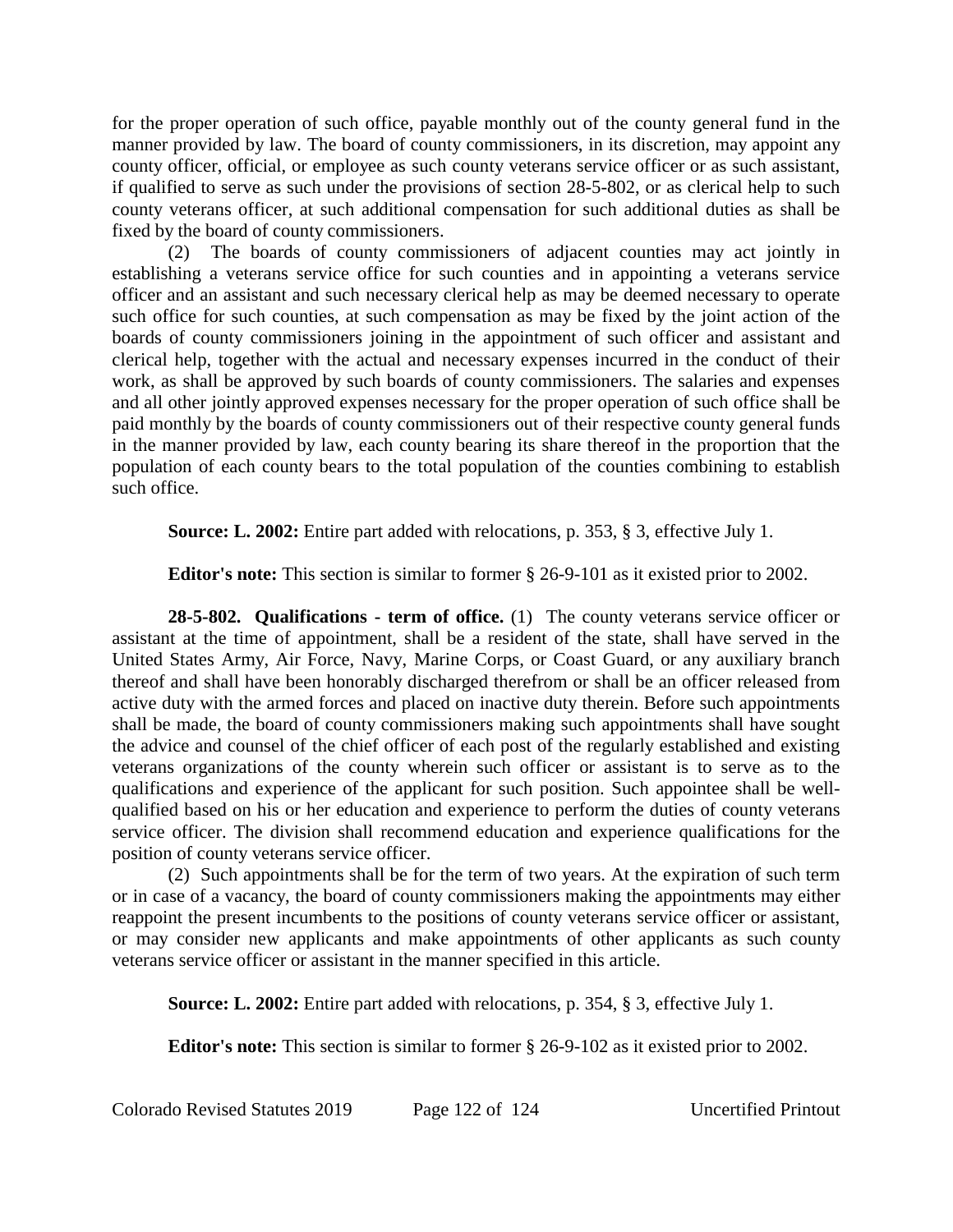**28-5-803. Duties.** It is the duty of the county veterans service officer and his or her assistant to assist any resident of the state of Colorado who is a veteran, or their surviving spouse, administrator, executor, guardian, conservator, or heir of any said veteran, or any other person who may have proper claim, by the filing of claims for insurance, pensions, compensation for disability, hospitalization, vocational training, or any other benefits which such person may be or may have been entitled to receive under the laws of the United States or the state of Colorado by reason of such service.

**Source: L. 2002:** Entire part added with relocations, p. 354, § 3, effective July 1.

**Editor's note:** This section is similar to former § 26-9-103 as it existed prior to 2002.

**28-5-804. Cooperation with division of veterans affairs.** The county veterans service officer shall cooperate with the division of veterans affairs, its officers and employees, and other national, state, or county veterans service officers in the performance of his or her duties. He or she, on request, shall assist the division in every reasonable way, including the rendering of any reports requested by the division and the handling or processing of any veterans cases or other matters according to standard procedures established by the division in furtherance of efficient and prompt service to all veterans in the state of Colorado on a uniform basis. Such officer shall always work in the best interest of his or her clients in an attempt to maximize the amount of federal veteran benefits that they receive. Additionally, the county veterans service officer shall undertake programs and engage in activities to reduce state public assistance expenditures as directed by the division.

**Source: L. 2002:** Entire part added with relocations, p. 354, § 3, effective July 1.

**Editor's note:** This section is similar to former § 26-9-104 as it existed prior to 2002.

**28-5-805. Office space and supplies.** The board of county commissioners shall furnish the county veterans service officer and assistant with office space and necessary supplies.

**Source: L. 2002:** Entire part added with relocations, p. 355, § 3, effective July 1.

**Editor's note:** This section is similar to former § 26-9-105 as it existed prior to 2002.

# **DIVISION OF AVIATION**

# **ARTICLE 6**

Division of Aviation

**28-6-101 to 28-6-114. (Repealed)**

**Source: L. 91:** Entire article repealed, p. 1135, § 224, effective July 1.

Colorado Revised Statutes 2019 Page 123 of 124 Uncertified Printout